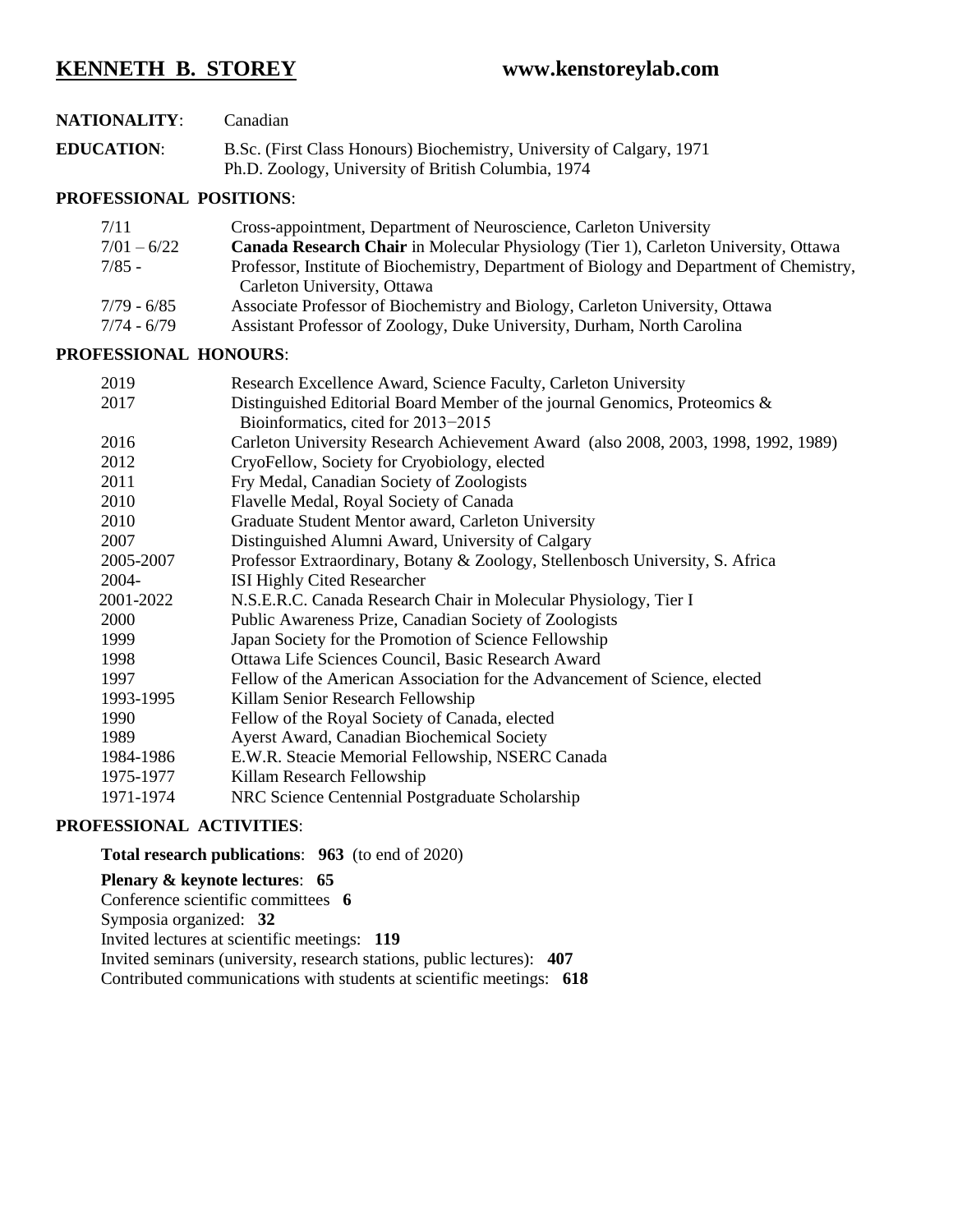# **SERVICE**

**N.S.E.R.C**. Member, Biological Systems and Functions Evaluation Group (EG 1502), 2015-18 **Royal Society of Canada**, McLaughlin Medal Nominations to Position Committee, 2005-2011; chair in 2011 **Alberta Ingenuity Fund** grant selection committee, 2001-2003, 2005

**N.S.E.R.C**., College of Reviewers, Canada Research Chair program, 2000-2002

**N.I.H.,** National Heart, Lung and Blood Institute review panel, June 2002

**N.S.E.R.C**.: Member, Grant Selection Committee 31 (Animal Physiology) Chairman of GSC 31, 1998; Member of GSC 31, 1996-8; Member of membership committee, 1997 Member of major equipment (SCILS & SCORG) committee, 1997

- **N.S.E.R.C**.: Member, Discovery grants evaluation group 1502 "Biological Systems and Functions", Nov. 2015- Feb. 2018.
- 

Scientific advisor: a) Bio S&T Inc., Lachine, PQ, a biotechnology company, 1997-2005

- b) Perkin Elmer Corp., Spectroscopy Demo site (1995-2000)
- c) X-Therma Inc. (biomimetic nanotech), San Francisco, USA (since 2016) <https://x-therma.com/the-team/>"Biology Team"

Editor, Cell and Molecular Responses to Stress, Elsevier Press, 2000-2002

Member of the Series Advisory Board, Ecological and Environmental Physiology (ed. W. Burggren) Oxford University Press, 2003-

Member of Journal Editorial Boards:

Metabolites (since 2021) MDPI publishers Cells (since 2020)

PeerJ (since 2012) Research and Reports in Biology (since 2010)

*Past member*: Genomics Proteomics and Bioinformatics (2014-2020), Cryo-Letters (1983-2000), Journal of Comparative Physiology B (1994-2018), Journal of Thermal Biology, American Journal of Physiology, Molecular Physiology, Journal of Experimental Zoology, Copeia, Environmental Reviews, Biochemistry & Cell Biology, Experimental Biology Online

# **PROFESSIONAL SOCIETIES**:

Royal Society of Canada Society for Cryobiology Canadian Society of Zoologists Canadian Society of Biochemistry and Molecular & Cellular Biology (past) American Society of Ichthyologists and Herpetologists (past) American Association for the Advancement of Science (past) American Society for Biochemistry and Molecular Biology (past) Royal Canadian Institute (past) The Explorers Club of New York (past)

# **RESEARCH PERSONNEL DIRECTED:**

| Past | Current (2020-21)           |
|------|-----------------------------|
| 22   |                             |
| 12   |                             |
| 45   | 6                           |
| 74   | 3                           |
| 107  | $\mathcal{D}_{\mathcal{A}}$ |
| 70   |                             |
| 31   |                             |
| 38   |                             |
|      |                             |
|      |                             |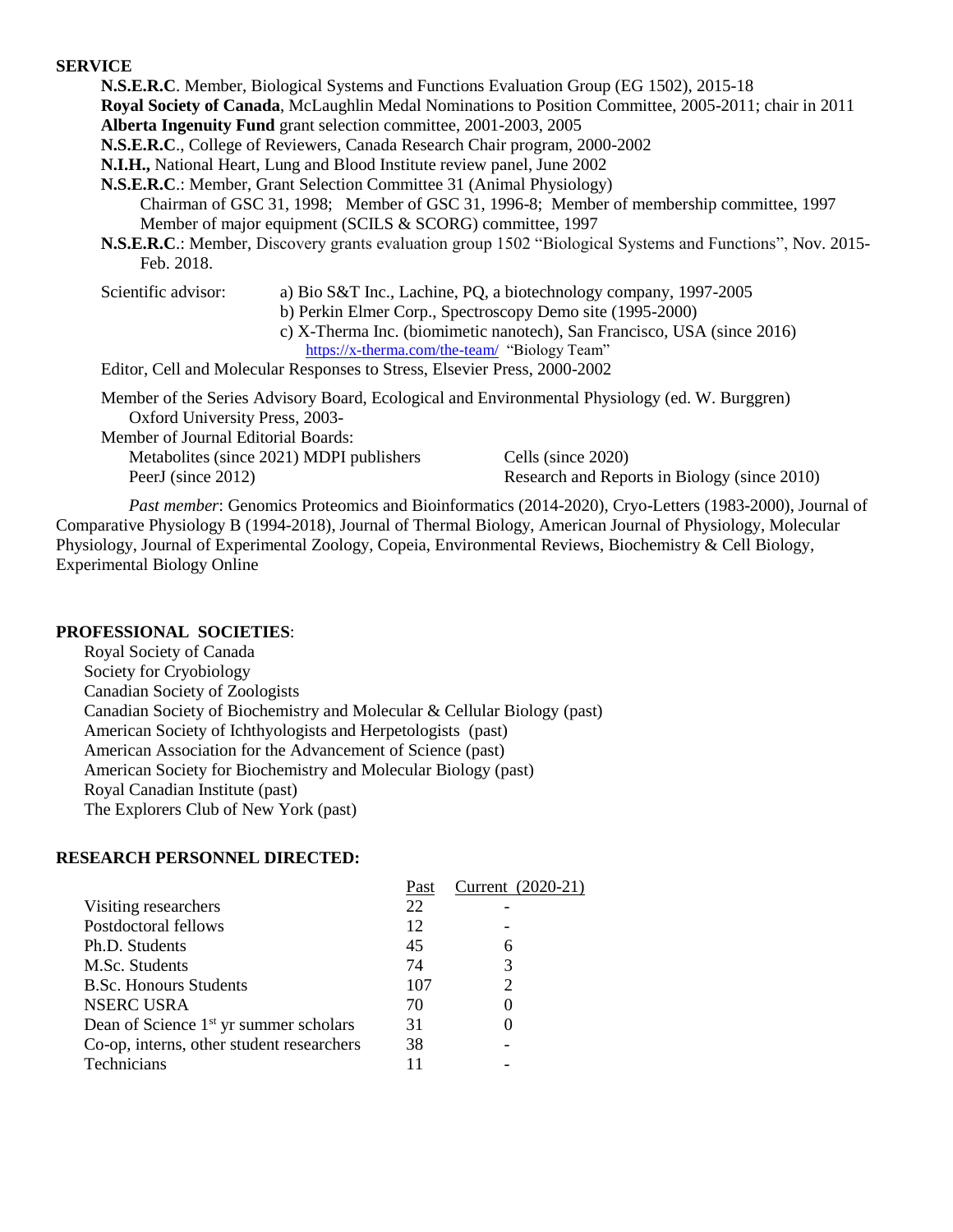# **CURRENT RESEARCH FUNDING**

- **N.S.E.R.C. Discovery grant**: Mechanisms of metabolic rate depression: following nature's way. 4/20 3/25. \$390,000
- **N.S.E.R.C. Canada Research Chair in Molecular Physiology, Tier I**: 2001-2022: salary, benefits, administration, research. \$200,000 per year.
- **N.S.E.R.C. Research Tools and Instruments:** Extreme Life: Microvolume analytics to probe animal adaptation to environmental stress. 4/18-3/19. \$100,499.

**Carleton University Faculty of Science Research Achievement Award:** \$5000.

**CanSeq 150 award**: Genome sequencing of wood frog and grey tree frog. 2021. \$5,185

# **PAST FUNDING**

# **N.S.E.R.C. Discovery (Research) grants**:

| 2014-20            | Mechanisms of metabolic rate depression: following nature's lead. (6 years)                                                                                                                       |
|--------------------|---------------------------------------------------------------------------------------------------------------------------------------------------------------------------------------------------|
| 2009-14            | Molecular mechanisms of metabolic rate depression. \$725,000                                                                                                                                      |
| 2004-09            | Molecular mechanisms of metabolic rate depression. \$727,600                                                                                                                                      |
| 1999-04            | Metabolic arrest and stress tolerance in animals: molecular mechanisms of                                                                                                                         |
|                    | anaerobiosis, hibernation and estivation. (OGP 6793) \$693,000                                                                                                                                    |
| 1994-99<br>1991-94 | Molecular mechanisms of metabolic arrest in animals: anaerobiosis and estivation. \$505,000<br>Molecular mechanisms of metabolic arrest: anaerobiosis, hibernation, and estivation.<br>\$291,000. |
| 1988-91            | Molecular mechanisms of metabolic arrest and freeze tolerance. \$246,800.                                                                                                                         |
| 1985-88            | Metabolic regulation and biochemical adaptation of intermediary metabolism. \$176,000.                                                                                                            |
| 1982-85            | Studies of intermediary metabolism and its control in invertebrates. \$134,200.                                                                                                                   |
| 1979-82            | Studies of intermediary metabolism and its control in invertebrates. \$79,300.                                                                                                                    |
|                    | N.S.E.R.C. Research Tools and Instruments (Equipment) grants:                                                                                                                                     |
| 2016-17            | Biochemical adaptation: Analytics to drive next generation research on novel microRNAs and<br>proteins responsive to environmental stress. \$61,997.                                              |
| 2013-14            | Multiplex-ing our way to the future: advanced technology for metabolic analysis. (Storey KB,<br>Hayley S, Golshani A) \$61,362.                                                                   |
| 2012-13            | Life in the slow lane: 2-D electrophoresis for analysis of protein adaptations supporting                                                                                                         |
|                    | hypometabolism. \$24,890                                                                                                                                                                          |
| 2011-12            | Stress-responsive gene expression and protein adaptation: analysis with CFX96 real-time PCR<br>detection system. \$49,716                                                                         |
| 2009-10            | Stress tolerance: gel documentation for analysis of gene/protein/enzyme expression and<br>adaptation. \$41,880                                                                                    |
| 2008-09            | Instrumentation for studies of animal freeze tolerance: cool, cold and ultra-low! \$18,739                                                                                                        |
| 2008-09            | Laser capture micro-dissection facility. (Perry SF, Gilmour K, Ekker M, Trudeau V,<br>Walsh P, Jonz M, Moon TW, Storey KB) \$142,755.                                                             |
| 2007-08            | Biochemical adaptation: superspeed centrifuge for studies in enzymology and<br>metabolic regulation. \$36,806.                                                                                    |
| $2005 - 06$        | Proteomic equipment for profiling nuclear and organellar proteins. (Willmore WG,<br>Storey, KB, Smith, ML, Aitken, SM, Golshani, A Miller, JD) \$30,000                                           |
| 1999-00            | Gene expression and biochemical adaptation: cell culturing equipment. \$9818                                                                                                                      |
| 1999-00            | <sup>32</sup> Phosphor imager for molecular biology and biochemistry (J. Cheetham, K.                                                                                                             |
|                    | Storey, C. Wyndham, N. Chaly, I. Lambert, M. Smith, P. Vierula). \$40,650                                                                                                                         |
| 1999-00            | Micro ultracentrifuge for molecular biology/biochemistry (I. Lambert, K. Storey,<br>C. Wyndham, D. Miller, J. Cheetham, P. Vierula). \$75,406                                                     |
| 1997-98            | Gene expression and biochemical adaptation: analytical equipment. \$24,075                                                                                                                        |
| 1996-97            | Protein purification by high resolution liquid chromatography. \$30,996                                                                                                                           |
| 1991-92            | LS50 luminescence spectrofluorometer. \$47,383.                                                                                                                                                   |
| 1990-91            | UV/VIS spectrophotometers. \$62,598.                                                                                                                                                              |
| 1989-90            | Liquid scintillation counter. \$35,899.                                                                                                                                                           |
| 1988-89            | Spectrofluorometer and ultralow deep freezer. \$24,100.                                                                                                                                           |
|                    |                                                                                                                                                                                                   |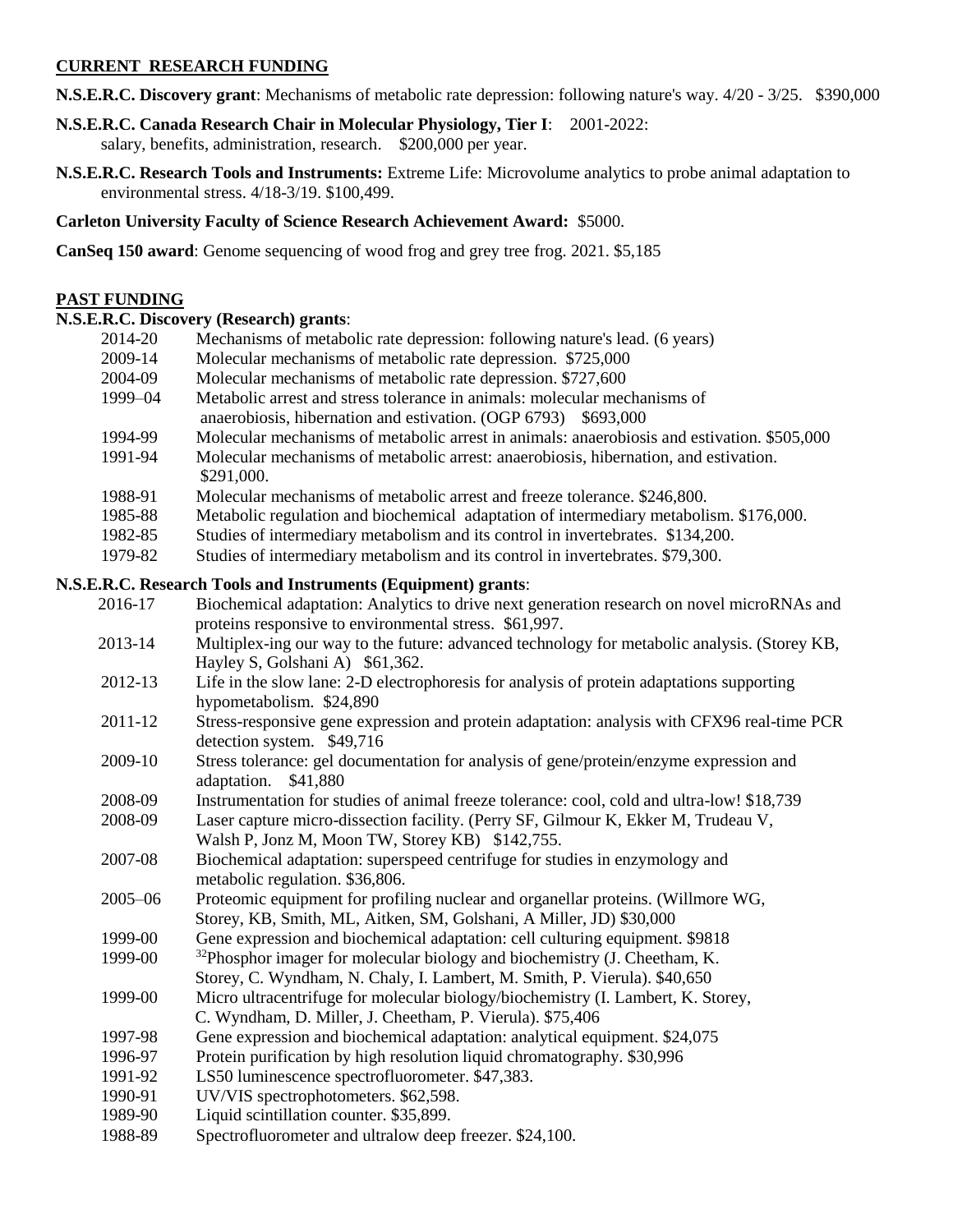- 1985-86 High Performance Liquid Chromatography. \$25,000.
- 1979-80 Recording spectrophotometer. \$14,300.
- **Canadian Foundation for Innovation:** Environmental stress adaptation: equipment for genomics, proteomics and enzymology research. 03/02-02/03 \$246,540
- **Ontario Innovation Trust:** Environmental stress adaptation: equipment for genomics, proteomics and enzymology research. 03/02-02/03 \$246,540
- **N.S.E.R.C. support grant** for the Algonquin Park Wildlife Research Station (R. Brooks, S. Desser, K. Storey, J. Sutcliffe, T. Nudds, E. Nol., J. Fryxell, F. Hunter) 4/99-3/02 \$23,800/yr
- **C.I.H.R.:** Hyperglycemia resistance: a unique vertebrate model. 02/03 -02/04 \$10,000 Oxidative Stress Consortium. Project leader: A.K. Grover. Coordinating group members: K. Storey, R. Austin, J. Wilson, P. Singal, P. O'Brien. 1999-2000 \$40,000

# **Heart and Stroke Foundation of Canada:**

Suspended animation: hypometabolic hearts in a primate hibernator. #G-14-0005874; 7/14 – 6/17, \$201,775 Hypothermic and freezing preservation of heart: vertebrate models. #NA-3742, 7/1998 - 6/2000, \$62,750

- **Canadian Diabetes Association:** Mechanisms of extreme hyperglycemia tolerance in a unique vertebrate. 7/97 6/98 \$38,455
- **National Institutes of Health, U.S.A.** (GM 43796): Organ cryopreservation: model studies on a freeze tolerant frog. 5/90-4/93 \$357,940; 5/93-4/96 \$380,242

# **N.S.E.R.C. International Scientific Exchange Award**:

- 1) Dr. E. Skorkowski, Gdansk Marine Laboratory, Poland. 3/86 3/87 \$9000, and 1/89 - 1/90 \$6000.
- 2) Dr. V.I. Lushchak, Sevastapol, Ukraine, 7/93 1/94 \$12,600

# **Carleton University grants and awards**:

Graduate Research grant: 08/04 – 08/05, \$50,000

Research Achievement Award:

| $5/16 - 4/17$ | \$15,000 | $5/98 - 4/99$ | \$10,000 |
|---------------|----------|---------------|----------|
| 5/08-4/09     | \$15,000 | $5/92 - 4/93$ | \$10,000 |
| $5/03 - 4/04$ | \$15,000 | $5/89 - 4/90$ | \$10,000 |
|               |          |               |          |

Infrastructure grant, Faculty of Science: Immobilized enzyme technology. 5/88-4/90 \$50,000.

Graduate Studies and Research grants:

- 5/99 4/00 Stress-activated genes in pancreas identified using cDNA array technology. \$3200
- 3/85 3/86 Regulation of metabolic depression in hibernating mammals. \$3,000.
- 5/81 5/82 Biochemical strategies of cold tolerance in insects. \$2,400;
- 3/83 5/84 Biochemistry of insect cold hardiness. \$3,000.

5/79 - 5/80 Refrigerated superspeed centrifuge. \$5,000.

- **Canadian Liver Foundation**: A model for cryopreservation: studies of liver biochemistry in a freeze tolerant terrestrial frog. 4/84 - 3/86 \$24,000.
- **Atkinson Charitable Foundation**: A model for cryopreservation: freezing tolerance in frogs. 6/82 6/84 \$25,600

# **National Science Foundation (USA) grants**:

Metabolic Biology section: The role of octopine and octopine dehydrogenase in cephalopod muscle metabolism. 6/78 - 5/79 \$38,500.

Regulatory Biology section: Strategies of freezing tolerance and overwintering in insects. 9/78 - 9/80 \$50,000. Held jointly with Dr. J.G. Baust, University of Houston.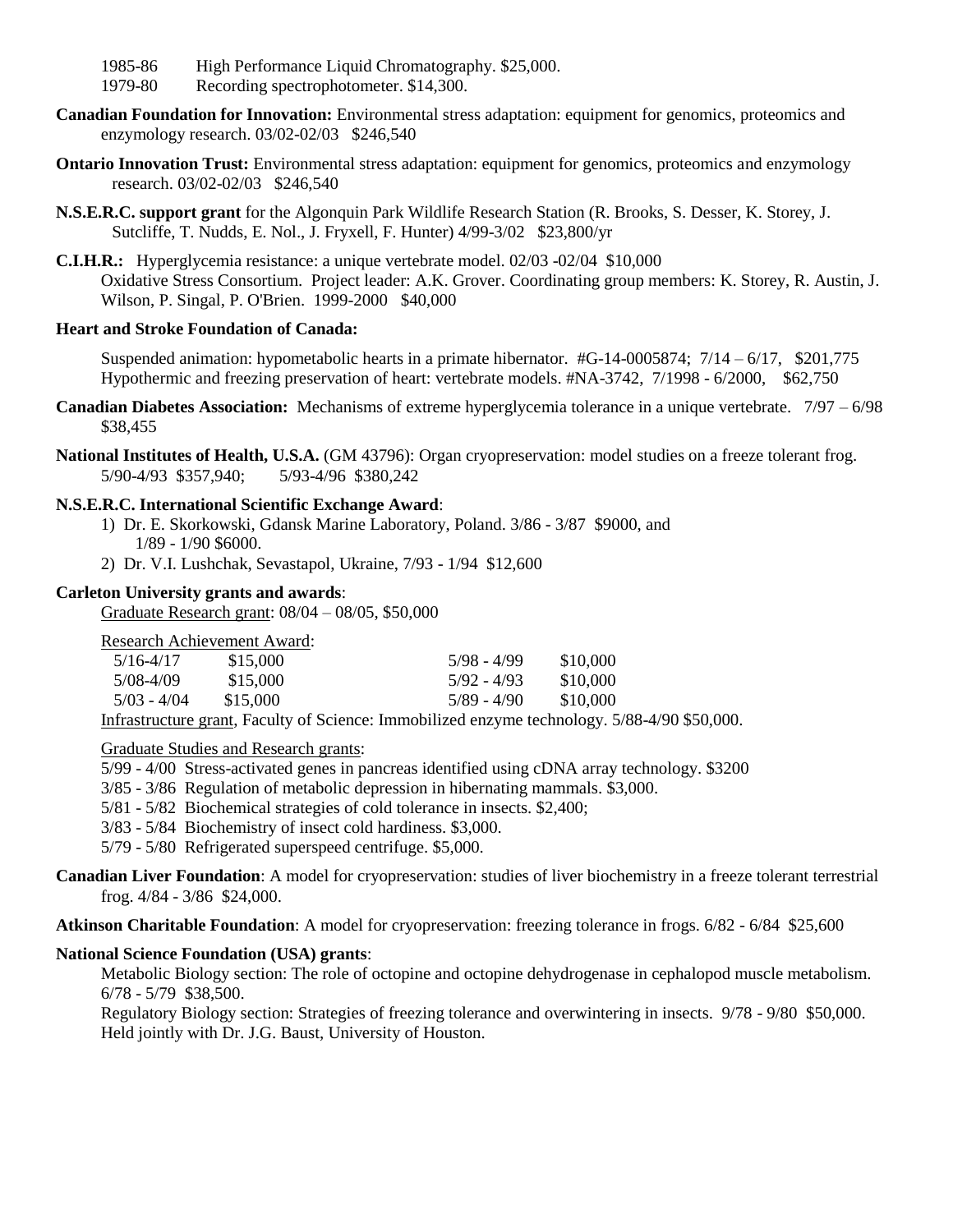# **RESEARCH ACTIVITIES**:

| $1/18 - 2/18$  | Visiting researcher, Dept. Zoology, University of Pretoria, South Africa                                                                 |
|----------------|------------------------------------------------------------------------------------------------------------------------------------------|
| 3/14           | Visiting researcher, King Abdullah University of Science & Technology, Saudi Arabia                                                      |
| 2/12           | Visiting lecturer & researcher, St. George's University, Grenada                                                                         |
| 6/11           | Research scientist, R/V New Horizon expedition, Sea of Cortez, Mexico                                                                    |
| 2/11           | Visiting lecturer & researcher, St. George's University, Grenada                                                                         |
| 7/10           | Visiting researcher, Sport and Exercise Science, U. Coventry, UK                                                                         |
| $2/08 - 3/08$  | Visiting researcher, Sable Systems International, Las Vegas, Nevada                                                                      |
| $1/07 - 2/07$  | Visiting researcher, Dept. Botany and Zoology, Stellenbosch University, S. Africa                                                        |
| 7/05           | Visiting researcher, Physiologisches Institut, Universitat Zuerich-Irchel, Switzerland                                                   |
| 8/04           | Visiting researcher, Dept. Botany and Zoology, Stellenbosch University, S. Africa                                                        |
| 10/99          | Visiting fellow, Kyoto Institute of Technology, Japan                                                                                    |
| 11/98          | Visiting researcher, Hofstra University, Hempstead, New York                                                                             |
| 6/98           | Visiting researcher, Harvard Medical School (lab of F. Bunn) and                                                                         |
|                | Massachusetts General Hospital (lab of D. Brown), Boston, Mass.                                                                          |
| 6/97           | Visiting researcher, Department of Mechanical Engineering and Lawrence<br>Berkeley Laboratories, University of California, Berkeley, CA. |
| 11/94 - 12/94  | Visiting scientist, McMurdo Station, Antarctica                                                                                          |
| 2/93           | Visiting researcher, Harvard University Medical School, Boston, MA                                                                       |
| $2/92 - 3/92$  | Visiting researcher, Department of Mechanical Engineering and Lawrence<br>Berkeley Laboratories, University of California, Berkeley, CA. |
| $9/91 - 10/91$ | Visiting researcher, Dept. Biochemistry, University of Victoria, Victoria, BC.                                                           |
| $8/90 - 9/90$  | Visiting researcher, University of Massachusetts, Worcester, MA.                                                                         |
| $2/89 - 3/89$  | Visiting researcher, Department of Mechanical Engineering and Lawrence<br>Berkeley Laboratories, University of California, Berkeley, CA  |
| $8/88 - 9/88$  | Visiting researcher, Marine Research Inst., Univ. Bologna, Cesenatico, Italy.                                                            |
| $4/84 - 5/84$  | Sabbatical leave, International Institute of Cellular and Molecular Pathology,<br>University of Louvain, Brussels, Belgium.              |
| $2/84 - 4/84$  | Sabbatical leave, Institute of Enzymology, Univ. Autonoma, Madrid, Spain.                                                                |
| 8/83           | Visiting scientist, Basic Biochemistry Div., Veterans Admin. Hospital, Dallas                                                            |
| 1/82           | Visiting scientist, NMR Facility of the Dept. Cardiology, Johns Hopkins,<br>University, Baltimore, MD.                                   |
| $7/81 - 8/81$  | Visiting scientist, National Institute on Aging, Baltimore, MD.                                                                          |
| $4/81 - 6/81$  | Visiting researcher, Marine Biological Association of the U.K., Plymouth, U.K.<br>Also 4/80 - 5/80, 8/78 - 9/78, 4/77 - 5-77.            |
| $9/76 - 10/76$ | Research scientist, R/V Alpha Helix, Amazon Expedition, Brazil.                                                                          |
| $7/76 - 8/76$  | Visiting researcher and lecturer, Marine Biological Lab., Woods Hole, Mass.<br>Also 6/75 - 8/75.                                         |
| 5/75           | Visiting researcher, Pacific Biomedical Research Center, Univ. Hawaii, Honolulu                                                          |
| $8/73 - 12/73$ | Research scientist, R/V Alpha Helix, Kona Expedition, Hawaii.                                                                            |
|                |                                                                                                                                          |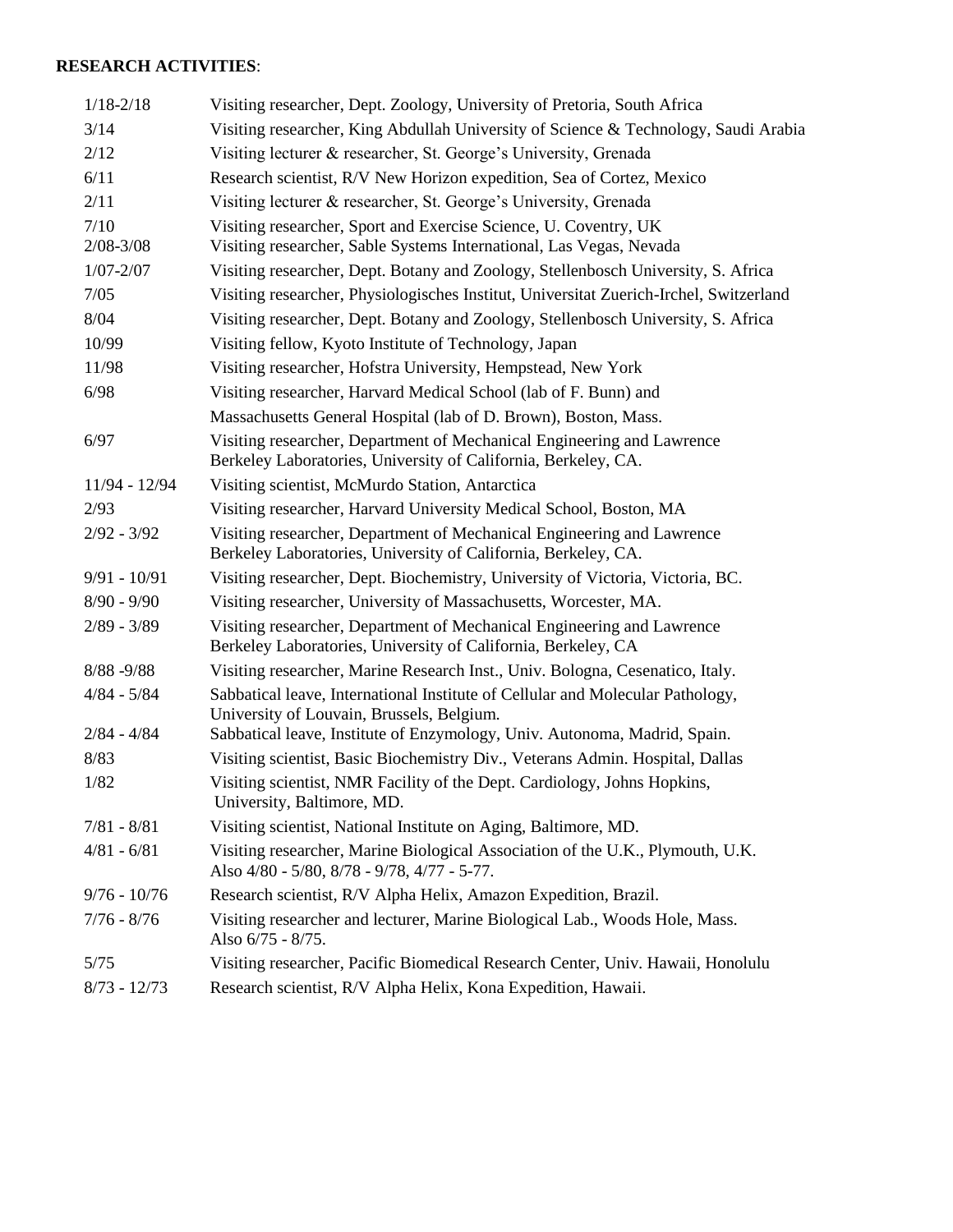# **CARLETON UNIVERSITY TEACHING DUTIES**

Biochemistry / Biology 2200: Cell Biochemistry & Physiology

Biochem 4907: Honours Essay Biology 5501J: Biochemical Regulation Biochem 4901: Selected topics in Biochem Biology 5003: Comparative Biochemistry Biochemistry 3400: Independent Research II Biochemistry 310: General Biochemistry Biochemistry 2400: Independent Research I Biology 503: Biochemical Adaptation

# **Current courses: Courses taught in previous years:**

Biology 6304: Topics in Comparative Physiology (joint w U Ottawa) Biochem 4005: Biochemical Regulation Biochem 4908: Honours Research Thesis Biol/Biochem 2200: Cell Biochemistry & Physiology Biology 4901: Directed special studies Biology/Biochem 220: Cell Physiol & Biochem Biochemistry 402: Macromolecules Biochemistry 405: Signal Transduction Biochemistry: Biochemical Techniques Biochemistry 403: Metabolic Regulation Biology 230: Introductory Biology (team) Biology: Marine Invertebrate Zoology Chemistry 503: Adv. metabolic regulation Chemistry 65.579, Chem Toxicol (team) Chemistry 590: Directed studies Biol 6304 Adv topics animal physiology Biol 8361: Recent Adv. Animal Physiol. Zoology 151: Principles of Physiology Zoology 420: Environmental Physiology

# **UNIVERSITY ADMINISTRATIVE DUTIES**

# **Current & Recent Committees:**

Carleton University Academic Staff Association (CUASA), Grievance Committee. from 2020 Curriculum committee, Biochemistry, ongoing Search Committee, new Department Chair, Biology, 2015, 2016 Search committee for Director of the Biochemistry Institute, 2016 Search committee, animal physiology/biochemistry faculty position, Biology, 2015 Search committee, protein chemist faculty position, Biochemistry, 2015

# **Recent Committees:.**

Search committee, new Departmental Chair, Biology, 2014 Search committee, faculty position in Health Science, Biology, 2012 Graduate admissions & scholarship committee, Biology, 2009, 2010, 2011, 2012 Graduate student mentoring awards committee, University 2011 Radiation Management committee, University.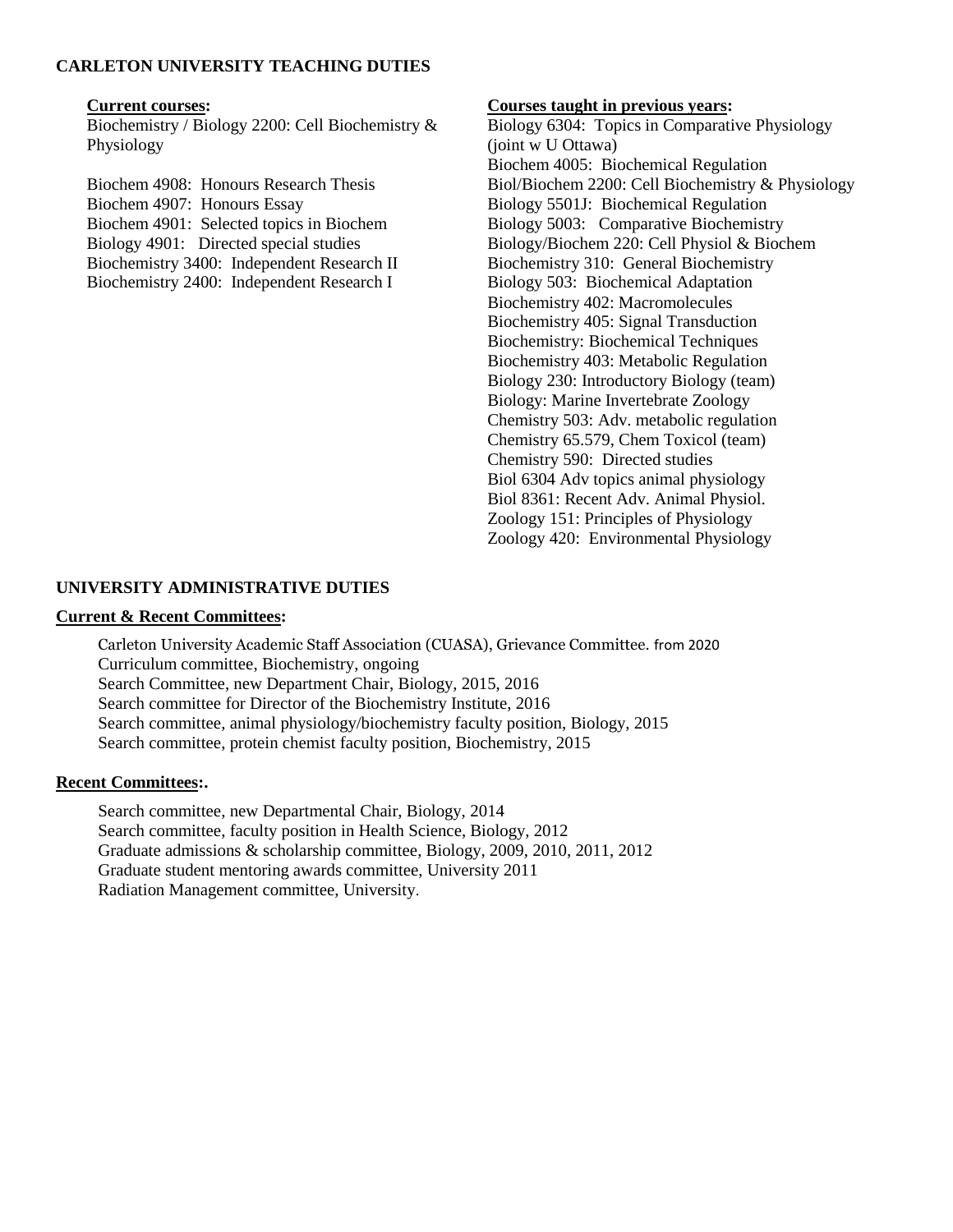# **KENNETH B. STOREY PUBLICATION LIST**

#### **SUMMARY**:

| <b>CAREER TOTAL PUBLICATIONS</b>           | 10276 (to end of 2021) |
|--------------------------------------------|------------------------|
| <b>Primary journal articles</b>            | 845                    |
| Invited review articles in journals        | 73                     |
| Invited articles in conference proceedings | 47                     |
| <b>Book chapters</b>                       | 40                     |
| <b>Books edited</b>                        | 7                      |
| Magazine, encyclopedia, editorial          | 17                     |
| & perspective articles                     |                        |

**2022** 

#### **Reviews and Chapters**

- Wijenayake, S. and Storey, K.B. 2022. The role of humanin in natural stress tolerance: an underexplored therapeutic avenue. BBA Gen. Subj. 1866, 130022. [PMID: 34626747](http://www.ncbi.nlm.nih.gov/pubmed/34626747)
- Al-attar, R. and Storey, K.B. Lessons from Nature: leveraging the freeze-tolerant wood frog as a model to improve organ cryopreservation and biobanking. Comp. Biochem. Physiol. B 261, 110747. [PMID: 35460847](http://www.ncbi.nlm.nih.gov/pubmed/35460847)
- Akgül. B., Stadler. P.F., Hawkins, L.J., Hadj-Moussa, H., Storey, K.B., Ergin, K., Çetinkaya, R., Paschoal, A.R., Nachtigall, P.G., Tutar, Y., Yousef, M., Allmer, J. 2022. 44 Current challenges in miRNomics. Methods Mol. Biol. 2257, 423-438. PMID: 34432289.
- Buffenstein, R., Amoroso, V., Andziak, B., Avdieiev, S., Azpurua, J., Barker, A.J., Bennett, N.C., Brieño-Enríquez, M.A., Bronner, G.N., Coen, C., Delaney, M.A., Dengler-Crish, C.M., Edrey, Y.H., Faulkes, C.G., Frankel, D., Friedlander, G., Gibney, P.A., Gorbunova, V., Hine, C., Holmes, M.M., Jarvis, J.U.M., Kawamura, Y., Kutsukake, N., Kenyon, C., Khaled, W.T., Kikusui, T., Kissil, J., Lagestee, S., Larson, J., Lauer, A., Lavrenchenko, L.A., Lee, A., Levitt, J.B., Lewin, G.R., Lewis Hardell, K.N., Lin, T.D., Mason, M.J., McCloskey, D., McMahon, M., Miura, K., Mogi, K., Narayan, V., O'Connor, T.P., Okanoya, K., O'Riain, M.J., Park, T.J., Place, N.J., Podshivalova, K., Pamenter, M.E., Pyott, S.J., Reznick, J., Ruby, J.G., Salmon, A.B., Santos-Sacchi, J., Sarko, D.K., Seluanov, A., Shepard, A., Smith, M., **Storey, K.B.**, Tian, X., Vice, E.N., Viltard, M., Watarai, A., Wywial, E., Yamakawa, M., Zemlemerova, E.D., Zions, M., Smith, E.S.J.. 2022. The naked truth: busting the myths of naked mole-rat biology. Biol. Rev. Camb. Philos. Soc. 97(1), 115-140. [PMID: 34476892.](http://www.ncbi.nlm.nih.gov/pubmed/34476892)

- Malik, A.I., Storey, J.M. and Storey, K.B. 2022. Regulation of the unfolded protein response during dehydration stress in African clawed frogs, *Xenopus laevis.* Cell Stress Chaperones, accepted April 28, DOI 10.1007/s12192-022-01275-z
- Al-attar, R. and Storey, K.B. 2022. RAGE management: ETS1-EGR1 mediated transcriptional networks regulate angiogenesis in wood frogs. Cellular Signaling, revised April.
- Hadj-Moussa, H., Hawkins, L.J., Storey, K.B. 2022. Role of microRNAs in extreme animal survival strategies. Methods Mol. Biol. 2257, 311-347.
- Hadj-Moussa, H., Eaton, L., Cheng, H., Pamenter, M.E. and Storey, K.B. 2022. Naked mole-rats resist the accumulation of hypoxiainduced oxidative damage. BBA - Mol. Cell Res. submitted April 14.
- Singh, G. and Storey, K.B. 2022. Mitochondrial DNA methyltransferases and their regulation under freezing and dehydration stresses in the freeze tolerant wood frog*, Rana sylvatica*. Biochem. Cell. Biol. 100(2), 171-178. PMID: 35104156
- Singh, G. and Storey, K.B. 2022. Unfolded protein response and ER associated degradation induced regulation under environmental stress in the freeze tolerant wood frog, *Rana sylvatica*. Physiol. Biochem. Zool. submitted Jan 22, 2022.
- Singh, G. and Storey, K.B. 2022. Regulation of the cell cycle under anoxia stress in tail muscle and hepatopancreas of the freshwater crayfish, *Orconectes virilis.* Comp. Biochem. Physiol. A 269, 111215. PMID: 35429664. https://doi.org/10.1016/j.cbpa.2022.111215
- Singh, G., Bloskie, T. and Storey, K.B. 2022. Tissue-specific response of the RB-E2F1 complex during mammalian hibernation. J. Exp. Zool. A, submitted Mar. 1.
- Gupta, A. and Storey, K.B. 2022. A "notch" in the cellular communication network in response to anoxia by wood frog (*Rana sylvatica*). Cell. Signal. 93, 110305. PMID: 35283291
- Gupta, A., Breedon, S.A. and Storey, K.B. 2022. Activation of p53 in anoxic freshwater crayfish*, Faxonius virilis.* J. Exp. Biol. revised Apr 7.
- Varma, A. and Storey, K.B. 2022. One step purification and regulation of fructose 1,6-bisphosphatase from liver of the freeze tolerant wood frog, *Rana sylvatica*. Cell Biochem. Function submitted Feb 25.
- Ingelson-Filpula, W.A and Storey, K.B. 2022. MicroRNA biogenesis proteins follow tissue-dependent expression during freezing in *Hyla versicolor*. J. Comp. Physiol. B, submitted mid-Jan
- Ingelson-Filpula, W.A and Storey, K.B. 2022. Naked mole rats, frogs and other animals may hold the secrets to preventing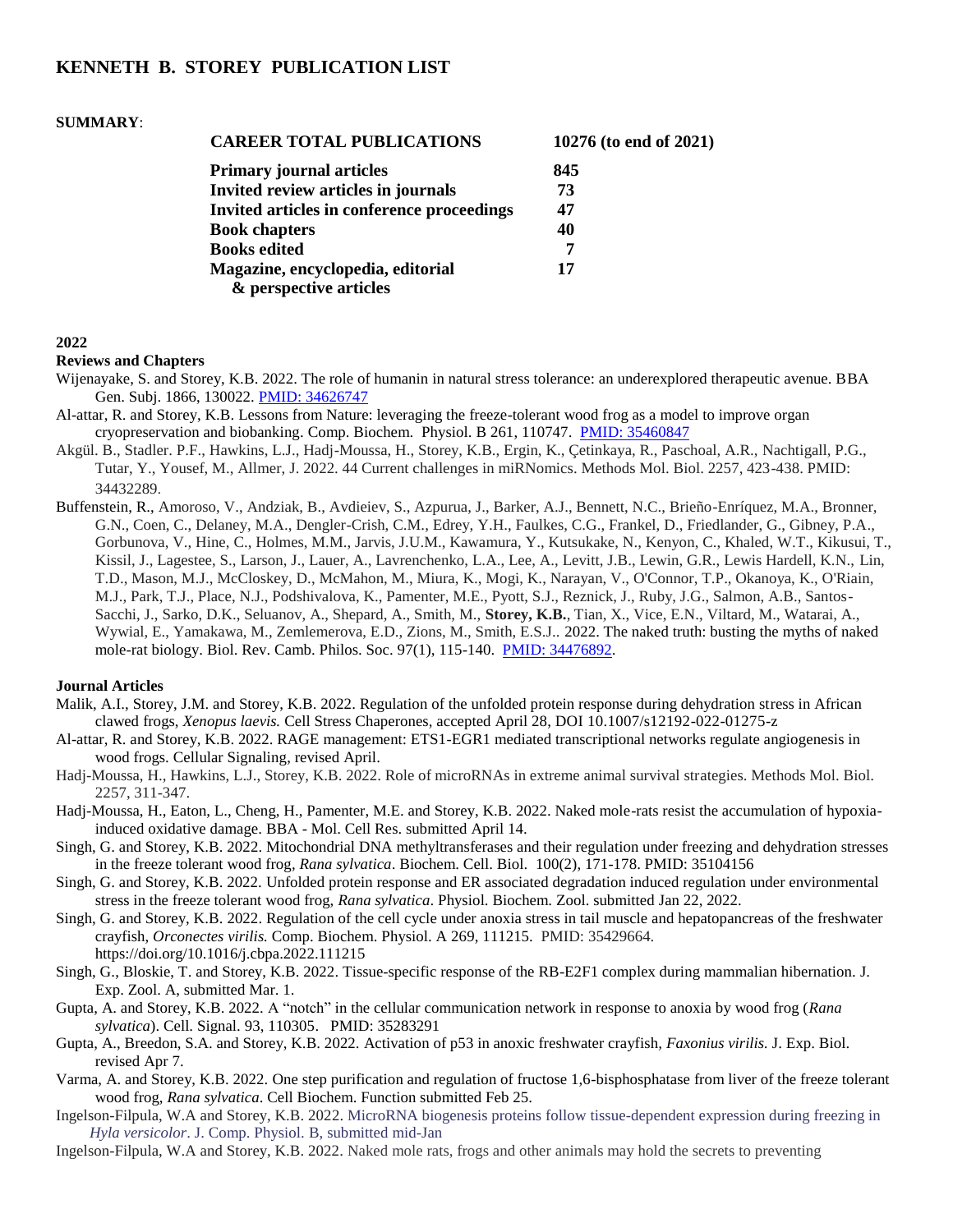brain injury. The Conversation, published: April 26, 2022. https://theconversation.com/naked-mole-rats-frogs-and-other-animalsmay-hold-the-secrets-to-preventing-brain-injury-178970.

- Breedon, S.A., Gupta, A. and Storey, K.B. 2022. Regulation of apoptosis and autophagy during anoxia in the freshwater crayfish, *Faxonius virilis*. Mar. Biotechnol. submitted Jan. 25.
- Breedon, S.A. and. Storey, K.B. 2022. Lost in translation: exploring the regulation of microRNA biogenesis and messenger RNA fate in the anoxic red-eared slider turtle. Oxygen (MDBI), submitted in April 27. Submission ID: oxygen-1724296
- Bloskie, T. and Storey, K.B. 2022. Epigenetics of the frozen brain: roles for lysine methylation in hypometabolism. FEBS J. page proof Apr 14.
- Douglas, K., Logan, S.M. and Storey, K.B. 2022. Status of the Janus kinase-signal transducer and activator of transcription (JAKSTAT) pathway in liver and skin of the freeze tolerant wood frog. Cryobiology submitted Feb. 24. CRYO-D-22-00018
- Lung, Z.D. and Storey, K.B. 2022. DNA damage and repair responses to freezing and anoxia stresses in the wood frog, *Rana sylvatica*. J. Thermal. Biol submitted Feb. 25 Manuscript: TB-D-22-00151
- Biggar, Y., Ingelson-Filpula, W.A. and Storey, K.B. 2022. Pro- and anti-apoptotic microRNAs are differentially regulated during estivation in *Xenopus laevis.* Gene 819, 146236. PMID: 35114277
- English, S.G., Al-attar, R. and Storey, K.B. 2021. NFAT5-mediated transcriptional regulation during dehydration in the African clawed frog. Physiol. Biochem. Zool. Submitted May 16, 2021.
- MacLean, I.A., Varma, A. and Storey, K.B. 2022. Purification and characterization of NADP-isocitrate dehydrogenase in skeletal muscle of *Urocitellus richardsonii*. Mol. Cell. Biochem. Submitted Feb. 11.
- Erman, A., Hawkins, L.J. and Storey, K.B. 2022. MicroRNA, mRNA and protein responses to dehydration in skeletal muscle of the African-clawed frog, *Xenopus laevis.* Gene Rep. 26, 101507.
- Rehman, S., Hadj-Moussa, H., Hawkins, L.J., Storey, K.B. 2022. Regulation of FOXO transcription factors during whole-body freezing in the wood frog, *Rana sylvatica*. J. Exp. Zool. A submitted Nov. 8
- Rehman, S., Varma, A., Gupta, A. and Storey, K.B. The regulation of m6A related proteins during whole-body freezing of the wood frog, *Rana sylvatica.* J. Exp. Zool. A #2022-04-0058 submitted Apr. 6.
- Wollenberg Valero, K., Garcia-Porta, J., Irisarri, I., Feugere, L., Bates, A., Kirchhof, S., Jovanovic Glavas, O., Pafilis, P., Samuel, F.S., Mueller, J., Vences, M., Turner, A.P., Beltran-Alvarez, P. and Storey, K.B. 2021. Functional genomics of abiotic environmental adaptation in lacertid lizards and other vertebrates. J. Animal Ecol. doi: 10.1111/1365-2656.13617. PMID: 34695234
- Vatashchuk, M.V., Hurza, V.V., Bayliak, M.M., Storey, K.B. and Lushchak, V.I. 2022. Metabolic syndrome: lessons from rodent and *Drosophila* models. BioMed Res. Intl. submitted Nov. 8
- Bayliak, M., Vatashchuk, M., Gospodaryov, D., Hurza, V., Demianchuk, O., Ivanochko, M., Burdyliuk, N., Storey, K.B, Lushchak, V.I. 2022. High fat high fructose diet induces oxidative stress and reorganizes intermediary metabolism in male mouse liver: modulating effects of alpha-ketoglutarate. Food Res. Intl. revised April 11
- Semaniuk, U., Gospodaryov, D., Strilbytska, O.M., Kucharska, A.Z., Sokół-Łętowska, A., Burdyliuk, N.I., Storey, K.B., Bayliak, M.M., Lushchak, O., 2022. Chili pepper extends lifespan and confers cold resistance in *Drosophila melanogaster* cohorts by influencing specific metabolic pathways. Food & Function, in press.
- Kuzniak, O.V., Sorochynska, O.M., Bayliak, M.M., Klonovskyi, A.Y., Vasylyk, Y.V., Semchyshyn, H.M., Storey, K.B., Garaschuk, O., Lushchak, V.I. 2022. Feeding to satiation induces mild oxidative/carbonyl stress in the brain of young mice. EXCLI J. 21, 77-92. PMID: 35145367
- Gao, X., Shen, S., Niu, Q., Miao, W., Han, Y., Hao, Z., An, N., Yang, Y., Zhang, Y., Zhang, H., Storey, K.B., Chang, H. 2022. Differential bone metabolism and protein expression in mice fed a high-fat diet versus pre-hibernation fattening in Daurian ground squirrels: a comparison between pathological and healthy obesity. Front. Zool. Submitted Sept.7 FINZ-D-21-00105.
- Gao, X., Miao, W., Han, Y., Yang, Y., An, N., Hao, Z., Yan, X., Storey, K.B., Deng, Z., Ding, Y., Zhang, S., Sun, Y., Chang, H. 2020. Comparative study of protein synthesis, autophagy and regeneration in the maintenance of fast/slow muscle in hindlimb unloading rats and hibernating ground squirrels. submitted
- Yin, Y.C., Cong, X., Ji, Y.P., Storey, K.B. and Chen, M. 2022. SMRT sequencing-based full-length transcriptome profile reveals the potential high-temperature tolerance mechanism of *Apostichopus japonicus.* Sci. Total Envir. submitted Jan. 18-2021.
- Wang, Y., Yin, Y., Cong, X., Storey, K.B. and Chen, M., 2022. PacBio isoform sequencing and Illumina RNA sequencing provide novel insights on responses to acute heat stress in *Apostichopus japonicus* coelomocytes. Front. Marine Sci. 8, 815109
- Li, C., Zheng, Y., Cong, X., Liu, H., Storey, K.B., Chen, M. 2022. Molecular and functional characterization of luqin-type neuropeptide signaling system in sea cucumber. Peptides, submitted.
- Niu, Y., Chen, Q., Storey, K.B., Teng, L., Li, X., Xu, T., Zhang, H. 2022. Physiological ecology of winter hibernation by the highaltitude frog, *Nanorana parkeri.* Physiol. Biochem. Zool. 95(3): 201-211. PMID: 35175907
- Zhang, H., Xu, T., Zhang, X., Li, X., Wei, D., An, Z., Storey, K.B., Niu, Y. 2022. Oxidative stress and telomere of *Bufo gargarizans* to environmental changes along an altitudinal gradient. Comp. Biochem. Physiol. A. Mol. Integr. Physiol., revised Apr 1.
- Lin, Y.J., Zhao, Y.Y., Yang, Y.M., Jin, W.T., Cai, L.N., Storey, K.B., Zhang, J.Y., Yu, D.N. 2022. The complete mitochondrial genome of *Leptomantella tonkinae* (Hebard, 1920) (Mantodea: Leptomantellidae) and its phylogeny. submitted.
- Jin, W.T., Guan, J.Y., Dai, X.Y., Wu, G.J., Zhang, L.P., Storey, K.B., Zheng, R.Q., Zhang, J.Y., Yu, D.N. 2021. Mitochondrial gene expression in different organs of *Hoplobatrachus rugulosus* from China and Thailand under low-temperature stress. BMC Zool. Submitted Oct. 27. BZ-D-21-00033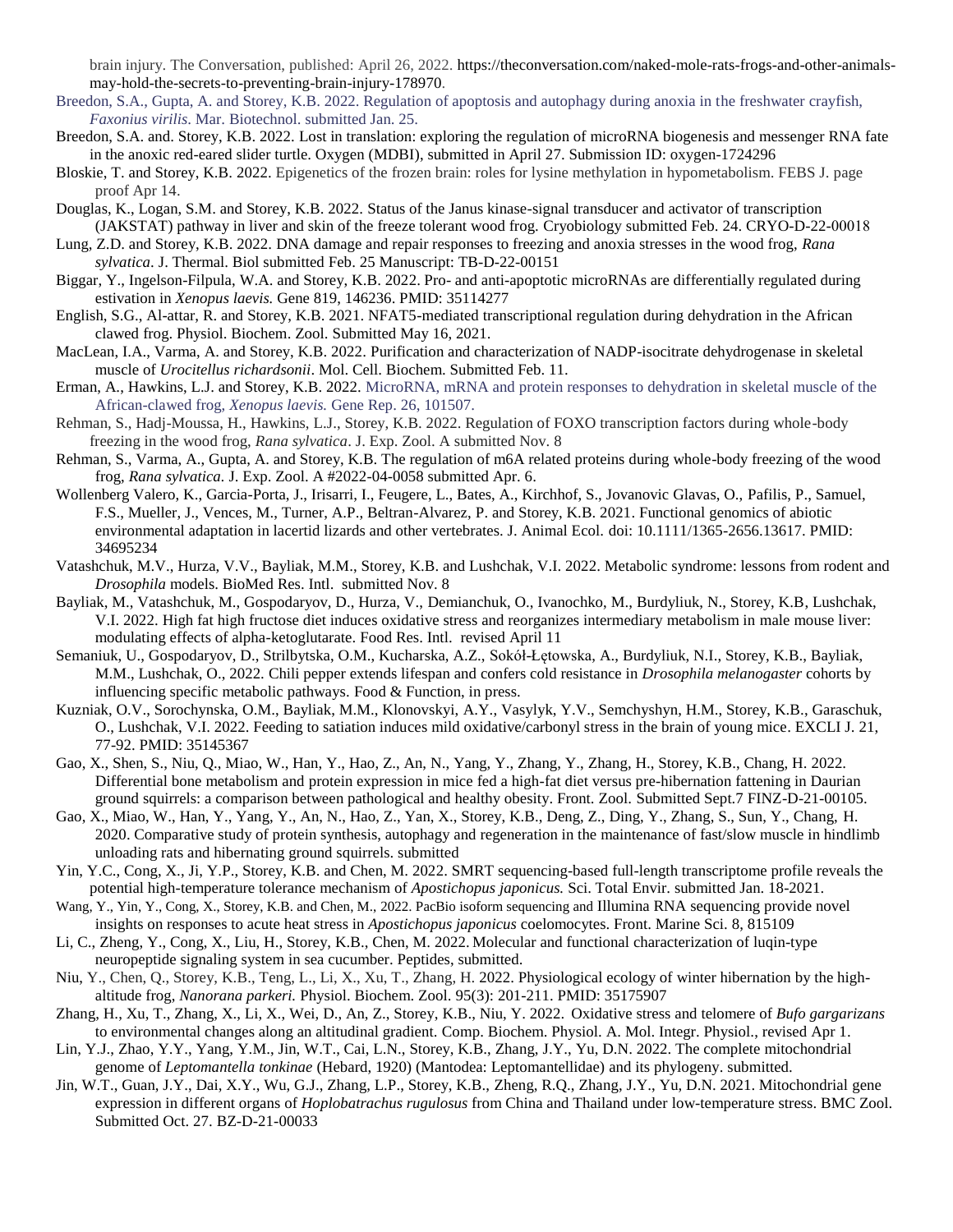# **Reviews and Chapters**

**2021**

- **1027.** Storey, J.M., Wu, S. and Storey, K.B. 2021. Mitochondria and the frozen frog. Antioxidants 10(4)*,*543. [PMID: 33915853](http://www.ncbi.nlm.nih.gov/pubmed/33915853)
- **1026.** Wu, C.-W. and Storey, K.B. 2021. mTOR signaling in metabolic stress adaptation. Biomolecules. 11, 681. [PMID: 34062764](http://www.ncbi.nlm.nih.gov/pubmed/34062764)
- **1025.** Luu, B.E., Hawkins, L.J. and Storey, K.B. 2021. Insights from a vertebrate model organism on the molecular mechanisms of whole-body dehydration tolerance. Mol. Cell. Biochem. 476, 2381-2392. [PMID: 33595794](http://www.ncbi.nlm.nih.gov/pubmed/33595794)
- **1024.** Hadj-Moussa, H., Hawkins, L.J. and Storey, K.B. 2021. Role of microRNAs in extreme animal survival strategies. in Almer, J. and Yousef, M. (Eds.), MiRNomics: MicroRNA Biology and Computational Analysis. Methods in Molecular Biology, Vol. 2257, Ch. 16, pp. 311-347, Humana Press.
- **1023.** Singh, G. and Storey, K.B. 2021. MicroRNA cues from nature: a roadmap to decipher and combat challenges in human health and disease? Cells 2021, 10(12), 3374. [PMID: 34943882](http://www.ncbi.nlm.nih.gov/pubmed/34943882)
- **1022.** Ingelson-Filpula, W.A and Storey, K.B. 2021. Muscles in winter: the epigenetics of metabolic arrest. Epigenomics 5(4), 28. [PMID: 34968252](http://www.ncbi.nlm.nih.gov/pubmed/34968252)
- **1021.** Giroud, S., Habold, C., Nespolo, R.F., Mejías, C., Terrien, J., Logan, S.M., Henning, R.H. and Storey, K.B. 2021. The torpid state: recent advances in metabolic adaptations and protective mechanisms. Front. Physiol. 11, 623665. [PMID: 33551846](http://www.ncbi.nlm.nih.gov/pubmed/33551846)
- **1020.** Lushchak, V.I. l and Storey, K.B. 2020. Oxidative stress concept updated: definitions, classifications, and regulatory pathways implicated. EXCLI Journal 20, 956-967[. PMID: 34267608](http://www.ncbi.nlm.nih.gov/pubmed/34267608)
- **1019.** Lushchak, O., Piskovatska, V., Strilbytska, O., Kindrat, I., Stefanyshyn, N., Koliada, A., Bubalo, V., Storey, K.B., Vaiserman, A. 2021. Aspirin as a potential geroprotector: experimental data and clinical evidence. Adv. Exp. Med. Biol. 1286. 145-161. [PMID: 33725352](http://www.ncbi.nlm.nih.gov/pubmed/33725352)
- **1018.** Semaniuk, U., Piskovatska, V., Strilbytska, O., Strutynska, T., Burdyliuk, N., Vaiserman, A., Bubalo, V., Storey, K.B. and Lushchak, O. 2021. *Drosophila* insulin-like peptides: from expression to functions – a review. Entomol. Exp. Appl. 169: 195– 208.<https://doi.org/10.1111/eea.12981>
- **1017.** Semaniuk, U., Strilbytska, O., Malinovska, K., Storey, K.B., Vaiserman, A., Lushchak, V. and Lushchak, O. Factors that regulate expression patterns of insulin-like peptides and their association with physiological and metabolic traits in *Drosophila*. Insect Biochem. Mol. Biol. 135, 103609. [PMID: 34146686](http://www.ncbi.nlm.nih.gov/pubmed/34146686)
- **1016.** Bayliak, B., Dmytriv, T.R., Melnychuk, A.V., Strilets, N.V., Storey, K.B. and Lushchak, V.I. 2021. Chamomile as a potential remedy for obesity and metabolic syndrome. EXCLI J. 20, 1261-1286. PMID: [34602925](http://www.ncbi.nlm.nih.gov/pubmed/34602925)
- **1015.** Roufayel, R., Mezher, R. and Storey, K.B. 2021. The role of retinoblastoma protein in cell cycle regulation: an updated review. Curr. Mol. Med. 21(8), 620-629. [PMID: 33397238](http://www.ncbi.nlm.nih.gov/pubmed/33397238)

- **1014.** Abnous, K. and Storey, K.B. 2021. 5'-Adenosine monophosphate deaminase regulation in ground squirrels during hibernation. Comp. Biochem. Physiol. B 253, 110543. [PMID: 33301876](http://www.ncbi.nlm.nih.gov/pubmed/33301876)
- **1013.** Bell, R.A.V. and Storey, K.B. 2021. Stable suppression of skeletal muscle fructose-1,6-bisphosphatase during ground squirrel hibernation: Potential implications of reversible acetylation as a regulatory mechanism. Cryobiology 102, 97-103. PMID: [34274341](http://www.ncbi.nlm.nih.gov/pubmed/34274341)
- **1012.** Tessier, S.N., Ingelson-Filpula, W.A. and Storey, K.B. 2021. Epigenetic regulation by DNA methyltransferases during torpor in the thirteen-lined ground squirrel *Ictidomys tridecemlineatus.* Mol. Cell. Biochem. 476, 3975-3985. [PMID: 34191233](http://www.ncbi.nlm.nih.gov/pubmed/34191233)
- **1011.** Tessier, S.N., Breedon, S.A. and Storey, K.B. 2021. Modulating Nrf2 transcription factor activity: revealing the regulatory mechanisms of antioxidant defenses during hibernation in thirteen-lined ground squirrels. Cell. Biochem. Funct. 39(5), 623-635. [PMID: 33624895](http://www.ncbi.nlm.nih.gov/pubmed/33624895)
- **1010.** Zhang, J., Gupta, A. and Storey, K.B. 2021. Freezing stress adaptations: critical elements to activate Nrf2-related antioxidant defense in liver and skeletal muscle of freeze tolerant wood frogs. Comp. Biochem. Physiol. B 254, 110573. [PMID: 33548505](http://www.ncbi.nlm.nih.gov/pubmed/33548505)
- **1009.** Wijenayake, S. and Storey, K.B. 2021. Oxidative damage? Not a problem! The characterization of humanin-like mitochondrial peptide in anoxia tolerant freshwater turtles. Protein J. 40, 87-107. [PMID: 33387248](http://www.ncbi.nlm.nih.gov/pubmed/33387248)
- **1008.** Logan, S.M. and Storey, K.B. 2021. Inflammasome signaling could be used to sense and respond to endogenous damage in brown but not white adipose tissue of a hibernating ground squirrel. Devel. Comp. Immunol. 114, 103819. [PMID: 32781003](http://www.ncbi.nlm.nih.gov/pubmed/32781003)
- **1007.** Logan, S.M and Storey, K.B. 2021. MicroRNA expression patterns in the brown fat of hibernating 13-lined ground squirrels. Genomics. 113(2), 769-781. [PMID: 33529780](http://www.ncbi.nlm.nih.gov/pubmed/33529780)
- **1006.** Logan, S.M. and Storey, K.B. 2021. Markers of tissue remodeling and inflammation in the white and brown adipose tissues of a model hibernator**.** Cell. Signal. 82, 109975[. PMID: 33711429](http://www.ncbi.nlm.nih.gov/pubmed/33711429)
- **1005.** Logan, S.M., Gupta, A., Wang, A., Levy, R.J. and Storey, K.B. 2021. Isoflurane and low-level carbon monoxide exposures increase expression of pro-survival miRNA in neonatal mouse heart. Cell Stress Chaperones 26(3), 541-548. [PMID: 33661504](http://www.ncbi.nlm.nih.gov/pubmed/33661504)
- **1004.** Hadj-Moussa, H., Wade, S.C., Childers, C. L. and Storey, K.B. 2021. Mind the GAP: purification and characterization of urea resistant GAPDH during extreme dehydration. Proteins 89,544–557. [PMID: 33368595.](http://www.ncbi.nlm.nih.gov/pubmed/33368595)
- **1003.** Hadj-Moussa, H., Pamenter, M.E. and Storey, K.B. 2021. Hypoxic naked mole-rat brains use microRNA to coordinate hypometabolic fuels and neuroprotective defenses. J. Cell. Physiol. 236(7), 5080-5097. [PMID: 33305831](http://www.ncbi.nlm.nih.gov/pubmed/32445798)
- **1002.** Hadj-Moussa, H., Chiasson, S., Cheng, H., Eaton, L., Storey, K.B. and Pamenter, M.E. 2021. MicroRNA-mediated inhibition of AMPK coordinates tissue-specific downregulation of skeletal muscle metabolism in hypoxic naked mole-rats. J. Exp. Biol. 224, jeb242968. [PMID: 34374781](http://www.ncbi.nlm.nih.gov/pubmed/34374781)
- **1001.** Green, S.R. and Storey, K.B. 2021. Skeletal muscle of torpid Richardson's ground squirrels (*Urocitellus richardsonii*) exhibits a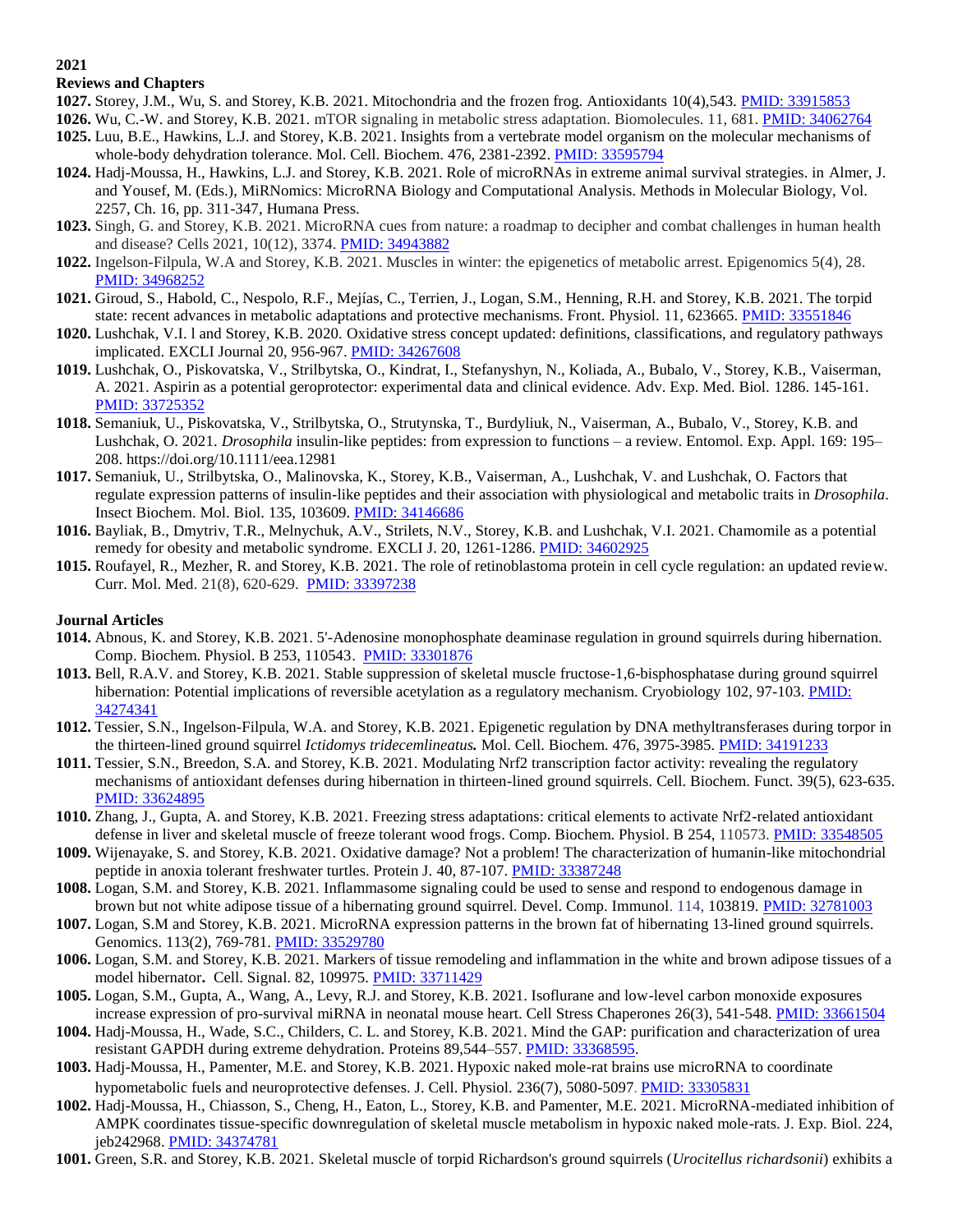less active form of citrate synthase associated with lowered lysine succinylation. Cryobiology 101, 28-37. [PMID: 34186087](PMID:%2034186087)

- **1000.** Green, S.R. and Storey, K.B. 2021. Functional and post-translational characterization of pyruvate dehydrogenase demonstrates repression of activity in the liver but not skeletal muscle of the Richardson's ground squirrel (*Urocitellus richardsonii*) during hibernation. J. Thermal Biol. 99, 102996. PMID: 34420628
- **999**. Green, S.R., Al-attar, R., McKechnie, A.E., Naidoo, S. and Storey, K.B. 2021. Phosphorylation status of pyruvate dehydrogenase in the mousebird *Colius striatus* undergoing torpor. J. Exp. Zool. A, Vol. 337 (4), pp. 337-345. [PMID: 34951526](http://www.ncbi.nlm.nih.gov/pubmed/34951526)
- **998.** Gupta, A. and Storey, K.B. 2021. Coordinated expression of Jumonji and AHCY under OCT transcription factor control to regulate gene methylation in wood frogs during anoxia. Gene 19, 145671. [PMID: 33887369](http://www.ncbi.nlm.nih.gov/pubmed/33887369)
- **997.** Gupta, A., Hadj-Moussa, H., Al-attar, R., Seibel, B.S. and Storey, K.B. 2021. Hypoxic jumbo squid activate neuronal apoptosis but not MAPK or antioxidant enzymes during oxidative stress Physiol. Biochem. Zool. 94(3):171-179. [PMID: 33830886.](http://www.ncbi.nlm.nih.gov/pubmed/33830886)
- **996.** Gupta, A., Varma, A. and Storey, K.B. 2021. New insights to regulation of fructose 1,6 bisphosphatase during anoxia in red eared slider, *Trachemys scripta elegans.* Biomolecules 11, 1548. [PMID: 34680181.](http://www.ncbi.nlm.nih.gov/pubmed/34680181)
- **995.** Gupta, A. and Storey, K.B. 2021. Activation of the Hippo pathway in *Rana sylvatica*: yapping stops in response to anoxia. Life (Basel) 11(12), 1422. [PMID: 34947952.](http://www.ncbi.nlm.nih.gov/pubmed/34947952)
- **994.** Abboud, J., Green, S., Smolinski, M. and Storey, K.B. 2021. Regulation of an important glycolytic enzyme, pyruvate kinase through phosphorylation in the larvae of a species of freeze tolerant insect, *Eurosta solidaginis*. Insect Mol. Biol. 30(2), 176- 1877.
- **993.** Williamson, S.M., Ingelson-Filpula, W.A., Hadj-Moussa, H. and Storey, K.B. 2021. Epigenetic underpinnings of freeze avoidance in the goldenrod gall moth, *Epiblema scudderiana.* J. Insect Physiol.134, 104298. [PMID: 34374781](http://www.ncbi.nlm.nih.gov/pubmed/34374781)
- **992.** Saleem, R., Al-attar, R. and Storey. K.B. 2021. The activation of pro-survival pathways in *Myotis lucifugus* during torpor. Physiol. Biochem. Zool. 94(3), 180–187. [PMID: 33835909](http://www.ncbi.nlm.nih.gov/pubmed/33835909)
- **991.** Breedon, S.A., Hadj-Moussa, H. and Storey, K.B. 2021. Nrf2 activates antioxidant enzymes in the anoxia-tolerant red-eared slider turtle, *Trachemys scripta elegans*. J. Exp. Zool. A. 335(4), 426-435. [PMID: 33711429](http://www.ncbi.nlm.nih.gov/pubmed/33711429)
- **990.** Dwyer, Z., Chaiquin, M., Landrigan, J., Ayoub, K., Shail, P., Rocha, J, Childers, C.L., Storey, K.B., Philpott, D.J., Sun, H. and Hayley, S. 2021. The impact of dextran sodium sulphate and probiotic pre-treatment in a murine model of Parkinson's disease. J. Neuroinflammation 18(1), 20[. PMID: 33422110](http://www.ncbi.nlm.nih.gov/pubmed/33422110)
- **989.** Taylor, D., Germano, J., Song, Y., Hadj-Moussa, H., Marek-Iannucci, S., Dhanji, R., Sin, J., Czer, L.S.C., Storey, K.B., Gottlieb, R.A. 2021. Hypothermia promotes mitochondrial elongation in cardiac cells via inhibition of DRP1. Cryobiology 102, 42-55. [PMID: 34331901.](http://www.ncbi.nlm.nih.gov/pubmed/34331901)
- **988.** Bayliak, M.M., Sorochynska, O.M., Kuzniak, O.V., Gospodaryov, D.V., Demianchuk, O.I., Vasylyk, Y.V., Mosiichuk, N.M., Storey, K.B., Garaschuk, O. and Lushchak, V.I. 2021. Middle age as a turning point in mouse cerebral cortex energy and redox metabolism: modulation by every-other-day fasting. Exp. Gerontol. 145, 111182.
- **987.** Bayliak, M.M., Mosiichuk, N.M., Sorochynska, O.M., Kuzniak, O.V., Sishchuk, L.O., Hrushchenko, A.O., Semchuk, A.O., Pryimak, T.V., Vasylyk, Y.V., Gospodaryov, D.V., Storey, K.B., Garaschuk, O. and Lushchak, V.I. 2021. Middle age turn point in parameters of oxidative stress and glucose catabolism in mouse cerebellum during lifespan: minor effects of every-other-day fasting. Biogerontology 22(3), 315-328. [PMID: 33786674](http://www.ncbi.nlm.nih.gov/pubmed/33786674)
- **986.** Sorochynska, O.M., Kuzniak, O.V., Bayliak, M.M., Vasylyk, Y.V., Storey, K.B. and Lushchak, V.I. 2021. Every-other-day fasting reduces glycolytic capability in the skeletal muscle of young mice. Biologia 76, 1627-1634. doi.org/10.1007/s11756-021- 00717-w.
- **985.** Mosiichuk, N., Husak, V., Storey, K.B. and Lushchak, V. 2021. Acute exposure to the penconazolie- containing fungicide Topas induces metabolic stress in goldfish. Chem. Res. Toxicol. 34, 2441-2449[. PMID: 34793142](http://www.ncbi.nlm.nih.gov/pubmed/34793142)
- **984.** Yurkevych, I.S., Gray, L.J., Gospodaryov, D.V., Burdylyuk, N.I., Storey, K.B., Simpson, S.J., Lushchak, O. 2020. Development of fly tolerance to consuming a high-protein diet requires physiological, metabolic and transcriptional changes. Biogerontology 21(5), 619-636. [PMID: 32468146](http://www.ncbi.nlm.nih.gov/pubmed/32468146)
- **983.** Semaniuk, U., Gospodaryov, D., Mishchanyn, K., Storey, K.B. and Lushchak, O. 2021. Drosophila insulin-like peptides regulate concentration-dependent changes of appetite to different carbohydrates. Zoology (Jena), 146, 125927. [PMID: 33894679](http://www.ncbi.nlm.nih.gov/pubmed/33894679)
- **982.** Strilbytska, O.M., Strutynska, T.R., Semaniuk, U.V., Burdyliuk, N.I., Storey, K.B. and Lushchak, O. 2021. Parental dietary sucrose affects metabolic and antioxidant enzyme activities in *Drosophila*. Entomol. Sci. 24(3), 270-280. doi: 10.1111/ens.12479
- **981.** Peteliuk, V., Rybchuk, L., Bayliak, M., Storey, K.B. and Lushchak, O. 2021. Natural sweetener *Stevia rebaudiana*: functionalities, health benefits and potential risks. EXCLI J. 20, 1412-1430. [PMID: 34803554](http://www.ncbi.nlm.nih.gov/pubmed/34803554)
- **980.** Kamyshnyi, O., Matskevych, V., Lenchuk, T., Strilbytska, O., Storey, K. and Lushchak, O. 2021 Metformin to decrease COVID-19 severity and mortality: molecular mechanisms and therapeutic potential. Biomed. Pharmacother. 144,112230. [PMID:](http://www.ncbi.nlm.nih.gov/pubmed/34628168)  [34628168](http://www.ncbi.nlm.nih.gov/pubmed/34628168)
- **979.** Staikou, A., Feidantsis, F., Gkanatsiou, O., Bibos, M.N., Hatziioannou, M., Storey, K. and Michaelidis, B. 2021. Seasonal cellular stress phenomena and phenotypic plasticity in land snail *Helix lucorum* (L.) populations from different altitudes. J. Exp. Biol. 224(24, jeb.243298 [PMID: 34796901.](http://www.ncbi.nlm.nih.gov/pubmed/34796901)
- **978.** Zhang, W.-Y., Storey, K.B. and Dong, Y.-W. 2021. Synchronization of seasonal acclimatization and short-term heat hardening improves physiological resilience in a changing climate. Funct. Ecol. 35, 686-695. doi: 10.1111/1365-2435.13768
- **977.** Niu, Y., Cao, W., Wang, J., He, J., Storey, K.B., Ding, L., Tang, X. and Chen, Q. 2021. Freeze tolerance and the underlying metabolite responses in the Xizang plateau frog, *Nanorana parkeri*. J. Comp. Physiol. B. 191, 173-184. [PMID: 33025179](http://www.ncbi.nlm.nih.gov/pubmed/33025179)
- **976.** Niu, Y., Zhang, X., Zhang, H., Xu, T., Zhu, L., Storey, K.B. and Chen, Q. 2021. Metabolic responses of plasma to extreme environments in overwintering Tibetan frogs *Nanorana parkeri*: A metabolome integrated analysis. Front. Zool. 18(1), 41.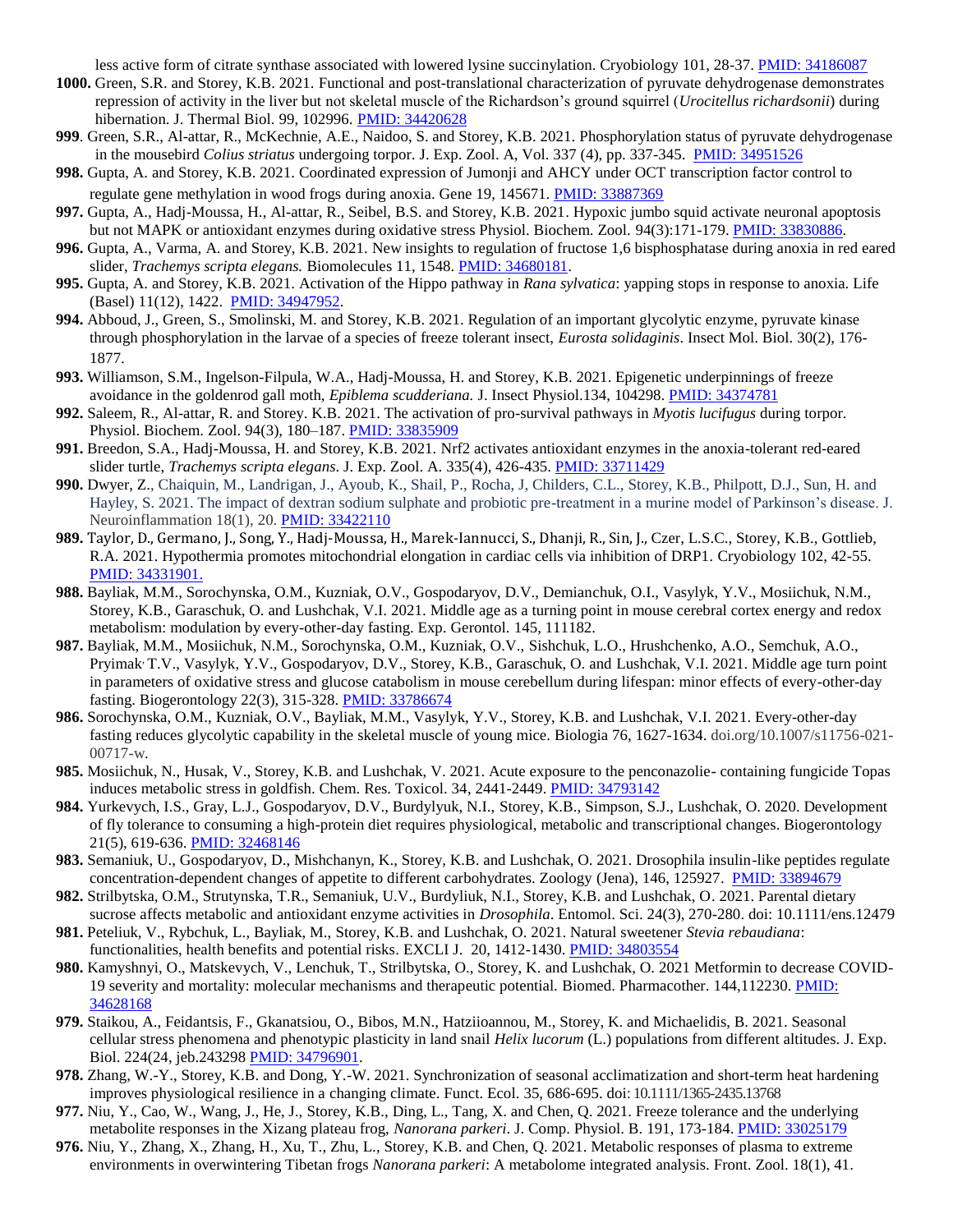[PMID: 34454525](http://www.ncbi.nlm.nih.gov/pubmed/34454525) 

- **975.** Niu, Y., Zhang, X., Zhang, H., Xu, T. Men, S., Storey, K.B. and Chen, Q. 2021. Antioxidant and non-specific immune defenses in partially freeze-tolerant Xizang plateau frogs, *Nanorana parkeri*. J. Thermal Biol. 102, 103132. [PMID: 34863473](http://www.ncbi.nlm.nih.gov/pubmed/34863473)
- **974.** Zhang, X., Niu, Y., Zhang, H., Xu, T., Zeng, Q., Storey, K.B., Chen, Q. 2021. The effect of long-term cold acclimation on redox state and antioxidant defense in the high-altitude frog, *Nanorana pleskei*. J. Thermal Biol. 99, 103008. [PMID: 34420638](http://www.ncbi.nlm.nih.gov/pubmed/34400638)
- **973.** Yu, D.-N., Yu, P.-P., Zhang, L.-P., Storey, K.B., Gao, X.-Y. and Zhang, J.-Y. 2021. Increasing 28 mitogenomes of Ephemeroptera, Odonta and Plecoptera: support the Chiastomyaria hypothesis with three different outgroup combinations. PeerJ 9, e11402. **962.** [PMID: 34221707](http://www.ncbi.nlm.nih.gov/pubmed/34221707)
- **972.** Xu, X.-D., Guan, J.-Y., Zhang, Z.-Y., Cao, Y.-R., Storey, K.B., Yu, D.-N. and Zhang, J.-Y. 2021. Novel tRNA gene rearrangements in the mitochondrial genomes of praying mantises (Mantodea: Mantidae): translocation, duplication and pseudogenization. Intl. J. Biol. Macromol. 185, 403-411. PMID: [34166699](http://www.ncbi.nlm.nih.gov/pubmed/34166699)
- **971.** Xu, X.-D., Guan, J.-Y., Zhang, Z.-Y., Cao, Y.-R. Cai, Y.-Y., Storey, K.B., Yu, D.-N. and Zhang, J.-Y. 2021. Insight into the phylogenetic relationships among three subfamilies within Heptageniidae (Insecta: Ephemeroptera) along with low temperature selection pressure analyses using mitogenomes. Insects 12(7), 656. [PMID: 34357316](http://www.ncbi.nlm.nih.gov/pubmed/34357316)
- **970.** Guan, J.Y., Zhang, Z.Y., Cao, Y.R., Xu, X.D., Storey, K.B., Yu, D.N. and Zhang, J.Y. 2021. The complete mitochondrial genome of *Choroterpes (Euthralus) yixingensis* (Ephemeroptera: Leptophlebiidae) and its mitochondrial protein-coding gene expression under imidacloprid stress. Gene 800, 145833. [PMID: 34274477](http://www.ncbi.nlm.nih.gov/pubmed/34274477)
- **969.** Guan, J.Y., Zhang, H., Zhang, Z.-Y., Cao, Y.R., Storey, K.B., Zhang, J.Y. and Yu, D.-N., 2021.The first complete mitochondrial genome of *Euroleon coreanus* (Okamoto, 1926) (Neuroptera: Myrmeleontidae) and its phylogeny. Mito. DNA B 6(7), 1944- 1946. [PMID: 34179475](http://www.ncbi.nlm.nih.gov/pubmed/34179475)
- **968.** Guan, J.Y., Shen, S.Q., Zhang, Z.Y., Xu, X.D., Storey, K.B., Yu, D.N. and Zhang, J.Y. 2021. Comparative mitogenomes of two *Coreamachilis* species (Microcoryphia: Machilidae) along with phylogenetic analysis of Microcoryphia. Insects (MDPI) 12(9), 795. [PMID: 34564235](http://www.ncbi.nlm.nih.gov/pubmed/34564235)
- **967.** Ayivi, S.P.G., Tong, Y., Guan, J.Y., Storey, K.B., Yu, D.N., Zhang, J.Y. (2021) The first complete mtochondrial genome of *Zoodes fulguratus* (Gahan 1906) (Coleoptera: Cerambycidae: Cerambycinae) and its phylogeny. Mito. DNA B 6(7), 1929- 1931. [PMID: 34151019](http://www.ncbi.nlm.nih.gov/pubmed/34151019)
- **966.** Ayivi, S.P.G., Tong, Y., Storey, K.B., Yu, D.N., Zhang, J.Y. (2021) The mitochondrial genomes of 18 new Pleurosticti (Coleoptera: Scarabaeidae) exhibit a novel trnQ-NCR-trnI-trnM gene rearrangement and clarify phylogenetic relationships of subfamilies within Scarabaeidae. Insects, 12, 1025. [PMID: 34821825](PMID:%2034821825)
- **965.** Zhang, Z.Y., Guan, J.Y., Cao, Y.R., Dai, X.Y., Storey, K.B., Yu, D.N. and Zhang, J.Y. 2021. Mitogenome analysis of four Lamiinae species (Coleoptera: Cerambycidae) and gene expression responses by *Monochamus alternatus* when infected with the parasitic nematode, *Bursaphelenchus mucronatus.* Insects 12, 453. [PMID: 34069253](http://www.ncbi.nlm.nih.gov/pubmed/34069253)
- **964.** Xu, K.K., Chen, Q.P., Ayivi, S.P.G., Guan, J.Y., Storey, K.B., Yu, D.N. and Zhang, J.Y. 2021. Three complete mitochondrial genomes of *Orestes guangxiensis*, *Peruphasm schultei* and *Phryganistria guangxiensis* (Insecta: Phasmatodea) and their phylogeny. Insects (MDPI) 12(9), 779. [PMID: 34564219](http://www.ncbi.nlm.nih.gov/pubmed/34564219)
- **963.** Xu, K.K., Chen, Q.P., Guan, J.Y., Zhang, Z.Y., Storey, K.B., Yu, D.N. and Zhang, J.Y. 2021. The mitochondrial genome of *Eurycantha calcarata* (Phasmatodea: Lonchodinae) and its phylogeny. Mito. DNA B, 6(11), 3109-3111. [PMID: 34621991](http://www.ncbi.nlm.nih.gov/pubmed/34621991)

#### **2020**

#### **Reviews and Chapters**

- **962.** Storey, K.B. and Storey, J.M. 2020. Mitochondria, metabolic control and microRNA: advances in understanding amphibian freeze tolerance. BioFactors 46(2), 220–228. [PMID: 31026112](http://www.ncbi.nlm.nih.gov/pubmed/31026112)
- **961.** Al-Attar, R. and Storey, K.B. 2020. Suspended in time: Molecular responses to hibernation also promote longevity. Exp. Gerontol. 134, 11088. [PMID: 32114078](http://www.ncbi.nlm.nih.gov/pubmed/32114078)
- **960.** Hawkins, L.J. and Storey, K.B. 2020. Advances and applications of environmental stress adaptation research. Comp. Biochem. Physiol. A 240, 110623. [PMID: 31778815](http://www.ncbi.nlm.nih.gov/pubmed/31778815)
- **959.** Hadj-Moussa, H. and Storey, K.B. 2020. The OxymiR response to oxygen limitation: a comparative microRNA perspective. J. Exp. Biol. 223, jeb204594. [PMID: 32445797.](http://www.ncbi.nlm.nih.gov/pubmed/32445797)
- **958.** Hadj-Moussa, H. and Storey, K.B. 2020. Devils of the deep: how jumbo squids survive freezing cold, oxygen-deprived water. The Conversation, August 26, 2020. https://theconversation.com/devils-of-the-deep-how-jumbo-squids-survive-freezing-coldoxygen-deprived-waters-144168
- **957.** Hadj-Moussa, H., Ingelson-Filpula, W.A. and Storey, K.B. Hibernating lemurs may be the key to cryogenic sleep for human space travel. The Conversation, December 13, 2020. https://theconversation.com/hibernating-lemurs-may-be-the-key-to-cryogenicsleep-for-human-space-travel-148408
- **956.** Logan, S.M and Storey, K.B. 2020. Regrowth and neuronal protection are key for mammalian hibernation: Roles for metabolic suppression. (Perspective article) Neural Regen. Res. 15(11), 2027-2028. [PMID: 32394950](http://www.ncbi.nlm.nih.gov/pubmed/32394950)
- **955.** Lushchak O., Strilbytska O.M., Koliada, A., Zayachkivska, A., Burdyliuk, N., Yurkevych, I., Storey, K.B. and Vaiserman, A. 2020. Nanodelivery of phytobioactive compounds for treating aging-associated disorders (review). Geroscience 42(1), 117-139. [PMID: 31686375](http://www.ncbi.nlm.nih.gov/pubmed/31686375)
- **954.** Piskovatska, V., Storey, K.B., Vaiserman, A.M. and Lushchak, O. 2020. The use of metformin to increase human healthspan. In: Guest P.C. (ed) Reviews on New Drug Targets in Age-Related Disorders. Adv. Exp. Med. Biol., Springer, Cham., vol.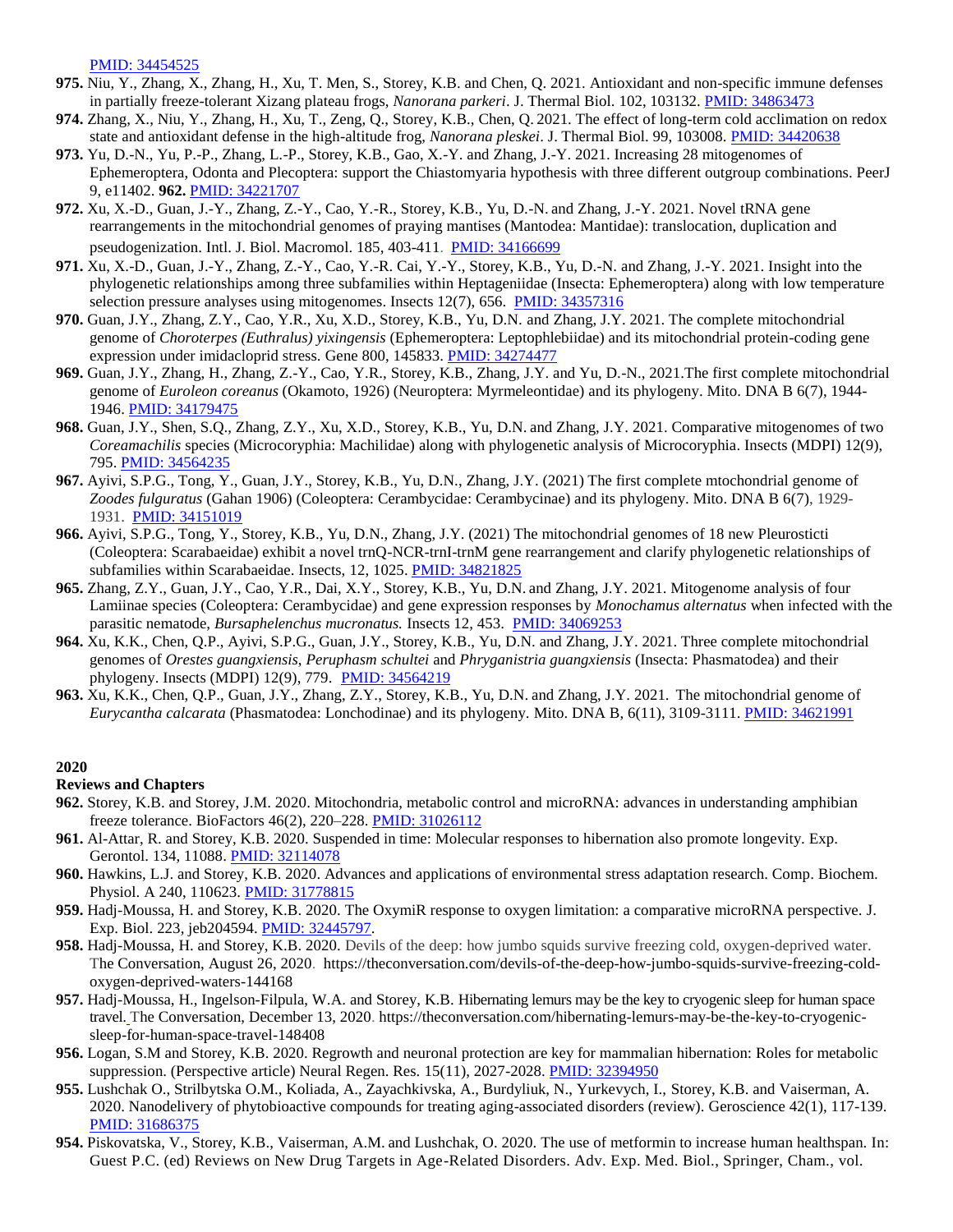1260, pp. 319-332. [PMID: 32304040](http://www.ncbi.nlm.nih.gov/pubmed/32304040) 

- **953.** Lushchak, O., Strilbyska, O., Piskovatska, V., Koliada, A., Chebotarev. D.F. and Storey, K.B. 2020. Intermittent fasting. *In* Encyclopedia of Biomedical Gerontology, Elsevier, Vol. 2, pp. 279-290. <https://doi.org/10.1016/B978-0-12-801238-3.62133-5>
- **952.** Piskovatska, V., Strilbyska, O., Storey, K.B., Vaiserman, A.M. and Lushchak, O. 2020. mTOR Pharmacology. *In* Encyclopedia of Biomedical Gerontology, Elsevier, Vol. 2, pp.447-454.<https://doi.org/10.1016/B978-0-12-801238-3.62134-7>
- **951.** Giroud, S., Nord, A., Storey, K.B. and Nowack, J. 2020. Coping with environmental fluctuations: ecological and evolutionary perspectives (editorial). Front. Physiol. 11, 605186. [PMID: 33192622](http://www.ncbi.nlm.nih.gov/pubmed/33192622)

- **950.** Zhang, J., Hawkins, L.J. and Storey, K.B. 2020. DNA methylation and regulation of DNA methyltransferases in a freeze tolerant vertebrate. Biochem. Cell Biol. 98(2), 145-153. [PMID: 31116953](http://www.ncbi.nlm.nih.gov/pubmed/31116953)
- **949.** Zhang, J., Hadj-Moussa, H. and Storey, K.B. 2020. Marine periwinkle stress-responsive microRNAs: a potential factor to reflect anoxia and freezing survival adaptations. Genomics 112(6), 4385-4398. [PMID: 32730984](http://www.ncbi.nlm.nih.gov/pubmed/32730984)
- **948.** Wu, C.-W., Tessier, S.N. and Storey, K.B. 2020. Dehydration stress alters the mitogen-activated-protein kinase signaling and chaperone stress response in *Xenopus laevis*. Comp. Biochem. Physiol. B 246-247, 110461. [PMID: 32497588](http://www.ncbi.nlm.nih.gov/pubmed/32497588)
- **947.** Wijenayake, S. and Storey, K.B. 2020. Dynamic regulation of histone H3 lysine (K) acetylation and deacetylation during prolonged oxygen deprivation in a champion anaerobe. Mol. Cell. Biochem. 474: 229-241. [PMID: 32729004](http://www.ncbi.nlm.nih.gov/pubmed/32729004)
- **946.** Luu, B.E., Zhang, Y. and Storey, K.B. 2020. The regulation of Akt and FoxO transcription factors during dehydration in the African clawed frog (*Xenopus laevis*)*.* Cell Stress Chaperones 25(8), 887-897. [PMID: 32451989](http://www.ncbi.nlm.nih.gov/pubmed/324519898)
- **945.** Luu, B.E., Lefai, E., Giroud, S., Swenson, J.E., Chazarin, B., Gauquelin-Koch, G., Arnemo, J.M., Evans, A.L., Bertile, F. and Storey, K.B. 2020 MicroRNAs facilitate skeletal muscle maintenance and metabolic suppression in hibernating brown bears. J. Cell. Physiol. 235(4), 3984-3993. [PMID: 31643088](http://www.ncbi.nlm.nih.gov/pubmed/31643088)
- **944.** Al-attar, R. and Storey, K.B. 2020. RAGE against the stress: mitochondrial suppression in hypometabolic hearts. Gene 761, 145039[. PMID: 2777527](http://www.ncbi.nlm.nih.gov/pubmed/32777527)
- **943.** Al-attar, R., Wu, C.-W., Biggar, K.K. and Storey, K.B. 2020. Carb-loading: Freeze-induced activation of the glucose-responsive ChREBP transcriptional network in wood frogs. Physiol. Biochem. Zool. 93(1), 49-61. [PMID: 31742477](http://www.ncbi.nlm.nih.gov/pubmed/31742477)
- **942.** Al-attar, R., Childers, C.C., Nguyen, V.C., Pamenter, M.E. and Storey, K.B. 2020. Differential protein phosphorylation is responsible for hypoxia-induced regulation of the Akt/mTOR pathway in naked mole rats. Comp. Biochem. Physiol. A 242, 110653[. PMID: 31926299](http://www.ncbi.nlm.nih.gov/pubmed/31926299)
- **941.** Hawkins, L.J. and Storey, K.B. 2020. MicroRNA expression in the heart of *Xenopus laevis* facilitates metabolic adaptation to dehydration. Genomics 112(5), 3525-3536. [PMID: 32259572](http://www.ncbi.nlm.nih.gov/pubmed/32259572)
- **940.** Hawkins, L.J., Wang, X., Xue, X., Wang, H. and Storey, K.B. 2020. Phosphoproteomic analysis of *Xenopus laevis* reveals expression and phosphorylation of hypoxia-inducible PFKFB3 during dehydration. iScience. 23(10):101598. [PMID: 33083755](http://www.ncbi.nlm.nih.gov/pubmed/33083755)
- **939.** Watts, A.J., Logan, S.M., Kuebber-Heiss, A., Posautz, A., Stalder, G., Painer, J., Gasch, K., Giroud, S. and Storey, K.B. 2020. Regulation of peroxisome proliferator-activated receptor pathway during torpor in the garden dormouse, *Eliomys quercinus*. Front. Physiol. 11, 615025. [PMID: 33408645](http://www.ncbi.nlm.nih.gov/pubmed/33408645)
- **938.** Logan, S.M and Storey, K.B. 2020. Cold-inducible RNA-binding protein Cirp, but not Rbm3, may regulate transcript processing and protection in tissues of the hibernating ground squirrel. Cell Stress Chaperones. 25(6), 857-868. [PMID: 32307648](http://www.ncbi.nlm.nih.gov/pubmed/32307648)
- **937.** Logan, S.M., Szereszewski, K.E., Bennett, N.C., Hart, D.W., van Jaarsveld, B., Pamenter, M.E. and Storey, K.B. 2020. The brains of six African mole-rat species show divergent responses to hypoxia. J. Exp. Biol. 223, jeb.215905. [PMID: 32041803](http://www.ncbi.nlm.nih.gov/pubmed/31837470)
- **936.** Logan, S.M., Watts, A.J., Posautz, A., Kübber-Heiss, A., Painer, J., Stalder, G., Giroud, S. and Storey, K.B. 2020. The ratio of linoleic and linolenic acid in the pre-hibernation diet influences NFκB signaling in garden dormice during torpor. Front. Mol. Biosci. 7, 97. [PMID: 32528974](http://www.ncbi.nlm.nih.gov/pubmed/32528974)
- **935.** Hadj-Moussa, H., Wijenayake, S. and Storey, K.B. 2020. Multi-tissue profile of NFκB pathway regulation during mammalian hibernation. Comp. Biochem. Physiol. B 246-247, 110460. [PMID: 32445797](http://www.ncbi.nlm.nih.gov/pubmed/32445797)
- **934.** Hadj-Moussa, H., Zhang, J., Pifferi, F., Perret, M. and Storey, K.B. 2020. Profiling torpor-responsive microRNAs in muscles of the hibernating primate *Microcebus murinus.* Biochim. Biophys. Acta - Gene Regul. Mech. 1863(1):194473[. PMID: 31837470](http://www.ncbi.nlm.nih.gov/pubmed/31837470)
- **933.** Green, S.R. and Storey, K.B. 2020. Regulation of the α-ketoglutarate dehydrogenase complex during hibernation in a small mammal, the Richardson's ground squirrel (*Urocitellus richardsonii*). Biochim. Biophys. Acta - Proteins & Proteomics 1868(9), 140448. [PMID: 32445798](http://www.ncbi.nlm.nih.gov/pubmed/32445798)
- **932.** Green, S.R., Al-attar, R., McKechnie, A.E., Naidoo, S. and Storey, K.B. 2020. Role of Akt signaling pathway regulation in the speckled mousebird (*Colius striatus*) during torpor displays tissue specific responses. Cellular Signaling 75, 109763. PMID: 32871209 [PMID: 32871209](http://www.ncbi.nlm.nih.gov/pubmed/32871209)
- **931.** Gupta, A. and Storey, K.B. 2020. Regulation of antioxidant systems in response to anoxia and reoxygenation in *Rana sylvatica*. Comp. Biochem. Physiol. B [243–244,](https://www.sciencedirect.com/science/journal/10964959/243/supp/C) 110436. [PMID: 33080279](http://www.ncbi.nlm.nih.gov/pubmed/33080279)
- **930.** Gupta, A., Brooks, C. and Storey, K.B. 2020. Regulation of NF-κB, FHC and SOD2 in response to oxidative stress in the freeze tolerant wood frog, *Rana sylvatica*. Cryobiology 87, 28-36. [PMID: 33080279](http://www.ncbi.nlm.nih.gov/pubmed/33080279)
- **929.** Singh, G. and Storey, K.B. 2020. MondoA:MLX complex regulates glucose-dependent gene expression and links to circadian rhythm in liver and brain of the freeze-tolerant wood frog, *Rana sylvatica*. Mol. Cell. Biochem. 473(1), 203-216. [PMID:](http://www.ncbi.nlm.nih.gov/pubmed/33095404)  [32638259](http://www.ncbi.nlm.nih.gov/pubmed/33095404)
- **928.** Smolinski, M.B., Green, S.R. and Storey, K.B. 2020. Characterizing the regulation of pyruvate kinase in response to hibernation in ground squirrel liver (*Urocitellus richardsonii*). Comp. Biochem. Physiol. B, 248-249, 110466. [PMID: 32592750.](http://www.ncbi.nlm.nih.gov/pubmed/32592750)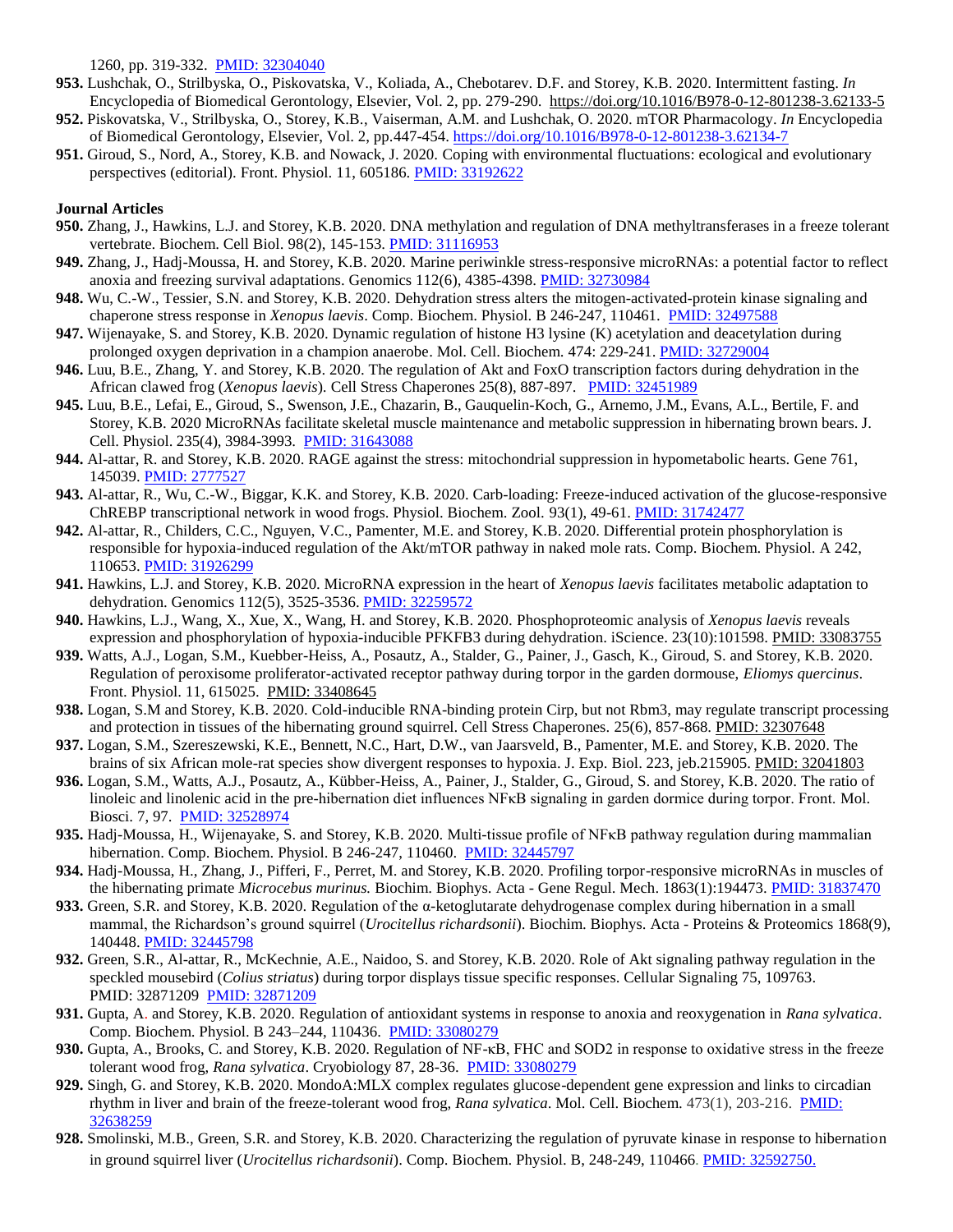- **927.** Smolinski, M.B., Varma, A. and Storey, K.B. 2020. Purification and regulation of pyruvate kinase from the foot muscle of the anoxia and freeze tolerant marine snail, *Littorina littorea*. Protein J. 39(5), 531-541[. PMID: 33095404](http://www.ncbi.nlm.nih.gov/pubmed/32592750)
- **926.** Thorne, M.A.S., Kočevar Britovšek, N., Hawkins, L.J., Lilley, K.S., Storey, K.B. 2020. Proteomics of intracellular freezing survival. PLOS ONe 15(5), e0233048[. PMID: 32453791.](http://www.ncbi.nlm.nih.gov/pubmed/32453791) Corrigendum 2020 Sep 17;15(9), e0239641. [PMID: 32941543](http://www.ncbi.nlm.nih.gov/pubmed/32941543)
- **925.** Ivy, C.M., Sprenger, R.J., Bennett, N.C., van Jaarsveld, B., Hart, D.W., Kirby, A.M., Yaghoubi, D., Storey, K.B., Milsom, W.K. and Pamenter. M.E. 2020. The hypoxia tolerance of 8 related African mole-rat species rivals that of naked mole-rats, despite divergent ventilatory and metabolic strategies in severe hypoxia. Acta Physiologica 228, e13436[. PMID: 3188521](http://www.ncbi.nlm.nih.gov/pubmed/31116953)3.
- **924.** Bayliak, M.M., Demianchuk, O.I., Gospodaryov, D.V., Abrat, O.B., Lylyk, M.P., Storey, K.B. and Lushchak, V.I. 2020. Mutations in genes CncC or dKeap1 modulate stress resistance and metabolic processes in *Drosophila melanogaster*. Comp. Biochem. Physiol. A. 248, 110746. [PMID: 32579905](http://www.ncbi.nlm.nih.gov/pubmed/32579905)
- **923.** Strilbytska, O.M., Zayachkivska, A., Koliada, A., Galeotti, F., Volpi, N., Storey, K.B., Vaiserman, A. and Lushchak, O. 2020. Anise hyssop *Agastache foeniculum* increases lifespan, stress resistance, and metabolism by affecting free radical processes in *Drosophila*. Front. Physiol. [11, 596729](https://doi.org/10.3389/fphys.2020.596729) . [doi.org/10.3389/fphys.2020.596729](https://doi.org/10.3389/fphys.2020.596729)
- **922.** Strilbytska, O.M., Storey, K.B. and Lushchak, O. 2020. TOR signaling inhibition in intestinal stem and progenitor cells affects physiology and metabolism in *Drosophila*. Comp. Biochem. Physiol. B Vol. 243-244, 110424.[PMID: 32088247](http://www.ncbi.nlm.nih.gov/pubmed/32088257)
- **921.** Strilbytska, O.M., Velianyk, V., Burdyliuk, N., Yurkevych, I.S., Vaiserman, A., Storey, K.B., Pospisilik, A. and Lushchak, O. 2020. Parental dietary protein-to-carbohydrate ratio affects offspring lifespan and metabolism in *Drosophila*. Comp. Biochem. Physiol. A 241, 110622. [PMID: 32468146](http://www.ncbi.nlm.nih.gov/pubmed/32468146)
- **920.** Strilbytska, O.M., Semanyuk, U.V., Storey, K.B., Yurkevych, I.S., Lushchak, O. 2020. Insulin signaling in intestinal stem and progenitor cells as an important determinant of physiological and metabolic traits in *Drosophila*. Cells 9, 803[. PMID: 32225024](http://www.ncbi.nlm.nih.gov/pubmed/32225024)
- **919.** Koliada, A., Gavrilyuk, K., Burdylyuk, N., Strrilbytska, O., Storey, K.B., Kuharskii, V. Lushchak, O. and Vaiserman, A. 2020. Mating status affects *Drosophila* lifespan, metabolism and antioxidant system. Comp. Biochem. Physiol. A, 246, 110716. [PMID:](http://www.ncbi.nlm.nih.gov/pubmed/32339661)  [32339661](http://www.ncbi.nlm.nih.gov/pubmed/32339661)
- **918.** Niu, Y., Cao, W., Storey, K.B., He, J., Wang, J., Zhang, T., Tang, X. and Chen, Q. 2020. Metabolic characteristics of overwintering by the high altitude dwelling Xizang plateau frog, *Nanorana parkeri*. J. Comp. Physiol. B 190, 433-444[. PMID:](http://www.ncbi.nlm.nih.gov/pubmed/32274534)  [32274534](http://www.ncbi.nlm.nih.gov/pubmed/32274534)
- **917.** Peng, Q., Chen, Y., Ding, L., Zhao, Z., Yan, P., Storey, K.B., Shi, H. and Hong, M. 2020. Early-life intestinal microbiome in *Trachemys scripta elegans* analyzed using 16S rRNA sequencing. Peer J 8, e8501. [PMID: 32071814](http://www.ncbi.nlm.nih.gov/pubmed/32071814)
- **916.** Ding, L., Li, W., Liang, L., Huang, Z., Li, N., Zhang, J., Shi, H., Storey, K.B. and Hong, M. 2020. Modulation of the intestine barrier adaptive functions in red-eared slider turtles (*Trachemys scripta elegans*) invading brackish water. Sci. Total Environ. 751, 141744. [PMID: 32890802](http://www.ncbi.nlm.nih.gov/pubmed/32890802)
- **915.** Wang, S., Zheng, Y., Chen, M. and Storey, K.B. 2020. Ultrastructural variation and key ER chaperones response induced by heat stress in intestinal cells of sea cucumber *Apostichopus japonicus.* J. Oceanol. Limnol. DOI: https://doi.org/10.1007/s00343-020- 9265-8
- **914.** Huo, D., Sun, L., Storey, K.B., Zhang, L., Liu, S., Sun, J.-S., Yang, H.-S. 2020. The regulation mechanism of lncRNAs and mRNAs in sea cucumbers under global climate changes: defense against thermal and hypoxic stresses. Sci. Total Environ. 709, 136045. [PMID: 31905562](http://www.ncbi.nlm.nih.gov/pubmed/31905562)
- **913.** Zhang, W.-Y., Dong, Y.-W. and Storey, K.B. 2020. Adaptations to the mudflat: Insights from physiological and transcriptional responses to thermal stress in a burrowing bivalve *Sinonovacula constricta.* Sci. Total Environ. 710, 136280. [PMID: 31911257](http://www.ncbi.nlm.nih.gov/pubmed/31911257)
- **912.** Cai, Y.-T., Li**,** Q., Zhang, J.-Y., Storey, K.B., Yu, D.-N. 2020. Characterization of the mitochondrial genomes of two toads, *Anaxyrus americanus* (Anura: Bufonidae) and *Bufotes pewzowi* (Anura: Bufonidae), with phylogenetic and selection pressure analyses. PeerJ, 8, e8901[. PMID: 32328346.](http://www.ncbi.nlm.nih.gov/pubmed/32328346)
- **911.** Cao, S.-S., Xu, X.-D., Jia, Y.-Y., Guan, J.-Y., Storey, K.B., Yu, D.-N. and Zhang, J.-Y. 2020. The complete mitochondrial genome of *Choroterpides apiculata* (Ephemeroptera: Leptophlebiidae) and its phylogenetic relationships. Mitochondrial DNA Part B 5(2), 1159-1160.
- **910.** Xu, X.D., Jia, Y.-Y., Cao, S.-S., Zhang, Z.-Y., Storey, K.B., Yu, D.-N. and Zhang, J.-Y.2020. Six complete mitochondrial genomes of mayflies from three genera of Ephemerellidae (Insecta: Ephemeroptera) with inversion and translocation of *trnI* rearrangement and their phylogenetic relationships. PeerJ 8, e9740. [PMID: 32879803](http://www.ncbi.nlm.nih.gov/pubmed/32879803)
- **909.** Xu, X.-D., Jia, Y.-Y., Dai, X.-Y., Ma, J.-L., Storey, K.B., Zhang, J.-Y. and Yu, D.N. 2020. The mitochondrial genome of *Caenis*  sp*.* (Ephemeroptera: Caenidae) from Fujian and the phylogeny of Caenidae in Ephemeroptera. Mitochondrial DNA Part B 5(1), 192-193. [PMID: 33366482](http://www.ncbi.nlm.nih.gov/pubmed/33366482)

#### **Reviews and Chapters**

- **908.** Logan, S., Watts, A. and Storey, K.B. 2019. Brain dead: The dynamic neuroendocrinological adaptations during hypometabolism in mammalian hibernators. In: Ludwig, M., Levkowitz, G. (eds) *Model Animals in Neuroendocrinology: From worm to mouse to man.* John Wiley & Sons Ltd., Ch. 9, pp. 207-231.
- **907.** Hadj-Moussa, H. and Storey, K.B. 2019. Bringing nature back: using hibernation to reboot organ preservation. (Viewpoint) FEBS J. 286 (6), 1094-1100. [PMID: 30347515.](http://www.ncbi.nlm.nih.gov/pubmed/30347515)
- **906.** Bayliak, M.M., Abrat, O.B., Storey, J.M., Storey, K.B., and Lushchak, V.I. 2019. Interplay between diet-induced obesity and oxidative stress: comparison between *Drosophila* and mammals. Comp. Biochem. Physiol. A 228, 18-28. [PMID: 30385171](http://www.ncbi.nlm.nih.gov/pubmed/30385171)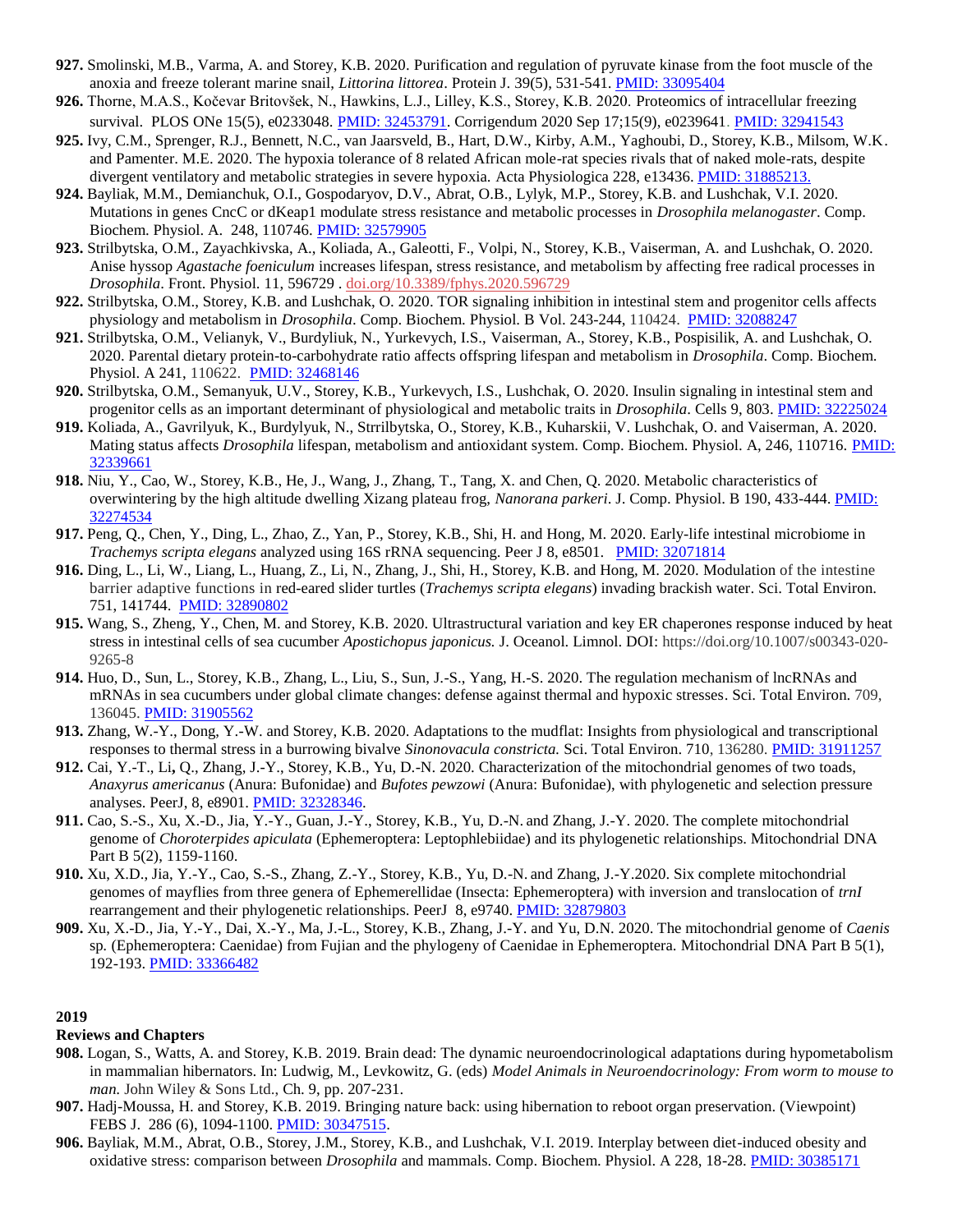- **905.** Piskovatska, V., Stefanyshyn, N., Storey, K.B., Vaiserman, A.M., Lushchak, O.V. 2019. Metformin as geroprotector: experimental and clinical evidence. Biogerontology 20(1), 33-48. [PMID: 30255224](http://www.ncbi.nlm.nih.gov/pubmed/30255224)
- **904.** Lushchak, O., Strilbytska, O.M., Yurkevych, I., Vaiserman, A.M., and Storey, K.B. 2019. Implications of amino acid sensing and dietary protein to the aging process. Exp. Gerontol. 115, 69-78[. PMID: 30502540](http://www.ncbi.nlm.nih.gov/pubmed/30255224)
- **903.** Giraud-Billoud, M., Rivera-Ingraham, G.A., Moreira, D.C., Burmester, T., Castro-Vazquez, A., Carvajalino-Fernández, J.M., Dafre, A., Niu, C., Tremblay, N., Paital, B., Rosa, R., Storey, J.M., Vega, I.A., Zhang, W., Yepiz-Plascencia, G., Zenteno-Savin, T., Storey, K.B., Hermes-Lima, M. 2019. Twenty years of the "Preparation for Oxidative Stress" (POS) theory: ecophysiological advantages and molecular strategies. Comp. Biochem. Physiol. A 234, 36-49. [PMID: 30978470](http://www.ncbi.nlm.nih.gov/pubmed/30978470)

- **902.** Storey, J.M. and Storey, K.B. 2019. In defense of proteins: chaperones respond to freezing, anoxia or dehydration stress in tissues of freeze tolerant wood frogs. J. Exp. Zool. 331(7), 392-402. [PMID: 31276323](http://www.ncbi.nlm.nih.gov/pubmed/31276323)
- **901.** Tessier, S.N., Wu, C.-W. and Storey, K.B. 2019. Molecular control of protein synthesis, glucose metabolism, and apoptosis in the brain of hibernating thirteen-lined ground squirrels. Biochem. Cell Biol. 97(5), 536-544[. PMID: 30763120](http://www.ncbi.nlm.nih.gov/pubmed/30763120)
- **900.** Biggar, K.K., Zhang, J. and Storey, K.B. 2019. Navigating oxygen deprivation: liver transcriptomic responses of the red-eared slider turtle to environmental anoxia. Peer J. 7, e8144. [PMID: 31788367.](http://www.ncbi.nlm.nih.gov/pubmed/31788367)
- **899.** Childers, C.L. and Storey, K.B. 2019. Purification and characterization of a urea sensitive lactate dehydrogenase from skeletal muscle of the African clawed frog*, Xenopus laevis*. J. Comp. Physiol. B. 189, 271-281. [PMID: 30631901](http://www.ncbi.nlm.nih.gov/pubmed/30631901)
- **898.** Childers, C.L., Tessier, S.N. and Storey, K.B. 2019. The heart of a hibernator: EGFR and MAPK signaling in cardiac muscle during the hibernation of thirteen-lined ground squirrels, *Ictidomys tridecemlineatus*. PeerJ 7, e7587. [PMID: 31534849](http://www.ncbi.nlm.nih.gov/pubmed/31534849)
- 897. Le Tri, D., Childers, C.L., Adam, M.K., Ben, R.N., Storey, K.B. and Biggar, K.K. 2019. Characterization of ice recrystallization inhibition activity in the novel freeze-responsive protein Fr10 from freeze-tolerant wood frogs, *Rana sylvatica*. J. Therm. Biol. 84, 426-430. [PMID: 31466782](http://www.ncbi.nlm.nih.gov/pubmed/31466782)
- **896.** Szeres*z*ewski, K. and Storey, K.B. 2019. Identification of a prosurvival neuroprotective mitochondrial peptide in a mammalian hibernator. Cell Biochem. Funct. 37(7), 494–503[. PMID: 31387137](http://www.ncbi.nlm.nih.gov/pubmed/31387137)
- **895.** Hawkins, L.J., Wang, M., Zhang, B., Xiao, Q., Wang, H. and Storey, K.B. 2019. Glucose and urea metabolic enzymes are differentially phosphorylated during freezing, anoxia, and dehydration exposures in a freeze tolerant frog. Comp. Biochem. Physiol. D 30, 1-13. [PMID: 30710892](http://www.ncbi.nlm.nih.gov/pubmed/30710892)
- **894.** Hawkins, L.J., Hadj-Moussa, H., Nguyen, V.C., Pamenter, M.E. and Storey, K.B. 2019. Naked mole rats activate neuroprotective proteins during hypoxia. J. Exp. Zool. A 331(10), 571-576. [PMID: 31545006](http://www.ncbi.nlm.nih.gov/pubmed/31545006)
- **893.** Al-attar, R., Wijenayake, S. and Storey, K.B. 2019. Metabolic reorganization in winter: regulation of pyruvate dehydrogenase (PDH) during long-term freezing and anoxia. Cryobiology 86, 10-18. [PMID: 30639451](http://www.ncbi.nlm.nih.gov/pubmed/30639451)
- **892.** Watts, A.J. and Storey, K.B. 2019. Hibernation impacts lysine methylation dynamics in the thirteen-lined ground squirrel, *Ictidomys` tridecemlineatus*. J. Exp. Zool. A 331, 234-244. [PMID: 30767414](http://www.ncbi.nlm.nih.gov/pubmed/30767414)
- **891.** Logan, S.M., Wu, C.-W. and Storey, K.B. 2019. The squirrel with the lagging eIF2: global suppression of protein synthesis during torpor. Comp. Biochem. Physiol A 227, 161-171. [PMID: 30343059](http://www.ncbi.nlm.nih.gov/pubmed/30343059)
- **890.** Logan, S.M. and Storey, K.B. 2019. Angiogenic signaling in the lungs of a metabolically suppressed hibernating mammal (*Ictidomys tridecemlineatus*. PeerJ 7, e8116. [PMID: 31763078](http://www.ncbi.nlm.nih.gov/pubmed/31763078)
- **889**. Hadj-Moussa, H., Watts, A.J. and Storey, K.B. 2019. Genes of the undead: hibernation and death display different gene profiles. FEBS Lett. 593, 527–532. [PMID: 30767213](http://www.ncbi.nlm.nih.gov/pubmed/30767213)
- **888**. Green, S.R. and Storey, K.B. 2019. Purification of carbamoyl phosphate synthetase 1 (CPS1) from wood frog (*Rana sylvatica*) liver and its regulation in response to ice-nucleation and subsequent whole-body freezing. Mol. Cell. Biochem. 455(1-2), 29-39. [PMID: 30421312](http://www.ncbi.nlm.nih.gov/pubmed/30421312)
- **887**. Smolinski, M.B., Green, S.R. and Storey, K.B. 2019. Glucose-6-phosphate dehydrogenase (G6PDH) is post-translationally regulated in the larvae of the freeze-tolerant gall fly, *Eurosta solidaginis*, in response to freezing. Arch. Insect Biochem. Physiol. 11, e21618. [PMID: 31512274](http://www.ncbi.nlm.nih.gov/pubmed/31512274)
- **886**. Ruberto, A., Logan, S.M. and Storey K.B. 2019. Temperature and serine phosphorylation regulate glycerol-3-phosphate dehydrogenase in skeletal muscle of hibernating Richardson's ground squirrels. Biochem. Cell Biol. 97(2), 148-157. PMID: [30253108](http://www.ncbi.nlm.nih.gov/pubmed/30253108)
- **885**. Hoyeck, M.P., Hadj-Moussa, H. and Storey, K.B. 2019. Estivation-responsive microRNAs in a hypometabolic terrestrial snail. PeerJ 7, e6515. [PMID: 30809463](http://www.ncbi.nlm.nih.gov/pubmed/30809463)
- **884**. Bayliak, M.M., Lylyk, M.P., Gospodaryov, D.V., Kotsyubynsky, V.O., Butenko, N.V., Storey, K.B. and Lushchak, V.I. 2019. Protective effects of alpha-ketoglutarate against aluminum toxicity in *Drosophila melanogaster.* Comp. Biochem. Physiol. C 217, 41-53. [PMID: 30508642.](http://www.ncbi.nlm.nih.gov/pubmed/30508642)
- **883**. Sorochynska, O.M., Bayliak, M.M., Vasylyk, Y.V., Kuzniak, O.V., Drohomyretska, I.Z., Klonovskyi, A.Y., Storey, J.M., Storey, K.B., Lushchak, V.I. 2019. Intermittent fasting causes metabolic stress and leucopenia in young mice. Ukrainian Biochem. J. 91(1), 53-64.
- **882**. Sorochynska, O.M., Bayliak, M.M., Gospodaryov, D.V., Vasylyk, Y.V., Kuzniak, O.V., Pankiv, T.M., Garaschuk, O., Storey, K.B. and Lushchak, V.I. 2019. Every-other-day feeding decreases glycolytic and mitochondrial energy-producing potentials in the brain and liver of young mice. Front. Physiol. 10: 1432. [PMID: 31824339.](http://www.ncbi.nlm.nih.gov/pubmed/31824339) Corrigendum 2020, 11, 864. [PMID: 32848836](http://www.ncbi.nlm.nih.gov/pubmed/32848836)
- **881**. Klein, A.H., Ballard, K.R., Storey, K.B., Motti, C.A., Zhao, M. and Cummins, S.F. 2019. Multi-omics investigations within the Phylum Mollusca, Class Gastropoda: from ecological application to breakthrough phylogenomic studies. Brief Funct. Genomics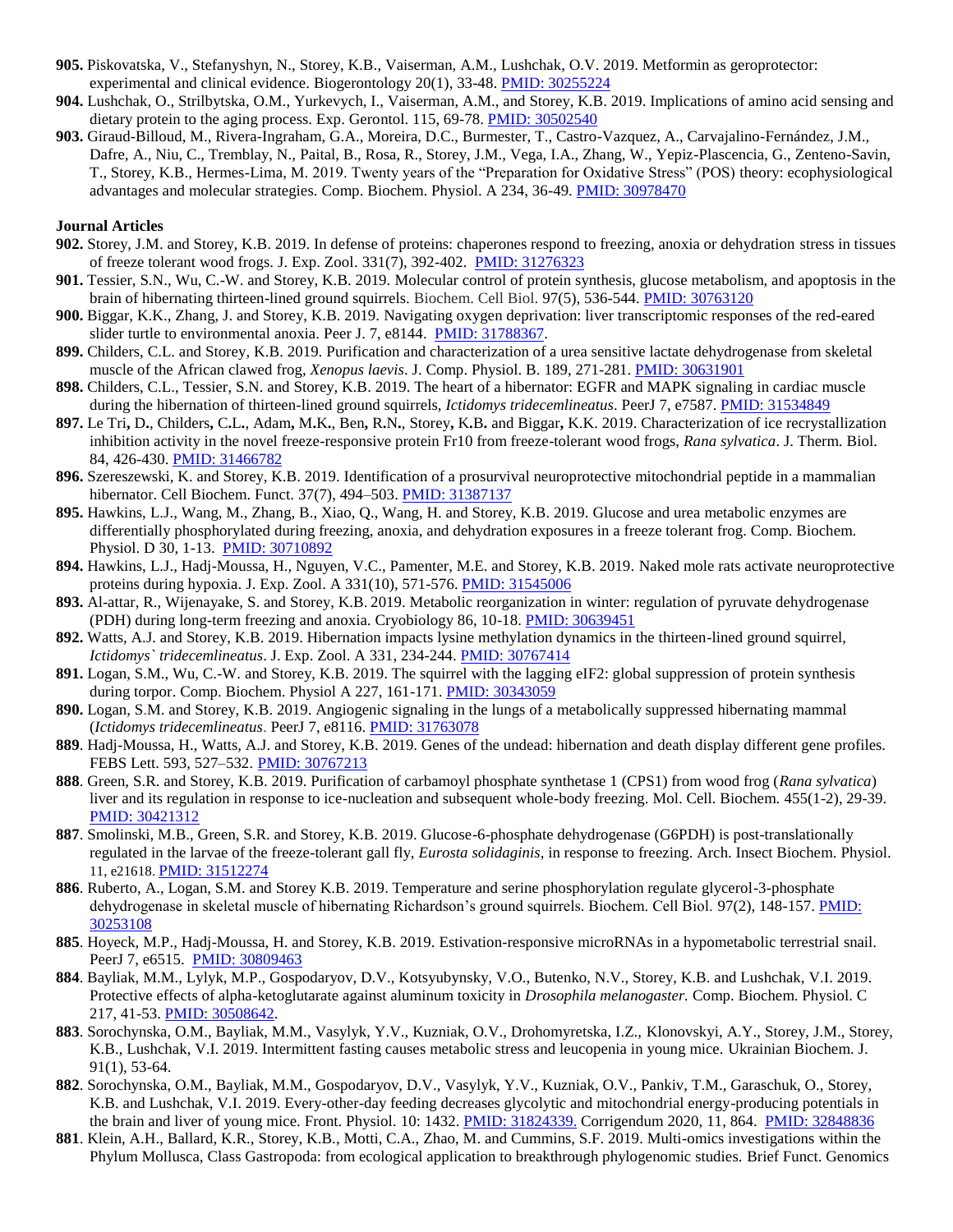18(6), 377-394. [PMID: 31609407](http://www.ncbi.nlm.nih.gov/pubmed/31609407)

- **880**. Chazarin, B., Storey, K.B., Ziemianin, A., Chanon, S., Plumel, M., Chery, I., Durand, C., Evans, A., Arnemo, J.M., Zedrosser, A., Swenson, J.E., Gauquelin-Koch, G., Simon, C., Blanc, S., Lefa, E. and Bertile, F. 2019. Metabolic reprogramming involving glycolysis in the hibernating brown bear skeletal muscle. Front. Zool. 16, 12[. PMID: 31080489](http://www.ncbi.nlm.nih.gov/pubmed/31080489)
- **879**. Chen, M., Talarovicova, A., Zheng,Y.-Q., Storey, K.B., Elphick, M.R. 2019. Neuropeptide precursors and neuropeptides in the sea cucumber *Apostichopus japonicus*: a genomic, transcriptomic and proteomic analysis. Sci. Rep. 9(1): 8829. [PMID: 31222106](http://www.ncbi.nlm.nih.gov/pubmed/31222106)
- **878**. Wang, S., Chen, M., Yin, Y., and Storey, K.B. 2019. MiR-200-3p is potentially involved in cell cycle arrest by regulating cyclin A during aestivation in *Apostichopus japonicus*. Cells 8(8), 843. [PMID: 31390757](http://www.ncbi.nlm.nih.gov/pubmed/31390757)
- **877**. Li, L., Chen, M., Storey, K.B. 2019.Metabolic response of longitudinal muscles to acute hypoxia of sea cucumber *Apostichopus japonicus* (Selenka): a metabolome integrated analysis. Comp. Biochem. Physiol. D 29, 235-244. [PMID: 30602139](http://www.ncbi.nlm.nih.gov/pubmed/30602139)
- **876**. Chen, B.-J., Zhang, W.-Y., Niu, C.-J., Li, W.-J., Jia, H. and Storey, K.B. 2019. Antioxidant response to acute cold exposure and following recovery in juvenile Chinese soft-shelled turtles, *Pelodiscus sinensis*. J. Exp. Biol. 222, jeb197863. [PMID: 30630964](http://www.ncbi.nlm.nih.gov/pubmed/30630964)
- **875**. Zhang, W.-Y., Chen, B., Niu, C., Yuan, L., J., Jia, H. and Storey, K.B. 2019. Response of the Chinese soft-shelled turtle to acute heat stress: Insights from the systematic antioxidant defense. Front. Physiol. 10: 710. [PMID: 31244677](http://www.ncbi.nlm.nih.gov/pubmed/31244677)
- **874**. Zhang, W.-Y., Jia, H., Niu, C., Chen, X.-T. and Storey, K.B. 2019. Effect of exogenous hydrogen peroxide on ROS balance and antioxidant response in Chinese soft-shelled turtle, *Pelodiscus sinensis.* Aquaculture 501, 293-303. <https://doi.org/10.1016/j.aquaculture.2018.11.040>
- **873**. Zhang, W.-Y., Niu, C.-J., Liu, Y. and Storey, K.B. 2019. Positive or negative? The shell alters the relationship among behavioral defense strategy, energy metabolic levels and antioxidant capacity in freshwater turtles. Front. Zool. 16, 3[. PMID: 30809267](http://www.ncbi.nlm.nih.gov/pubmed/30809267)
- **872**. Hong, M., Jiang, A., Li, N., Li, W., Shi, H., Storey, K.B. and Ding, L. 2019. Comparative analysis of the liver transcriptome in the red-eared slider *Trachemys scripta elegans* under chronic salinity stress. PeerJ 7, e6538[. PMID: 30923649](http://www.ncbi.nlm.nih.gov/pubmed/30923649)
- **871**. Hong, M., Li, N., Li, J., Li, W., Liang, L., Li, Q., Wang, R., Shi, H., Storey, K.B. and Ding, L. 2019. Adenosine monophosphateactivated protein kinase signaling regulates lipid metabolism in response to salinity stress in the red-eared slider turtle *Trachemys scripta elegans*. Front. Physiol.10, 962[. PMID: 31417422.](http://www.ncbi.nlm.nih.gov/pubmed/31417422)
- **870**. Ding, L., Li, W., Li, N., Liang, L., Zhang, X., Jin, H., Shi, H., Storey, K.B. and Hong, M. 2019. Antioxidant responses to salinity stress in an invasive species, the red-eared slider (*Trachemys scripta elegans*) and involvement of a TOR-Nrf2 signaling pathway. Comp. Biochem. Physiol. C 219, 59-67. [PMID: 30738853](http://www.ncbi.nlm.nih.gov/pubmed/307348853)
- **869**. Li, W., Li, N., Liang, L., Yu, Q., Ren, P., Shi, H., Storey, K.B., Hong, M. and Ding, L. 2019. Regulation of p53 in the red-eared slider (*Trachemys scripta elegans*) in response to salinity stress. Comp. Biochem. Physiol. C 221, 49-58. [PMID: 30940557](http://www.ncbi.nlm.nih.gov/pubmed/30940557)
- **868**. Zhang, L.-P., Ma, Y., Yu, D.-N., Storey, K.B. and Zhang, J.-Y. 2019. The mitochondrial genomes of *Statilia maculata* and *S. nemoralis* (Mantidae: Mantinae) with different duplications of trnR genes. Int. J. Biol. Macromol. 121, 839-845. [PMID:](http://www.ncbi.nlm.nih.gov/pubmed/30340009)  [30340009](http://www.ncbi.nlm.nih.gov/pubmed/30340009)
- **867**. Zhang, J.-Y., Luu, B.E., Yu, D.-N., Zhang, L.-P., Al-attar, R. and Storey, K.B. 2019. The complete mitochondrial genome of *Dryophytes versicolor*: Phylogenetic relationship among Hylidae and mitochondrial protein-coding gene expression in response to freezing and anoxia. Int. J. Biol. Macromol. 132, 461-469. [PMID: 30936008](http://www.ncbi.nlm.nih.gov/pubmed/30936008)
- **866.** Lan, J.-Y., Dai, X-Y., Yu, D.-N., Storey, K.B. and Zhang, J.-Y. 2019. The complete mitochondrial genome of *Xystrocera globosa* (Coleoptera: Cerambycidae) and its phylogeny. Mitochondrial DNA Part B 4(1), 1647-1649. <https://doi.org/10.1080/23802359.2019.1605852>
- **865**. Lan, D.-Y., Shen, S.-Q., Cai, Y.-Y., Wang, J., Zhang, J.-Y., Storey, K.B. and Yu, D.-N. 2019. The characteristics and phylogenetic relationship of two complete mitochondrial genomes of *Matrona basilaris* (Odonata: Zygoptera: Calopterygidae). Mitochondrial DNA Part B: Resources 4(1), 1745-1747[. https://doi.org/10.1080/23802359.2019.1610104](https://doi.org/10.1080/23802359.2019.1610104)
- **864**. Y., Shen, S.-Q., Lu, L.-X., Storey, K.B., Yu, D.-N., Zheng, R.-Q. and Zhang, J.-Y. 2019. The complete mitochondrial genome of *Pyxicephalus adspersus*: high gene rearrangement among one of the world's largest frogs. PeerJ 7: e7532. [PMID: 3147398](http://www.ncbi.nlm.nih.gov/pubmed/31497398)
- **863**. Wang, J., Dai, X.-Y., Xu, X.-D., Zhang, Z.-Y., Yu, D.-N., Storey, K.B. and Zhang, J.-Y. 2019. The complete mitochondrial genomes of five longicorn beetles (Coleoptera: Cerambycidae) and phylogenetic relationships within Cerambycidae. PeerJ 7, e7633. [PMID: 31534857](http://www.ncbi.nlm.nih.gov/pubmed/31534857)
- **862**. Jia, Y.-Y., Zhang, L.P., Xu, X.-D., Dai,X.-Y., Yu, D.-N., Storey, K.B. and Zhang, J.-Y. 2019. The complete mitochondrial genome of *Mantis religiosa* (Mantodea: Mantidae) from Canada and its phylogeny. Mitochondrial DNA Part B (Resources) 4(2), 3797-3799 <https://doi.org/10.1080/23802359.2019.1681912>

#### **2018**

#### **Reviews and Chapters**

- **861**. Wu, C.W. and Storey, K.B. 2018. Hibernation and aging: molecular mechanisms of mammalian hypometabolism, and its links to longevity. *In* Aging: Exploring a Complex Phenomenon (Ahmad, S.I., ed.), CRC Press, Boca Raton, Ch. 34, pp. 617-633.
- **860**. Biggar, K.K. and Storey, K.B. 2018. Functional impact of microRNA regulation in models of extreme stress adaptation. J. Mol. Cell Biol. 10(2), 93-101. [PMID: 29206937](http://www.ncbi.nlm.nih.gov/pubmed/29206937)
- **859**. Hawkins, L.J., Al-attar, R. and Storey, K.B. 2018. Transcriptional regulation of metabolism in disease: from transcription factors to epigenetics. PeerJ 6, e5062. [PMID: 29922517](http://www.ncbi.nlm.nih.gov/pubmed/29922517)
- **858**. Zhang, Y. and Storey, K.B. 2018. Life in suspended animation: role of chaperone proteins in vertebrate and invertebrate stress adaptation. *In:* Regulation of Heat Shock Protein Responses (Asea, A.A.A. and Kaur, P., eds.) Springer International, Dordrecht. Ch. 5, pp. 95-137.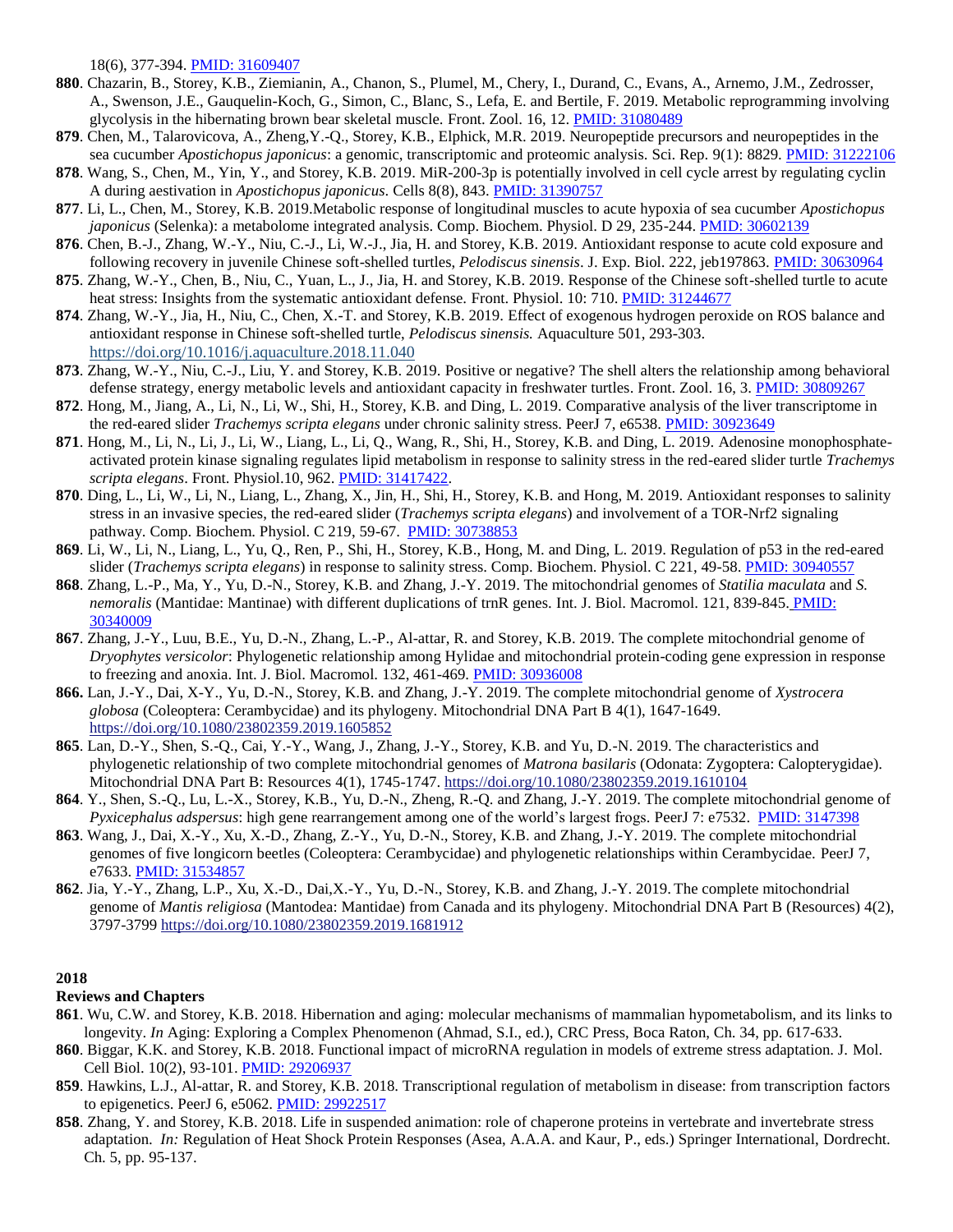- **857**. Luu, B.E and Storey, K.B. 2018. Solving donor organ shortage with insights from freeze tolerance in nature: activating endogenous antioxidant systems with non-coding RNA to precondition donor organs. BioEssays 40(10), e1800092. (Commentary) [PMID: 30152131](http://www.ncbi.nlm.nih.gov/pubmed/30152131)
- **856**. Hadj-Moussa, H., Green, S.R. and Storey, K.B. 2018. The living dead: mitochondria and metabolic arrest. IUMBM Life 70(12), 1260-1266. [PMID: 30230676](http://www.ncbi.nlm.nih.gov/pubmed/30230676)
- **855**. Lushchak, V.I., Matviishyn, T.M., Husak, V.V., Storey, J.M., Storey, K.B. 2018. Pesticide toxicity: a mechanistic approach. EXCLI J. 17, 1101-1136. [PMID: 30564086](http://www.ncbi.nlm.nih.gov/pubmed/30564086)

- **854.** Bell, R.A.V. and Storey, K.B. 2018. Purification and characterization of skeletal muscle pyruvate kinase from the hibernating ground squirrel, *Urocitellus richardsonii*: potential regulation by posttranslational modification during torpor. Mol. Cell Biochem. 442(1-2), 47-58. [PMID: 28918505](http://www.ncbi.nlm.nih.gov/pubmed/28918505)
- **853.** Wu, C.-W. and Storey, K.B. 2018. Regulation of Smad mediated microRNA transcriptional response in ground squirrels during hibernation. Mol. Cell. Biochem. 439, 151-161. PMID: 28780752
- **852.** Wu, C.-W., Tessier, S.N. and Storey, K.B. 2018. Stress-induced antioxidant defense and protein chaperone response in the freeze-tolerant wood frog *Rana sylvatica*. Cell Stress Chaperones 23, 1205-1217. [PMID: 29951989](http://www.ncbi.nlm.nih.gov/pubmed/29951989)
- **851.** Zhang, J. and Storey, K.B. 2018. RBiomirGS: An all-in-one miRNA gene set analysis solution featuring target mRNA mapping and expression profile integration. PeerJ 6, e4262. [PMID: 29340253](http://www.ncbi.nlm.nih.gov/pubmed/29340253)
- **850.** Biggar, K.K. and Storey, K.B. 2018. The evaluation of anoxia responsive E2F DNA binding activity in the red-eared slider turtle, *Trachemys scripta elegans.* PeerJ 6, e4755. [PMID: 29770276](http://www.ncbi.nlm.nih.gov/pubmed/29770276)
- **849.** Biggar, K.K., Luu, B.E., Wu, C.-W., Pifferi, F., Perret, M. and Storey, K.B. 2018. Identification of novel and conserved microRNA and their expression in the gray mouse lemur, *Microcebus murinus*, a primate capable of daily torpor. Gene 677, 332- 339. [PMID: 30103007](http://www.ncbi.nlm.nih.gov/pubmed/30103007)
- **848.** Dawson, N.J., Biggar, Y., Malik, A.I. and Storey, K.B. 2018. Increased transcript levels and kinetic function of pyruvate kinase during severe dehydration in aestivating African clawed frogs, *Xenopus laevis*. Comp. Biochem. Physiol. B 224, 245-252. [PMID: 29331521](http://www.ncbi.nlm.nih.gov/pubmed/29331521)
- **847.** Wijenayake, S., Luu, B.E., Zhang, J., Tessier, S.N., Quintero-Galvis, J.F., Gaitán-Espitia, J.D., Nespolo, R.F. and Storey, K.B. 2018. Strategies of biochemical adaptation for hibernation in a South American marsupial *Dromiciops gliroides*: 1. Mitogenactivated protein kinases and the cell stress response. Comp. Biochem. Physiol. B 224, 12-18. [PMID: 29247845.](http://www.ncbi.nlm.nih.gov/pubmed/29247845)
- **846.** Wijenayake, S., Luu, B.E., Zhang, J., Tessier, S.N., Quintero-Galvis, J.F., Gaitán-Espitia, J.D., Nespolo, R.F. and Storey, K.B. 2018. Strategies of biochemical adaptation for hibernation in a South American marsupial, *Dromiciops gliroides*: 4. Regulation of pyruvate dehydrogenase complex and metabolic fuel selection. Comp. Biochem. Physiol. B 224, 32-37. [PMID: 29247844.](http://www.ncbi.nlm.nih.gov/pubmed/29247844)
- **845.** Wijenayake, S., Hawkins, L.J. and Storey, K.B. 2018. Dynamic regulation of six histone H3 lysine (K) methyltransferases in response to prolonged anoxia exposure in a freshwater turtle. Gene 639, 50-57. [PMID: 29382574](http://www.ncbi.nlm.nih.gov/pubmed/29382574)
- **844.** Luu, B.E., Wijenayake, S., Malik, A.I. and Storey, K.B. 2018. The regulation of heat shock proteins in response to dehydration in *Xenopus laevis*. Cell Stress Chaperones 23(1), 45-53. [PMID: 28676984](http://www.ncbi.nlm.nih.gov/pubmed/28676984)
- **843.** Luu, B.E., Wijenayake, S., Zhang, J., Tessier, S.N., Quintero-Galvis, J.F., Gaitán-Espitia, J.D., Nespolo, R.F. and Storey, K.B. 2018. Strategies of biochemical adaptation for hibernation in a South American marsupial, *Dromiciops gliroides*: 2. Control of the Akt pathway and protein translation machinery. Comp. Biochem. Physiol. B 224, 19-25. [PMID: 29247846.](http://www.ncbi.nlm.nih.gov/pubmed/29247846)
- **842.** Luu, B.E., Wijenayake, S., Zhang, J., Tessier, S.N., Quintero-Galvis, J.F., Gaitán-Espitia, J.D., Nespolo, R.F. and Storey, K.B. 2018. Strategies of biochemical adaptation for hibernation in a South American marsupial, *Dromiciops gliroides*: 3. Activation of pro-survival response pathways. Comp. Biochem. Physiol. B 224, 26-31. [PMID: 29248591.](http://www.ncbi.nlm.nih.gov/pubmed/29248591)
- **841.** Szeres*z*ewski, K. and Storey, K.B. 2018. Translational regulation in the anoxic turtle, *Trachemys scripta elegans*. Mol. Cell. Biochem. 445, 13–23[. PMID: 29243067](http://www.ncbi.nlm.nih.gov/pubmed/29243067)
- **840.** Hawkins, L.J. and Storey, K.B. 2018. Histone methylation in the freeze tolerant wood frog (*Rana sylvatica*). J. Comp. Physiol. 188, 113–125[. PMID: 28601897](http://www.ncbi.nlm.nih.gov/pubmed/28601897)
- **839.** Hawkins, L.J., Luu, B.E. and Storey, K.B. 2018. Selection of reference genes for accurate RT-qPCR analysis of dehydration tolerance in *Xenopus laevis*. Gene Reports 13, 192-198. https://doi.org/10.1016/j.genrep.2018.10.006
- **838.** Al-attar, R. and Storey, K.B. 2018. Effects of anoxic exposure on the nuclear factor of activated T cell (NFATs) transcription factors in the stress-tolerant wood frog. Cell Biochem. Funct. 36, 420-430. [PMID: 30411386](http://www.ncbi.nlm.nih.gov/pubmed/30411386)
- **837.** Al-attar, R. and Storey, K.B. 2018. Organ cryopreservation: Nature's protocol for freezing organs. (Commentary). Science Trends, https://sciencetrends.com/organ-cryopreservation-natures-protocol-for-freezing-organs
- **836.** Rouble, A.N., Hawkins, L.J. and Storey, K.B. 2018. Roles for lysine acetyltransferases during mammalian hibernation. J Thermal Biol 74, 71-76. [PMID: 29801653](http://www.ncbi.nlm.nih.gov/pubmed/29801653)
- **835.** Zhang, G., Storey, J.M. and Storey, K.B. 2018. Elevated chaperone proteins are a feature of winter freeze avoidance by larvae of the goldenrod gall moth, *Epiblema scudderiana*. J. Insect Physiol, 106(2), 106-113. [PMID: 28433751](http://www.ncbi.nlm.nih.gov/pubmed/28433751)
- **834.** Zhang, Y., Luu, B.E. and Storey, K.B. 2018. FoxO4 activity is regulated by phosphorylation and the cellular environment during dehydration in the African clawed frog, *Xenopus laevis*. Biochim. Biophys. Acta General Subjects 1862, 1721-1728. PMID: [29746959.](http://www.ncbi.nlm.nih.gov/pubmed/29746959)
- **833.** Zhang, Y., English, S.G. and Storey, K.B. 2018. Regulation of nuclear factor of activated T cells (NFAT) and downstream myogenic proteins during dehydration in the African clawed frog. Mol. Biol. Rep. 45, 751–761. [PMID: 29923155](http://www.ncbi.nlm.nih.gov/pubmed/29923155)
- **832.** Hadj-Moussa, H. and Storey, K.B. 2018. Micromanaging freeze tolerance: The biogenesis and regulation of neuroprotective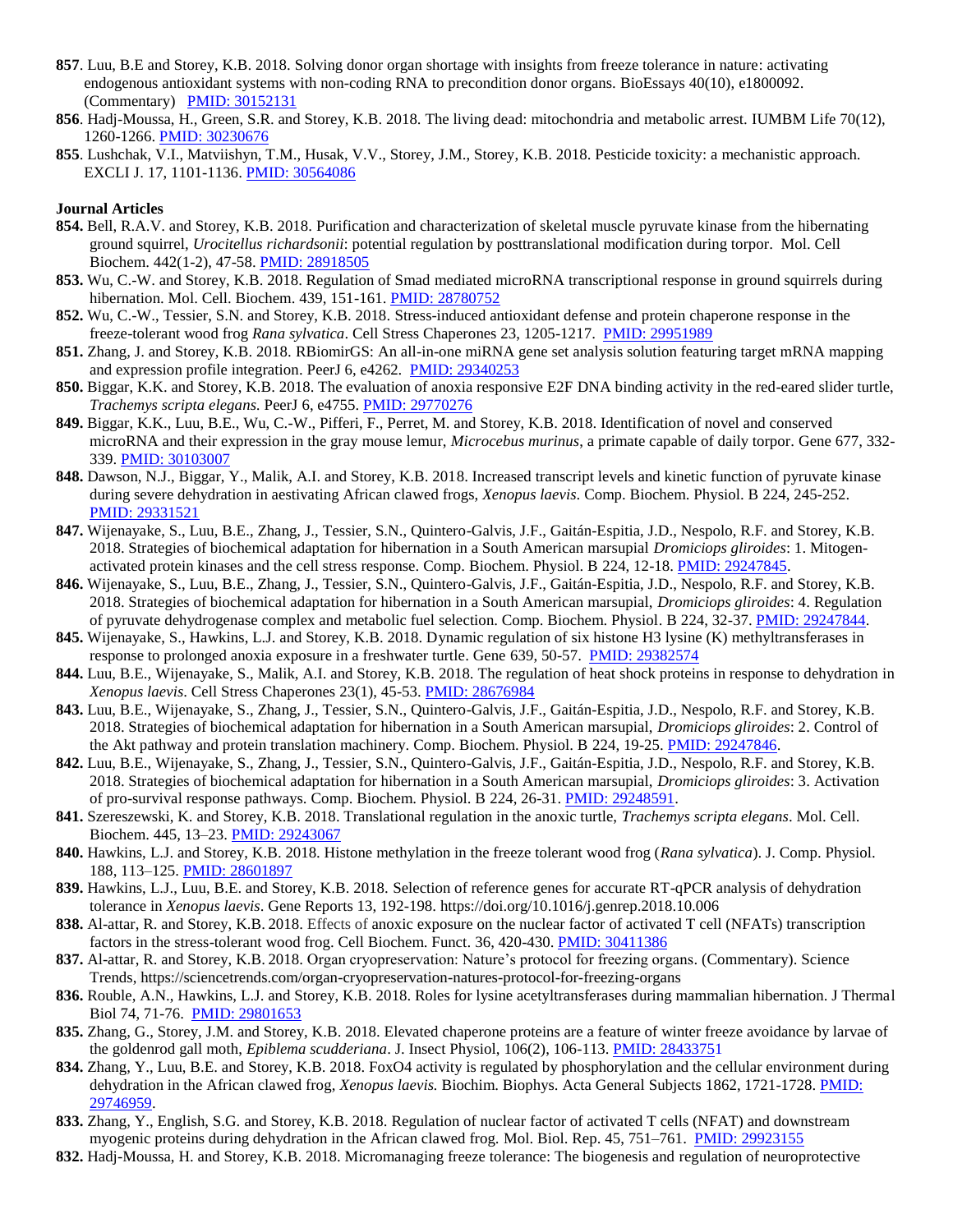microRNAs in frozen brains. Cell. Mol. Life Sci. 75, 3635–3647. [PMID: 29681008.](http://www.ncbi.nlm.nih.gov/pubmed/29681008)

- **831.** Hadj-Moussa, H., Logan, S.M., Seibel, B.A. and Storey, K.B. 2018. Potential role for microRNA in regulating hypoxia-induced metabolic suppression in jumbo squid. Biochim. Biophys. Acta 1861(6), 586-593. [PMID: 29729419](http://www.ncbi.nlm.nih.gov/pubmed/29729419)
- **830.** Logan, S.M. and Storey, K.B. 2018. Pro-inflammatory AGE-RAGE signaling is activated during arousal from hibernation in ground squirrel adipose. PeerJ 6, e4911. [PMID: 29888131](http://www.ncbi.nlm.nih.gov/pubmed/29888131)
- **829.** Mattice, A.M., MacLean, I.A., Childers, C.L. and Storey, K.B. 2018. Characterization of pyruvate kinase from the anoxia tolerant turtle, *Trachemys scripta elegans*: A potential role for enzyme methylation during metabolic rate depression. PeerJ 6, e4918. [PMID: 29900073](http://www.ncbi.nlm.nih.gov/pubmed/29900073)
- **828.** English, S.G., Hadj-Moussa, H. and Storey, K.B. 2018. MicroRNAs regulate survival in oxygen-deprived environments. J. Exp. Biol. 221(23), jeb190579[. PMID: 30322977](http://www.ncbi.nlm.nih.gov/pubmed/30322977)
- **827.** Seibel, B.A., Luu, B.E., Tessier, S.N., Towanda, T. and Storey, K.B. 2018. Metabolic suppression in the pelagic crab, *Pleuroncodes planipes*, in oxygen minimum zones. Comp. Biochem. Physiol. B 224, 88-97[. PMID: 292882744](http://www.ncbi.nlm.nih.gov/pubmed/29288744)
- **826.** Holahan, M.R., Smith, C.A., Luu, B.E. and Storey, K.B. 2018. Preadolescent phthalate (DEHP) exposure is associated with elevated locomotor activity and reward-related behavior and a reduced number of tyrosine hydroxylase positive neurons in postadolescent male and female rats. Toxicol. Sci. 165(2), 512-530. PMID: [29982774](http://www.ncbi.nlm.nih.gov/pubmed/29982774)
- **825.** Nespolo, R., Gaitán-Espitia, J.D., Quintero-Galvis, J., Fernandez, F., Silva, A., Molina, C., Storey, K.B. and Bozinovic, F. 2018. A functional transcriptomics analysis in the relict marsupial *Dromiciops gliroides* reveals adaptive regulation of protective function during hibernation. Mol. Ecol. 27, 4489–4500[. PMID: 30240506](http://www.ncbi.nlm.nih.gov/pubmed/30240506)
- **824.** Zhao, M., Wang, T., Stewart, M.J., Bose, U., Suwansa-Ard, S., Storey, K.B. and Cummins, S.F. 2018. eSnail: a transcriptomebased molecular resource of the central nervous system for terrestrial gastropods. Mol. Ecol. Resources 18(1), 147-158[. PMID:](http://www.ncbi.nlm.nih.gov/pubmed/28960889)  [28960889](http://www.ncbi.nlm.nih.gov/pubmed/28960889)
- **823.** Chanon, S., Chazarin, B., Toubhans, B., Durand, C., Chery, I., Robert, M., Vieille-Marchiset, A., Swenson, J.E., Zedrosser, A., Evans, A.L., Brunberg, S., Arnemo, J.M., Gauquelin-Koch, G., Storey, K.B., Simon, C., Blanc, S., Bertile, F. and Lefai, E. 2018. Proteolysis inhibition by hibernating bear serum leads to increased protein content in human muscle cells. Sci. Rep. 8(1), 5525. [PMID: 29615761](http://www.ncbi.nlm.nih.gov/pubmed/29615761)
- **822.** Abrat, O.B., Storey, J.M., Storey, K.B. and Lushchak, V.I. 2018. High amylose starch consumption induces obesity in *Drosophila melanogaster* and metformin partially prevents accumulation of storage lipids and shortens lifespan of the insects. Comp. Biochem. Physiol. A. 215, 55-62. [PMID: 29054808](http://www.ncbi.nlm.nih.gov/pubmed/29054808)
- **821.** Bayliak, M.M., Lylyk, M.P., Maniukh, O.V., Storey, J.M., Storey, K.B. and Lushchak, V.I. 2018. Dietary L-arginine accelerates pupation and promotes high protein levels but induces oxidative stress and reduces fecundity and life span in *Drosophila melanogaster*. J. Comp. Physiol. B 188, 37–55[. PMID: 28668996](http://www.ncbi.nlm.nih.gov/pubmed/28668996)
- **820.** Husak, V.V., Mosiichuk, N.M., Kubrak, O.I., Matviishyn, T.M., Storey, J.M., Storey, K.B. and Lushchak, V.I. 2018. Acute exposure to copper induces variable intensity of oxidative stress in goldfish tissues. Fish Physiol. Biochem. 44(3), 841-852. [PMID: 29464406.](http://www.ncbi.nlm.nih.gov/pubmed/29464406)
- **819.** Lylyk, M., Bayliak, M., Shmihel, H., Storey, J., Storey, K.B. and Lushchak, V.I. 2018. Effects of alpha-ketoglutarate on lifespan and functional aging of *Drosophila melanogaster* flies. Ukr. Biochem. J. 90(6), 49-61. Doi: 10.15407/ubj90.06.049
- **818.** Mosiichuk, N.M, Maksymiv, I.V., Husak, V.V., Storey, J.M., Storey, K.B. and Lushchak, V.I. 2018. Effect of prometryncontaining herbicide Gesagard on hematological profiles and biochemical parameters in goldfish liver and plasma. Turkish J. Fish. Aquat. Sci. 18: 1177-1185. Doi: 10.4194/1303-2712-v18\_10\_04
- **817.** Semaniuk, U.V., Feden'ko, K.M., Yurkevych, I.S., Storey, K.B, Simpson, S.J. and Lushchak, O. 2018. Within-diet variation in rates of macronutrient consumption and reproduction do not accompany changes in lifespan in *Drosophila melanogaster.* Entomologia Experimentalis et Applicata, 166, 74-80. doi.org/10.1111/eea.12643
- **816.** Semaniuk, U.V., Gospodaryov, D.V., Feden'ko, K.M., Yurkevych, I.S., Vaiserman, A.M., Storey, K.B., Simpson, S.J. and Lushchak, O. 2018. Insulin-like peptides regulate feeding preference and metabolism in *Drosophila*. Front. Physiol. 9, 1083. [PMID: 30197596](http://www.ncbi.nlm.nih.gov/pubmed/30197596)
- **815.** Stancic, A., Jankovic, A., Korac, A., Cirovic, D., Otasevic, V., Storey, K.B. and Korac, B. 2018. A lesson from the oxidative metabolism of hibernator heart: possible strategy for cardioprotection. Comp. Biochem. Physiol. B. 219/220, 1-9. [PMID:](http://www.ncbi.nlm.nih.gov/pubmed/29486721)  [29501789.](http://www.ncbi.nlm.nih.gov/pubmed/29486721)
- **814.** Chen**,** M**.**, Wang**,** S**.**, Li**,** X**.**, Storey**,** K**.**B**.** and Zhang, X. 2018. The potential contribution of miRNA-200-3p to the fatty acid metabolism by regulating *AjEHHADH* during aestivation in sea cucumber. PeerJ. 6: e5703[. PMID: 30310746](http://www.ncbi.nlm.nih.gov/pubmed/30310746)
- **813.** Wang, S., Li, X., Chen, M., Storey, K.B. and Wang, T. 2018. A potential anti-apoptotic regulation: the interaction of heat shock protein 70 and apoptosis-inducing factor mitochondrial 1 during heat stress and aestivation in sea cucumber. J. Exp. Zool. A 329, 103-111. [PMID: 29808567](http://www.ncbi.nlm.nih.gov/pubmed/28179395)
- **812.** Zhang, W.-Y., Niu, C.-J., Chen, B.-J. and Storey, K.B. 2018. Digital gene expression profiling reveals transcriptional responses to acute cold stress in Chinese soft-shelled turtle *Pelodiscus sinensis* juveniles. Cryobiology 81, 43-56. [PMID: 29475072](http://www.ncbi.nlm.nih.gov/pubmed/29475072)
- **811.** Zhang, J.-Y., Zhang, L.-P., Yu, D.-N., Storey, K.B. and Zheng, R.Q. 2018. Complete mitochondrial genomes of *Nanorana taihangnica* and *N. yunnanensis* (Anura: Dicroglossidae) with novel gene arrangements and phylogenetic relationship of Dicroglossidae. BMC Evol. Biol. 18(1), 26. [PMID: 29486721](http://www.ncbi.nlm.nih.gov/pubmed/29486721)
- **810.** Cai, Y.-T., Ma, L., Xu, C.-J., Li, P., Zhang, J.-Y., Storey, K.B. and Yu, D.-N. 2018. The complete mitochondrial genome of the hybrid of *Hoplobatrachus chinensis* (♀) × *H. rugulosus* (♂) and its phylogeny. Mitochondrial DNA Part B: Resources. 3(1), 344-345. doi:10.1080/23802359.2018.1450661
- **809.** Cai, Y.-Y., Gao, Y.-J. Zhang, L.-P., Yu, D.-N., Storey, K.B. and Zhang, J.-Y. 2018. The mitochondrial genome of *Caenis* sp.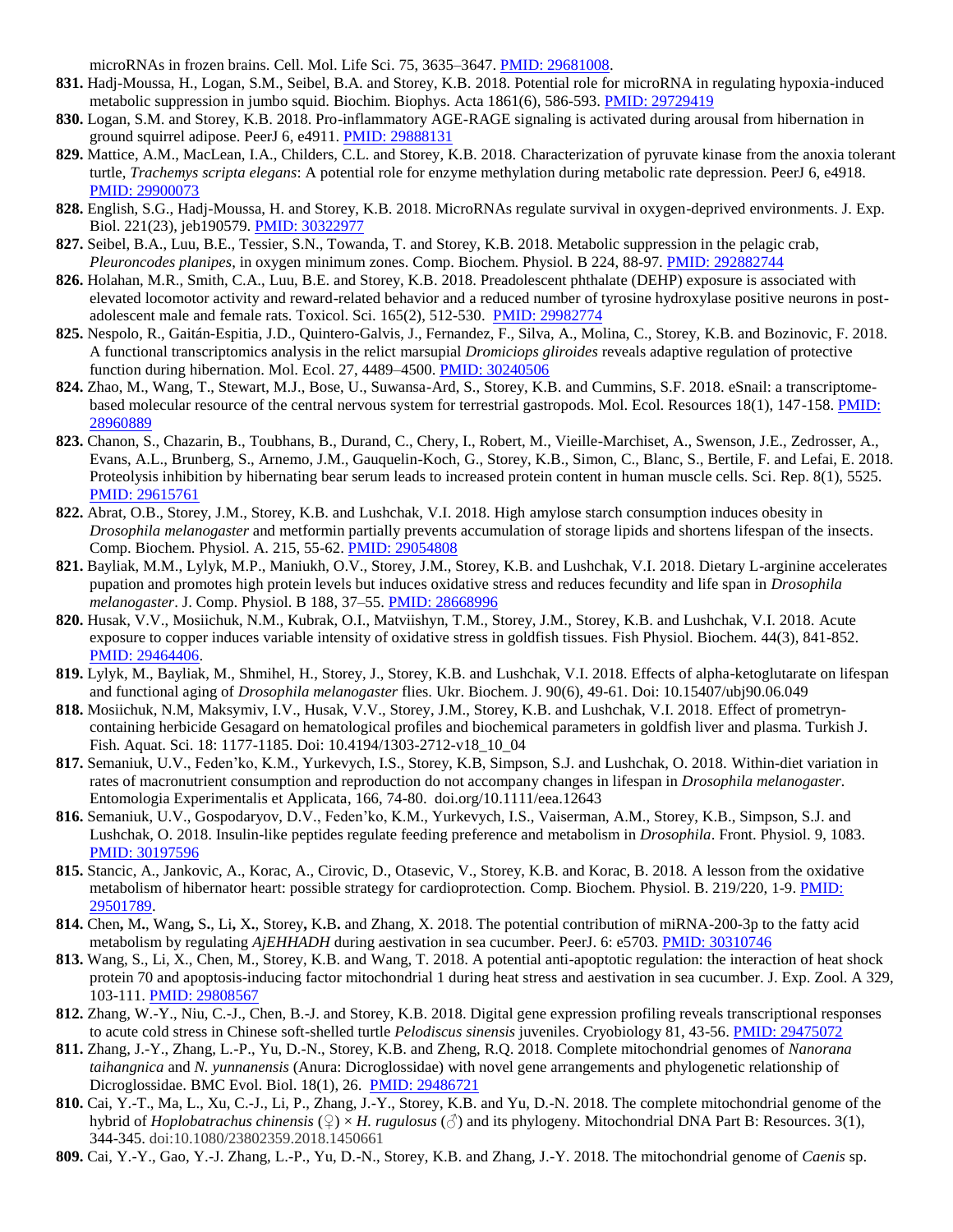(Ephemeroptera: Caenidae) and the phylogeny of Ephemeroptera in Pterygota, Mitochondrial DNA Part B 3(2), 577-579. Doi: 10.1080/23802359.2018.1467239

- **808.** Zhang, L.-P., Cai, Y.-Y., Yu, D.-N., Storey, K.B. and Zhang, J.-Y. 2018. The complete mitochondrial genome of *Psychomantis borneensis* (Mantodea: Hymenopodidae). Mitochondrial DNA Part B 3(1), 42-43. Doi: 10.1080/23802359.2017.1419094
- **807.** Zhang, L.-P., Yu, D.-N., Storey, K.B., Cheng. H.-Y. and Zhang, J.-Y. 2018. Higher tRNA gene duplication in mitogenomes of praying mantises (Dictyoptera, Mantodea) and the phylogeny within Mantodea. Intl. J. Biol. Macromol. 111: 787-795. [PMID:](http://www.ncbi.nlm.nih.gov/pubmed/29307803)  [29307803](http://www.ncbi.nlm.nih.gov/pubmed/29307803)
- **806.** Zhang, L.-P., Cai, Y.-Y., Yu, D.-N., Storey, K.B. and Zhang, J.-Y. 2018. Gene characteristics of the complete mitochondrial genomes of *Paratoxodera polyacantha* and *Toxodera hauseri* (Mantodea: Toxoderidae). PeerJ 6, e4595. [PMID: 29686943.](http://www.ncbi.nlm.nih.gov/pubmed/29686943)
- **805.** Zhang, L.-P., Yu, D.-N., Storey, K.B., Cheng, H.-Y. and Zhang, J.-Y. 2018. Data for praying mantis mitochondrial genomes and phylogenetic constructions within Mantodea. Data Brief 21, 1277-1285. [PMID: 30456244](http://www.ncbi.nlm.nih.gov/pubmed/30456244)
- **804.** Gao, X.-Y., Cai, Y.-Y., Yu, D.-N., Storey, K.B. and Zhang, J.-Y. 2018. Characteristics of the complete mitochondrial genome of *Suhpalacsa longialata* (Neuroptera, Ascalaphidae) and its phylogenetic implications. Peer J. 6, e5914[. PMID: 30479895](http://www.ncbi.nlm.nih.gov/pubmed/30479895)
- **803.** Ye, Q.-M., Zhang, S.-S. Cai, Y.-Y., Storey, K.B. Yu, D.-N. and Zhang, J.-Y. 2018. The complete mitochondrial genome of *Isonychia kiangsinensis* (Ephemeroptera: Isonychiidae). Mito. DNA Part B Resources 3(2), 541-542. Doi: 10.1080/23802359.2018.1467233
- **802.** Cheng, J.-X., Cai, Y.-T., Zheng, Y.-J., Zhang, J.-Y., Storey, K.B., Bao, Y.-X., and Yu, D.-N. 2018. The complete mitochondrial genome of *Fejervarya kawamurai* (Anura: Dicroglossidae). Mitochondrial DNA Part B: Resources. 3(2), 551-553. Doi: 10.1080/23802359.2018.1467219
- **801.** Perry, B.W., Card, D.C., McGlothlin, J.W., Pasquesi, G.I.M., Adams, R.H., Schield, D.R., Hales, N.R., Corbin, A.B., Demuth, J.P., Hoffmann, F.G., Vandewege, M.W., Schott, R., Bhattacharyya, N., Chang, B.S.W., Casewell, N.R., Whiteley, G., Reyes-Velasco, J., Mackessy, S.P., Storey, K.B., Biggar, K.K., Passow, C.N., Kuo, C.-H., McGaugh, S.E., Bronikowski, A.M., de Koning, J., Edwards, S.V., Pfrender, M.E., Minx, P., Brodie III, E.D., Brodie, E.D., Warren, W.C., and Castoe, T.A. 2018. Molecular adaptations for sensing and securing prey and insight into amniote genome diversity from the garter snake genome. Genome Biol. Evol. 10(8), 2110-2129. [PMID: 30060036](http://www.ncbi.nlm.nih.gov/pubmed/30060036) (32 authors)

## **2017**

#### **Reviews and Chapters**

- **800.** Storey, K.B. and Storey, J.M. 2017. Molecular physiology of freeze tolerance in vertebrates. Physiol. Rev. 97, 623–665. [PMID:](http://www.ncbi.nlm.nih.gov/pubmed/28179395)  [28179395](http://www.ncbi.nlm.nih.gov/pubmed/28179395)
- **799.** Lushchak, O., Strilbytska, O., Piskovatska, V., Storey, K.B., Koliada, A. and Vaiserman, A. 2017. The role of the TOR pathway in mediating the link between nutrition and longevity. Mech. Aging Devel. 164, 127-138. [PMID: 28315697](http://www.ncbi.nlm.nih.gov/pubmed/28315697)
- **798.** Giwa, S., Lewis, J.K., Alvarez, L., Langer, R., Roth, A.E., Church, G.M., Markmann, J.F., Sachs, D.H., Chandraker, A., Wertheim, J.A., Rothblatt, M., Boyden, E.S., Eidbo, E., Lee, W.P.A., Pomahac, B., Brandacher, G., Weinstock, D.M., Elliott, G., Nelson, D., Acker, J.P., Uygun, K., Schmalz, B., Weegman, B.P., Tocchio, A., Fahy, G.M., Storey, K.B., Rubinsky, B., Bischof, J., Elliott, J.A.W., Woodruff, T.K., Morris, G.J., Demirci, U., Brockbank, K.G.M., Woods, E.J., Ben, R.N., Baust, J.G., Gao, J., Fuller, B., Rabin, Y., Kravitz, D.C., Taylor, M.J., Toner, M. 2017. The promise of organ and tissue preservation to transform medicine. Nature Biotech. 35(6): 530-542. PMID: [28591112](http://www.ncbi.nlm.nih.gov/pubmed/28591112)

- **797.** Biggar, K.K. and Storey, K.B. 2017. Exploration of low temperature microRNA function in an anoxia tolerant vertebrate ectotherm, the red-eared slider turtle (*Trachemys scripta elegans*). J. Thermal Biol. 68, 139-146. [PMID: 28689715](http://www.ncbi.nlm.nih.gov/pubmed/28689715)
- **796.** Wu, C.-W., Tessier, S.N. and Storey, K.B. 2017. Regulation of the insulin-Akt signaling pathway and glycolysis during dehydration stress in the African clawed frog *Xenopus laevis*. Biochem. Cell Biol. 95: 663–671. [PMID: 28708941](http://www.ncbi.nlm.nih.gov/pubmed/28708941)
- **795.** Zhang, J. and Storey, K.B. 2017. Insect cold hardiness: the role of mitogen-activated protein kinase and Akt signaling in freeze avoiding larvae of the goldenrod gall moth, *Epiblema scudderiana*. Insect Mol. Biol. 26(2), 181-189. [PMID: 27880024](http://www.ncbi.nlm.nih.gov/pubmed/27880024)
- **794.** Tessier, S.N., Luu, B.E., Smith, J.C. and Storey, K.B. 2017. The role of global histone post-translational modifications during mammalian hibernation. Cryobiology 75, 28-36. [PMID: 28257856](http://www.ncbi.nlm.nih.gov/pubmed/28257856)
- **793.** Tessier, S.N., Zhang, Y., Wijenayake, S., Storey, K.B. 2017. MAP kinase signaling and Elk1 transcriptional activity in hibernating thirteen-lined ground squirrels. Biochem. Biophys. Acta General Subjects 1861, 2811-2821. [PMID: 28778486](http://www.ncbi.nlm.nih.gov/pubmed/28778486)
- **792.** Dawson, N.J. and Storey, K.B. 2017. Passive regeneration of glutathione: glutathione reductase regulation in the freeze-tolerant North American wood frog, *Rana sylvatica*. J. Exp. Biol. 220 (17), 3162-3171[. PMID: 28659307](http://www.ncbi.nlm.nih.gov/pubmed/28659307)
- **791.** Wijenayake, S., Tessier, S.N. and Storey, K.B. 2017. Regulation of pyruvate dehydrogenase (PDH) in the hibernating ground squirrel (*Ictidomys tridecemlineatus*). J. Thermal Biol. 69, 199-205. [PMID: 29037383](http://www.ncbi.nlm.nih.gov/pubmed/29037383)
- **790.** Luu, B.E.¸ Green, S.R. Childers, C.C., Holahan, M.R. and Storey K.B. 2017. The roles of hippocampal microRNAs in response to acute postnatal exposure to di(2-ethylhexyl) phthalate in female and male rats. NeuroToxicology 59, 98–104. PMID: [28192093.](http://www.ncbi.nlm.nih.gov/pubmed/28192093)
- **789.** Aguilar, O.A., Hadj-Moussa, H., and Storey K.B. 2017. Freeze-responsive regulation of MEF2 proteins and downstream gene networks in muscles of the wood frog, *Rana sylvatica.* J. Therm. Biol. 67, 1-8. [PMID: 28558931.](http://www.ncbi.nlm.nih.gov/pubmed/28558931)
- **788.** Smolinski, M.B., Mattice, J.J.L. and Storey, K.B. 2017. Regulation of pyruvate kinase in skeletal muscle of the freeze tolerant wood frog, *Rana sylvatica*. Cryobiology 77, 25-33[. PMID: 28600082](http://www.ncbi.nlm.nih.gov/pubmed/28600082)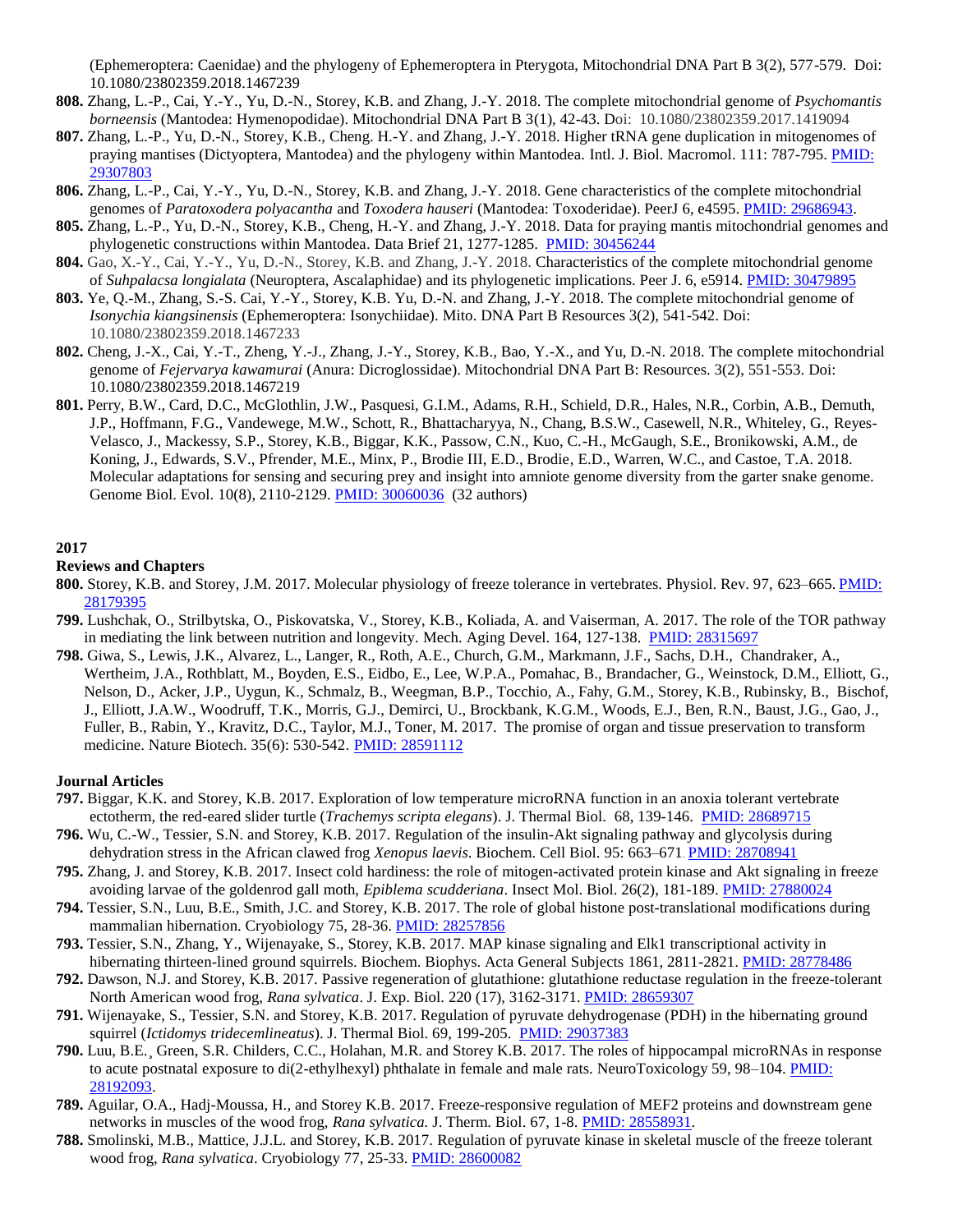- **787.** Al-attar, R., Zhang, Y. and Storey, K.B. 2017. Osmolyte regulation by TonEBP/NFAT5 during anoxia-recovery and dehydrationrehydration stresses in the freeze-tolerant wood frog (*Rana sylvatica*). PeerJ. 5, e2797. [PMID: 28133564.](http://www.ncbi.nlm.nih.gov/pubmed/28133564)
- **786.** Zhang, Y., Al-attar, R. and Storey, K.B. 2017. TonEBP/NFAT5 regulates downstream osmoregulatory proteins during freezethaw stress in the wood frog. Cryobiology 79, 43-49. [PMID: 28947252](http://www.ncbi.nlm.nih.gov/pubmed/28947252)
- **785.** Hawkins, L.J. and Storey, K.B. 2017. Improved high-throughput quantification of luminescent microplate assays using a common Western-blot imaging system. MethodsX 4, 413-422. [PMID: 29124018](http://www.ncbi.nlm.nih.gov/pubmed/29124018)
- **784.** Logan, S.M. and Storey, K.B. 2017. Avoiding apoptosis during mammalian hibernation (commentary). Temperature 4(1), 15-17. [PMID: 28417098](http://www.ncbi.nlm.nih.gov/pubmed/28417098)
- **783.** Green, S.R. and Storey, K.B. 2017. Regulation of glutamate dehydrogenase (GDH) in response to whole body freezing in wood frog liver linked to differential acetylation and ADP-ribosylation. Arch. Biochem. Biophys. 636, 90–99. [PMID: 29056417](http://www.ncbi.nlm.nih.gov/pubmed/29056417)
- **782.** Moggridge, J.A., Biggar, K.K., Dawson, N.J. and Storey, K.B. 2017. Sensitive detection of immunoglobulin G stability using real-time isothermal differential scanning fluorimetry: Determinants of protein stability for antibody-based therapeutics. Technol. Cancer Res. & Treat. 16(6) 997–1005. [PMID: 28602127](http://www.ncbi.nlm.nih.gov/pubmed/28602127)
- **781.** Hoyeck, M.H., Hadj-Moussa, H., Storey, K.B. 2017. The role of MEF2 transcription factors in dehydration and anoxia survival in *Rana sylvatica* skeletal muscle. PeerJ. 5, e4014. [PMID: 29134152](http://www.ncbi.nlm.nih.gov/pubmed/29134152)
- **780.** Morin, M.D., Frigault, J.J., Lyons, P.J., Crapoulet, N., Boquel, S., Storey, K.B., Morin, P.J. 2017. Amplification and quantification of cold-associated microRNAs in the Colorado potato beetle (*Leptinotarsa decemlineata*) agricultural pest. Insect Mol. Biol 26(5), 574-583. [PMID: 28574638](http://www.ncbi.nlm.nih.gov/pubmed/28574638)
- **779.** Herinckx, G., Hussain, N., Opperdoes, F.R., Storey, K.B., Rider, M.H. and Vertommen, D. 2017. Changes in the phosphoproteome of brown adipose tissue during hibernation in the ground squirrel, *Ictidomys tridecemlineatus.* Physiol. Genom. 49 (9), 462-472. [PMID: 28698229](http://www.ncbi.nlm.nih.gov/pubmed/28698229)
- **778.** Adamson, K.J., Wang T., Rotgans, B., Kruangkum, T., Kuballa, A.V., Storey, K.B. and Cummins, S.F. 2017. Genes and associated neuropeptides involved with aestivation in a land snail. Gen. Comp. Endocrinol. 246, 88-98. [PMID: 26497253](http://www.ncbi.nlm.nih.gov/pubmed/26497253)
- **777.** Husak, V.V., Mosiichuk, N.M., Storey, J.M., Storey, K.B. and Lushchak, V.I. 2017. Acute exposure to the penconazolecontaining fungicide Topas partially augments antioxidant potential in goldfish tissues. Comp. Biochem. Physiol. C 193, 1–8. [PMID: 27979696](http://www.ncbi.nlm.nih.gov/pubmed/27979696)
- **776.** Perkhulyn, N.V., Rovenko, B.M., Lushchak, O.V., Storey, J.M., Storey, K.B., and Lushchak, V.I. 2017. Exposure to sodium molybdate results in mild oxidative stress in *Drosophila melanogaster.* Redox Rep. 22 (3), 137–146. [PMID: 28245708](http://www.ncbi.nlm.nih.gov/pubmed/28245708)
- **775.** Bayliak, M.M., Lylyk, M.P., Shmihel, H.V., Sorochynska, O.M., Semchyshyn, O.I., Storey, J.M., Storey, K.B. and Lushchak, V.I. 2017. Dietary alpha-ketoglutarate promotes higher protein and lower triacylglyceride levels and induces oxidative stress in larvae and young adults but not in middle-aged *Drosophila melanogaster*. Comp. Biochem. Physiol. A 204, 28-39. [PMID:](http://www.ncbi.nlm.nih.gov/pubmed/27842224)  [27842224](http://www.ncbi.nlm.nih.gov/pubmed/27842224)
- **774.** Strilbytska, O.M., Koliada, A.K., Storey, K.B., Mudra, O., Vaiserman, A.M. and Lushchak, O.V. 2017. Longevity and stress resistance are affected by activation of TOR/MYC in progenitor cells of *Drosophila* gut. Open Life Sci. 12, 429-442. Doi: 10.1515/biol-2017-0051
- **773.** Strilbytska, O.M., Semaniuk, U.V., Storey, K.B., Edgar, B.A. and Lushchak, O.V. 2017. Activation of the Tor/Myc signaling axis in intestinal stem and progenitor cells affects longevity, stress resistance and metabolism in *Drosophila*. Comp. Biochem. Physiol. B 203, 92-99. [PMID: 27693629](http://www.ncbi.nlm.nih.gov/pubmed/27693629)
- **772.** Huang, Y., Zhang, L., Yu, D.-N., Storey, K.B. and Zhang, J.-Y. 2017. The complete mitochondrial genome of *Rhinolophus yunnanensis* (Chiroptera: Vespertilionidae). Mitochondrial DNA, Part B: Resources 2 (1), 294–295. doi:10.1080/23802359.2017.1331323
- **771.** Zhang, X., Sun, L., Yuan, J., Sun, Y., Gao, Y., Zhang, L., Li, S., Dai, H., Hamel, J.F., Liu, C., Yu, Y., Liu, S., Lin, W., Guo. K., Jin, S., Xu, P., Storey, K.B., Huan, P., Zhang, T., Zhou, Y., Zhang, J., Lin, C., Li, X., Xing, L., Huo, D., Sun, M., Wang, L., Mercier, A., Li, F., Yang, H., and Xiang, J. 2017. The sea cucumber genome provides insights into morphological evolution and visceral regeneration. PLoS Biol. 15(10): e2003790. [PMID: 29023486](http://www.ncbi.nlm.nih.gov/pubmed/29023486) (*one the top [10% most cited PLOS Biology](http://click.e.plos.org/?qs=a88b4e15d2b98303c4cc053f12b251a0b06a2fba806a27952e3ffce6824b42154cfbb9c1d8508d12bbfb26ca78b76511915cfcc1d1e11ec2) articles of 2017*)
- **770.** Lillywhite, H.B., Shine, R., Jacobson, E., Denardo, D.F., Gordon, M.S., Navas, C.A., Wang, T., Seymour, R.S., Storey, K.B., Heatwole, H., Heard, D., Brattstrom, B. and Burghardt, G.M. 2017. Anesthesia and euthanasia of amphibians and reptiles used in scientific research: Should hypothermia and freezing be prohibited? BioScience 67(1): 53−61. <https://doi.org/10.1093/biosci/biw143>
- **769.** Adema, C.M., Hillier, L.W., Jones, C.S., Loker, E.S., Knight, M., Minx, P., Oliveira, G., Raghavan, N., Shedlock, A., Amaral, L.R., Arican-Goktas, H.D., Assis, J.G., Baba, E.H., Baron, O.L., Bayne, C.J., Bickham-Wright, U., Biggar, K.K., Blouin, M., Bonning, B.D., Botka, C., Bridger, J.M., Buckley, K.M., Buddenborg, S.K., Caldeira, R., Carleton, J., Carvalho, O.S., Castillo, M.G., Chalmers, I.W., Christensens, M., Clifton, S., Cosseau, C., Coustau, C., Cripps, R.M., Cuesta-Astroz, Y., Cummins, S.F., DiStephano, L., Dinguirard, N., Duval, D., Emrich, S., Feschotte, C., Feyereisen, R., FitzGerald, P., Fronick, C., Fulton, L., Galinier, R., Gava, S.G., Geusz, M., Geyer, K.K., Giraldo-Calderon, G.I., Gomes, M., Gordy, M.A., Gourbal, B., Grunau, C., Hanington, P.C., Hoffmann, K.F., Hughes, D., Humphries, J., Jackson, D.J., Jannotti-Passos, L.K.,de Jesus Jeremias, W., Jobling, S., Kamel, B., Kapusta, A., Kaur, S., Koene, J.M., Kohn, A.B., Lawson, D., Lawton, S.P., Liang, D., Limpanont, Y., Liu, S., Lockyer, A.E., Lovato, T.L., Ludolf, F., Magrini, V., McManus, D.P., Medina, M., Misra, M., Mitta, G., Mkoji, G.M., Montague, M.J., Montelongo, C., Moroz, L.L., Munoz-Torres, M.C., Niazi, U., Noble, L.R., Oliveira, F.S., Pais, F.S., Papenfuss, A.T., Peace, R., Pena, J.J., Pila, E.A., Quelais, T., Raney, B.J., Rast, J.P., Rollinson, D., Rosse, I.C., Rotgans, B., Routledge, E.J., Ryan, K.M., Scholte, L.L.S., Storey, K.B., Swain, M., Tennessen, J.A., Tomlinson, C., Trujillo, D.L., Volpi, E.V., Walker, A.J.,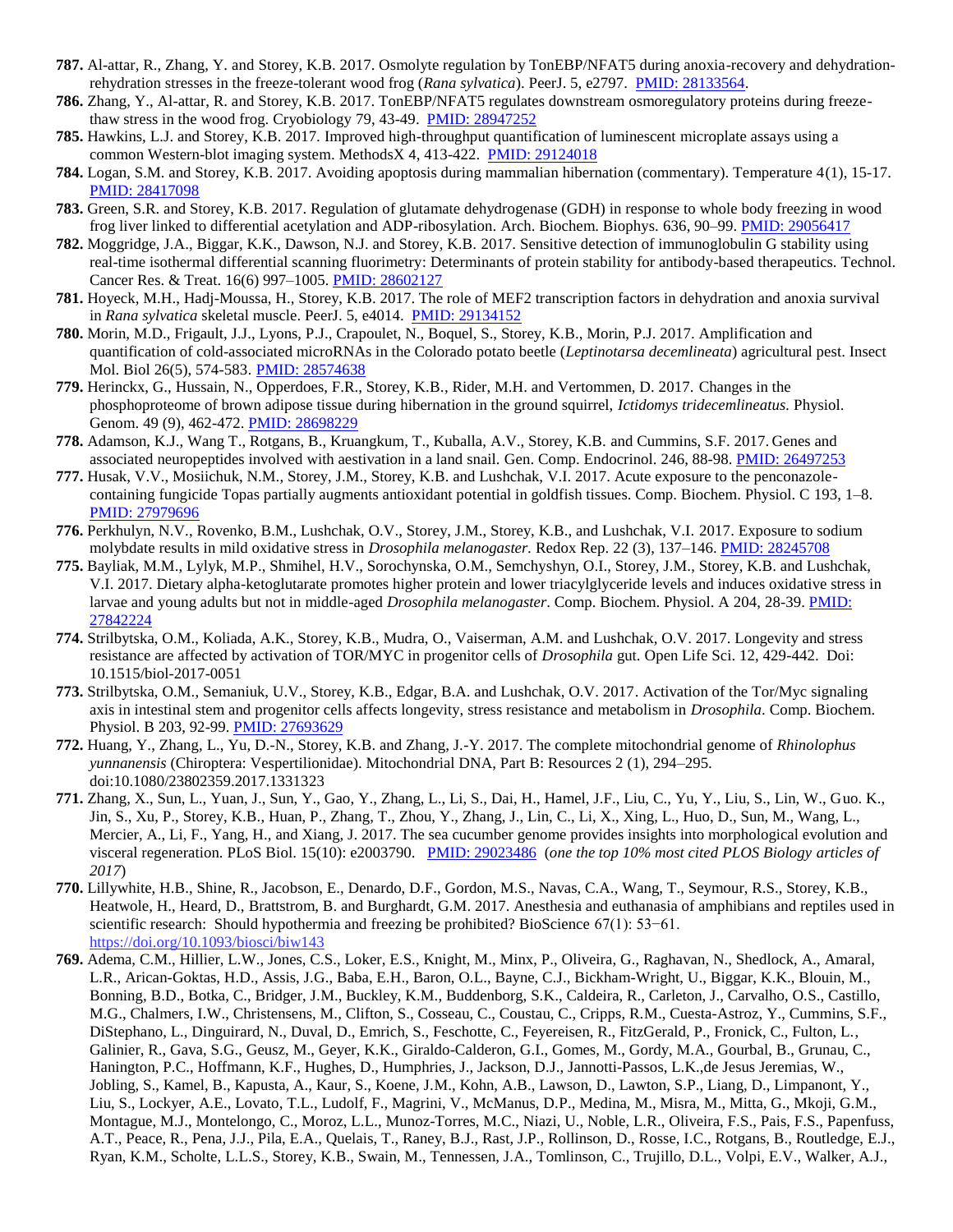Wang, T., Wannaporn, I., Warren, W.C., Wu, X.J., Yoshino, T.P., Yusuf, M., Zhang, S.M., Zhao, M., and Wilson, R.K. 2017. Whole genome analysis of a schistosomiasis-transmitting freshwater snail. Nat. Commun. 8: 15451. PMID: 28508897 (Corrigendum [PMID: 28832025\)](http://www.ncbi.nlm.nih.gov/pubmed/28832025) (117authors)

# **2016**

## **Reviews and Chapters**

- **768.** Storey, K.B. 2016. Comparative enzymology new insights from studies of an "old" enzyme, lactate dehydrogenase. Comp. Biochem. Physiol. B. 199, 13–20. [PMID: 26688543](http://www.ncbi.nlm.nih.gov/pubmed/26688543)
- **767.** Tessier, S.N. and Storey, K.B. 2016. Lessons from mammalian hibernators: molecular insights into striated muscle plasticity and remodeling. BioMol. Concepts. 7(2), 69-92. [PMID: 26982616](http://www.ncbi.nlm.nih.gov/pubmed/26982616)
- **766.** Wu, C.-W. and Storey K.B. 2016. Life in the cold: links between mammalian hibernation and longevity. Biomol. Concepts 7(1): 41-52. [PMID: 26820181](http://www.ncbi.nlm.nih.gov/pubmed/26820181)

- **765.** Zhang, J. and Storey, K.B. 2016. RBioplot: an easy-to-use R pipeline for automated statistical analysis and data visualization in molecular biology and biochemistry. PeerJ 4, e2436. [PMID: 27703842](http://www.ncbi.nlm.nih.gov/pubmed/27703842)
- **764.** Zhang, J., Hadj-Moussa, H. and Storey, K.B. 2016. Current progress of high-throughput microRNA differential expression analysis and random forest gene selection for model and non-model systems: an R implementation. J. Integr. Bioinform. 13(5): 306. [PMID: 28187420](http://www.ncbi.nlm.nih.gov/pubmed/28187420)
- **763.** Wu, C.-W., Biggar, K.K., Luu, B.E., Szereszewski, K.E. and Storey, K.B. 2016. Analysis of microRNA expression during the torpor-arousal cycle of a mammalian hibernator, the 13-lined ground squirrel. Physiol. Genomics 48(6):388-396. [PMID:](http://www.ncbi.nlm.nih.gov/pubmed/27084747)  [27084747](http://www.ncbi.nlm.nih.gov/pubmed/27084747)
- **762.** Dawson, N.J. and Storey, K.B. 2016. A hydrogen peroxide safety valve: the reversible phosphorylation of catalase from the freeze tolerant North American wood frog, *Rana sylvatica*. Biochim. Biophys. Acta 1860, 476-485. [PMID: 26691137](http://www.ncbi.nlm.nih.gov/pubmed/26691137)
- **761.** Wijenayake, S. and Storey, K.B. 2016. The role of DNA methylation during anoxia tolerance in a freshwater turtle (*Trachemys scripta elegans*). J. Comp. Physiol. B 186, 333-342. PMID: [26843075](http://www.ncbi.nlm.nih.gov/pubmed/26843075)
- **760.** Luu, B.E., Biggar, K.K., Wu, C.-W. and Storey, K.B. 2016. Torpor-responsive expression of novel microRNAs regulating metabolism and other cellular pathways in thirteen-lined ground squirrel, *Ictidomys tridecemlineatus.* FEBS Lett. 590, 3574- 3582. [PMID: 27670641](http://www.ncbi.nlm.nih.gov/pubmed/27670641)
- **759.** Childers, C.L. and Storey, K.B. 2016. Post-translational regulation of hexokinase function and protein stability in the aestivating frog *Xenopus laevis*. Protein J. 35, 61-71[. PMID: 26797504](http://www.ncbi.nlm.nih.gov/pubmed/26797504)
- **758.** Childers, C.L., Green, S.R., Dawson, N.J. and Storey, K.B. 2016. Native denaturation differential scanning fluorometry: determining the effect of urea using a quantitative real-time thermocycler. Anal. Biochem. 508, 114-117. [PMID: 27296634](http://www.ncbi.nlm.nih.gov/pubmed/27296623)
- **757.** Aguilar, O.A., Hadj-Moussa, H. and Storey, K.B. 2016. Regulation of SMAD transcription factors during freezing in the freezetolerant wood frog, *Rana sylvatica*. Comp. Biochem. Physiol. B 201, 64-71. [PMID: 27424790](http://www.ncbi.nlm.nih.gov/pubmed/27424790)
- **756.** Ruberto, A., Childers, C.L. and Storey, K.B. 2016. Purification and properties of glycerol-3-phosphate dehydrogenase from the liver of the hibernating ground squirrel, *Urocitellus richardsonii*. Comp. Biochem. Physiol. B 202, 48–55. [PMID: 27521690](http://www.ncbi.nlm.nih.gov/pubmed/27521690)
- **755.** Zhang, Y. and Storey, K.B. 2016. Expression of nuclear factor of activated T cells (NFAT) and downstream muscle-specific proteins in ground squirrel skeletal and heart muscle during hibernation. Mol. Cell. Biochem. 412, 27-40. [PMID: 26597853](http://www.ncbi.nlm.nih.gov/pubmed/26597853)
- **754.** Zhang, Y. and Storey, K.B. 2016. Regulation of gene expression by NFAT transcription factors in hibernating ground squirrels is dependent on the cellular environment. Cell Stress Chaperones 21, 883-894. [PMID: 27344571](http://www.ncbi.nlm.nih.gov/pubmed/27344571)
- **753.** Zhang, Y., Tessier, S.N. and Storey, K.B. 2016. Inhibition of skeletal muscle atrophy during torpor in ground squirrels occurs through downregulation of MyoG and inactivation of Foxo4. Cryobiology 73, 112-119. [PMID: 27593478](http://www.ncbi.nlm.nih.gov/pubmed/27593748)
- **752.** Zhang, Y., Aguilar, O.A. and Storey, K.B. 2016. Transcriptional activation of muscle atrophy promotes cardiac muscle remodeling during mammalian hibernation. PeerJ. 4, e2317[. PMID: 27602284](http://www.ncbi.nlm.nih.gov/pubmed/27602284)
- **751.** Logan, S.M. and Storey, K.B. 2016. Tissue-specific response of carbohydrate-responsive element binding protein (ChREBP) to mammalian hibernation in 13-lined ground squirrels. Cryobiology 73, 103-111. [PMID: 27614289](http://www.ncbi.nlm.nih.gov/pubmed/27614289)
- **750.** Logan, S.M., Tessier, S.N., Tye, J. and Storey, K.B. 2016. Response of the JAK-STAT pathway to mammalian hibernation in 13 lined ground squirrel striated muscle. Mol. Cell. Biochem. 414(1), 115-127. [PMID: 26885984.](http://www.ncbi.nlm.nih.gov/pubmed/26885984)
- **749.** Logan, S.M., Luu, B.E. and Storey, K.B. 2016. Turn down genes for WAT? Activation of anti-apoptotic pathways protects white adipose tissue in metabolically depressed thirteen-lined ground squirrels. Mol. Cell. Biochem. 416, 47–62. [PMID: 27032768](http://www.ncbi.nlm.nih.gov/pubmed/27032768)
- **748.** Hadj-Moussa, H., Moggridge, J.A., Luu, B.E., Quintero-Galvis, J.F., Gaitán-Espitia, J.D., Nespolo, R.F. and Storey, K.B. 2016. The hibernating South American marsupial, *Dromiciops gliroides,* displays torpor-sensitive microRNA expression patterns. Sci. Rep. 6, 24627. [PMID: 27090740](http://www.ncbi.nlm.nih.gov/pubmed/27090740)
- **747.** Green, S.R. and Storey, K.B. 2016. Regulation of crayfish, *Orconectes virilis*, tail muscle lactate dehydrogenase (LDH) in response to anoxic conditions is associated with alterations in phosphorylation patterns. Comp. Biochem. Physiol. B 202, 67-74. [PMID: 27544614](http://www.ncbi.nlm.nih.gov/pubmed/27544614)
- **746.** Gerber, V.E.M, Wijenayake, S. and Storey, K.B. 2016. Anti-apoptotic response during anoxia and recovery in a freeze-tolerant wood frog (*Rana sylvatica*). PeerJ 4, e1834. [PMID: 27042393](http://www.ncbi.nlm.nih.gov/pubmed/27042393)
- **745.** Bansal, S., Luu, B.E. and Storey, K.B. 2016. MicroRNA regulation in heart and skeletal muscle over the freeze-thaw cycle in the freeze tolerant wood frog. J. Comp. Physiol. B 186, 229-241. [PMID: 26660652](http://www.ncbi.nlm.nih.gov/pubmed/26660652)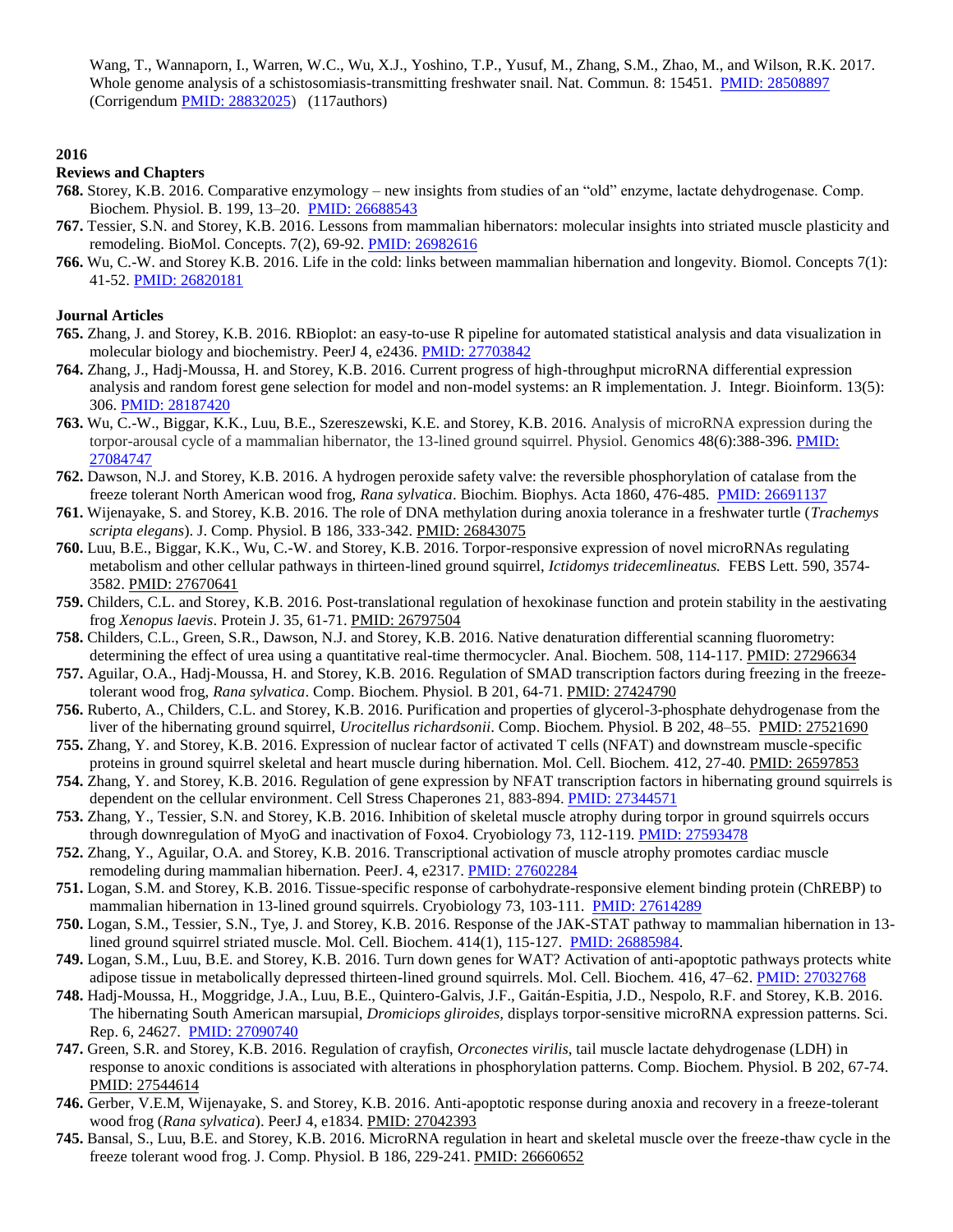- **744.** Bansal, S., Biggar, K.K., Krivoruchko, A., Storey, K.B. 2016. Response of the JAK-STAT signaling pathway to oxygen deprivation in the red eared slider turtle, *Trachemys scripta elegans*. Gene 593, 34–40. [PMID: 27502419](http://www.ncbi.nlm.nih.gov/pubmed/27502419)
- **743.** MacLean, I.A, Mattice, A.M.S., Adam, N.J. and Storey, K.B. 2016. Purification and characterization of lactate dehydrogenase in the foot muscle and hepatopancreas of *Otala lactea.* Protein J. 35(6), 467–480. [PMID: 27858264](http://www.ncbi.nlm.nih.gov/pubmed/27858264)
- **742.** Lyons, P.J., Govaere, L., Crapoulet, N., Storey, K.B., Morin, P.J. 2016. Characterization of cold-associated microRNAs in the freeze-tolerant gall fly *Eurosta solidaginis* using high-throughput sequencing. Comp. Biochem. Physiol. D. 20, 95-100. [PMID:](http://www.ncbi.nlm.nih.gov/pubmed/27623325)  [27623325](http://www.ncbi.nlm.nih.gov/pubmed/27623325)
- **741.** Zhao, M., Wang, T., Adamson, K.J., Storey, K.B. and Cummins, S.F. 2016. Multi-tissue transcriptomics for construction of a comprehensive gene resource for the terrestrial snail *Theba pisana.* Sci. Rep. 6, 20685[. PMID: 26852673](http://www.ncbi.nlm.nih.gov/pubmed/26852673)
- **740.** Adamson, K.J., Wang T., Rotgans, B.A., Kuballa, A.V., Storey, K.B., Cummins, S.F. 2016. Differential peptide expression in the central nervous system of the land snail *Theba pisana*, between active and aestivated. Peptides. 80, 61-71. [PMID: 26303007](http://www.ncbi.nlm.nih.gov/pubmed/26303007)
- **739.** Stewart, M.J., Wang, T., Koene, J.M., Storey, K.B., Cummins, S.F. 2016.Characterisation of two conopressin precursor isoforms in the land snail, *Theba pisana*. [Peptides 8](http://www.ncbi.nlm.nih.gov/pubmed/26752717)0, 32-39. [PMID: 26752717](http://www.ncbi.nlm.nih.gov/pubmed/26752717)
- **738.** Stewart, M.J., Wang, T., Koene, J.M., Storey, K.B. and Cummins, S.F. 2016. A "love dart" allohormone identified in the mucous glands of hermaphroditic land snails. J. Biol. Chem. 291, 7938-7950. [PMID: 26817846](http://www.ncbi.nlm.nih.gov/pubmed/26817846)
- **737.** Stewart, M.J., Wang, T., Harding, B.I., Bose, U., Wyeth, R., Storey, K.B. and Cummins, S.F. 2016. Characterisation of reproduction-associated genes and peptides in the pest land snail, *Theba pisana*. PloS One 11, e0162355[. PMID: 27706146](http://www.ncbi.nlm.nih.gov/pubmed/27706146)
- **736.** Bose, U., Centurion, E., Hodson, M., Shaw, P.N., Storey, K.B, and Cummins, S.F. 2016. Global metabolite analysis of the land snail *Theba pisana* hemolymph during active and aestivated states. Comp. Biochem. Physiol. D 6, 25-33. [PMID: 27318654](http://www.ncbi.nlm.nih.gov/pubmed/27318654)
- **735.** Husak, V.V., Mosiichuk, N.M., Maksymiv, I.V., Storey, J.M., Storey, K.B. and Lushchak, V.I. 2016. Oxidative stress responses in gills of goldfish, *Carassius auratus*, exposed to the metribuzin-containing herbicide Sencor. Environ. Toxicol. Pharmacol. 45, 163-169. [PMID: 27310208](http://www.ncbi.nlm.nih.gov/pubmed/27310208)
- **734.** Bayliak, M.M., Shmihel, H.V., Lylyk, M.P., Storey, K.B. and Lushchak, V.I. 2016. Alpha-ketoglutarate reduces ethanol toxicity in *Drosophila melanogaster* by enhancing alcohol dehydrogenase activity and antioxidant capacity. Alcohol 55, 23-33. [PMID:](http://www.ncbi.nlm.nih.gov/pubmed/27788775)  [27788775](http://www.ncbi.nlm.nih.gov/pubmed/27788775)
- **733.** Lushchak, O.V., Gospodaryov, D.V., Yurkevych, I.S. and Storey, K.B. 2016. Oxidized lipids did not reduce lifespan in the fruit fly, *Drosophila melanogaster*. Arch. Insect Biochem. Physiol. 91, 52-63. [PMID: 26446372](http://www.ncbi.nlm.nih.gov/pubmed/26446372)
- **732.** Chen, M., Zhu, A. and Storey, K.B. 2016. Comparative phosphoproteomic analysis of intestinal phosphorylated proteins in active versus aestivating sea cucumbers. J. Proteomics 135, 141-150. [PMID 26385000](http://www.ncbi.nlm.nih.gov/pubmed/26385000)
- **731.** Chen, M., Li, X., Zhu, A., Storey, K.B., Sun, L., Gao, T. and Wang, T. 2016. Understanding mechanism of sea cucumber *Apostichopus japonicus* aestivation: insights from TMT-based proteomic study. Comp. Biochem. Physiol. D. 19, 78-89. [PMID](http://www.ncbi.nlm.nih.gov/pubmed/27376927)  [27376927](http://www.ncbi.nlm.nih.gov/pubmed/27376927)
- **730.** Zhu, A., Chen, M., Zhang, X. and Storey, K.B. 2016. Gene structure, expression and DNA methylation characteristics of sea cucumber cyclin B gene during aestivation. Gene 594, 82-88. [PMID 27601256](http://www.ncbi.nlm.nih.gov/pubmed/27601256)
- **729.** Yu, D.-N., Fang, X., Storey, K.B., Zhang, Y. and Zhang, J.-Y. 2016. Complete mitochondrial genomes of the yellow-bellied slider turtle *Trachemys scripta scripta* and anoxia tolerant red-eared slider *Trachemys scripta elegans*. Mitochondrial DNA, Part A. MappSeq Anal. 27(3), 2276-2277. [PMID: 255441313](http://www.ncbi.nlm.nih.gov/pubmed/25541313)
- **728.** Li, B., Yu, D., Cheng, H., Storey, K.B. and Zhang, J.-Y. 2016. The complete mitochondrial genomes of *Cynomys leucurus* and *C. ludovicianus* (Rodentia: Sciuridae). Mitochondrial DNA Part A. MappSeq Anal. 27(5), 3295-3296. [PMID: 25693710](http://www.ncbi.nlm.nih.gov/pubmed/25693710)
- **727.** Qian, K., Yu, D.-N., Cheng, H., Storey, K.B. and Zhang, J.-Y., 2016. The complete mitochondrial genome of *Nyctalus noctula*  [\(Chiroptera:](http://www.ncbi.nlm.nih.gov/Taxonomy/Browser/wwwtax.cgi?mode=Undef&id=9397&lvl=3&lin=f&keep=1&srchmode=1&unlock) [Vespertilionidae\)](http://www.ncbi.nlm.nih.gov/Taxonomy/Browser/wwwtax.cgi?mode=Undef&id=9431&lvl=3&lin=f&keep=1&srchmode=1&unlock). Mitochondrial DNA Part A. MappSeq Anal. 27(4), 2365-2366. [PMID: 26000936](http://www.ncbi.nlm.nih.gov/pubmed/26000936)
- **726.** Ni, N., Yu, D.-N., Storey, K.B., Zheng, R. and Zhang, J.-Y. 2016. The complete mitochondrial genome of *Lithobates sylvaticus*  (Anura: Ranidae). Mitochondrial DNA, Part A. MappSeq Anal. 27(4), 2460-2461. [PMID: 26016875](http://www.ncbi.nlm.nih.gov/pubmed/26016875)
- **725.** Zhang, L., Storey, K.B., Yu, D.-N., Hu, Y. and Zhang, J.-Y. 2016. The complete mitochondrial genome of *Ictidomys tridecemlineatus* (Rodentia: Sciuridae). Mitochondrial DNA, Part A., MappSeq Anal. 27(4), 2608-2609[. PMID: 26024127](http://www.ncbi.nlm.nih.gov/pubmed/2624127)
- **724.** Yu, D.-N., Qian, K., Storey, K.B., Hu, Y. and Zhang, J.-Y. 2016. The complete mitochondrial genome of *Myotis lucifugus*  (Chiroptera: Vespertilionidae). Mitochondrial DNA, Part A. MappSeq Anal. 27(4), 2423-2424. [PMID: 26057009](http://www.ncbi.nlm.nih.gov/pubmed/26057009)
- **723.** Zhang, L., Huang, Y., Storey, K.B., Yu, D.-N. and Zhang J.-Y. 2016. Complete mitochondrial genomes of *Callospermophilus lateralis* and *Urocitellus richardsonii* (Rodentia: Sciuridae). Mitochondrial DNA Part B. Resources 1(1), 359-360. [PMID:](http://www.ncbi.nlm.nih.gov/pubmed/27601256)  [27601256](http://www.ncbi.nlm.nih.gov/pubmed/27601256)
- **722.** Cheng, X.-F., Zhang, L.-P. Yu, D.-N., Storey, K.B., Zhang, J.-Y. 2016.The complete mitochondrial genomes of four cockroaches (Insecta: Blattodea) and phylogenetic analyses within cockroaches. Gene 586, 115-122. [PMID: 27045773](http://www.ncbi.nlm.nih.gov/pubmed/27045773)
- **721.** Schaap, P., Barrantes, I., Minx, P., Sasaki, N., Anderson, R.W., Bénard, M., Biggar, K.K., Buchler, N.E., Bundschuh, R., Chen, X., Fronick, C., Fulton, L., Golderer, G., Jahn, N., Knoop, V., Landweber, L.F., Maric, C., Miller, D., Noegel, A.A., Peace, R., Pierron, G., Sasaki, T., Schallenberg-Rüdinger, M., Schleicher, M., Singh, R., Spaller, T., Storey, K.B., Suzuki, T., Tomlinson, C., Tyson, J.J., Warren, W.C., Werner, E.R., Werner-Felmayer, G., Wilson, R.K., Winckler, T., Gott, J.M., Glöckner, G. and Marwan W. 2015. The *Physarum polycephalum* genome reveals extensive use of prokaryotic two-component and metazoan-type tyrosine kinase signaling. Genome Biol. Evol. 8(1), 109-125 [PMID: 26615215](http://www.ncbi.nlm.nih.gov/pubmed/26615215)

# **Reviews and Chapters**

**720.** Storey, K.B. 2015. Regulation of hypometabolism: insights into epigenetic controls. J. Exp. Biol. 218, 150-159. [PMID 25568462](http://www.ncbi.nlm.nih.gov/pubmed/25568462)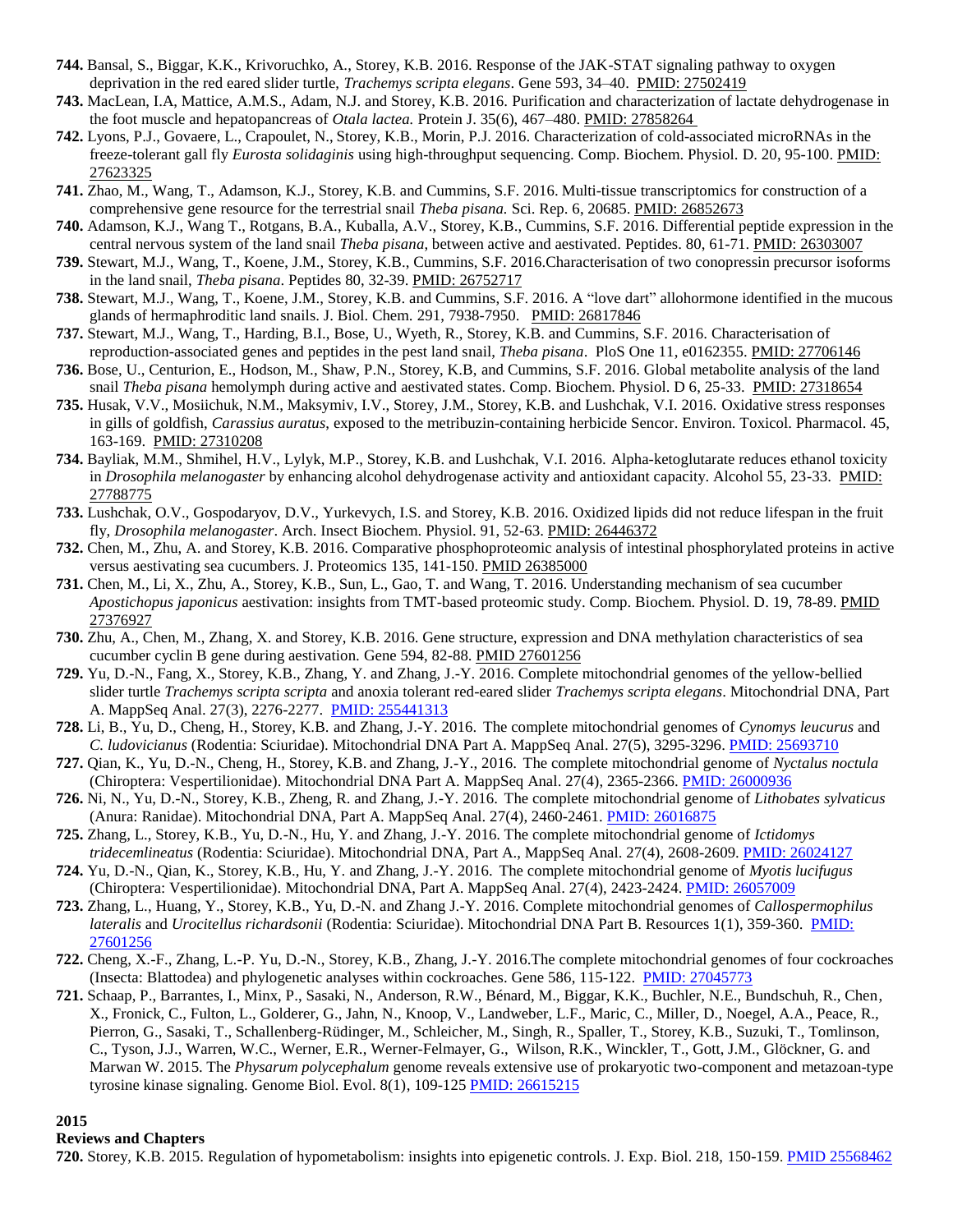- **719.** Storey, K.B. 2015. The gray mouse lemur: a model for studies of primate metabolic rate depression. Genom. Proteom. Bioinform. 13, 77–80. [PMID 26102318](http://www.ncbi.nlm.nih.gov/pubmed/26102318)
- **718.** Storey, K.B. and Storey, J.M. 2015. Insects in winter: metabolism and regulation of cold hardiness. *In:* Insect Molecular Biology and Ecology (Hoffmann, K.H., ed.), CRC Press, pp. 245-270.
- **717.** Krivoruchko, A. and Storey, K.B. 2015. Turtle anoxia tolerance: biochemistry and gene regulation. Biochim. Biophys. Acta 1850(6), 1188-1196. [PMID 25662819](http://www.ncbi.nlm.nih.gov/pubmed/25662819)
- **716.** Biggar, K.K. and Storey, K.B. 2015. Insight into post-transcriptional gene regulation: Stress-responsive microRNAs and their role in the environmental stress survival of tolerant animals. J. Exp. Biol. 218, 1281-1289. [PMID: 25954040](http://www.ncbi.nlm.nih.gov/pubmed/25954040)

- **715.** Biggar, K.K. and Storey, K.B. 2015. Low-temperature microRNA expression in the painted turtle, *Chrysemys picta* during freezing stress. FEBS Lett. 589, 3665-3670. [PMID: 26519560](http://www.ncbi.nlm.nih.gov/pubmed/26519560)
- **714.** Biggar, K.K., Biggar, Y. and Storey, K.B. 2015. Identification of a novel dehydration responsive gene, *drp10*, from the African clawed frog, *Xenopus laevis*. J. Exp. Zool. A 323, 375-381. [PMID 25866033](http://www.ncbi.nlm.nih.gov/pubmed/25866033)
- **713.** Biggar, K.K., Wu, C.-W., Tessier, S.N., Zhang, J., Pifferi, F., Perret, M. and Storey. K.B. 2015. Primate torpor: Regulation of stress-activated protein kinases during daily torpor in the gray mouse lemur, *Microcebus murinus*. Genom. Proteom. Bioinform. 13, 81–90[. PMID 26093282](http://www.ncbi.nlm.nih.gov/pubmed/26093282)
- **712.** Biggar. K.K., Wu, C.-W., Tessier, S.N., Zhang, J., Pifferi, F., Perret, M. and Storey, K.B. 2015. Modulation of gene expression in key survival pathways during torpor in the gray mouse lemur, *Microcebus murinus*. Genom. Proteom. Bioinform. 13, 111–118. [PMID 26093281](http://www.ncbi.nlm.nih.gov/pubmed/26093281)
- **711.** Zhang, J., Tessier, S.N., Biggar, K.K., Wu, C.-W., Pifferi, F., Perret, M. and Storey, K.B. 2015. Regulation of torpor in the gray mouse lemur: transcriptional and translational controls and role of AMPK signaling*.* Genom. Proteom. Bioinform. 13, 103–110. [PMID 26092186](http://www.ncbi.nlm.nih.gov/pubmed/26092186)
- **710.** Tessier, S.N., Zhang, J., Biggar, K.K., Wu, C.-W., Pifferi, F., Perret, M. and Storey, K.B. 2015. Regulation of the PI3K/AKT pathway and fuel utilization during primate torpor in the gray mouse lemur, *Microcebus murinus*. Genom. Proteom. Bioinform. 13, 91–102[. PMID 26092184](http://www.ncbi.nlm.nih.gov/pubmed/26092184)
- **709.** Tessier, S.N., Katzenback, B.A., Pifferi, F., Perret, M. and Storey, K.B. 2015.Cytokine and antioxidant regulation in the intestine of the gray mouse lemur (*Microcebus murinus*) during torpor. Genom. Proteom. Bioinform. 13, 127–135[. PMID 26092185](http://www.ncbi.nlm.nih.gov/pubmed/26092185)
- **708.** Wu, C.-W., Biggar, K.K., Tessier, S.N., Zhang, J., Pifferi, F., Perret, M. and Storey, K.B. 2015. Induction of antioxidant and heat shock protein responses during torpor in the mouse lemur, *Microcebus murinus*. Genom. Proteom. Bioinform. 13, 119–126. [PMID 26092183](http://www.ncbi.nlm.nih.gov/pubmed/26092183)
- **707.** Wu, C.-W., Bell, R.A.V. and Storey, K.B. 2015. Post-translational regulation of PTEN catalytic function and protein stability in the hibernating 13-lined ground squirrel. Biochim. Biophys. Acta 1850, 2196–2202. [PMID 26189697.](http://www.ncbi.nlm.nih.gov/pubmed/26189697)
- **706.** Dawson, N.J., Katzenback, B.A. and Storey, K.B. 2015. Free-radical first responders: The characterization of CuZnSOD and MnSOD regulation during freezing of the freeze-tolerant North American wood frog, *Rana sylvatica.* Biochem. Biophys. Acta 1850(1), 97-106[. PMID 25316288](http://www.ncbi.nlm.nih.gov/pubmed/25316288)
- **705.** Sullivan, K.J., Biggar, K.K. and Storey, K.B. 2015. Transcript expression of the freeze responsive gene *fr10* in *Rana sylvatica* during freezing, anoxia, dehydration and development. Mol. Cell. Biochem. 399, 17-25. [PMID 25280399](http://www.ncbi.nlm.nih.gov/pubmed/25280399)
- **704.** Sullivan, K.J., Biggar, K.K. and Storey, K.B. 2015. Expression and characterization of the novel gene *fr47* during freezing in the wood frog, *Rana sylvatica*. Biochem. Res. Intl. 2015, Article ID 363912, 8 pp. [PMID: 26101667](http://www.ncbi.nlm.nih.gov/pubmed/26101667)
- **703.** Luu, B.E. and Storey, K.B. 2015. Dehydration triggers differential microRNA expression in *Xenopus laevis* brain. Gene 573, 64– 69. [PMID: 26169019](http://www.ncbi.nlm.nih.gov/pubmed/26169019)
- **702.** Luu, B.E., Tessier, S.N., Duford, D.L. and Storey, K.B. 2015. The regulation of troponins I, C and ANP by GATA4 and Nkx2-5 in heart of hibernating thirteen-lined ground squirrels, *Ictidomys tridecemlineatus*. PLoS ONE 10(2):e0117747. PMID [25679215](http://www.ncbi.nlm.nih.gov/pubmed/25679215)
- **701.** Rouble, A.N. and Storey, K.B. 2015. Characterization of the SIRT family of NAD<sup>+</sup> -dependent protein deacetylases in the context of a mammalian model of hibernation, the thirteen-lined ground squirrel. Cryobiology 71, 334–343. [PMID: 26277038](http://www.ncbi.nlm.nih.gov/pubmed/26277038)
- **700.** Hefler, J., Wu, C.-W. and Storey, K.B. 2015. Transcriptional activation of p53 during cold induced torpor of the 13-lined ground squirrel *Ictidomys tridecemlineatus*. Biochem. Res. Intl. 2015, Article ID 731595, 11 pp. [PMID: 26843984](http://www.ncbi.nlm.nih.gov/pubmed/26843984)
- **699.** Peace, R., Biggar, K.K., Storey, K.B. and Green, J.R. 2015. A framework for improving microRNA prediction in non-human genomes. Nucl. Acids Res. 43(20):e138. [PMID: 26163062](http://www.ncbi.nlm.nih.gov/pubmed/26163062)
- **698.** Brooks, N.E., Myburgh, K.H. and Storey, K.B. 2015. Muscle satellite cells increase during hibernation in ground squirrels. Comp. Biochem. Physiol. B 891, 55-61. [PMID: 26219581](http://www.ncbi.nlm.nih.gov/pubmed/26219581)
- **697.** Lyons, P.J., Storey, K.B. and Morin, P. 2015. Expression of miRNAs in response to freezing and anoxia stresses in the freeze tolerant fly *Eurosta solidaginis.* Cryobiology 71, 97-102. [PMID: 25998089](http://www.ncbi.nlm.nih.gov/pubmed/25998089)
- **696** Lyons, P.J., Crapoulet, N., Storey, K.B., Morin, P. 2015. Identification and profiling of miRNAs in the freeze-avoiding gall moth *Epiblema scudderiana* via next-generation sequencing. Mol. Cell. Biochem. 410, 155-163. [PMID: 26328872](http://www.ncbi.nlm.nih.gov/pubmed/26328872)
- **695**. Alvarado, S., Mak, T., Liu, S., Storey, K.B., and Szyf, M. 2015. Dynamic changes in global and gene-specific DNA methylation during hibernation in adult thirteen-lined ground squirrels, *Ictidomys tridecemlineatus*. J. Exp. Biol. 218, 1787-1795. [PMID](http://www.ncbi.nlm.nih.gov/pubmed/25908059)  [25908059](http://www.ncbi.nlm.nih.gov/pubmed/25908059)
- **694.** Perkhulyn, N.V., Rovenko, B.M., Zvarych, T.V., Lushchak, O.V., Storey, J.M., Storey, K.B., Lushchak, V.I. 2015. Sodium chromate demonstrates some insulin-mimetic properties in the fruit fly *Drosophila melanogaster*. Comp. Biochem. Physiol. C 167, 74-80. [PMID 25220772](http://www.ncbi.nlm.nih.gov/pubmed/25220772)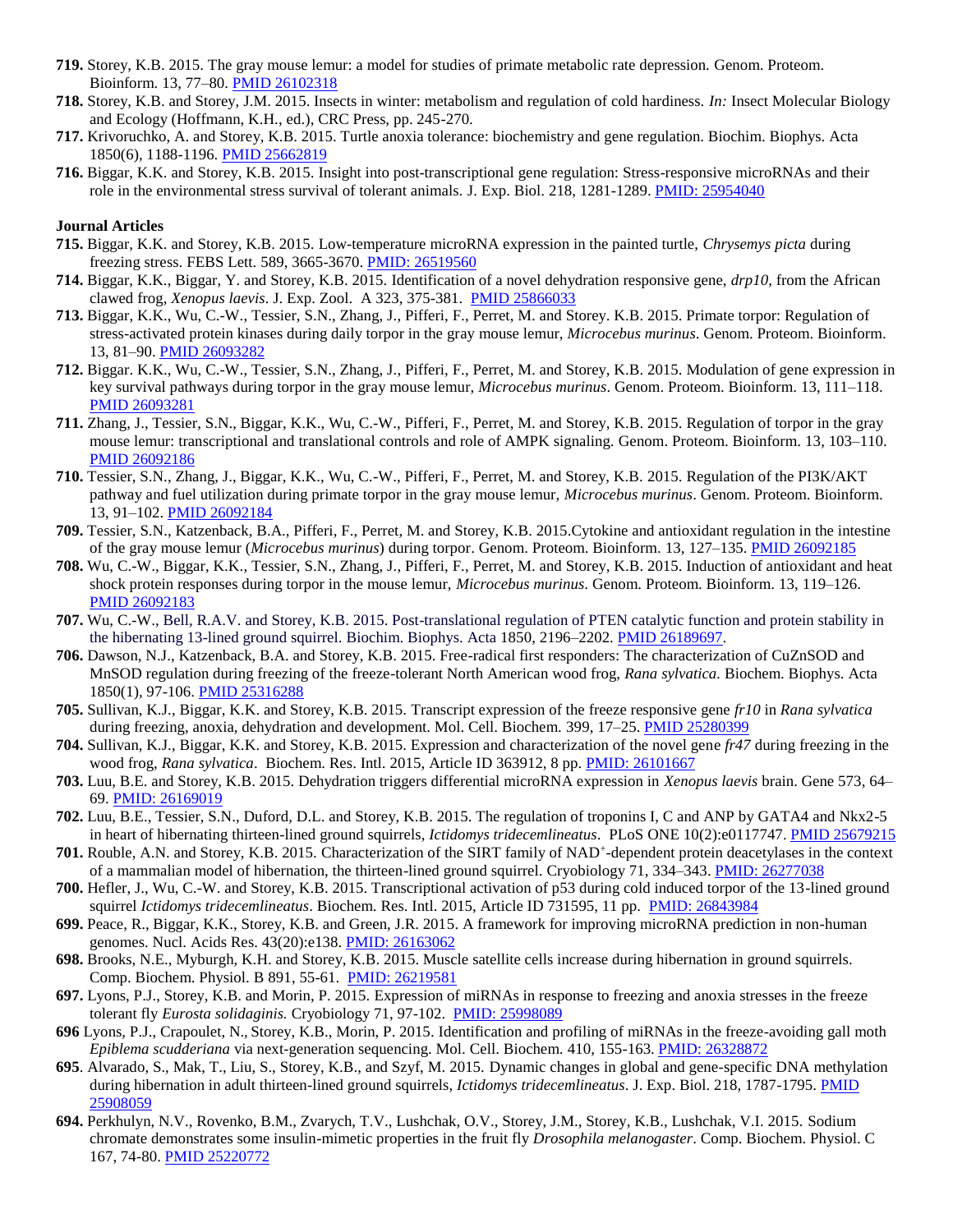- **693.** Mosiichuk, N.M., Husak, V.V., Maksymiv, I.V., Hlodan, O.Y., Storey, J.M., Storey, K.B. and Lushchak, V.I. 2015. Toxicity of environmental Gesagard to goldfish may be connected with induction of low intensity oxidative stress in concentration- and tissue-related manners. Aquat. Toxicol. 165:249-258. [PMID: 26133465](http://www.ncbi.nlm.nih.gov/pubmed/26133465)
- **692.** Bayliak, M.M, Shmihel, H.V., Lylyk, M.P., Vytvytska, O.M., Storey, J.M., Storey, K.B., Lushchak, V.I. 2015. Alphaketoglutarate attenuates toxic effects of sodium nitroprusside and hydrogen peroxide in *Drosophila melanogaster.* Envir. Toxicol. Pharmacol. 40, 650–659[. PMID: 26363988](http://www.ncbi.nlm.nih.gov/pubmed/26363988)
- **691.** Maksymiv, I.V., Husak, V.V., Mosiichuk, N.M., Matviishyn, T.M., Sluchyk, I.Y., Storey, J.M., Storey, K.B. and Lushchak, V.I. 2015. Hepatotoxicity of herbicide Sencor in goldfish may result from induction of mild oxidative stress. Pestic. Biochem. Physiol.122, 67-75. [PMID: 26071809](http://www.ncbi.nlm.nih.gov/pubmed/26071809)
- **690.** Adamson, K.J., Wang, T., Zhao, M., Bell, F., Kuballa, A.V., Storey, K.B. and Cummins, S.F. 2015. Molecular insights into land snail neuropeptides through transcriptome and comparative gene analysis. BMC Genomics 16, 308. [PMID: 25884396](http://www.ncbi.nlm.nih.gov/pubmed/25884396)
- **689.** Zhao, Y., Chen, M., Storey, K.B., Sun, L. and Yang, H. 2015. DNA methylation levels analysis in four tissues of sea cucumber *Apostichopus japonicus* based on fluorescence-labeled methylation-sensitive amplified polymorphism (F-MSAP) during aestivation. Comp. Biochem. Physiol. B. 181:26-32. [PMID 25461675](http://www.ncbi.nlm.nih.gov/pubmed/25461675)

## **Reviews and Chapters**

- **688.** Biggar, K.K. and Storey, K.B. 2014. New approaches to comparative and animal stress biology research in the post-genomic era: a contextual overview. Comput. Struct. Biotechnol. J. 11, 138-146. Doi:10.1016/j.csbj.2014.09.006
- **687.** Tessier, S.N. and Storey, K.B. 2014. To be or not to be: the regulation of mRNA fate as a survival strategy during mammalian hibernation. Cell Stress Chaperones 19(6), 763-776. doi: 10.1007/s12192-014-0512-9.
- **686.** Lesbarrères D., Ashpole, S.L., Bishop, C.A., Blouin-Demers, G., Brooks, R.J., Echaubard, P., Govindarajulu, P., Green, D.M., Hecnar, S.J., Herman, T., Houlahan, J., Litzgus, J.D., Mazerolle, M.J., Paszkowski, C.A., Rutherford, P., Schock, D.M., Storey, K.B. and Lougheed, S.C. 2014. Conservation of herpetofauna in northern landscapes: threats and challenges from a Canadian perspective. Biol. Conserv. 170, 48-55. Doi: 10.1016/j.biocon.2013.12.030

- **685.** Katzenback, B.A., Dawson, N.J. and Storey, K.B. 2014. Purification and characterization of a urea sensitive lactate dehydrogenase from the liver of the African clawed frog, *Xenopus laevis .*J. Comp. Physiol. B 184, 601-611.
- **684.** Katzenback, B.A., Holden, H.A., Falardeau, J., Childers, C., Hadj-Moussa, H., Avis, T.J. and Storey, K.B. 2014. Regulation of the *Rana sylvatica* brevinin-1SY antimicrobial 1 peptide during development and in dorsal and ventral skin in response to freezing, anoxia, and dehydration. J. Exp. Biol. 217:1392-1401. doi:10.1242/jeb.092288
- **683.** Dieni, C.A. and Storey, K.B. 2014. Protein kinase C in the wood frog, *Rana sylvatica*: reassessing the tissue-specific regulation of PKC isozymes during freezing. PeerJ 2:e558; PMID: 25210662, Doi: 10.7717/peerj.558
- **682.** Krivoruchko, A. and Storey, K.B. 2014. Activation of the carbohydrate response element binding protein (ChREBP) in response to anoxia in the turtle *Trachemys scripta elegans*. Biochim. Biophys. Acta 1840(10):3000-3005. doi: 10.1016/j.bbagen.2014.06.001
- **681.** Bell, R.A.V. and Storey K.B. 2014. Novel detection method for chemiluminescence derived from the Kinase-Glo luminescent kinase assay platform: Advantages over traditional microplate luminometers. MethodsX 1, 96-101. doi: 10.1016/j.mex.2014.07.003
- **680.** Bell, R.A.V., Smith, J.C. and Storey K.B. 2014. Purification and properties of glyceraldehyde-3-phosphate dehydrogenase from the skeletal muscle of the hibernating ground squirrel, *Ictidomys tridecemlineatus*. PeerJ.2:e634. PMID: 25374779, doi: 10.7717/peerj.634
- **679.** Biggar, K.K. and Storey, K.B. 2014. Identification and expression of microRNA in the brain of hibernating bats, *Myotis lucifugus.* Gene 544, 67–74. doi: 10.1016/j.gene.2014.04.048
- **678.** Biggar, K.K. and Storey, K.B. 2014. Insight into temperature-dependent microRNA function in mammalian hibernators: perspectives on cold-influenced microRNA/target interaction. Commentary. Temperature 1(2): 84–86. DOI: 10.4161/temp.29656
- **677.** Biggar, K.K., Wu, C.-W. and Storey, K.B. 2014. High-throughput amplification of mature microRNA in uncharacterized animal models using polyadenylated RNA and stem-loop reverse transcription polymerase chain reaction. Anal. Biochem. 462:32-34. doi: 10.1016/j.ab.2014.05.032
- **676.** Wu, C.-W. and Storey, K.B. 2014. FoxO3a mediated activation of stress responsive genes during early torpor in a mammalian hibernator. Mol. Cell Biochem. 390, 185-195. Doi: 10.1007/s11010-014-1969-7.
- **675.** Wu, C.-W., Biggar, K.K. and Storey, K.B. 2014. Expression profiling and structural characterization of microRNAs in adipose metabolism of hibernating ground squirrels. Genom. Proteom. Bioinform. 12, 284-291. doi: 10.1016/j.gpb.2014.08.003
- **674.** Tessier, S.N. and Storey, K.B. 2014. Transitioning between entry and exit from mammalian torpor: the involvement of signal transduction pathways. Commentary. Temperature 1(2), 92–93. Doi: 10.4161/temp.29972
- **673.** Tessier, S.N., Audas, T.E., Wu, C.-W., Lee, S. and Storey, K.B. 2014. The involvement of mRNA processing factors TIA-1, TIAR, and PABP-1 during mammalian hibernation. Cell Stress Chaperones 19(6), 813-825. doi: 10.1007/s12192-014-0505-8
- **672.** Biggar, Y. and Storey, K.B. 2014. Global DNA modifications suppress transcription in brown adipose tissue during hibernation. Cryobiology 69, 333-338. doi:10.1016/j.cryobiol.2014.08.008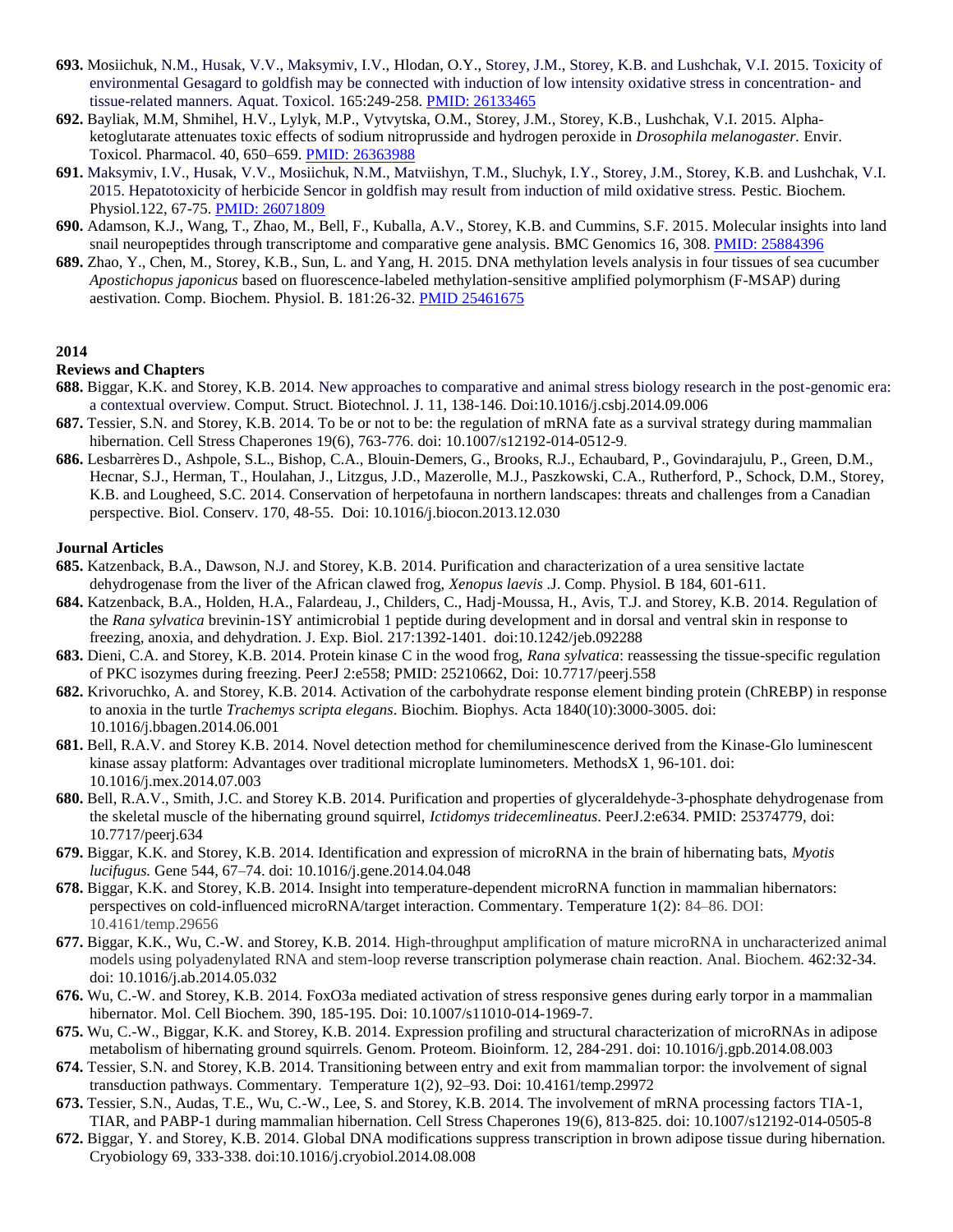- **671.** Rouble, A.N., Tessier, S.N., and Storey, K.B. 2014. Characterization of adipocyte stress response pathways during hibernation in thirteen-lined ground squirrels. Mol. Cell. Biochem. 393, 271-282. doi: 10.1007/s11010-014-2070-y.
- **670.** Rouble, A.N., Biggar, K.K. and Storey, K.B. 2014. A high-throughput protocol for message RNA quantification using RNA dotblots. Anal. Biochem. 452, 31-33 doi: 10.1016/j.ab.2014.02.014.
- **669.** Chen, M. and Storey, K.B. 2014. Large-scale identification and comparative analysis of miRNA expression profile in the respiratory tree of the sea cucumber *Apostichopus japonicus* during aestivation. Mar. Genomics 13, 39-44. doi: 10.1016/j.margen.2014.01.002
- **668.** Zhao, Y., Yang, H., Storey, K.B. and Chen, M. 2014. RNA-Seq dependent transcriptional analysis unveils gene expression profile in the intestine of sea cucumber *Apostichopus japonicus* during aestivation. Comp. Biochem. Physiol. D 10, 30-43. doi: 10.1016/j.cbd.2014.02.002
- **667.** Zhao, Y., Yang, H., Storey, K.B. and Chen, M. 2014. Differential gene expression in the respiratory tree of the sea cucumber *Apostichopus japonicus* during aestivation. Mar. Genom. 18, 173-183. doi: 10.1016/j.margen.2014.07.001
- **666.** Seibel, B.A., Häfker, N.S., Trübenbach, K., Zhang, J., Tessier, S.N., Pörtner, H.O., Rosa, R., and Storey, K.B. 2014. Metabolic suppression during protracted exposure to hypoxia in the jumbo squid, *Dosidicus gigas*, living in an oxygen minimum zone. J. Exp. Biol. 217, 2555-2568. doi: 10.1242/jeb.100487
- **665.** Alvarado, S., Fernald, R.D., Storey, K.B. and Szyf, M. 2014. The dynamic nature of DNA methylation: a role in response to social and seasonal variation. Integr. Comp. Biol. 54, 68-76. Doi:10.1093/icb/icu034.
- **664.** Atamanyuk, T.M., Kubrak, O.I., Husak, V.V., Storey, K.B. and Lushchak, V.I. 2014. The mancozeb-containing сarbamate fungicide Tattoo induces mild oxidative stress in goldfish brain, liver and kidney. Envir. Toxicol. 29(11), 1227-1235. doi: 10.1002/tox.21853
- **663.** Matviishyn, T.M, Kubrak, O.I., Husak, V.V., Storey, K.B. and Lushchak, V.I. 2014.Tissue-specific induction of oxidative stress in goldfish by 2,4-dichlorophenoxyacetic acid: mild in brain and moderate in liver and kidney. Environ. Toxicol. Pharmacol. 37, 861-869. doi: 10.1016/j.etap.2014.02.007
- **662.** Husak, V.V., Mosiichuk, N.M., Maksymiv, I.V., Sluchyk, I.Y., Storey, J.M., Storey, K.B. and Lushchak, V.I. 2014. Histopathological and biochemical changes in goldfish kidney due to exposure to the herbicide Sencor may be related to induction of oxidative stress. Aquat. Toxicol. 155C:181-189. doi: 10.1016/j.aquatox.2014.06.020
- **661.** Rovenko, B.M., Perkhulyn, N.V., Lushchak, O.V., Storey, J.M., Storey, K.B. and Lushchak, V.I. 2014. Molybdate partly mimics insulin-promoted metabolic effects in *Drosophila melanogaster.* Comp. Biochem. Physiol. C 165, 76–82. DOI: 10.1016/j.cbpc.2014.06.002
- **660.** Khu, L.Y., Storey, K.B., Rubtsov, A.M. and Goncharova, N.Y. 2014. Regulation of glucokinase activity in liver of hibernating ground squirrel *Spermophilus undulatus*. Biochemistry (Moscow) 79(7):727-632. doi: 10.1134/S0006297914070141

#### **Reviews and Chapters**

- **659.** Storey, K.B. and Storey, J.M. 2013. Molecular biology of freeze tolerance in animals. Comprehensive Physiology 3(3), 1283- 1308. doi: 10.1002/cphy.c130007
- **658.** Storey, K.B. and Wu, C.-W. 2013. Stress response and adaptation: a new molecular toolkit for the 21<sup>st</sup> century. Comp. Biochem. Physiol. A 165, 417-428. Doi: 10.1016/j.cbpa.2013.01.019
- **657.** Wu, C.-W., Biggar, K.K. and Storey, K.B. 2013. Biochemical adaptations of mammalian hibernation: exploring squirrel as a perspective model for naturally induced reversible insulin resistance. Brazilian J. Med. Biol. Res. 46(1), 1-13. [doi:](http://dx.doi/) 10.1590 /1414-431X 20 122388

- **656.** Storey, K.B., Lant, B., Anozie, O.O. and Storey, J.M. 2013. Metabolic mechanisms for anoxia tolerance and freezing survival in the intertidal gastropod, *Littorina littorea.* Comp. Biochem. Physiol. A 165, 448-459. doi:10.1016/j.cbpa.2013.03.009
- **655.** Krivoruchko, A. and Storey, K.B. 2013. Activation of the unfolded protein response during anoxia exposure in the turtle *Trachemys scripta elegans*. Mol. Cell Biochem. 374, 91-103. Doi: 10.1007/s11010-012-1508-3
- **654.** Krivoruchko, A. and Storey, K.B. 2013. Anoxia-responsive regulation of the FoxO transcription factors in freshwater turtles, *Trachemys scripta elegans.* Biochim. Biophys. Acta 1830, 4990-4998. doi.org/10.1016/j.bbagen.2013.06.034
- **653.** Biggar, K.K., Kotani, E., Furusawa, T. and Storey, K.B. 2013. Expression of freeze-responsive proteins, Fr10 and Li16, from freeze tolerant frogs enhances freezing survival of BmN insect cells. FASEB J 27, 3376-3383.
- **652.** Zhang, J. and Storey, K.B. 2013. Akt signaling and freezing survival in the wood frog, *Rana sylvatica.* Biochem. Biophys. Acta 1830 (10), 4828-4837. doi:10.1016/j.bbagen.2013.06.020.
- **651.** Zhang, J., Biggar, K.K. and Storey, K.B. 2013. Regulation of p53 by reversible post-transcriptional and post-translational mechanisms in liver and skeletal muscle of an anoxia tolerant turtle, *Trachemys scripta elegans*. Gene 513, 147-155. Doi: 10.1016/j.gene.2012.10.049
- **650.** Wu, C.-W., Biggar, K.K. and Storey, K.B. 2013. Dehydration mediated microRNA response in the African clawed frog *Xenopus laevis.* Gene 529, 269-275. Doi:10.1016/j.gene.2013.07.064
- **649.** Wu, C.-W., Reardon, A.J. and Storey, K.B. 2013. Effects of hibernation on regulation of mammalian protein phosphatase type-2- A. Cryobiology 66, 267–274. doi: 10.1016/j.cryobiol.2013.02.063
- **648.** Dawson, N.J., Bell, R.A.V. and Storey, K.B. 2013. Purification and properties of white muscle lactate dehydrogenase from the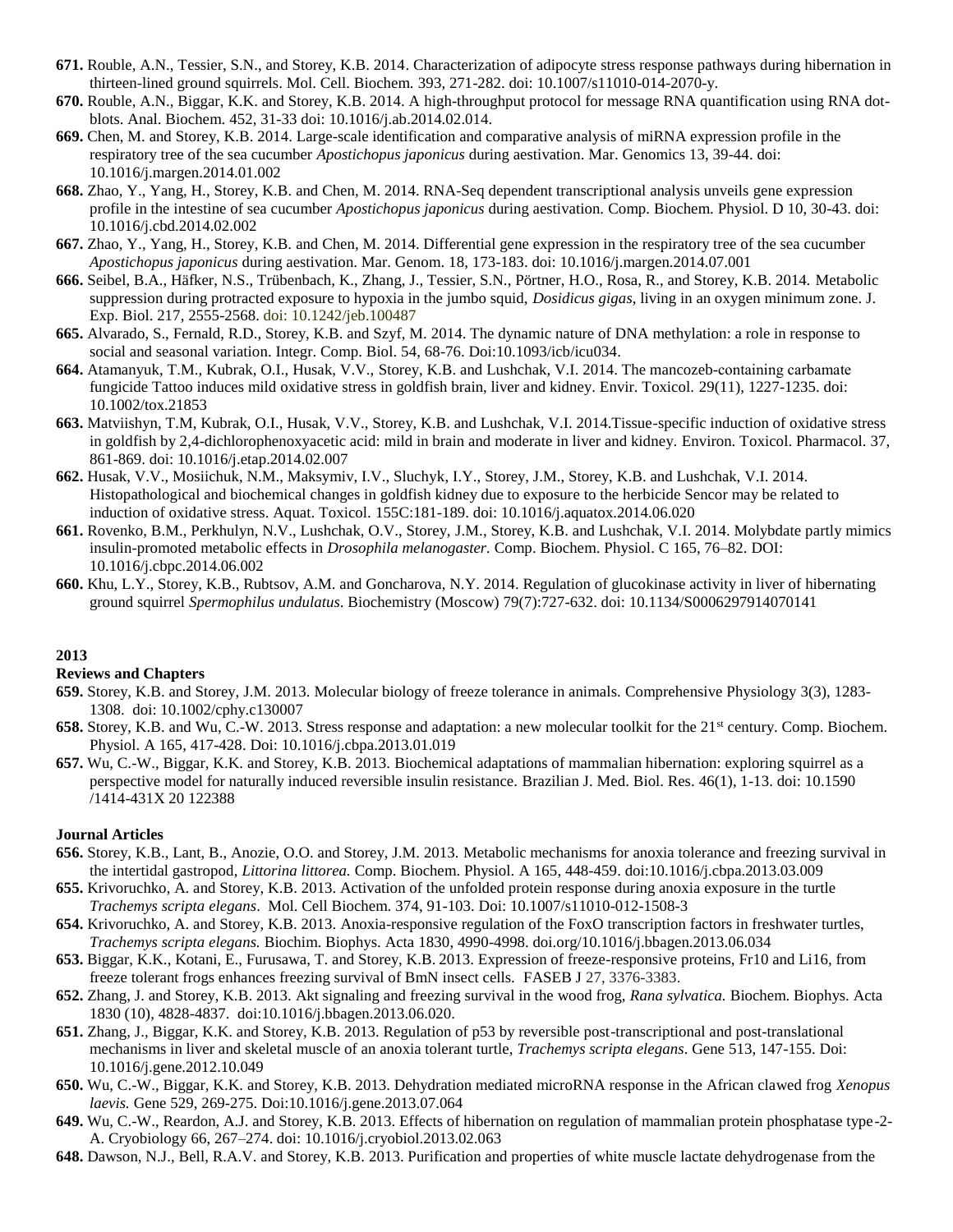anoxia-tolerant turtle, the red-eared slider, *Trachemys scripta elegans.* Enzyme Res. 2013, Article ID 784973, 8 pp. http://dx.doi.org/10.1155/2013/784973

- **647.** Dawson, N.J., Biggar, K.K. and Storey, K.B. 2013. Characterization of fructose-1,6-bisphosphate aldolase during anoxia in the tolerant turtle, *Trachemys scripta elegans*: an assessment of enzymatic activity, expression and structure. PLoS One 8(7), e68830. doi: 10.1371/journal.pone.0068830.
- **646.** Lama, J.L., Bell, R.A. and Storey, K.B. 2013. [Hexokinase regulation in the hepatopancreas and foot muscle of the anoxia-tolerant](http://www.ncbi.nlm.nih.gov/pubmed/23856184)  marine mollusc, *[Littorina littorea](http://www.ncbi.nlm.nih.gov/pubmed/23856184)*. Comp. Biochem. Physiol. B 166, 109–116. Doi: 10.1016/j.cbpb.2013.07.001
- **645.** Lama, J.L., Bell, R.A.V. and Storey, K.B. 2013. Glucose-6-phosphate dehydrogenase regulation in the hepatopancreas of the anoxia-tolerant marine mollusc, *Littorina littorea*. Peer J. 1:e21. PMID: 23638356, Doi:10.7717/peerj.21
- **644.** Rouble, A.N., Hefler, J., Mamady, H., Storey, K.B. and Tessier, S.N. 2013. Anti-apoptotic signaling as a cytoprotective mechanism in mammalian hibernation. Peer J. 1:e29. PMID: 23638364, doi:10.7717/peerj.29
- **643.**J. and Storey, K.B. 2013. Novel control of lactate dehydrogenase from the freeze tolerant wood frog: role of post-translational modifications. Peer J. 1:e12, PMID: 23638346, doi: 10.7717/peerj.12
- **642.** Shahriari, A., Dawson, N.J., Bell, R.A.V. and Storey, K.B. 2013. Stable suppression of lactate dehydrogenase activity during anoxia in the foot muscle of *Littorina littorea* and the potential role of acetylation as a novel posttranslational regulatory mechanism. Enzyme Res. 2013, Article ID 461374, 7 pages; doi: 10.1155/2013/461374.
- **641.** Chen, M., Zhang, X., Liu, J. and Storey, K.B. 2013. High-throughput sequencing reveals differential expression of miRNAs in intestine from sea cucumber during aestivation. PLoS One. 8(10): e76120. doi: 10.1371/journal.pone.0076120.
- **640.** James, R.S., Staples, J.F., Brown, J.C.L., Tessier, S.N. and Storey, K.B. 2013. The effects of hibernation on the contractile and biochemical properties of skeletal muscles in the thirteen-lined ground squirrel, *Ictidomys tridecemlineatus.* J. Exp. Biol. 216, 2587-2594.
- **639.** Sinclair, B.J., Stinziano, J.R., Williams, C.M. MacMillan, H.A., Marshall, K.E. and Storey, K.B. 2013. Real-time measurement of metabolic rate during freezing and thawing of the wood frog, *Rana sylvatica*: Implications for overwinter energy use. J. Exp. Biol. 216, 292-302. doi:10.1242/jeb.076331
- **638.** Kubrak, O.I., Atamaniuk, T.M., Storey, K.B. and Lushchak, V.I. 2013. Goldfish can recover after short-term exposure to 2,4 dichlorophenoxyacetate: use of blood parameters as vital biomarkers. Comp. Biochem. Physiol. C 157, 259–265. Doi: 10.1016/j.cbpc.2012.12.005.
- **637.** Atamanyuk, T.M., Kubrak, O.I., Storey, K.B. and Lushchak, V.I. 2013. Oxidative stress as a mechanism for toxicity of 2,4 dichlorophenoxyacetic acid (2,4-D): studies with goldfish gills. Ecotoxicology 22, 1498-1508. Doi: 10.1007/s10646-013-1136-z
- **636.** Lozinsky, O.V., Lushchak, O.V., Storey, J.M., Storey, K.B. and Lushchak, V.I. 2013. The mitochondrial uncoupler 2,4 dinitrophenol attenuates sodium nitroprusside-induced toxicity in *Drosophila melanogaster*: Potential involvement of free radicals. Comp. Biochem. Physiol. C 158, 244–252. Doi: 10.1016/j.cbpc.2013.09.002
- **635.** Lozinsky, O.V., Lushchak, O.V., Kryshchuk, N.I., Shchypanska, N.Y., Riabkina, A.H., Skarbek, S.V., Maksymiv, I.V., Storey, J.M., Storey, K.B. and Lushchak, V.I. 2013. S-nitrosoglutathione-induced toxicity in *Drosophila melanogaster*: delayed pupation and induced mild oxidative/nitrosative stress in eclosed flies. Comp. Biochem. Physiol. A 164, 162-170. doi: 10.1016/j.cbpa.2012.08.006.
- **634.** Lyons, P.J. Poitras, J.J., Courteau, L.A., Storey, K.B. and Morin, P.Jr. 2013. Identification of differentially regulated microRNAs in cold-hardy insects. Cryo-Lett. 34, 83-89.
- **633.** Vucetic, M., Stancic, A., Otasevic, V., Jankovic, A., Korac, A., Markelic, M., Velickovic, K., Golic, I., Buzadzic, B., Storey, K.B., and Korac, B. 2013. The impact of cold-acclimation and hibernation on antioxidant defenses in the ground squirrel (*Spermophilus citellus*): an update. Free Rad. Biol. Med. 65, 916–924. Doi: 10.1016/j.freeradbiomed.2013.08.188
- **632.** Shaffer, H.B., Minx, P., Warren, D.E., Shedlock, A.M., Thomson, R.C., Valenzuela, N., Abramyan, J., Badenhorst, D., Biggar, K.K., Borchert, G.M., Botka, C.W., Bowden, R.M., Braun, E.L., Bronikowski, A.M., Bruneau, B.G., Buck, L.T., Capel, B., Castoe, T.A., Czerwinski, M., Delehaunty, K.D., Edwards, S.W., Fronick, C.C., Fujita, M.K., Fulton, L., Graves, T.A., Green, R.E., Haerty, W., Hariharan, R., Hillier, L.W., Holloway, A.K., Janes, D., Janzen, F.J., Kandoth, C., Kong, L., de Koning, A.P.J., Li, Y., Literman, R., McGaugh, S.E., Mork, L., O'Laughlin, M., Paitz, R.T., Pollock, D.D., Ponting, C.P., Radhakrishnan, S., Raney, B.J., Richman, J.M., St. John, J., Schwartz, T., Sethuraman, A., Spinks, P.Q., Storey, K.B., Thane, N., Vinar, T., Zimmerman, L.M., Warren, W.C., Mardis, E.R. and Wilson, R.K. 2013. The painted turtle genome: the evolution of extreme physiological adaptations in a slowly evolving lineage. Genome Biol. 14(3):R28. doi:10.1186/gb-2013-14-3-r28 (57authors)

# **2012**

# **Reviews, Chapters and Book Editing**

- **631.** Storey, K.B. 2012. Biochemical regulation of carbohydrate metabolism in hibernating bats. *In:* Living in a Seasonal World: Thermoregulatory and Metabolic Adaptations. (Ruf, T., Bieber, C., Arnold, W., and Millesi, E., eds.) Springer, Heidelberg, pp. 411-421. doi: 10.1007/978-3-642-28678-0\_36
- **630.** Storey K.B. 2012. Hypometabolism and the cell cycle. Cell Cycle 11(9):1665.
- **629.** Storey, K.B. and Storey, J.M. 2012. Aestivation: signaling and hypometabolism. J. Exp. Biol. 215, 1425-1433. doi:10.1242/jeb.054403
- **628.** Storey, K.B. and Storey, J.M. 2012. Insect cold hardiness: recent advances in metabolic, gene and protein adaptation. Can. J. Zool. 90, 456–475. doi:10.1139/Z2012-011
- **627.** Storey, K.B. and Storey, J.M. 2012. Strategies of molecular adaptation to climate change: the challenges for amphibians and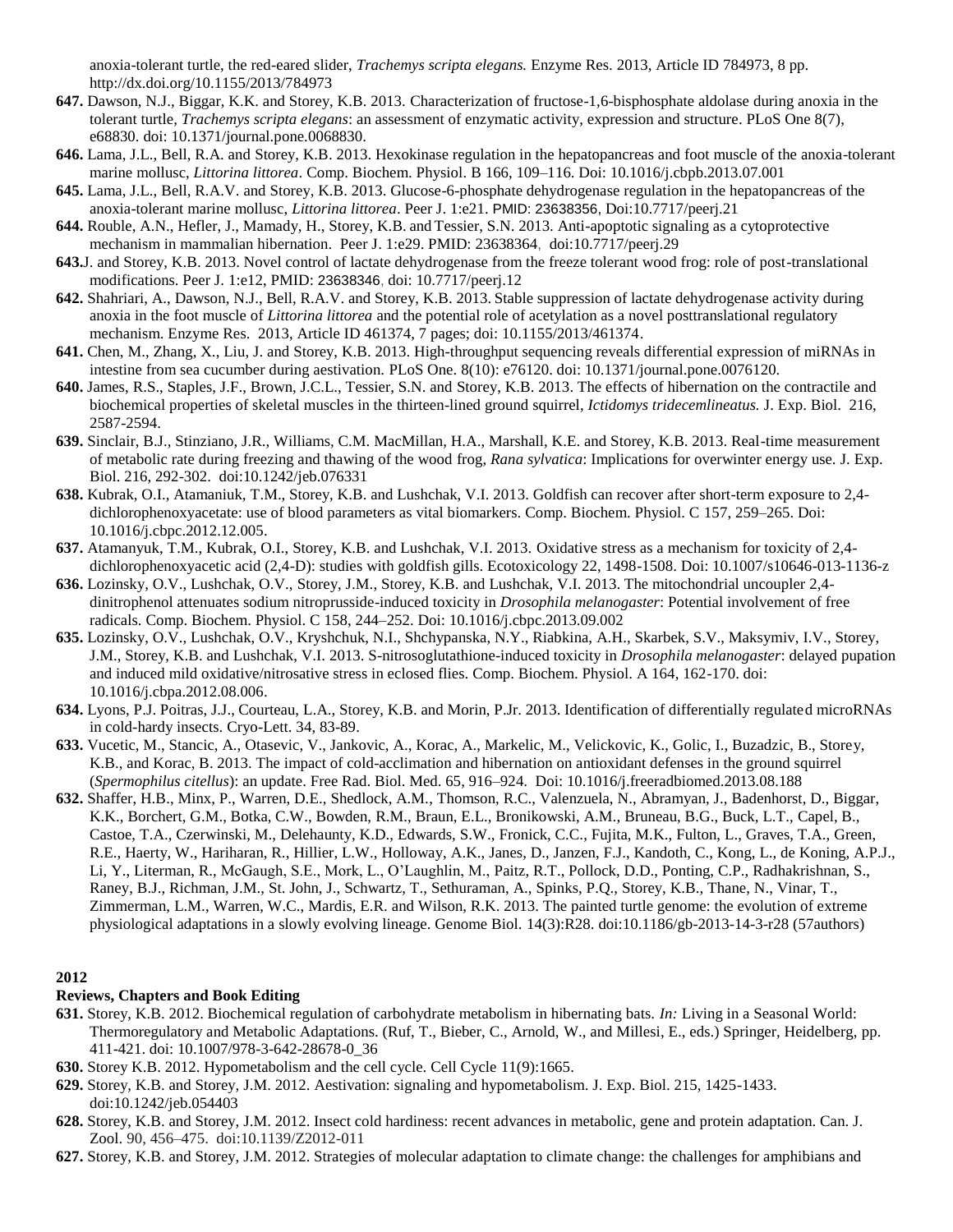reptiles. *In:* Temperature Adaptation in a Changing Climate (Storey, K.B. and Tanino, K.K., eds), CABI Publishers, Wallingford, UK, pp. 98-115.

- **626.** Storey, K.B. and Tanino, K.K. 2012. Nature at risk. *In:* Temperature Adaptation in a Changing Climate (Storey, K.B. and Tanino, K.K., eds), CABI Publishers, Wallingford, UK, pp.1-5.
- **625.** Storey, K.B. and Tanino, K.K. (eds). 2012. Temperature Adaptation in a Changing Climate. CABI Publishers, Wallingford, UK.

- **624.** Abnous, K., Dieni, C.A. and Storey, K.B. 2012. Suppression of MAPKAPK2 during mammalian hibernation. Cryobiology 65, 235-241. doi:10.1016/j.cryobiol.2012.06.009
- **623.** Dieni, C.A., Bouffard, M.C. and Storey, K.B. 2012. Glycogen synthase kinase-3: cryoprotection and glycogen metabolism in the freeze-tolerant wood frog. J. Exp. Biol. 215, 543-551. doi: 10.1242/jeb.065961
- **622.** Bell, R.A.V. and Storey, K.B. 2012. Regulation of liver glutamate dehydrogenase from an anoxia-tolerant freshwater turtle. HOAJ Biology 1: 3. doi: http://dx.doi.org/10.7243/2050-0874-1-3
- **621.** Bell, R.A.V., Dawson, N.J. and Storey, K.B. 2012. Insights into the in vivo regulation of glutamate dehydrogenase from the foot muscle of an estivating land snail. Enzyme Res. 2012, Article ID: 317314, 10 pp. doi:10.1155/2012/317314
- **620.** Biggar, K.K. and Storey, K.B. 2012. Evidence for cell cycle suppression and microRNA regulation of cyclin D1 during anoxia survival in turtles. Cell Cycle 11, 1705-1713. doi: 10.4161/cc.19790
- **619.** Biggar, K.K., Dawson, N.J. and Storey, K.B. 2012. Real-time protein unfolding: a method for determining the kinetics of native protein denaturation using a quantitative real-time thermocycler. BioTechniques 53, 231-238. doi: 10.2144/0000113922.
- **618.** Biggar, K.K., Kornfeld, S.F., Maistrovski, Y. and Storey, K.B. 2012. MicroRNA regulation in extreme environments: differential expression of microRNAs in the intertidal snail *Littorina littorea* during extended periods of freezing and anoxia. Genom. Proteom. Bioinform. 10, 302-309. doi: 10.1016/j.gpb.2012.09.002. Cited as [a Distinguished GPB Article](http://www.sciencedirect.com/science/article/pii/S1672022916302108) for 2012-2015.
- **617.** Wu, C.-W. and Storey, K.B. 2012. Pattern of cellular quiescence over the hibernation cycle in liver of thirteen-lined ground squirrels. Cell Cycle 11, 1714-1726. doi: 10.4161/cc.19799
- **616.** Wu, C.-W. and Storey, K.B. 2012. Regulation of the mTOR signaling network in hibernating ground thirteen-lined ground squirrels. J. Exp. Biol. 215, 1720-1727. doi: 10.1242/jeb.066225
- **615.** Zhang, J. and Storey, K.B. 2012. Cell cycle regulation in the freeze tolerant wood frog, *Rana sylvatica.* Cell Cycle 11, 1727- 1742. doi: 10.4161/cc.19880
- **614.** Tessier, S.N. and Storey, K.B. 2012. Myocyte enhancer factor-2 and cardiac muscle gene expression during hibernation in thirteen-lined ground squirrels. Gene 501, 8-16. doi: 10.1016/j.gene.2012.04.004
- **613.** Dawson, N.J. and Storey, K.B. 2012. An enzymatic bridge between carbohydrate and amino acid metabolism: regulation of glutamate dehydrogenase by reversible phosphorylatioFn in a severe-hypoxia tolerant crayfish. J. Comp. Physiol. B 182 (3), 331-340. doi 10.1007/s00360-011-0629-4
- **612.** Dawson, N.J. and Storey, K.B. 2012. Regulation of tail muscle hexokinase in the anoxia-tolerant freshwater crayfish, *Orconectes virilis*. HOAJ Biology 1, 1. doi: http://dx.doi.org/10.7243/2050-0874-1-1
- **611.** De la Roche, M., Tessier, S.N. and Storey, K.B. 2012. Structural and functional properties of glycerol-3-phosphate dehydrogenase from a mammalian hibernator. Protein J. 31, 109–119. doi 10.1007/s10930-011-9376-3
- **610.** Allan, M.E. and Storey, K.B. 2012. Expression of NF-κB and downstream antioxidant genes in skeletal muscle of hibernating ground squirrels, *Spermophilus tridecemlineatus*. Cell Biochem. Funct. 30,166-174. doi: 10.1002/cbf.1832
- **609.** Sullivan, K.J. and Storey, K.B. 2012. Environmental stress responsive expression of the gene *li16* in *Rana sylvatica*, the freeze tolerant wood frog. Cryobiology 64, 192-200. doi:10.1016/j.cryobiol.2012.01.008
- **608.** Maistrovski, Y., Biggar, K.K. and Storey, K.B. 2012. HIF-1α regulation in mammalian hibernators: role of non-coding RNA in HIF-1 $\alpha$  control during torpor in ground squirrels and bats. J. Comp. Physiol. B 182, 849-859.
- **607.** Xiong, Z.J. and Storey, K.B. 2012. Regulation of liver lactate dehydrogenase by reversible phosphorylation in response to anoxia in a freshwater turtle. Comp. Biochem. Physiol. B 163, 221-228. doi:10.1016/j.cbpb.2012.06.001
- **606.** Kornfeld, S.F., Biggar, K.K. and Storey, K.B. 2012. Differential expression of mature microRNAs involved in muscle maintenance of hibernating little brown bats, *Myotis lucifugus*: a model of muscle atrophy resistance. Genom. Proteom. Bioinform. 10, 295-301. doi: 10.1016/j.gpb.2012.09.001. Cited as [a Distinguished GPB Article](http://www.sciencedirect.com/science/article/pii/S1672022916302108) for 2012-2015.
- **605.** Courteau, L., Storey, K.B. and Morin, P. 2012. Differential expression of microRNA species in a freeze tolerant insect, *Eurosta solidaginis*. Cryobiology 65, 210-214. doi: 10.1016/j.cryobiol.2012.06.005
- **604.** Thomas, S.A., Storey, K.B., Baynes, J.A. and Frizzell, N. 2012.Tissue distribution of S-(2-succinyl)cysteine (2SC), a biomarker of mitochondrial stress in obesity and diabetes. Obesity 20, 263-269. doi:10.1038/oby.2011.340
- **603.** Kubrak, O.I., Husak, V.V., Rovenko, B.M., Storey, J.M., Storey, K.B. and Lushchak, V.I. 2012. Nickel induces hyperglycemia and glycogenolysis and affects the antioxidant system in liver and white muscle of goldfish *Carassius auratus* L. Ecotoxicol. Envir. Safety 85, 231–237. doi:10.1016/j.ecoenv.2012.03.006
- **602.** Kubrak, O.I., Rovenko, B.M., Husak, V.V., Vasylkiv, O.U., Storey, K.B., Storey, J.M. and Lushchak, V.I. 2012. Goldfish exposure to cobalt enhances hemoglobin level and triggers tissue-specific elevation of antioxidant defenses in gills, heart and spleen. Comp. Biochem. Physiol. C 155, 325–332. doi: 10.1016/j.cbpc.2011.09.012
- **601.** Kubrak, O.I., Atamaniuk, T.M., Husak, V.V., Drohomyretska, I.Z., Storey, J.M., Storey, K.B. and Lushchak, V.I. 2012. Oxidative stress responses in blood and gills of *Carassius auratus* exposed to the mancozeb-containing carbamate fungicide Tattoo. Ecotoxicol. Envir. Safety 85, 37-43. doi:10.1016/j.ecoenv.2012.08.021
- **600.** Lozinsky, O.V., Lushchak, O.V., Storey J.M., Storey, K.B. and Lushchak, V.I. 2012. Sodium nitroprusside toxicity in *Drosophila*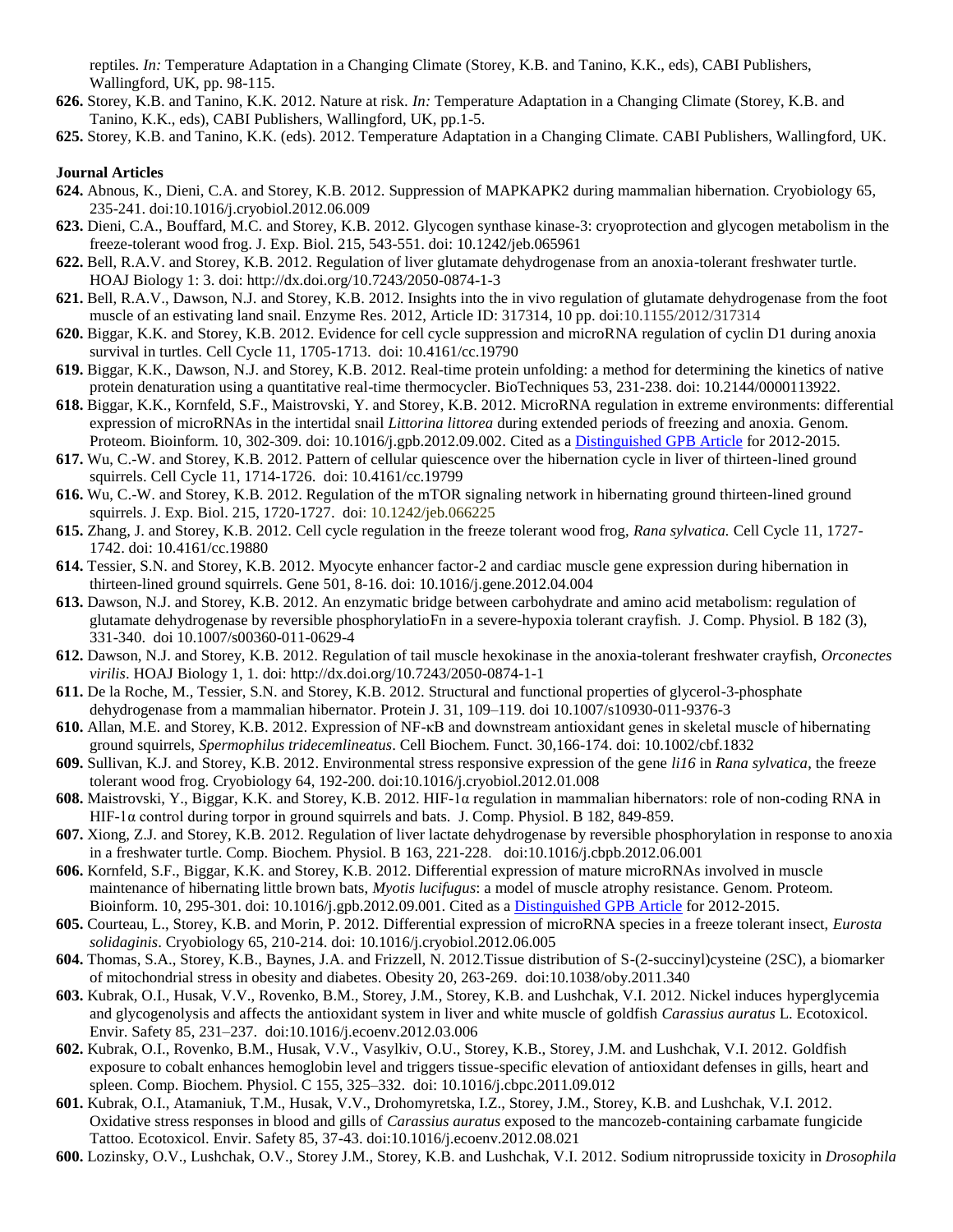*melanogaster:* delayed pupation, reduced adult emergence and induced oxidative/nitrosative stress in eclosed flies. Arch. Insect Biochem. Physiol. 80(3), 166–185. doi: 10.1002/arch.21033

# **2011**

#### **Reviews and Chapters**

- **599.** Storey, K.B. and Storey, J.M. 2011. Heat shock proteins and hypometabolism: adaptive strategy for proteome preservation. Res. Rep. Biol. 2, 57–68**.** doi: 10.2147/RRB.S13351
- **598.** Storey, K.B. and Storey, J. M. 2011. Hibernation: Poikilotherms. In: Encyclopedia of Life Science 2011, John Wiley & Sons, Ltd: Chichester. http://www.els.net/ doi: 10.1002/9780470015902.a0003214.pub2
- **597.** Biggar, K.K. and Storey, K.B. 2011. The emerging roles of microRNAs in the molecular responses of metabolic rate depression. J. Mol. Cell Biol. 3, 167-175. doi: 10.1093/jmcb/mjq045
- **596.** Biggar, K.K., Groom, A.G. and Storey, K.B. 2011. Hypometabolism and turtles: Physiological and molecular strategies of anoxic survival. *In:* Hypometabolism: Strategies of Survival in Vertebrates and Invertebrates. (Nowakowska, A. and Caputa, M., ed.), Research Signpost, Kerala, India, pp. 57-94.
- **595.** Zhang, J., Tessier, S.N. and Storey, K.B. 2011. PI3K-Akt regulation as a molecular mechanism of the stress response during aerobic dormancy. *In:* Hypometabolism: strategies of survival in vertebrates and invertebrates. (Nowakowska, A. and Caputa, M., eds.), Research Signpost, Kerala, India, pp. 147-182.
- **594.** Freire, C.A., Welker, A.F., Storey, J.M., Storey, K.B., and Hermes-Lima, M. 2011. Oxidative stress in estuarine and intertidal environments (temperate and tropical). *In:* Oxidative Stress in Aquatic Ecosystems. (Abele, D., Vázquez-Medina, J.P., and Zenteno-Savin, T., eds.) John Wiley & Sons, NY, pp. 41-57.

## **Journal Articles**

- **593.** Dieni, C.A. and Storey, K.B. 2011. Regulation of hexokinase by reversible phosphorylation in skeletal muscle of a freezetolerant frog. Comp. Biochem. Physiol. B 159, 236-243. doi:10.1016/j.cbpb.2011.05.003
- **592.** Malik, A.I. and Storey, K.B. 2011. Transcriptional regulation of antioxidant enzymes by FoxO1 under dehydration stress. Gene 485, 114–119. doi:10.1016/j.gene.2011.06.014.
- **591.** Lant, B. and Storey, K.B. 2011. Glucose-6-phosphate dehydrogenase regulation in anoxia tolerance of the freshwater crayfish *Orconectes virilis.* Enzyme Res. 2011, Article ID 524906, 8 pp. doi:10.4061/2011/524906.
- **590.** Biggar, K.K., Kornfeld, S. and Storey, K.B. 2011. Amplification and sequencing of mature microRNAs in uncharacterized animal models using stem-loop RT-PCR. Anal. Biochem. 416, 231-233. doi: 10.1016/j.ab.2011.05.015
- **589.** Dawson, N.J. and Storey, K.B. 2011. Regulation of tail muscle arginine kinase by reversible phosphorylation in an anoxiatolerant crayfish. J. Comp. Physiol. B 181:851-859. doi: 10.1007/s00360-011-0578-y
- **588.** Zhang, G., Storey, J.M. and Storey, K.B. 2011. Chaperone proteins and winter survival by a freeze tolerant insect. J. Insect Physiol. 57, 1115–1122. doi:10.1016/j.jinsphys.2011.02.016
- **587.** Roufayel, R., Biggar K.K. and Storey, K.B. 2011. Regulation of cell cycle components during exposure to anoxic and dehydration stress in the wood frog, *Rana sylvatica*. J. Exp. Zool. A 315, 487-494. doi: 10.1002/jez.696.
- **586.** Holden, H.A. and Storey, K.B. 2011. Reversible phosphorylation regulation of NADPH-linked polyol dehydrogenase in the freeze-avoiding gall moth, *Epiblema scudderiana*: Role in glycerol metabolism. Arch. Insect Biochem. Physiol. 77, 32-44. doi: 10.1002/arch.20418
- **585.** Brooks, N.E., Myburgh, K.H., and Storey, K.B. 2011. Myostatin levels in skeletal muscle of hibernating ground squirrels. J. Exp. Biol. 214, 2522-2527. doi:10.1242/jeb.055764
- **584.** James, R.S., Tallis, J.A., Seebacher, F. and Storey, K. 2011. Daily torpor reduces mass and changes relative force and power output of soleus and EDL muscles in the Djungarian hamster, *Phodopus sungorus*. J. Exp. Biol. 214, 2896-2902. doi:10.1242/jeb.057877
- **583.** Rider, M.H., Hussain, N., Dilworth, S.M., Storey, J.M. and Storey, K.B. 2011. AMP-activated protein kinase and metabolic regulation in cold-hardy insects. J. Insect Physiol. 57, 1453-1462. doi:10.1016/j.jinsphys.2011.07.006
- **582.** Vasylkiv, O.Y., Kubrak, O.I., Storey, K.B. and Lushchak, V.I. 2011. Catalase activity as a potential vital biomarker of fish intoxication by the herbicide aminotriazole. Pesticide Biochem. Physiol. 101, 1–5. doi:10.1016/j.pestbp.2011.05.005
- **581.** Kubrak, O.I., Husak, V.V., Rovenko, B.M, Storey, J.M., Storey, K.B. and Lushchak, V.I. 2011. Cobalt-induced oxidative stress in brain, liver and kidney of goldfish *Carassius auratus*. Chemosphere 85, 983-989. doi:10.1016/j.chemosphere.2011.06.078

# **2010**

# **Reviews and Chapters**

- **580.** Storey, K.B. 2010. Out cold: biochemical regulation of mammalian hibernation. Gerontology 56, 220-230. doi: 10.1159/000228829.
- **579.** Storey, K.B. and Storey, J.M. 2010. Metabolic regulation and gene expression during aestivation. *In:* Aestivation: Molecular and Physiological Aspects (Navas, C.A. and Carvalho, J.E., eds), Progress in Molecular and Subcellular Biology, Springer, Heidelberg, Vol. 49, pp. 25-45. doi: 10.1007/978-3-642-02421-4\_2
- **578.** Storey, K.B. and Storey, J.M. 2010. Oxygen: stress and adaptation in cold hardy insects. *In:* Low Temperature Biology of Insects (Denlinger, D.L. and Lee, R.E., eds), Cambridge University Press, Cambridge, pp. 141-165.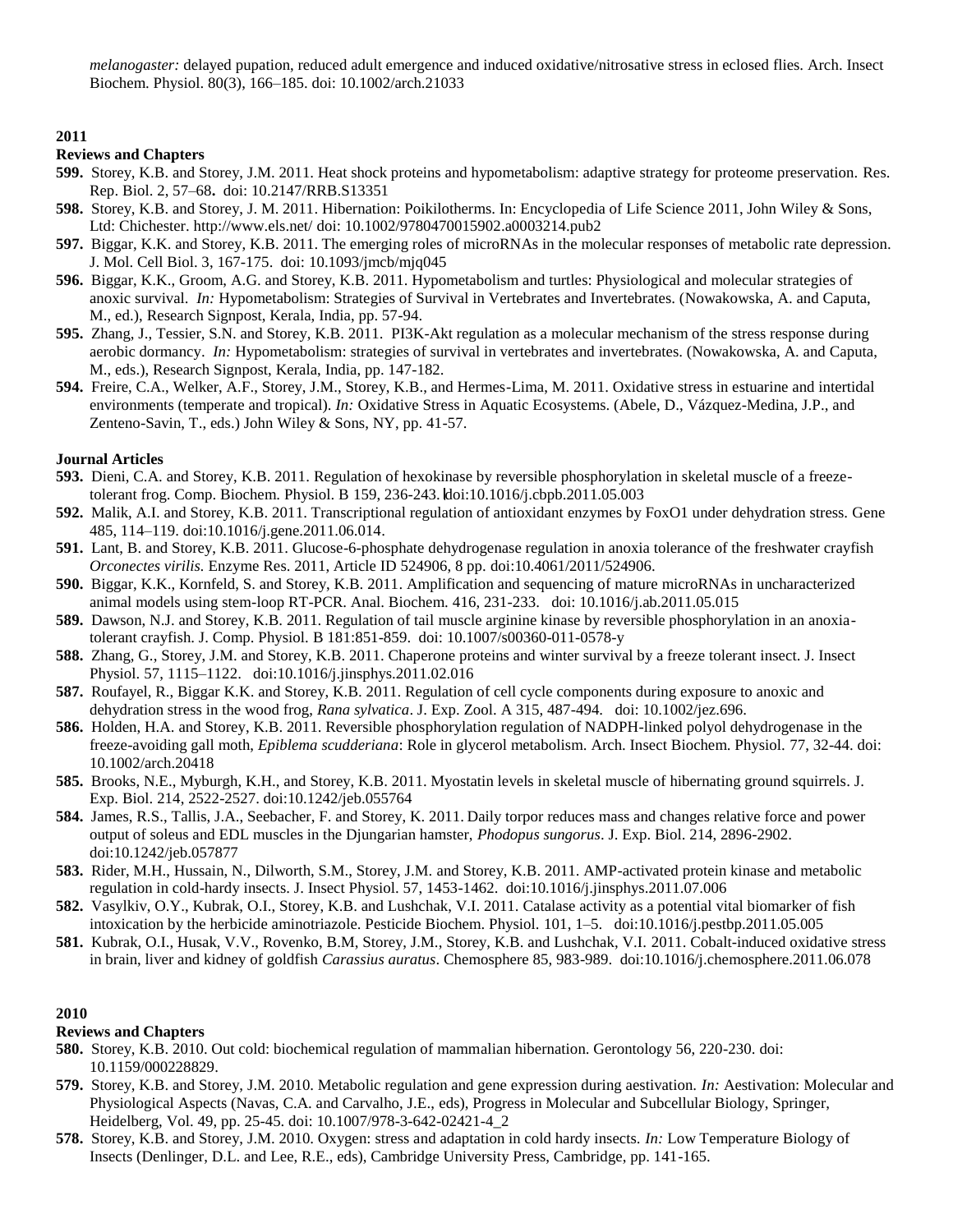- **577.** Storey, K.B. and Storey, J.M. 2010. Metabolic rate depression: the biochemistry of mammalian hibernation. *In:* Advances in Clinical Chemistry (Makowski, GS, ed), Academic Press, Burlington, Vol. 52, pp. 77-108. doi: 10.1016/S0065-2423(10)52003-1
- **576.** Storey, K.B., Heldmaier, G. and Rider, M.H. 2010. Mammalian hibernation: physiological, cell signaling and gene controls on metabolic rate depression. *In:* Dormancy and resistance in harsh environments. (Lubzens, E., Cerda, J. and Clark, M., eds.) Topics in Current Genetics, Vol. 21, Springer, Heidelberg, pp. 227-252. doi: 10.1007/978-3-642-12422-8
- **575.** Lant, B. and Storey, K.B. 2010. An overview of stress response and hypometabolic strategies in *Caenorhabditis elegans*: conserved and contrasting signals with the mammalian system. Int. J. Biol. Sci. 6:9-50. http://www.biolsci.org/v06p0009.htm
- **574.** Krivoruchko, A. and Storey, K.B. 2010. Forever young: mechanisms of anoxia tolerance in turtles and possible links to longevity. Oxid. Med. Cell. Longevity 3(3), 186-198. doi: 10.4161/oxim.3.3.12356

## **Journal Articles**

- **573.** McMullen, D.C., Ramnanan, C.J. and Storey, K.B. 2010. In cold-hardy insects, seasonal, temperature, and reversible phosphorylation controls regulate sarco/endoplasmic reticulum Ca<sup>2+</sup>-ATPase (SERCA). Physiol. Biochem. Zool. 83, 677-686. doi: 10.1086/653489
- **572.** Ramnanan, C.J., McMullen, D.C., Groom, A.G. and Storey, K.B. 2010. The regulation of AMPK signaling in a natural state of profound metabolic rate depression. Mol. Cell. Biochem. 335, 91–105. doi: 10.1007/s11010-009-0246-7
- 571. Ramnanan, C.J., McMullen, D.C., Bielecki, A. and Storey, K.B. 2010. Regulation of sarco(endo)plasmic reticulum Ca<sup>2+</sup>-ATPase (SERCA) in turtle muscle and liver during acute exposure to anoxia. J. Exp. Biol. 213, 17-25. doi: 10.1242/jeb.036087
- **570.** Dieni, C.A. and Storey, K.B. 2010. Regulation of glucose-6-phosphate dehydrogenase by reversible phosphorylation in liver of a freeze tolerant frog. J. Comp. Physiol. B 180, 1133-1142. doi: 10.1007/s00360-010-0487-5
- **569.** Krivoruchko, A. and Storey, K.B. 2010. Molecular mechanisms of turtle anoxia tolerance: A role for NF-κB. Gene 450, 63–69. doi: 10.1016/j.gene.2009.10.005
- **568.** Krivoruchko, A. and Storey, K.B. 2010. Regulation of the heat shock response under anoxia in the turtle, *Trachemys scripta elegans*. J. Comp. Physiol. B 180, 403-414. doi: 10.1007/s00360-009-0414-9.
- **567.** Krivoruchko, A. and Storey, K.B. 2010. Epigenetics in anoxia tolerance: a role for histone deacetylases. Mol. Cell. Biochem. 342, 151-161. doi: 10.1007/s11010-010-0479-5.
- **566.** Krivoruchko, A. and Storey, K.B. 2010. Activation of antioxidant defenses in response to freezing in freeze tolerant painted turtle hatchlings. Biochim. Biophys. Acta 1800, 662-668. doi: 10.1016/j.bbagen.2010.03.015 |
- **565.** Ni, Z. and Storey, K.B. 2010. Heme oxygenase expression and Nrf2 signaling during hibernation in ground squirrels. Can. J. Physiol. Pharmacol. 88, 379-387. doi: 10.1139/Y10-017
- **564.** Bell, R.A.V. and Storey, K.B. 2010. Regulation of liver glutamate dehydrogenase by reversible phosphorylation in a hibernating mammal. Comp. Biochem. Physiol. B 157, 310-316. doi: 10.1016/j.cbpb.2010.07.005.
- **563.** Tessier, S.N. and Storey, K.B. 2010. Expression of myocyte enhancer factor-2 and downstream genes in ground squirrel skeletal muscle during hibernation. Mol. Cell. Biochem. 344, 151-162. doi: 10.1007/s11010-010-0538-y
- **562.** Vasylkiv, O.Y., Kubrak, O.I., Storey, K.B. and Lushchak, V.I. 2010. Cytotoxicity of chromium ions may be connected with induction of oxidative stress. Chemosphere 80(9), 1044-1049. doi:10.1016/j.chemosphere.2010.05.023
- **561.** Kubrak, O.I., Lushchak, O.V., Lushchak, J.V., Torous, I.M., Storey, J.M., Storey, K.B. and Lushchak, V.I. 2010. Chromium effects on free radical processes in goldfish tissues: comparison of Cr(III) and Cr(VI) exposures on oxidative stress markers, glutathione status and antioxidant enzymes. Comp. Biochem. Physiol. C 52(3), 360-370. doi:10.1016/j.cbpc.2010.06.003
- **560.** Kubrak, O.I., Storey, J.M., Storey, K.B. and Lushchak, V.I. 2010. Production and properties of α-amylase from *Bacillus* sp*.*  BKL20. Can. J. Microbiol. 56, 279–288. doi: 10.1139/W10-014

#### **2009**

#### **Reviews and Chapters**

- **559.** Storey, K.B. and Storey, J.M. 2009. Animal cold hardiness. *In:* Pioneer Insects Open New Fields in Biology. (Furusawa, T., Hayashi, Y., Fujii, H., Matsumoto, T., Sugimura, Y., Masui, H., Otsuki, Y., and Yajima, M., eds.) The Kinugasa-kai Foundation, Kyoto, Japan. pp. 40-53.
- **558.** Larade, K. and Storey, K.B. 2009. Living without oxygen: anoxia-responsive gene expression and regulation. Curr. Genom. 10, 76-85.
- **557.** Morin, P. and Storey, K.B. 2009. Mammalian hibernation: differential gene expression and novel application of epigenetic controls. Int. J. Devel. Biol. 53, 433-442. doi: 10.1387/ijdb.082643pm
- **556.** Biggar, K.K. and Storey, K.B. 2009. Perspectives in cell cycle regulation: Lessons from an anoxic vertebrate. Curr. Genom. 10, 573-584. doi: 10.2174/138920209789503905.

- **555.** MacDonald, J.A., Degenhardt, T., Baynes, J.W. and Storey, K.B. 2009. Glycation of wood frog (*Rana sylvatica*) hemoglobin and blood proteins: *in vivo* and *in vitro* studies. Cryobiology 59, 223–225. doi: 10.1016/j.cryobiol.2009.06.008
- **554.** Wu, S., Storey, J.M. and Storey, K.B. 2009. Phosphoglycerate kinase 1 expression responds to freezing, anoxia and dehydration stresses in the freeze tolerant wood frog, *Rana sylvatica*. J. Exp. Zool. A 311:57–67. doi: 10.1002/jez.495
- **553.** Ramnanan, C.J. and Storey, K.B. 2009. Regulation of type-1 protein phosphatase in a model of metabolic arrest. BMB Rep. 42, 817-822.
- **552.** Ramnanan, C.J., Allan, M.E., Groom, A.G. and Storey, K.B. 2009. Regulation of global protein translation and protein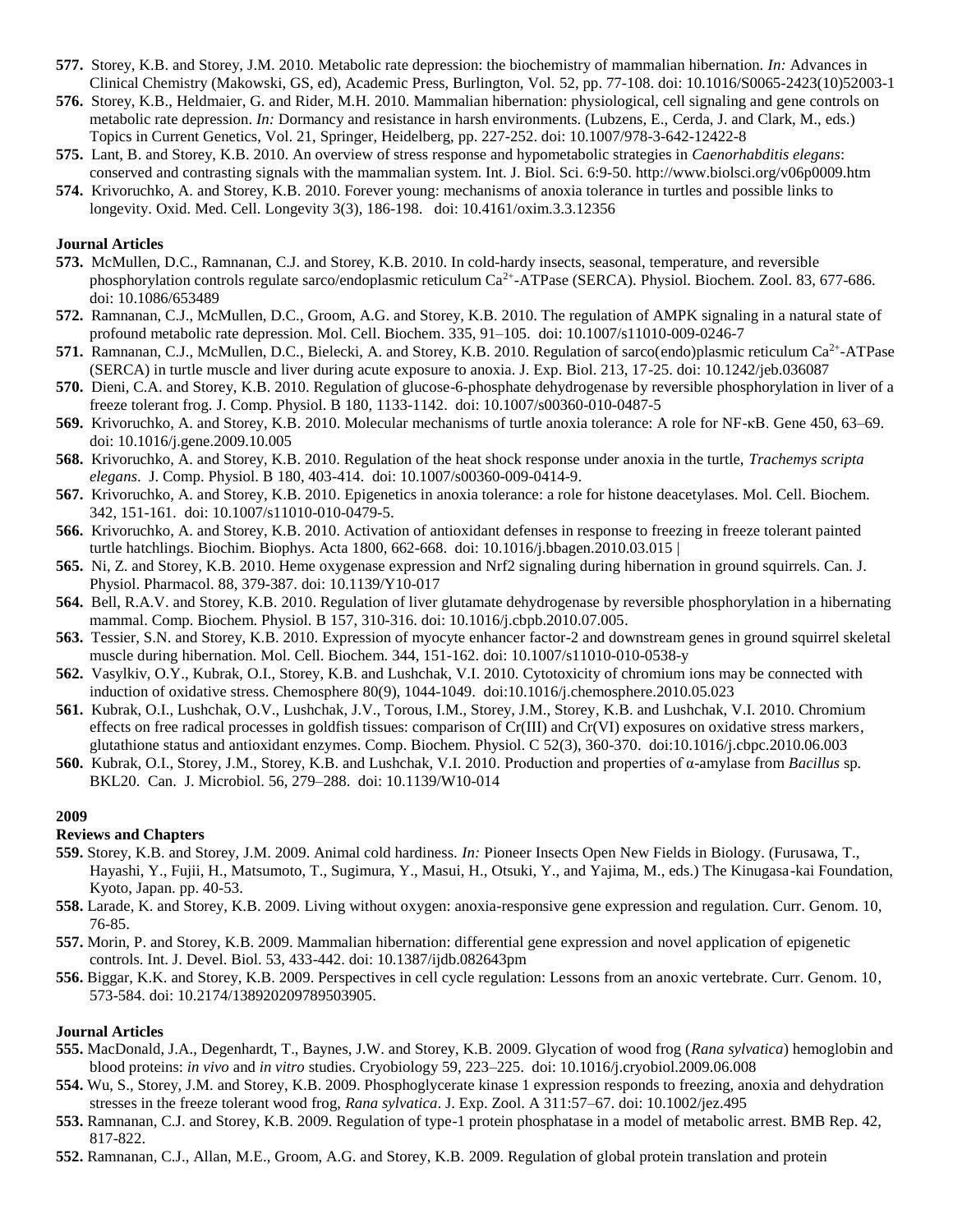degradation in aerobic dormancy. Mol. Cell. Biochem. 323, 9-20. doi: 10.1007/s11010-008-9959-2.

- **551.** Dieni, C.A. and Storey, K.B. 2009. Creatine kinase regulation by reversible phosphorylation in frog muscle. Comp. Biochem. Physiol B 152, 405-412. [doi: 10.1016/j.cbpb.2009.01.012](http://dx.doi.org/10.1016/j.cbpb.2009.01.012)
- **550.** Malik, A.I. and Storey, K.B. 2009. Activation of extracellular signal-regulated kinases during dehydration in the African clawed frog, *Xenopus laevis*. J. Exp. Biol. 212, 2595-2603. doi: 10.1242/jeb.030627
- **549.** Malik, A.I. and Storey, K.B. 2009. Activation of antioxidant defense during dehydration stress in the African clawed frog. Gene 442, 99-107. doi: 10.1016/j.gene.2009.04.007.
- **548.** Biggar, K.K., Dubuc, A. and Storey, K.B. 2009. MicroRNA regulation below zero: Differential expression of miRNA-21 and miRNA-16 during freezing in wood frogs. Cryobiology 59, 317–321. do[i: 10.1016/j.cryobiol.2009.08.009.](http://dx.doi.org.proxy.library.carleton.ca/10.1016/j.cryobiol.2009.08.009)
- **547.** Rider, M.H., Hussain, N., Dilworth, S.M. and Storey, K.B. 2009. Phosphorylation of translation factors in response to anoxia in turtles, *Trachemys scripta elegans:* Role of the AMP-activated protein kinase and target of rapamycin signaling pathways. Mol. Cell. Biochem. 332, 207-213. doi: 10.1007/s11010-009-0193-3
- **546.** Lushchak, V.I., Husak, V.V., Storey, J.M. and Storey, K.B. 2009. AMP-deaminase from goldfish white muscle: regulatory properties and redistribution under exposure to high environmental oxygen level. Fish Physiol. Biochem. 35, 443-452. doi: 10.1007/s10695-008-9270-x
- **545.** Lushchak, O.V., Kubrak, O.I., Storey, J.M., Storey, K.B., and Lushchak, V.I. 2009. Low toxic herbicide Roundup induces mild oxidative stress in goldfish tissues. Chemosphere 76(7) 932-937. doi: 10.1016/j.chemosphere.2009.04.045
- **544.** Lushchak, O.V., Kubrak, O.I., Lozinsky, O.V., Storey, J.M., Storey, K.B. and Lushchak, V.I. 2009. Chromium(III) induces oxidative stress in goldfish liver and kidney. Aquatic Toxicol. 93, 45-52. doi: 10.1016/j.aquatox.2009.03.007
- **543.** Lushchak, O.V., Kubrak, O.I., Torous, I.M., Nazarchuk, T.Y. Storey, K.B. and Lushchak, V.I. 2009. Trivalent chromium induces oxidative stress in goldfish brain. Chemosphere 75, 56-62. doi: 10.1016/j.chemosphere.2008.11.052

## **2008**

## **Reviews and Chapters**

- **542.** Storey, K.B. 2008. Beyond gene chips: transcription factor profiling in freeze tolerance. *In:* Hypometabolism in Animals: Hibernation, Torpor and Cryobiology (Lovegrove, B.G., and McKechnie, A.E., eds.) University of KwaZulu-Natal, Pietermaritzburg, pp. 101-108.
- **541.** Storey, J.M. and Storey, K.B. 2008. Insects in winter: cold case files. *In:* Hypometabolism in Animals: Hibernation, Torpor and Cryobiology (Lovegrove, B.G., and McKechnie, A.E., eds.) University of KwaZulu-Natal, Pietermaritzburg, pp. 83-92.
- **540.** Larade, K.F. and Storey, K.B. 2008. Constructing and screening a cDNA library: Methods for identification and characterization of novel genes. *In:* Environmental Genomics (Martin, C.C., ed.). Methods in Molecular Biology. Humana Press, Totowa, NJ. Volume 410, pp. 55-80.
- **539.** Eddy, S.F. and Storey, K.B. 2008. Comparative molecular physiological genomics: heterologous probing of cDNA arrays. *In:* Environmental Genomics (Martin, C.C., ed.). Methods in Molecular Biology. Humana Press, Totowa, NJ. Volume 410, pp. 81- 110.

- **538.** Wu, S., De Croos, J.N.A. and Storey, K.B. 2008. Cold acclimation-induced up-regulation of the ribosomal protein L7 gene in the freeze tolerant wood frog, *Rana sylvatica*. Gene 424, 48–55.
- **537.** Larade, K. and Storey, K.B. 2008. Identification of a granulin-like transcript expressed during anoxic exposure and translated during aerobic recovery in a marine gastropod. Gene 410, 37–43.
- **536.** McMullen, D.C. and Storey, K.B. 2008. Mitochondria of cold hardy insects: responses to cold and hypoxia assessed at enzymatic, mRNA and DNA levels. Insect Biochem. Mol. Biol. 38, 367–373.
- 535. McMullen, D.C. and Storey, K.B. 2008. Suppression of Na<sup>+</sup>K<sup>+</sup>-ATPase activity by reversible phosphorylation over the winter in a freeze-tolerant insect. J. Insect Physiol. 54, 1023-1027.
- **534.** Morin, P., Ni, Z., McMullen, D.C. and Storey, K.B. 2008. Expression of Nrf2 and its downstream gene targets in hibernating thirteen-lined ground squirrels, *Spermophilus tridecemlineatus.* Mol. Cell. Biochem. 312, 121-129.
- **533.** Morin, P., Dubuc, A. and Storey, K.B. 2008. Differential expression of microRNA species in organs of hibernating ground squirrels: a role in translational suppression during torpor. Biochim. Biophys. Acta 1779, 628–633.
- 532. Ramnanan, C.J. and Storey, K.B. 2008. The regulation of thapsigargin-sensitive sarcoendoplasmic reticulum Ca<sup>2+</sup>-ATPase activity in estivation. J. Comp. Physiol B 178, 33-45.
- **531.** Mamady, H. and Storey, K.B. 2008. Coping with stress: expression of ATF4, ATF6 and downstream targets in organs of hibernating ground squirrels. Arch. Biochem. Biophys. 477, 77-85.
- **530.** Abnous, K. and Storey, K.B. 2008. Skeletal muscle hexokinase: regulation in mammalian hibernation. Mol. Cell. Biochem. 319, 41–50.
- **529.** Abnous, K., Dieni, C.A. and Storey, K.B. 2008. Regulation of Akt during hibernation in Richardson's ground squirrels. Biochim. Biophys. Acta 1780, 185–193.
- **528.** Dieni, C.A. and Storey, K.B. 2008. Regulation of 5'-adenosine monophosphate deaminase in the freeze tolerant wood frog, *Rana sylvatica*. BMC Biochem. 9, 12.
- **527.** Lushchak, V.I., Husak, V.V. and Storey, K.B. 2008. Regulation of АМР-deaminase activity from white muscle of common carp, *Cyprinus carpio*. Comp. Biochem. Physiol. B 149, 362–369.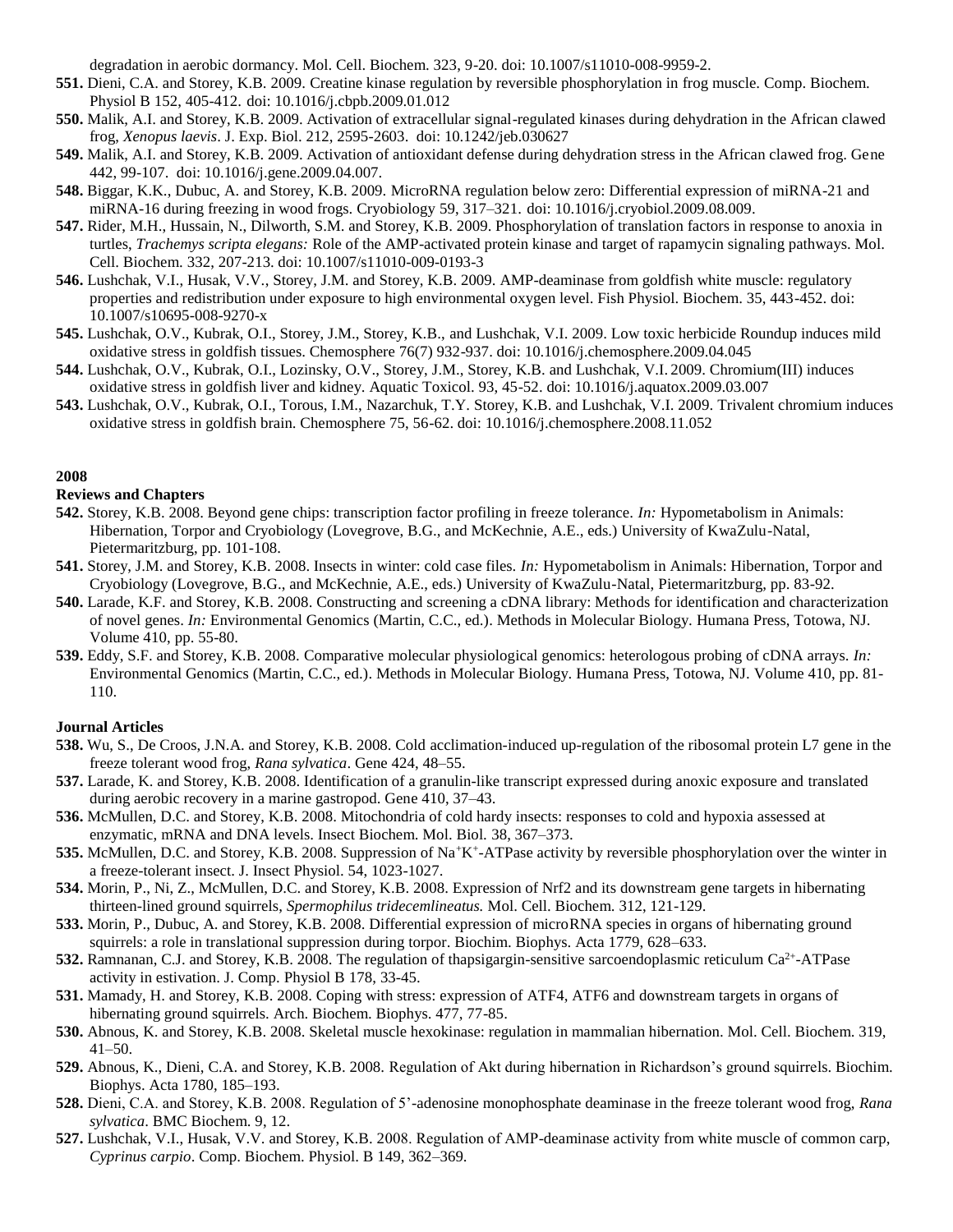- **526.** Lushchak, O.V., Kubrak, O.I. Nykorak, M.Z., Storey, K.B. and Lushchak, V.I. 2008. The effect of potassium dichromate on free radical processes in goldfish: Possible protective role of glutathione. Aquat. Toxicol. 87, 108-114.
- **525.** Mietchen, D., Manz, B., Volke, F. and Storey, K. 2008. *In vivo* assessment of cold adaptation in insect larvae by magnetic resonance imaging and magnetic resonance spectroscopy. PLoS ONE 3(12): e3826.

## **Reviews and Chapters**

- **524.** Storey, K.B. 2007. Anoxia tolerance in turtles: metabolic regulation and gene expression. Comp. Biochem. Physiol. A 147, 263- 276.
- **523.** Storey, K.B. and Storey, J.M. 2007. Tribute to P.L. Lutz: Putting life on 'pause' molecular regulation of hypometabolism. J. Exp. Biol. 210, 1700-1714.
- **522.** Margesin, R., Neuner, G. and Storey, K.B. 2007. Cold-loving microbes, plants and animals fundamental and applied aspects. Naturwissenschaften 94, 77-99.

#### **Journal Articles**

- **521.** Storey, K.B., Storey, J.M. and Churchill, T.A. 2007. Freezing and anoxia tolerance of slugs: a metabolic perspective. J. Comp. Physiol. B 177, 833-840.
- **520.** Willmore, W.G. and Storey, K.B. 2007. Purification and properties of glutathione reductase from liver of the anoxia-tolerant turtle, *Trachemys scripta elegans*. Mol. Cell. Biochem. 297, 139–149.
- **519.** MacDonald, J.A. and Storey, K.B. 2007. The effects of hibernation on protein phosphatases from ground squirrel organs. Arch. Biochem. Biophys. 468, 234-243.
- **518.** Eddy, S.F. and Storey, K.B. 2007. p38<sup>MAPK</sup> regulation of transcription factor targets in muscle and heart of hibernating bats, *Myotis lucifugus*. Cell Biochem. Function 25, 759-765.
- **517.** Larade, K. and Storey, K.B. 2007. Arrest of transcription following anoxic exposure in a marine mollusc. Mol. Cell Biochem. 303, 243-249.
- **516.** Morin, P. and Storey, K.B. 2007. Antioxidant defense in hibernation: Cloning and expression of peroxiredoxins from hibernating ground squirrels, *Spermophilus tridecemlineatus.* Arch. Biochem. Biophys. 461, 59-65.
- **515.** Ramnanan, C.J., Groom, A.G. and Storey, K.B. 2007. Akt and its downstream targets play key roles in mediating dormancy in land snails. Comp. Biochem. Physiol. B 148, 245-255.
- **514.** Abnous, K. and Storey, K.B. 2007. Regulation of skeletal muscle creatine kinase in a hibernating mammal. Arch. Biochem. Biophys. 467, 10–19.
- **513.** Woods, A.K. and Storey, K.B. 2007. Cytoplasmic phospholipase A2 regulation in the hibernating thirteen-lined ground squirrels. Cell Mol. Biol. Lett. 12: 621-632.
- **512.** Lushchak, V.I., Bagnyukova, T.V., Lushchak, O.V., Storey, J.M. and Storey, K.B. 2007. Diethyldithiocarbamate injection induces transient oxidative stress in goldfish tissues. Chem. Biol. Int. 170 (1), 1-8.
- **511.** Bagnyukova, T.V., Lushchak O.V., Storey, K.B. and Lushchak, V.I. 2007. Oxidative stress and antioxidant defense responses by goldfish tissues to acute change of temperature from 3°C to 23°C. J. Thermal Biol. 32, 227-234.
- **510.** Martin, C.C. and Storey, K.B. 2007. Ensuring anonymity in the internet age. Nature, online commentary. http://blogs.nature.com/peer-to-peer/2007/05/ensuring\_anonymity\_in\_the\_inte.html

#### **2006**

#### **Reviews and Chapters**

- **509.** Storey, K.B. 2006. Reptile freeze tolerance: metabolism and gene expression. Cryobiology 52, 1-16.
- **508.** Storey, K.B. 2006. Genomic and proteomic approaches in comparative biochemistry and physiology. Physiol. Biochem. Zool. 79, 324-332.
- **507.** Storey, K.B. 2006. Gene hunting in hypoxia and exercise. *In:* Hypoxia and Exercise (Roach, R.C., Hackett, P.H. and Wagner, P.D., eds.) Advances in Experimental Medicine and Biology. Springer, New York. Vol. 588, pp. 293-309.
- **506.** Chown, S.L. and Storey, K.B. 2006. Linking molecular physiology to ecological realities. Physiol. Biochem. Zool. 79, 314-323.

- **505.** MacDonald, J.A. and Storey, K.B. 2006. Identification of a 115 kDa MAP-kinase activated by freezing and anoxic stresses in the marine periwinkle*, Littorina littorea*. Arch. Biochem. Biophys. 450, 208-214.
- **504.** Larade, K.F. and Storey, K.B. 2006. Analysis of signal transduction pathways during anoxia exposure in a marine snail: a role for p38 MAP kinase and downstream signaling cascades. Comp. Biochem. Physiol. B 143, 85-91.
- **503.** Eddy, S.F., Morin, P. Jr. and Storey, K.B. 2006. Differential expression of selected mitochondrial genes in hibernating little brown bats, *Myotis lucifugus*. J. Exp. Zool. A 305, 620–630.
- **502.** Morin, P. and Storey, K.B. 2006. Evidence for a reduced transcriptional state during hibernation in ground squirrels. Cryobiology 53, 310-318.
- **501.** Ramnanan, C.J. and Storey, K.B. 2006. Glucose-6-phosphate dehydrogenase regulation during hypometabolism. Biochem. Biophys. Res. Commun. 339, 7-16.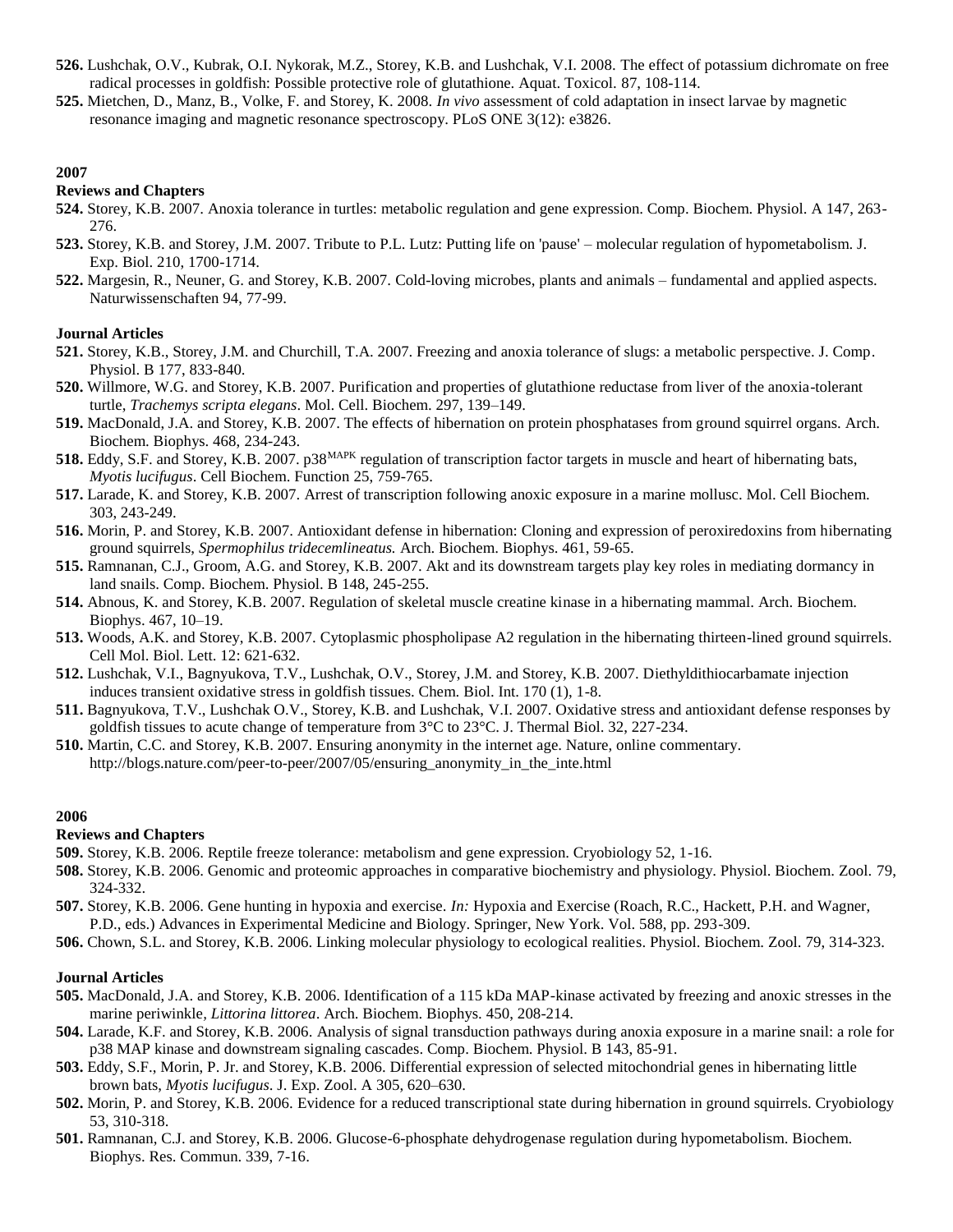- **500.** Ramnanan, C.J. and Storey, K.B. 2006. Suppression of Na<sup>+</sup>K<sup>+</sup> -ATPase activity during estivation in the land snail *Otala lactea* **J**. Exp. Biol. 209, 677-688.
- **499.** Mamady, H. and Storey, K.B. 2006. Up-regulation of the endoplasmic reticulum molecular chaperone GRP78 during hibernation in thirteen-lined ground squirrels. Mol. Cell. Biochem. 292, 89-98.
- **498.** Pfister, T.D. and Storey, K.B. 2006. Insect freeze tolerance: roles of protein phosphatases and protein kinase A. Insect Biochem. Mol. Biol. 36, 18-24.
- **497.** Pfister, T.D. and Storey, K.B. 2006. Responses of protein phosphatases and cAMP-dependent protein kinase in a freeze-avoiding insect, *Epiblema scudderiana.* Arch. Insect Biochem. Physiol. 62, 43-54.
- **496.** Woods, A.K. and Storey, K.B. 2006. Vertebrate freezing survival: regulation of the multicatalytic proteinase complex and controls on protein degradation. Biochim. Biophys. Acta 1760, 395-403.
- **495.** Rider, M.H., Hussain, N., Horman, S., Dilworth, S.M. and Storey, K.B. 2006. Stress-induced activation of the AMP-activated protein kinase in the freeze-tolerant frog *Rana sylvatica*. Cryobiology 53, 297-309.
- **494.** Iakovleva, N.V., Gorbushin, A.M. and Storey, K.B. 2006. Modulation of mitogen-activated protein kinases (MAPK) activity in response to different immune stimuli in haemocytes of the common periwinkle *Littorina littorea*. Fish Shellfish Immunol. 21, 315-324.

# **Reviews and Chapters**

- **493.** Storey KB. 2005. Hibernating mammals: can natural cryoprotective mechanisms help prolong lifetimes of transplantable organs? *In:* Extending the Lifespan: Biotechnical, Gerontological, and Social Problems (Sames, K., Sethe, S., and Stolzing, A., eds) LIT Verlag, Munster, pp. 219-228.
- **492.** Storey, K.B. and Storey, J.M. 2005. Biochemical adaptation to extreme environments. *In:* Integrative Physiology in the Proteomics and Post-Genomics Age (Walz, W., editor). Humana Press, New Jersey, pp. 169-200.
- **491.** Storey, K.B. and Storey, J.M., 2005. Freeze tolerance. *In:* Extremophiles (Gerday, C. and Glansdorff, N., eds.) *Encyclopedia of Life Support Systems (EOLSS),* Developed under the Auspices of the UNESCO, Eolss Publishers, Oxford, UK, [http://www.eolss.net]

- **490.** MacDonald, J.A. and Storey, K.B. 2005. Temperature and phosphate effects on allosteric phenomena of phospho-fructokinase from a hibernating ground squirrel *(Spermophilus lateralis)*. FEBS J. 272, 120-128.
- **489.** MacDonald, J.A. and Storey, K.B. 2005. Mitogen-activated protein kinases and selected downstream targets display organspecific responses in the hibernating ground squirrel. Int. J. Biochem. Cell Biol. 37, 679-691.
- **488.** Willmore, W.G. and Storey, K.B. 2005. Purification and properties of the glutathione S-transferases from the anoxia-tolerant turtle, *Trachemys scripta elegans*. FEBS J. 272, 3602-3614.
- **487.** Eddy, S.F., McNally, J.D. and Storey, K.B. 2005. Up-regulation of a thioredoxin peroxidase-like protein, proliferation associated gene, in hibernating bats. Arch. Biochem. Biophys. 435, 101-111.
- **486.** Eddy, S.F., Morin, P. and Storey, K.B. 2005. Cloning and expression of PPARγ and PGC-1α from the hibernating ground squirrel, *Spermophilus tridecemlineatus*. Mol. Cell. Biochem. 269, 175-182.
- **485.** Wu, S. and Storey, K.B. 2005. Up-regulation of acidic ribosomal phosphoprotein P0 in response to freezing or anoxia in the freeze tolerant wood frog, *Rana sylvatica*. Cryobiology 50, 71-82.
- **484.** Morin, P. and Storey, K.B. 2005. Cloning and expression of hypoxia-inducible factor 1α from the hibernating ground squirrel, *Spermophilus tridecemlineatus*. Biochim. Biophys. Acta 1729, 32-40.
- **483.** Morin, P., McMullen, D.C. and Storey, K.B. 2005. HIF-1α involvement in low temperature and anoxia survival by a freeze tolerant insect. Mol. Cell. Biochem 280, 99-106.
- **482.** Woods, A.K. and Storey, K.B. 2005. Effects of hibernation on multicatalytic proteinase complex in thirteen-lined ground squirrels, *Spermophilus tridecemlineatus*. Mol. Cell. Biochem. 271, 205-213.
- **481.** Horman, S., Hussein, N., Brichard, S., Dilworth, S.M., Storey, K.B. and Rider, M.H. 2005. Evaluation of the role of AMPactivated protein kinase and its downstream targets in mammalian hibernation. Comp. Biochem. Physiol. B 142, 374-382.
- **480.** Moalem, S., Storey, K.B. Percy, M.E., Peros, M.C. and Perl, D.P. 2005. The sweet thing about Type 1 diabetes: a cryoprotective evolutionary adaptation. Med. Hypotheses 65, 8-16.
- **479.** Lushchak, V.I., Bagnyukova, T.V., Lushchak, O.V., Storey, J.M., and Storey, K.B. 2005. Hypoxia and recovery perturb free radical processes and antioxidant potential in common carp (*Cyprinus carpio*) tissues. Int. J. Biochem. Cell Biol. 37, 1319-1330.
- **478.** Lushchak, V.I., Bagnyukova, T.V., Husak, V.V., Luzhna, L.I., Lushchak, O.V. and Storey, K.B. 2005. Hyperoxia results in transient oxidative stress and an adaptive response by antioxidant enzymes in goldfish tissues. Int. J. Biochem. Cell Biol. 37, 1670-1680.
- **477.** Bagnyukova, T.V., Vasylkiv, O.Y., Storey, K.B. and Lushchak, V.I. 2005. Catalase inhibition by aminotriazole induces oxidative stress in goldfish brain. Brain Res. 1052, 180-186.
- **476.** Bagnyukova, T.V., Storey, K.B. and Lushchak, V.I. 2005. Adaptive response of antioxidant enzymes to catalase inhibition by aminotriazole in goldfish liver and kidney. Comp. Biochem. Physiol. B 142, 335-341.
- **475.** Semchyshyn, H., Lushchak, V.I. and Storey, K.B. 2005. Possible reasons for difference in sensitivity to oxygen of two *Escherichia coli* strains. Biochemistry (Moscow) 70(4), 424-431.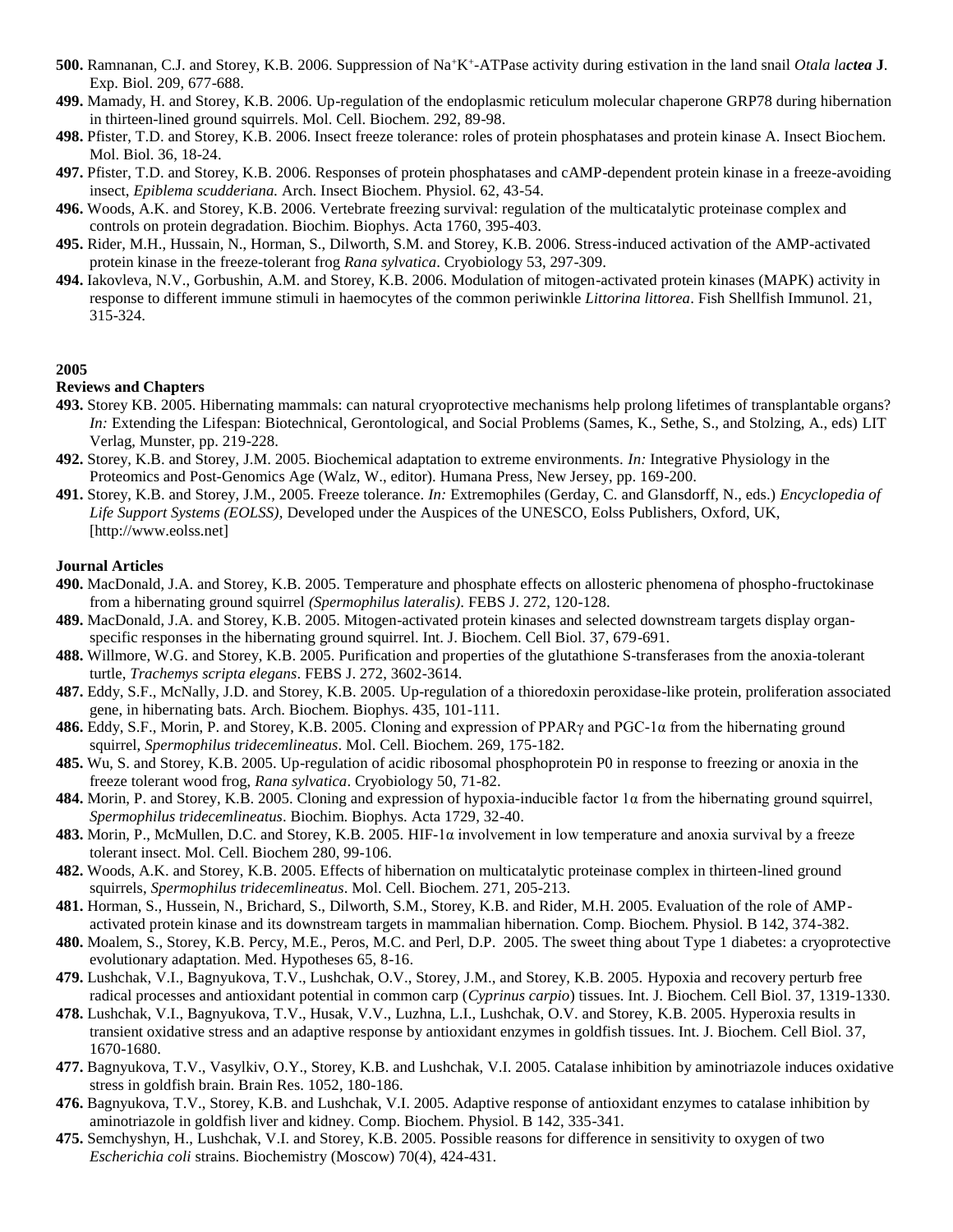**474.** Semchyshyn, H., Bagnyukova, T.V., Storey, K.B. and Lushchak, V.I. 2005. Hydrogen peroxide increases the activities of *soxRS* regulon enzymes and the levels of oxidized proteins and lipids in *Escherichia coli*. Cell Biol. Intl. 29, 898-902.

# **2004**

#### **Reviews, Chapters and Book Editing**

- **473.** Storey, K.B. 2004. Adventures in oxygen metabolism. Comp. Biochem. Physiol. 139, 359-369.
- **472.** Storey, K.B. 2004. Strategies for exploration of freeze responsive gene expression: advances in vertebrate freeze tolerance. Cryobiology 48, 134-145.
- **471.** Storey, K.B. 2004. Cold, ischemic organ preservation: lessons from natural systems. J. Invest. Med. 52, 315-322.
- **470.** Storey, K.B. 2004. Vertebrate freeze tolerance: role of freeze-responsive gene expression. *In:* Life in the Cold: Evolution, Mechanisms, Adaptation, and Application. 12<sup>th</sup> International Hibernation Symposium. (Barnes, B.M. and Carey, H.V., eds.) Biological Papers of the University of Alaska, #27, Fairbanks. pp. 299-306.
- **469.** Storey, K.B. 2004. Biochemical Adaptation. *In:* Functional Metabolism: Regulation and Adaptation (Storey, K.B., ed.) Wiley-Liss, Hoboken, NJ, pp. 383-413.
- **468.** Storey, K.B. (editor) 2004. Functional Metabolism: Regulation and Adaptation. Wiley-Liss, Hoboken, NJ, 594p.
- **467.** Storey, K.B. and Storey, J.M. 2004. Metabolic rate depression in animals: transcriptional and translational controls. Biol. Rev. Camb. Philos. Soc. 79, 207-233.
- **466.** Storey, K.B. and Storey, J.M. 2004. Physiology, biochemistry and molecular biology of vertebrate freeze tolerance: the wood frog. *In:* Life in the Frozen State (Benson, E., Fuller, B., and Lane, N., eds.) CRC Press, Boca Raton, pp. 243-274.
- **465.** Storey, K.B. and Storey, J.M. 2004. Oxygen limitation and metabolic rate depression. *In:* Functional Metabolism: Regulation and Adaptation (Storey, K.B., ed.) Wiley-Liss, Hoboken, NJ, pp. 415-442.
- **464.** Storey, K.B. and Storey, J.M. 2004. Mammalian hibernation: biochemical adaptation and gene expression. *In:* Functional Metabolism: Regulation and Adaptation (Storey, K.B., ed.) Wiley-Liss, Hoboken, NJ, pp. 443-471.
- **463.** Storey, K.B. and McMullen, D.C. 2004. Insect cold-hardiness: new advances using gene screening technology. *In:* Life in the Cold: Evolution, Mechanisms, Adaptation, and Application.  $12<sup>th</sup>$  International Hibernation Symposium (Barnes, B.M. and Carey, H.V., eds.) Biological Papers of the University of Alaska, #27, Fairbanks. pp. 275-281.
- **462.** Storey, J.M. and Storey, K.B. 2004. Cold hardiness and freeze tolerance. *In:* Functional Metabolism: Regulation and Adaptation (Storey, K.B., ed.) Wiley-Liss, Hoboken, NJ, pp. 473-503.
- **461.** Storey, J.M. and Storey, K.B. 2004. Frozen frogs. The Leader 34 (6), 12-13.

#### **Journal Articles**

- **460.** Storey, K.B. 2004. Gene regulation in physiological stress. Int. Cong. Ser. 1275, 1-13.
- **459.** Storey, K.B. 2004. Molecular mechanisms of anoxia tolerance. Int. Cong. Ser. 1275, 47-54.
- **458.** Eddy, S.F. and Storey, K.B. 2004. Up-regulation of fatty acid-binding proteins during hibernation in the little brown bat, *Myotis lucifugus*. Biochim. Biophys. Acta 1676, 63-70.
- **457.** Larade, K. and Storey, K.B. 2004. Accumulation and translation of ferritin heavy chain transcripts following anoxia exposure in a marine invertebrate. J. Exp. Biol. 207, 1353-1360.
- **456.** Larade, K. and Storey, K.B. 2004. Anoxia-induced transcriptional up-regulation of *sarp-19*: cloning and characterization of a novel EF-hand containing gene expressed in hepatopancreas of *Littorina littorea*. Biochem. Cell Biol. 82, 285-293.
- **455.** De Croos, J.N.A., McNally, J.D., Palmieri, F. and Storey, K.B. 2004. Up-regulation of the mitochondrial phosphate carrier during freezing in the wood frog *Rana sylvatica*: potential roles of transporters in freeze tolerance. J. Bioenerg. Biomemb. 36, 229-239.
- **454.** Sakano, D., Furusawa, T., Sugimura, Y., Storey, J.M. and Storey, K.B. 2004. Metabolic shifts in carbohydrate metabolism during embryonic development of non-diapause eggs of the silkworm, *Bombyx mori* J. Insect Biotech. Sericol. 73(1), 15-22.
- **453.** Kondrashev-Lugovskii, A.S., Malysheva, A.N., Storey, K.B., Lopina, O.D. and Rubtsov, A.M. (2004) Phosphorylation of proteins of skeletal muscle sarcoplasmic reticulum of the ground squirrel *Spermophilus undulatus* by endogenous protein kinases. Biologicheskie Membrany*,* 21 (6), 491-497. (in Russian with English abstract)
- **452.** Shorina, E.A., Dolgova, N.V., Rubtsov, A.M., Storey, K.B. and Lopina, O.D. 2004. Melittin induces both time-dependent aggregation and inhibition of Na,K-ATPase from duck salt glands however these two processes appear to occur independently. Biochim. Biophys. Acta. 1661: 188-195.

#### **2003**

#### **Reviews and Chapters**

- **451.** Storey, K.B. 2003. Mammalian hibernation: transcriptional and translational controls. *In:* Hypoxia: Through the Lifecycle (Roach, R.C., Wagner, P.D., Hackett, P.H., eds.) Advances in Experimental Medicine and Biology, Volume 543, pp.21-38. Kluwer/Plenum Academic, New York.
- **450.** Storey, K.B. 2003. Peter Hochachka and oxygen. *In:* Hypoxia: Through the Lifecycle (Roach, R.C., Wagner, P.D., Hackett, P.H., eds.) Advances in Experimental Medicine and Biology, Volume 543, pp. 331-337. Kluwer/Plenum Academic, NY.
- **449.** Cowan, K.J. and Storey, K.B. 2003. Mitogen-activated protein kinases: new signaling pathways functioning in cellular responses to environmental stress. J. Exp. Biol. 206, 1107-1115.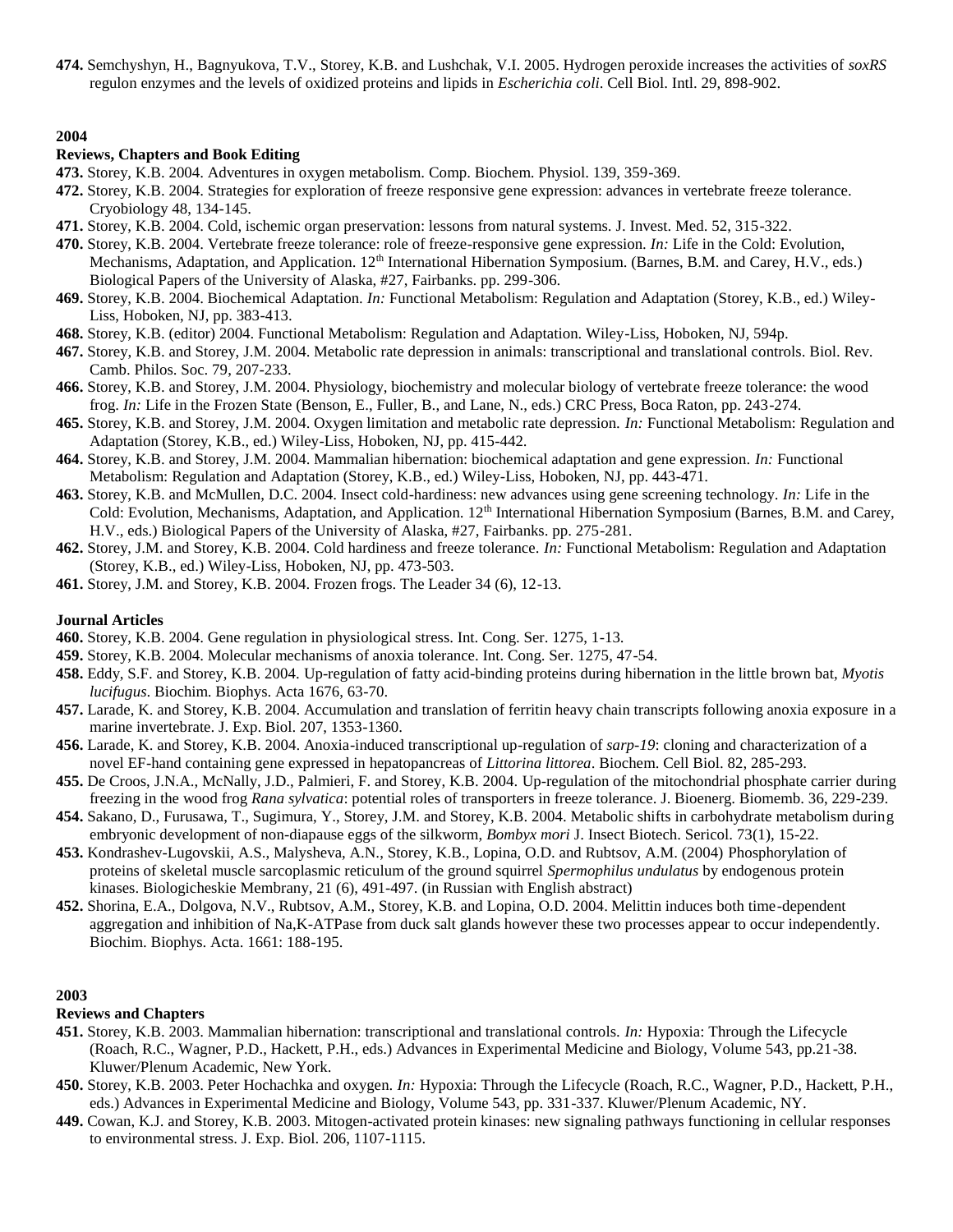## **Journal Articles**

- **448.** English, T.E. and Storey, K.B. 2003. Freezing and anoxia stresses induce expression of metallothionein in the foot muscle and hepatopancreas of the marine gastropod, *Littorina littorea*. J. Exp. Biol. 206, 2517-2524.
- **447.** McNally, J.D., Sturgeon, C.M. and Storey, K.B. 2003. Freeze induced expression of a novel gene, *fr47*, in the liver of the freeze tolerant wood frog, *Rana sylvatica*. Biochim. Biophys. Acta 1625, 183-191.
- **446.** Eddy, S.F. and Storey, K.B. 2003. Differential expression of Akt, PPAR-γ and PGC-1 during hibernation in bats. Biochem. Cell Biol. 81, 269-274.
- **445.** Sepehr, E., Peace, R.W., Storey, K.B., Jee, P., Lampi, B.J. and Brooks, S.P.J. 2003. Folate derived from cecal bacterial fermentation does not increase liver folate stores in 28 d folate-depleted male Sprague-Dawley depleted-repleated rats. J. Nutr. 133, 1347-1354.
- **444.** Bagnyukova, T.V., Storey, K.B. and Lushchak, V.I. 2003. Induction of oxidative stress in *Rana ridibunda* during recovery from winter hibernation. J. Thermal Biol. 28, 21-28.
- **443.** Kotani, E., Ohba, T., Niwa, T., Storey, K.B., Storey, J.M., Hara, S., Saito, H., Sugimura, Y. and Furusawa, T. 2003. De novo gene expression and antisense inhibition in cultured cells of BmTRN-1, cloned from the midgut of the silkworm, *Bombyx mori*, which is homologous with mammalian TIA-1/R. Gene 320, 67-79.

## **2002**

## **Reviews, Chapters and Book Editing**

- **442.** Storey, K.B. 2002. Life in the slow lane: molecular mechanisms of estivation. Comp. Biochem. Physiol. A 133, 733-754.
- **441.** Storey, K.B. 2002. Natural hypothermic preservation: the mammalian hibernator. Cell Preserv. Technol. 1, 3-16.
- **440.** Storey, K.B. and Storey, J.M. 2002. Editors: Cell and Molecular Responses to Stress, Vol. 3: Sensing, Signaling and Cell Adaptation. Elsevier Press, Amsterdam, 333 pp.
- **439.** Larade, K. and Storey, K.B. 2002. A profile of the metabolic responses to anoxia in marine invertebrates. *In:* Cell and Molecular Responses to Stress (Storey, K.B. and Storey, J.M., eds.), Vol. 3: Sensing, Signaling and Cell Adaptation. Elsevier Press, Amsterdam, pp. 27-46.
- **438.** Eddy, S.F. and Storey, K.B. 2002. Dynamic use of cDNA arrays: heterologous probing for gene discovery and exploration of organismal adaptation to environment stress. *In:* Cell and Molecular Responses to Stress (Storey, K.B. and Storey, J.M., eds.), Vol. 3: Sensing, Signaling and Cell Adaptation. Elsevier Press, Amsterdam, pp. 315-325.

- **437.** Cowan, K.J. and Storey, K.B. 2002. Urea and KCl have differential effects on enzyme activities in liver and muscle of estivating versus non-estivating species. Biochem. Cell Biol. 80, 745-755.
- **436.** MacDonald, J.A. and Storey, K.B. 2002. Protein phosphatase type-1 from skeletal muscle enzyme of the freeze tolerant wood frog. Comp. Biochem. Physiol. B 131, 27-36.
- **435.** MacDonald, J.A. and Storey, K.B. 2002. Purification and characterization of fructose bisphosphate aldolase from the ground squirrel, *Spermophilus lateralis*: Enzyme role in mammalian hibernation. Arch. Biochem. Biophys. 408, 279-285.
- **434.** Hittel, D. and Storey, K.B. 2002. Differential expression of mitochondria-encoded genes in a hibernating mammal. J. Exp. Biol. 205, 1625-1631.
- **433.** Hittel, D. and Storey, K.B. 2002. The translation state of differentially expressed mRNAs in the hibernating thirteen-lined ground squirrel (*Spermophilus tridecemlineatus)*. Arch. Biochem. Biophys. 401, 244-254.
- **432.** Larade, K. and Storey, K.B. 2002. Reversible suppression of protein synthesis in concert with polysome disaggregation during anoxia exposure in *Littorina littorea*. Mol. Cell. Biochem. 232, 121-127.
- **431.** Larade, K. and Storey, K.B. 2002. Characterization of a novel gene up-regulated during anoxia exposure in the marine snail *Littorina littorea*. Gene 283, 145-154.
- **430.** McNally, J.D., Wu, S., Sturgeon, C.M. and Storey, K.B. 2002. Identification and characterization of a novel freezing inducible gene, *li16*, in the wood frog, *Rana sylvatica*. FASEB J. 10.1096/fj.02-0017fje (full text); 16, 902-904 (mini-paper). http://www.fasebj.org/cgi/content/abstract/02-0017fjev1.
- **429.** Pfister, T.D. and Storey, K.B. 2002. Protein kinase A: purification and characterization of the enzyme from two cold-hardy goldenrod gall insects. Insect Biochem. Mol. Biol. 32, 505-515.
- **428.** Pfister, T.D. and Storey, K.B. 2002. Purification and characterization of protein phosphatase-1 from two cold-hardy goldenrod gall insects. Arch. Insect Biochem. Physiol. 49, 56-64.
- **427.** Lushchak, V.I., Bagnyukova T.V. and Storey K.B. 2002. Activity and properties of phosphofructokinase in white muscle of horse mackerel *Trachurus mediterraneus* under swimming stimulation. Ukrainian Biochem. J. 74(1), 71-75.
- **426.** Stewart, J.M., Boudreau, N.M., Blakely, J.A. and Storey, K.B. 2002. A comparison of oleamide in the brains of hibernating and non-hibernating Richardson's ground squirrel (*Spermophilus richardsonii*) and its ability to bind to brain fatty acid binding protein. J. Thermal Biol. 27, 309-315.
- **425.** Voituron, Y., Storey, J.M., Grenot, C. and Storey, K.B. 2002. Freezing survival, body ice content and blood composition of the freeze tolerant European common lizard, *Lacerta vivipara.* J. Comp. Physiol. B 172, 71-76.
- **424.** Burke, R.L., Hussain, A.A., Storey, J.M. and Storey, K.B. 2002. Freeze tolerance and supercooling ability in the Italian wall lizard, *Podarcis sicula*, introduced to Long Island NY. Copeia 2002 (3), 836-842.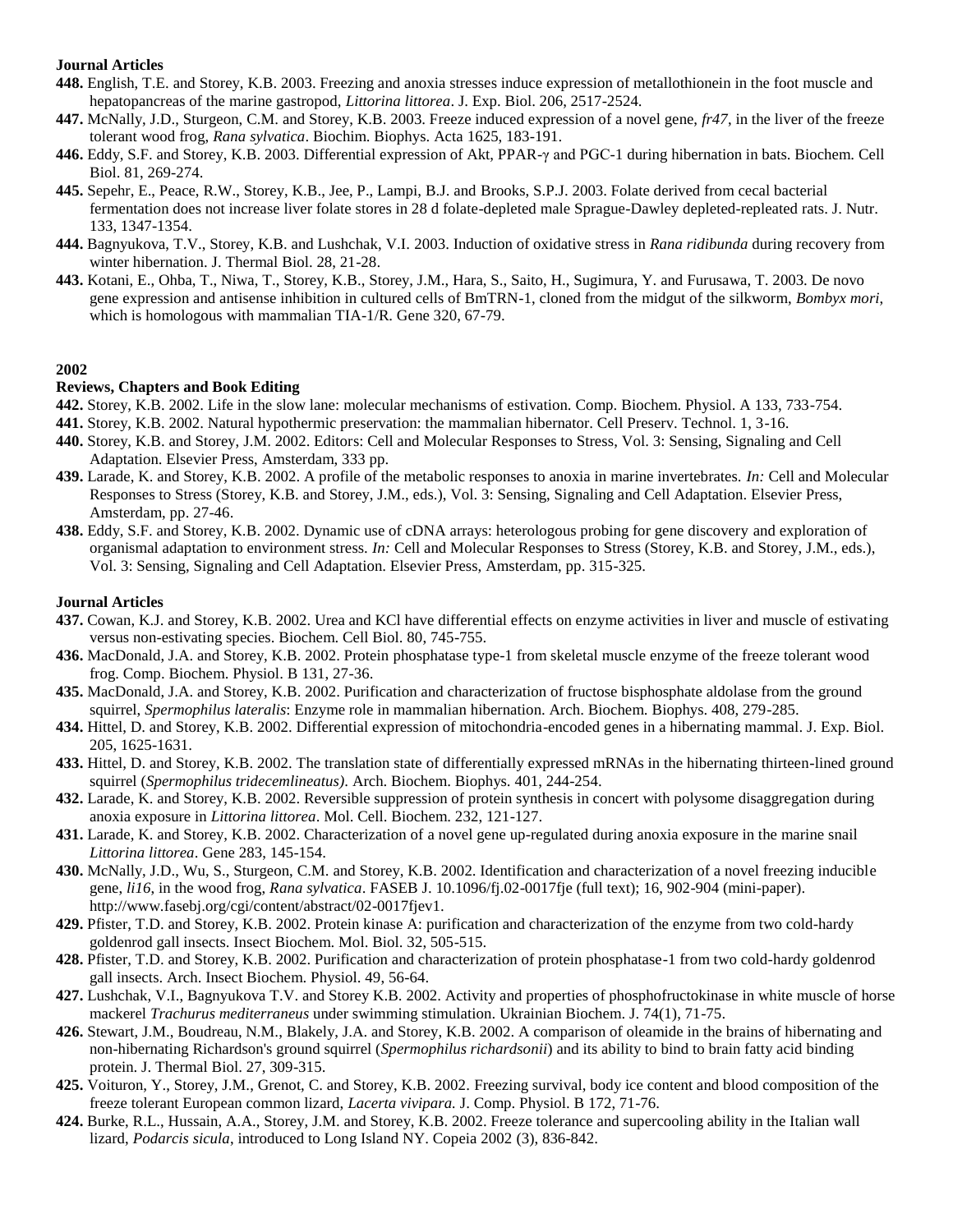## **Reviews, Chapters and Book Editing**

- **423.** Storey, K.B. 2001. Turning down the fires of life: metabolic regulation of hibernation and estivation. *In:* Molecular Mechanisms of Metabolic Arrest (Storey, K.B., ed.) BIOS Scientific Publishers, Oxford, pp. 1-21.
- **422.** Storey, K.B. 2001. Editor: Molecular Mechanisms of Metabolic Arrest: Life in Limbo. BIOS Scientific Publishers, Oxford, 199 pp.
- **421.** Storey, K.B. and Storey, J.M. 2001. Signal transduction and gene expression in the regulation of natural freezing survival. *In:* Cell and Molecular Responses to Stress (Storey, K.B. and Storey, J.M., eds.), Vol. 2: Protein Adaptations and Signal Transduction. Elsevier Press, Amsterdam, pp. 1-19.
- **420.** Storey, K.B. and Storey, J.M. 2001. Hibernation: poikilotherms. Encyclopedia of Life Sciences, MacMillan Reference Ltd., London: Nature Publishing Group. (www.els.net)
- **419.** Storey, K.B. and Storey, J.M. 2001. Editors: Cell and Molecular Responses to Stress, Vol. 2 Protein adaptations and signal transduction. Elsevier Press, Amsterdam, 291 pp. (http://www.elsevier.com/locate/isbn/0-444-507590)
- **418.** Hermes-Lima, M., Storey, J.M. and Storey, K.B. 2001. Antioxidant defenses and animal adaptation to oxygen availability during environmental stress. *In:* Cell and Molecular Responses to Stress (Storey, K.B. and Storey, J.M., eds.), Vol. 2: Protein Adaptations and Signal Transduction. Elsevier Press, Amsterdam, pp. 263-287.

- **417.** Cowan, K.J. and Storey, K.B. 2001. Tyrosine kinases and phosphatases in the estivating spadefoot toad. Cell Physiol. Biochem. 11, 161-172.
- **416.** Cowan, K.J. and Storey, K.B. 2001. Protein kinase and phosphatase responses to anoxia in crayfish, *Orconectes virilis*: purification and characterization of cAMP-dependent protein kinase. Comp. Biochem. Physiol. B 130, 565-577.
- **415.** Cowan, K.J. and Storey, K.B. 2001. Freeze-thaw effects on metabolic enzymes in wood frog organs. Cryobiology 43, 32-45.
- **414.** Bilgen, T., English, T.E., McMullen, D.C. and Storey, K.B. 2001. *EsMlp*, a muscle-LIM protein gene, is up-regulated during cold exposure in the freeze-avoiding larvae of *Epiblema scudderiana*. Cryobiology 43, 11-20.
- **413.** MacDonald, J.A. and Storey, K.B. 2001. Reassessment of the cold labile nature of phosphofructokinase from a hibernating ground squirrel. Mol. Cell. Biochem. 225, 51-57.
- **412.** Willmore, W.G., Cowan, K.J. and Storey K.B. 2001. Effects of anoxia exposure and aerobic recovery on metabolic enzyme activities in the freshwater turtle, *Trachemys scripta elegans*. Can. J. Zool. 79, 1822-1828.
- **411.** Willmore, W.G., English, T.E. and Storey K.B. 2001. Mitochondrial gene responses to low oxygen stress in turtle organs. Copeia 2001, 628–637.
- **410.** Thatcher, B.J. and Storey, K.B. 2001. Glutamate dehydrogenase from liver of euthermic and hibernating Richardson's ground squirrels: evidence for two distinct enzyme forms. Biochem. Cell Biol. 79, 11-19.
- **409.** Larade, K., Nimigan, A. and Storey, K.B. 2001. Transcription pattern of ribosomal protein L26 during anoxia exposure in *Littorina littorea*. J. Exp. Zool. 290, 759-768.
- **408.** Hittel, D. and Storey, K.B. 2001. Differential expression of adipose and heart type fatty acid binding proteins in hibernating ground squirrels. Biochim. Biophys. Acta 1522, 238-243.
- **407.** Eddy, S.F. and Storey, K.B. 2001. Gene expression in hibernation: testing skeletal muscle of little brown bats, *Myotis lucifugus,*  using commercially available cDNA microarrays. Proceedings of the Virtual Conference in Genomics and Bioinformatics, October 15 -16, 2001. http://www.ndsu.nodak.edu/virtual-genomics/meetings.htm
- **406.** Greenway, S.C. and Storey, K.B. 2001. The effect of seasonal change and prolonged anoxia on metabolic enzymes of *Littorina littorea.* Can J. Zool. 79, 907-915.
- **405.** Muise, A.M. and Storey, K.B. 2001. Regulation of hexokinase in a freeze avoiding insect: role in the winter production of glycerol. Arch. Insect Biochem. Physiol. 47, 29-34.
- **404.** Hemmings, S.J. and Storey, K,B. 2001. Characterization of sarcolemma and sarcoplasmic reticulum isolated from skeletal muscle of the freeze tolerant wood frog, *Rana sylvatica*: the ß(2)-adrenergic receptor and calcium transport systems in control, frozen and thawed states. Cell Biochem. Funct. 19:143-152.
- **403.** Lushchak, V.I., Bagnyukova, T.V., Storey, J.M. and Storey, K.B. 2001. Influence of exercise on the activity and the distribution between free and bound forms of glycolytic and associated enzymes in tissues of horse mackerel. Braz. J. Med. Biol. Res. 34, 1055-1064.
- **402.** Malysheva, I.N., Storey, K.B., Lopina, O.D. and Rubtsov, A.M. 2001. Ca-ATPase activity and protein composition of sarcoplasmic reticulum membranes isolated from skeletal muscles of typical hibernator, the ground squirrel *Spermophilus undulatus.* Biosci. Rep. 21(6), 831-838.
- **401.** Malysheva, A.N., Storey, K.B., Ziganshin, R.K., Lopina, O.D. and Rubtsov, A.M. 2001. Characteristics of sarcoplasmic reticulum membrane preparations isolated from skeletal muscles of active and hibernating ground squirrel *Spermophilus undulatus*. Biochemistry (Moscow) 66(8), 918-925.
- **400.** Murtazina, D.A., Petukhov, S.P., Rubtsov, A.M. Storey, K.B. and Lopina, O.D. 2001. Phosphorylation of the α-subunit of Na,K-ATPase from duck salt glands by cAMP-dependent protein kinase inhibits the enzyme activity. Biochemistry (Moscow) 66 (8), 865-874.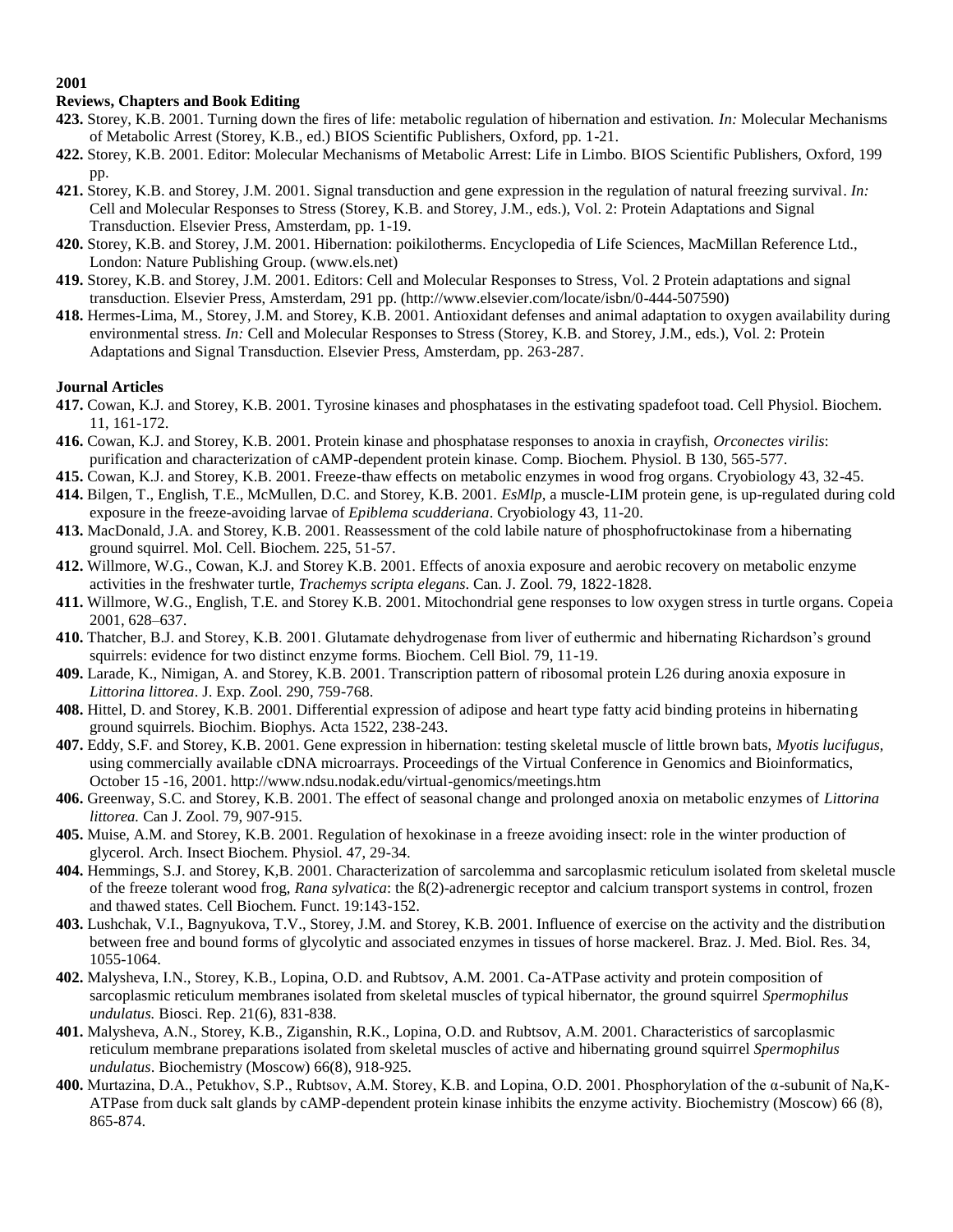# **Reviews, Chapters and Book Editing**

- **399.** Storey, K.B. 2000. Vertebrate freeze tolerance: molecular studies of signal transduction and gene expression. *In*: Life in the Cold (Heldmaier, G., and Klingenspor, M., eds) Springer-Verlag, pp. 527-539.
- **398.** Storey, K.B. and Storey, J.M. 2000. Gene expression and protein adaptations in mammalian hibernation. *In*: Life in the Cold (Heldmaier, G., and Klingenspor, M., eds) Springer-Verlag, pp. 303-313.
- **397.** Storey, K.B. and Storey, J.M. 2000. Editors: Cell and Molecular Responses to Stress, Vol. 1: Environmental stressors and gene responses. Elsevier Press, Amsterdam, 303p.

## **Journal Articles**

- **396.** Cowan, K. J., MacDonald, J.A., Storey, J.M. and Storey, K.B. 2000. Metabolic reorganization and signal transduction during estivation in the spadefoot toad. Exp. Biol. Online 5:1.
- http://link.springer.de/link/service/journals/00898/bibs/0005001/00050001.htm **395.** Fahlman, A., Storey, J.M. and Storey, K.B. 2000. Gene up-regulation in heart during mammalian hibernation*.* Cryobiology 40, 332-342.
- **394.** Holden, C.P. and Storey, K.B. 2000. Purification and characterization of protein kinase A catalytic subunit from liver of the freeze tolerant wood frog: role in glycogenolysis during freezing. Cryobiology 40, 323-331.
- **393.** English, T.E. and Storey, K.B. 2000. Enzymes of adenylate metabolism and their role in hibernation of the white-tailed prairie dog, *Cynomys leucurus.* Arch. Biochem. Biophys. 376, 91-100.
- **392.** Greenway, S.C. and Storey, K.B. 2000. Activation of mitogen-activated protein kinases during natural freezing and thawing in the wood frog. Mol. Cell Biochem. 209, 29-37.
- **391.** Greenway, S.C. and Storey, K.B. 2000. Seasonal change and prolonged anoxia affect the kinetic properties of phosphofructokinase and pyruvate kinase in oysters. J. Comp. Physiol. B 170, 285-293.
- **390.** Greenway, S.C. and Storey, K.B. 2000. Mitogen-activated protein kinases and anoxia tolerance in turtles. J. Exp. Zool. 287, 477- 484.
- **389.** Hemmings, S.J. and Storey, K.B. 2000. Hepatic changes in the freeze-tolerant turtle *Chrysemys picta marginata* in response to freezing and thawing. Cell Biochem. Funct. 18, 175-186.
- **388.** Stewart, J.M., Claude, J.F., MacDonald, J.A. and Storey, K.B. 2000. The muscle fatty acid binding protein of spadefoot toad (*Scaphiopus couchii*). Comp. Biochem. Physiol. B 125, 347-357.
- **387.** Mattute, B., Storey, K.B., Knoop, F.C., and Conlon, J.M. 2000. Induction of synthesis of an antimicrobial peptide in the skin of the freeze-tolerant frog, *Rana sylvatica*, in response to environmental stimuli. FEBS Lett. 483, 135-138.

#### **1999**

#### **Reviews, Chapters and Book Editing**

- **386.** Storey, K.B. 1999. Editor: Environmental Stress and Gene Regulation. BIOS Scientific Publishers, Oxford, 181p.
- **385.** Storey, K.B. 1999. Stress-induced gene expression in freeze tolerant and anoxia tolerant vertebrates. *In:* Environmental Stress and Gene Regulation (Storey, K.B., ed.) BIOS Scientific Publishers, Oxford, pp. 1-23.
- **384.** Storey, K.B. 1999. Living in the cold: freeze-induced gene responses in freeze-tolerant vertebrates. Clin. Exp. Pharmacol. Physiol. 26, 57-63.
- **383.** Storey, K.B. 1999. Experimental Biology 1998 Molecular approaches to understanding cellular responses to stress an introduction. Clin. Exp. Pharmacol. Physiol. 26, 56.
- **382.** Storey, K.B. and Storey, J.M. 1999. Gene expression and cold hardiness in animals. *In*: Cold-adapted Organisms Ecology, Physiology, Enzymology and Molecular Biology (Margesin, R. and Schinner, F., eds.) Springer, Heidelberg, pp. 385-407.
- **381.** Storey, K.B. and Storey, J.M. 1999. Lifestyles of the cold and frozen. The Sciences 39 (3), 32-37.
- **380.** Storey, J.M. and Storey, K.B. 1999. Frozen alive: animal secrets of freezing survival and their implications for cryomedicine. Pharmaceutical News 6(3), 9-14. http://www.gbhap-us.com/magazines/pharmanews/6-3-feature.htm

- **379.** Storey, K.B., Dent, M.E. and Storey, J.M. 1999. Gene expression during estivation in spadefoot toads, *Scaphiopus couchii*: upregulation of riboflavin binding protein in liver. J. Exp. Zool. 284, 325-333.
- 378. MacDonald, J.A. and Storey, K.B. 1999. Regulation of ground squirrel Na<sup>+</sup> K<sup>+</sup>-ATPase activity by reversible phosphorylation during hibernation. Biochem. Biophys. Res. Commun. 254, 424-429.
- **377.** MacDonald, J.A. and Storey, K.B. 1999. Protein phosphatase responses during freezing and thawing in wood frogs: control of liver cryoprotectant metabolism. Cryo-Lett. 20, 297-306.
- **376.** MacDonald, J.A. and Storey, K.B. 1999. Cyclic AMP-dependent protein kinase: role in anoxia and freezing tolerance of the marine periwinkle, *Littorina littorea.* Mar. Biol. 133, 193-203.
- **375.** Cowan, K. J. and Storey, K.B. 1999. Reversible phosphorylation control of skeletal muscle pyruvate kinase and phosphofructokinase during estivation in the spadefoot toad, *Scaphiopus couchii*. Mol. Cell. Biochem. 195, 173-181.
- **374.** White, D. and Storey, K.B. 1999. Freeze-induced alterations of translatable mRNA populations in wood frog organs. Cryobiology 38, 353-362.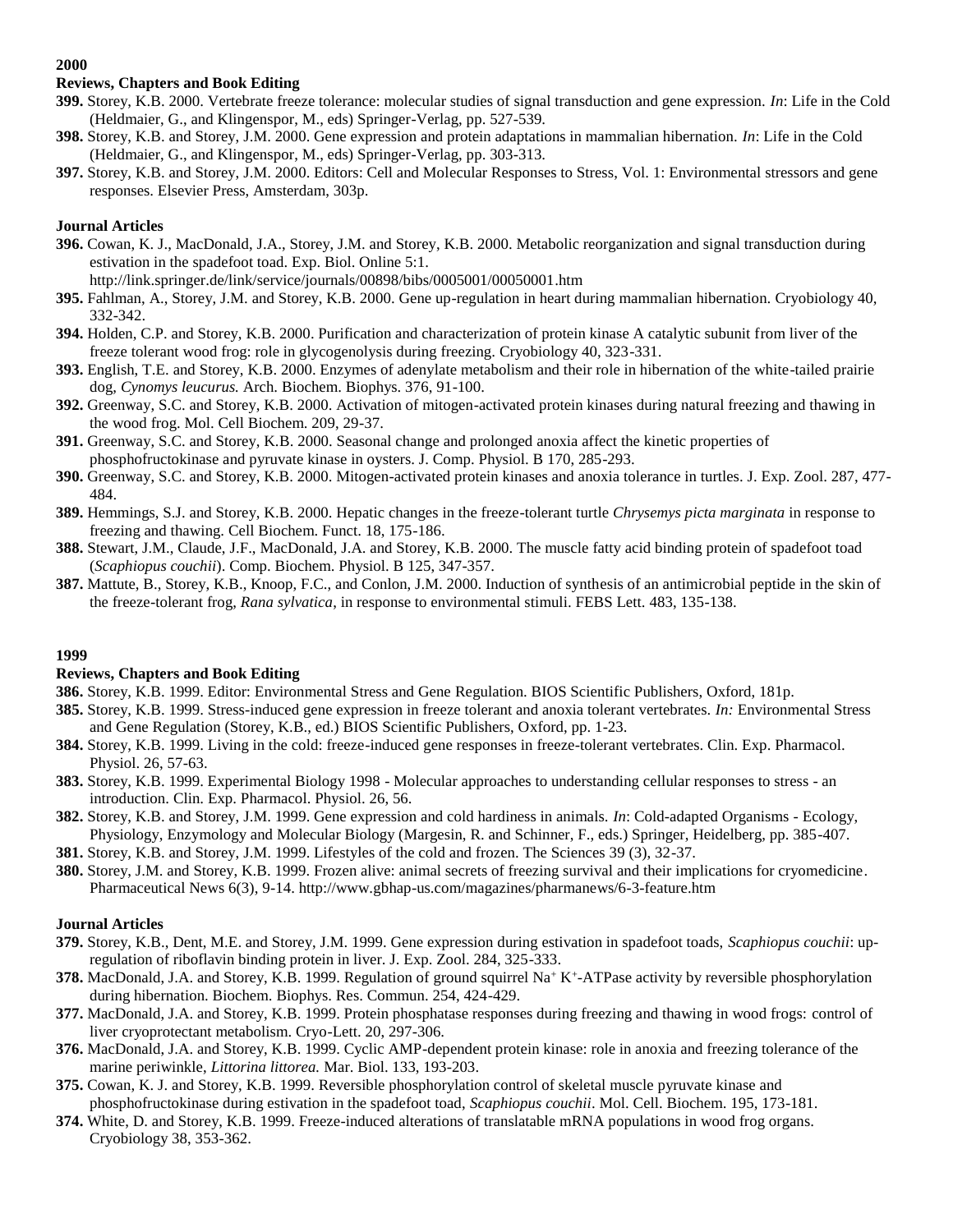- **373.** Greenway, S.C. and Storey, K.B. 1999. Discordant responses of mitogen-activated protein kinases to anoxia and freezing exposures in hatchling turtles. J. Comp. Physiol. 169, 521-527.
- **372.** Greenway, S.C. and Storey, K.B. 1999. The effect of prolonged anoxia on enzyme activities in oysters (*Crassostrea virginica*) at different seasons. J. Exp. Mar. Biol. Ecol. 242, 259-272.
- **371.** Muise, A.M. and Storey, K.B. 1999. Regulation of glycogen synthetase in a freeze-avoiding insect: role in cryoprotectant glycerol metabolism. Cryo-Lett. 20, 223-228.
- **370.** Hemmings, S.J. and Storey, K.B. 1999. Brain  $\gamma$ -glutamyltranspeptidase: Characteristics, development and thyroid hormone dependency of the enzyme in isolated microvessels and neuronal/glial cell plasma membranes. Mol. Cell. Biochem. 202, 119 -130.
- **369.** Brooks, S.P.J., Dawson, B.A., Black, D.B. and Storey, K.B. 1999. Temperature regulation of glucose metabolism in red blood cells of the freeze tolerant wood frog. Cryobiology 39, 150-157.
- **368.** Furusawa, T., Konishi, A., Sakano, D., Kotani, E., Sugimura, Y., Storey, J.M. and Storey, K.B. 1999. Regulatory properties of phosphofructokinase in the eggs of the silkworm, *Bombyx mori*. J. Sericulture Sci. Japan 68, 181-194.
- **367.** Heldmaier, G., Klingenspor, M., Werneyer, M., Lampi, B.J., Brooks, S.P. and Storey, K.B. 1999. Metabolic adjustments during daily torpor in the Djungarian hamster. Am. J. Physiol. 276, E896-E906.
- **366.** Devireddy, R.V., Barratt, P.R., Storey, K.B. and Bischof, J.C. 1999. Liver freezing response of the freeze tolerant wood frog, *Rana sylvatica*, in the presence and absence of glucose. I. Experimental measurements. Cryobiology 38, 310-326.
- **365.** Devireddy, R.V., Barratt, P.R., Storey, K.B. and Bischof, J.C. 1999. Liver freezing response of the freeze tolerant wood frog, *Rana sylvatica*, in the presence and absence of glucose. II. Mathematical modeling. Cryobiology 38, 327-338.
- **364.** Shorina E.A., Mast N.V., Storey K.B., Lopina O.D., and Rubtsov A.M. 1999. Characteristics of melittin interaction with sarcoplasmic reticulum membranes. Biochemistry (Moscow) 64(6), 705-713.
- **363.** Murtazina, D.A., Petukhov, S.P., Storey, K.B., Rubtsov, A.M. and Lopina, O.D. 1999. Phosphorylation of H,K-ATPase αsubunit in microsomes from rabbit gastric mucosa by cAMP-dependent protein kinase. Bioscience Reports 19, 109-114.
- **362.** Shutova, A.N., Storey, K.B., Lopina, O.D., and Rubtsov, A.M. 1999. Comparative characteristics of sarcoplasmic reticulum preparations from skeletal muscles of the ground squirrel *Spermophilus undulatus*, rats and rabbits. Biochemistry (Moscow) 64 (11), 1250-1257. http://www.protein.bio.msu.su/biokhimiya/contents/v64/full/64111480.htm

#### **Reviews and Chapters**

- **361.** Storey, K.B. 1998. Survival under stress: molecular mechanisms of metabolic rate depression in animals. South African J. Zool. 33, 55-64.
- **360.** Storey, J.M. and Storey, K.B. 1998. Life in the freezer how animals survive winter. Science Spectra 13, 36-42.
- **359.** Hermes-Lima, M., Storey, J.M. and Storey, K.B. 1998. Antioxidant defenses and metabolic depression. The hypothesis of preparation for oxidative stress in land snails. Comp. Biochem. Physiol. B 120, 437-448.

- **358.** Brooks, S.P.J. and Storey, K.B. 1998. Protein kinase C from rainbow trout brain: identification and characterization of three isozymes. Biochem. Mol. Biol. Intl. 44, 259-267.
- **357.** Hermes-Lima, M. and Storey, K.B. 1998. Role of antioxidant defenses in the tolerance of severe dehydration in anurans. The case of the leopard frog *Rana pipiens.* Mol. Cell. Biochem. 189, 79-89.
- **356.** Frank, C.L., Brooks, S.P.J., Harlow, H.J. and Storey, K.B. 1998. The influence of hibernation patterns on the critical enzymes of lipogenesis and lipolysis in prairie dogs. Exp. Biol. Online 3, 9
	- (http://link.springer.de/link/service/journals/00898/bibs/8003001/80030009.htm)
- **355.** Frank, C.L., Dierenfeld, E.S. and Storey, K.B. 1998. The relationship between lipid peroxidation, hibernation, and food selection in mammals. Amer. Zool. 38, 341-349.
- **354.** Grundy, J.E. and Storey, K.B. 1998. Antioxidant defenses and lipid peroxidation damage in estivating toads, *Scaphiopus couchii*. J. Comp. Physiol. B 168, 132-142.
- **353.** Joanisse, D.R. and Storey, K.B. 1998. Oxidative stress and antioxidants in stress and recovery of cold-hardy insects. Insect Biochem. Molec. Biol. 28, 23-30.
- **352.** Holden, C.P. and Storey, K.B. 1998. Protein kinase A catalytic subunit from bat skeletal muscle: a kinetic study of the enzyme from a hibernating mammal. Arch. Biochem. Biophys. 358, 243-250.
- **351.** MacDonald, J.A. and Storey, K.B. 1998. cAMP-dependent protein kinase from brown adipose tissue: temperature effects on kinetic properties and enzyme role in hibernating ground squirrels. J. Comp. Physiol. B 168, 513-525.
- **350.** Pannunzio, T.M. and Storey, K.B. 1998. Antioxidant defenses and lipid peroxidation during anoxia stress and aerobic recovery in the marine gastropod, *Littorina littorea*. J. Exp. Mar. Biol. Ecol. 221, 277-292.
- **349.** Stewart, J.M., English, T.E. and Storey, K.B. 1998. Comparisons of effects of temperature on liver fatty acid binding proteins from hibernator and non-hibernator mammals. Biochem. Cell Biol. 76, 593-599.
- **348.** Conlon, J.M., Yano, K., Chartrel, N., Vaudry, H. and Storey, K.B. 1998. Freeze tolerance in the wood frog *Rana sylvatica* is associated with unusual structural features of insulin but not glucagon. J. Mol. Endocrinol. 21, 153-159.
- **347.** Lushchak, V.I., Bahnjukova T.V. and Storey K.B. 1998. Effect of hypoxia on the activity and binding of glycolytic and associated enzymes in sea scorpion tissues. Braz. J. Med. Biol. Res. 31, 1059-1067.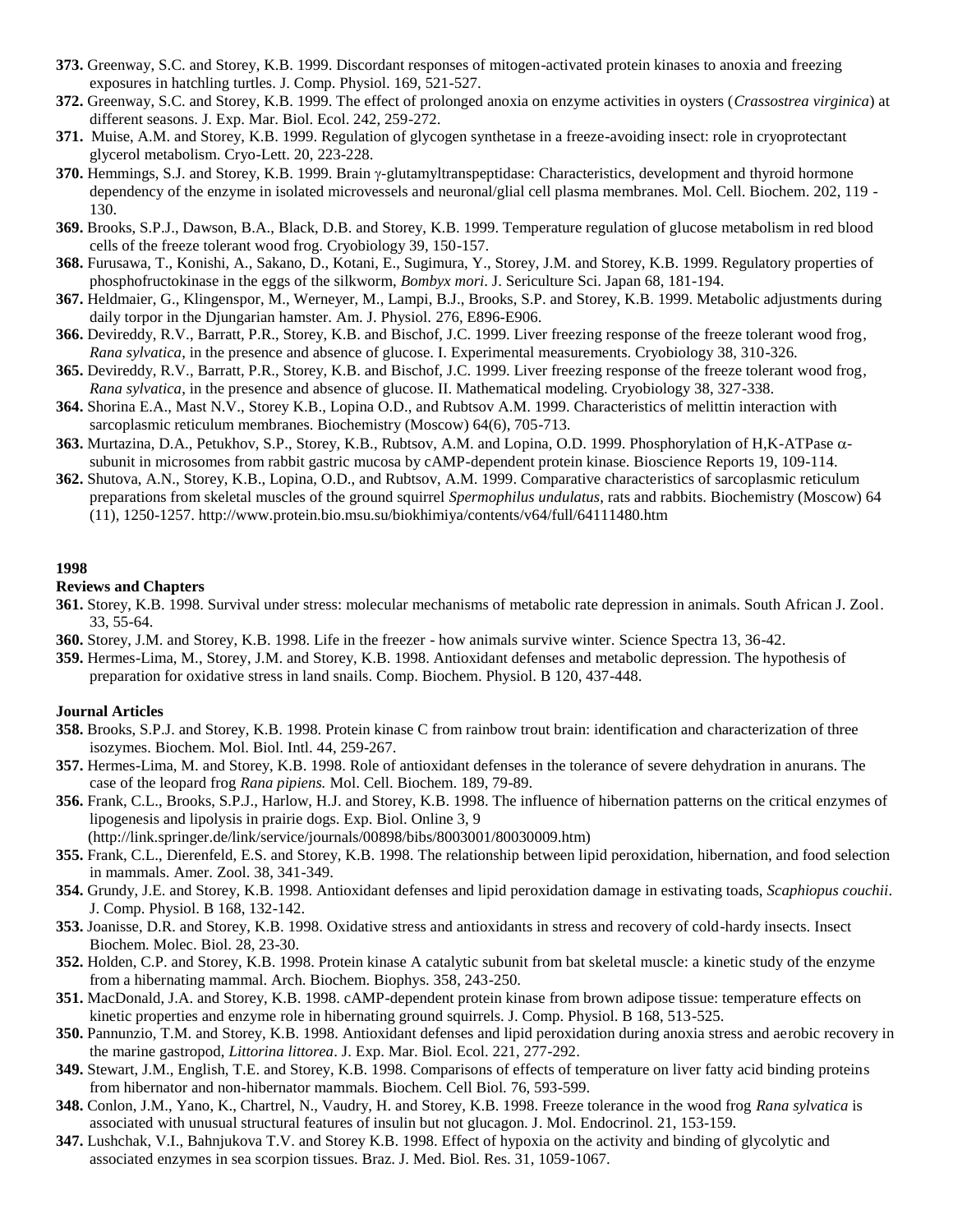- **346.** Lushchak, V.I., Smirnova, Y.D. and Storey, K.B. 1998. AMP-deaminase from sea scorpion white muscle: properties and redistribution under hypoxia. Comp. Biochem. Physiol. B 119, 611-618.
- **345.** Lushchak, V.I., Lushchak L.P., Bahnjukova T.V., Spichenkov, A.V. and Storey K.B. 1998. Comparative study of free and bound glycolytic enzymes from sea scorpion brain. Biochem. Cell Biol. 76, 609-614.
- **344.** Barratt, P.R., Devireddy, R.V., Storey, K.B. and Bischof, J.C. 1998. Biophysics of freezing in liver of the freeze-tolerant wood frog *Rana sylvatica.*. Ann. N.Y. Acad. Sci. 858, 284-297.

#### **Reviews and Chapters**

- **343.** Storey, K.B. 1997. Metabolic regulation in mammalian hibernation: enzyme and protein adaptations. Comp. Biochem. Physiol. A 118, 1115-1124.
- **342.** Storey, K.B. 1997. Organic solutes in freezing tolerance. Comp. Biochem. Physiol. A 117, 319-326.
- **341.** Storey, K.B. and Storey, J.M. 1997. Adaptations for freezing survival in ectothermic vertebrates. *In*: Thermobiology (Willis, J.S., ed.), Advances in Molecular and Cell Biology, Vol. 19 (Bittar, E., editor-in-chief). JAI Press Inc., London, pp. 1-32.
- **340.** Storey, K.B. and Storey, J.M. 1997. To freeze or not to freeze the dilemma for life below 0°C. The Biochemist 19, 8-13.
- **339.** Brooks, S.P.J. and Storey, K.B. 1997. Glycolytic controls in estivation and anoxia: a comparison of metabolic arrest in land and marine molluscs. Comp. Biochem. Physiol. A 118, 1103-1114.
- **338.** Lutz, P.L. and Storey, K.B. 1997. Adaptations to variations in oxygen tension by vertebrates and invertebrates. Handbook of Physiology, Section 13: Comparative Physiology (Dantzler, W.H., ed.) Oxford University Press, Oxford, Vol. 2, pp. 1479-1522.

#### **Journal Articles**

- **337.** Storey, K.B., Storey, J.M. and Churchill, T.A. 1997. De novo protein biosynthesis responses to water stresses in wood frogs: freeze-thaw and dehydration-rehydration. Cryobiology 34, 200-213.
- **336.** Brooks, S.P.J. and Storey, K.B. (1997) Glycolytic enzyme binding in *Otala lactea* hepatopancreas: effect of taxol, colchicine and cytochalasin B and D on the *in vivo* enzyme distribution. Biochem. Mol. Biol. Intl. 41, 841-849.
- **335.** Cai, Q. and Storey, K.B. 1997. Freezing-induced genes in wood frog (*Rana sylvatica*): fibrinogen upregulation by freezing and dehydration. Am. J. Physiol. 272, R1480-R1492.
- **334.** Cai, Q. and Storey, K.B. 1997. Upregulation of a novel gene by freezing exposure in the freeze-tolerant wood frog (*Rana sylvatica*)*.* Gene 198, 305-312.
- **333.** Cai, Q. and Storey, K.B. 1997. A novel RNA species from the turtle mitochondrial genome induction and regulation of transcription and processing under anoxic and freezing stresses. Genome 40, 534-543.
- **332.** Cai, Q., Greenway, S.C. and Storey, K.B. 1997. Differential regulation of the mitochondrial ADP/ATP translocase gene in wood frogs under freezing stress. Biochim. Biophys. Acta 1353, 69-78.
- **331.** Mehrani, H. and Storey, K.B. 1997. Protein kinase C from bat brain: the enzyme from a hibernating mammal. Neurochem. Intl. 31, 139-150.
- **330.** Willmore, W.G. and Storey, K.B. 1997. Antioxidant systems and anoxia tolerance in a freshwater turtle *Trachemys scripta elegans*. Mol. Cell. Biochem. 170, 177-185.
- **329.** Willmore, W.G. and Storey, K.B. 1997. Glutathione systems and anoxia tolerance in turtles. Am. J. Physiol. 273, R219-R225.
- **328.** Holden, C.P. and Storey, K.B. 1997. Second messenger and cAMP-dependent protein kinase responses to dehydration and anoxia stresses in frogs. J. Comp. Physiol. B 167, 305-312.
- **327.** Muise, A. M. and Storey, K.B. 1997. Reversible phosphorylation of fructose-1,6-bisphosphatase mediates enzyme role in glycerol metabolism in the freeze avoiding gall moth *Epiblema scudderiana*. Insect Biochem. Mol. Biol. 27, 617-623.
- **326.** Lushchak, V.I., Smirnova, Y.D. and Storey, K.B. 1997. Unusual AMP-deaminase solubilization from teleost fish white muscle. Biochem. Mol. Biol. Intl. 43, 685-694.

# **1996**

## **Reviews and Chapters**

- **325**. Storey, K.B. 1996. Metabolic adaptations supporting anoxia tolerance in reptiles: recent advances. Comp. Biochem. Physiol. B 113, 23-35.
- **324**. Storey, K.B. 1996. Oxidative stress: animal adaptations in nature. Brazilian J. Med. Biol. Res. 29, 1715-1733.
- **323**. Storey, K.B. 1996. Sleeping beauties: the biochemistry of dormancy. The Biochemist 18, 20-23
- **322**. Storey, K.B. and Storey, J.M. 1996. Natural freezing survival in animals. Ann. Rev. Ecol. Syst. 27, 365-386
- **321**. Storey, K.B. Mosser, D..D. Douglas, D.N., Grundy, J.E. and Storey, J.M. 1996. Biochemistry below 0°C: nature's frozen vertebrates. Brazilian J. Med. Biol. Res. 29, 283-307.

- **320.** Storey, J.M. and Storey, K.B. 1996. ß-Adrenergic, hormonal, and nervous influences on cryoprotectant synthesis by liver of the freeze tolerant wood frog *Rana sylvatica*. Cryobiology 33, 186-195.
- **319.** Brooks, S.P.J. and Storey, K.B. 1996. Protein kinase involvement in land snail aestivation and anoxia protein kinase A kinetic properties and changes in second messenger compounds during depressed metabolism. Mol. Cell. Biochem. 156, 153-161.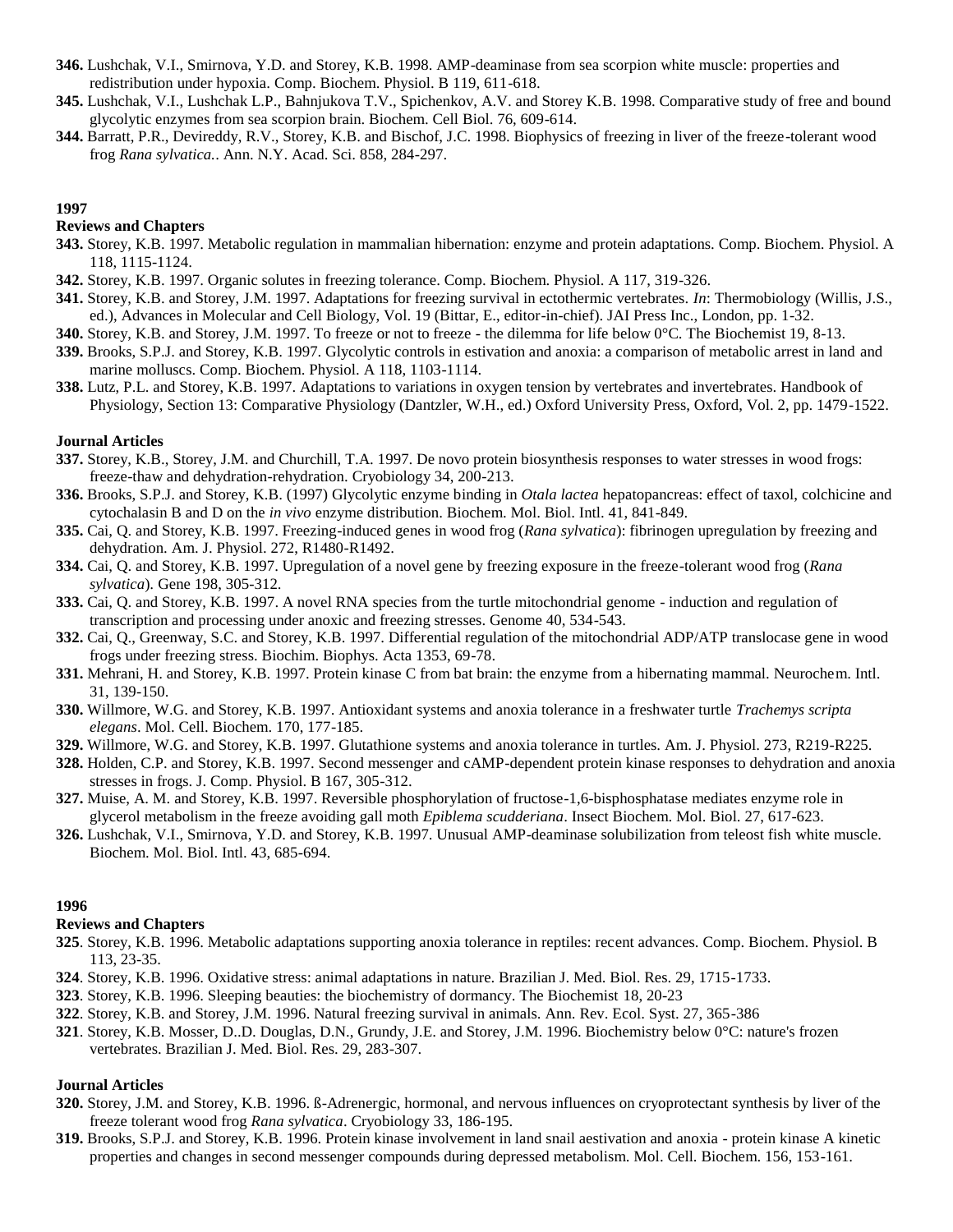- **318.** Brooks, S.P.J. and Storey, K.B. 1996. Purification and characterization of a protein phosphatase that dephosphorylates pyruvate kinase in an anoxia tolerant animal. Biochem. Mol. Biol. Intl. 38, 1223-1234.
- **317.** Cai, Q. and Storey, K.B. 1996. Anoxia-induced gene expression in turtle heart: up-regulation of mitochondrial genes for NADHubiquinone oxidoreductase subunit 5 and cytochrome C oxidase subunit 1. Eur. J. Biochem. 241, 83-92.
- **316.** Hermes-Lima, M. and Storey, K.B. 1996. Relationship between anoxia exposure and antioxidant status in the frog *Rana pipiens*. Am. J. Physiol. 271, R918-R925.
- **315.** Frank, C.L. and Storey, K.B. 1996. The effect of total unsaturate content on hibernation. *In:* Adaptations to the Cold: 10th International Hibernation Symposium (Geiser, F., Hulbert, A.J. and Nicol, S.C., eds.) University of New England Press, Armidale, pp. 211-216.
- **314.** Mehrani, H. and Storey, K.B. 1996. Liver protein kinase C isozymes: properties and enzyme role in a vertebrate facultative anaerobe. Int. J. Biochem. Cell. Biol. 28, 1257-1269.
- **313.** Churchill, T.A. and Storey, K.B. 1996. Metabolic responses to freezing and anoxia by the periwinkle, *Littorina littorea*. J Therm. Biol. 21, 57-63.
- **312.** Churchill, T.A. and Storey, K.B. 1996. Organ metabolism and cryoprotectant synthesis in spring peepers *Pseudacris crucifer*. Copeia 1996(3), 517-525.
- **311.** Joanisse, D.R. and Storey, K.B. 1996. Oxidative stress and antioxidants in overwintering larvae of cold-hardy goldenrod gall insects. J. Exp. Biol. 199, 1483-1491.
- **310.** Joanisse, D.R. and Storey, K.B. 1996. Oxidative damage and antioxidants in *Rana sylvatica,* the freeze tolerant wood frog. Am. J. Physiol. 271, R545-R553.
- **309.** Joanisse, D.R. and Storey, K.B. 1996. Fatty acid content and enzymes of fatty acid metabolism in overwintering cold-hardy gall insects. Physiol. Zool. 69, 1079-1095.
- **308.** Holden, C.P. and Storey, K.B. 1996. Signal transduction, second messenger, and protein kinase responses during freezing exposures in the wood frog. Am. J. Physiol. 271, R1205-R1211.
- **307.** Willmore, W.G. and Storey, K.B. 1996. Multicatalytic proteinase activity in turtle liver: responses to anoxia stress and recovery. Biochem. Mol. Biol. Intl. 38, 445-451.
- **306.** Russell, E.L. and Storey, K.B. 1996. Freezing and the regulation of enzymes of carbohydrate metabolism in the salt marsh bivalve *Geukensia demissus.* Cryo-Lett. 17, 233-240.
- **305.** Hemmings, S.J. and Storey, K.B. 1996. Characterization of  $\gamma$ -glutamyltranspeptidase in the liver of the frog: 3. Response to freezing and thawing in the freeze tolerant wood frog, *Rana sylvatica*. Cell Biochem. Function 14, 139-148.

#### **Reviews and Chapters**

- **304**. Storey, K.B. and Brooks, S.P.J. 1995. The basis of enzymatic adaptation. *In*: Principles of Medical Biology, Vol. 4, Part I, Cell Chemistry and Physiology, pp. 147-169 (Bittar, E. and Bittar, N., eds.) JAI Press, Greenwich, Connecticut.
- **303**. Brooks, S.P.J. and Storey, K.B. 1995. Is glycolytic rate controlled by the reversible binding of enzymes to subcellular structures? *In*: Biochemistry and Molecular Biology of Fishes, Vol. 4 (Hochachka, P.W. and Mommsen, T.P., eds.), Elsevier, New York, pp. 291-307.

- **302.** Storey, K.B. and Churchill, T.A. 1995. Metabolic responses to freezing and anoxia by the freeze tolerant marine mussel, *Geukensia demissus*. J. Exp. Mar. Biol. Ecol. 188, 99-114.
- **301.** Storey, K.B. and Kelly, D.A.1995. Glycolysis and energetics in organs of hibernating mice (*Zapus hudsonius*). Can. J. Zool. 73, 202-207.
- **300.** Brooks, S.P.J. and Storey, K.B. 1995. Protein phosphorylation patterns during aestivation in the land snail *Otala lactea*. Mol. Cell. Biochem. 143, 7-13.
- **299.** Brooks, S.P.J. and Storey, K.B. 1995. Evidence for aestivation specific proteins in *Otala lactea*. Mol. Cell. Biochem. 143, 15-20.
- **298.** Hermes-Lima, M. and Storey, K.B. 1995. Antioxidant defenses and metabolic depression in a pulmonate land snail. Am. J. Physiol. 268, R1386-R1393.
- **297.** Hermes-Lima, M. and Storey, K.B. 1995. Xanthine oxidase and xanthine dehydrogenase from an estivating snail. A possible role in the induction of oxidative stress. Z. Naturforschung C: Biosciences 50, 685-694.
- **296.** Hermes-Lima, M., Willmore, W. and Storey, K.B. 1995. Quantification of peroxides in animal tissues based on Fe(II)-xylenol orange formation. Free Rad. Biol. Med. 19, 271-280.
- **295.** Frank, C.L. and Storey, K.B. 1995. Optimal depot fat composition for hibernation by golden-mantled ground squirrels (*Spermophilus lateralis*). J. Comp. Physiol. B 164, 536-542.
- **294.** Churchill, T.A. and Storey, K.B. 1995. Metabolic effects of dehydration on an aquatic frog *Rana pipiens*. J. Exp. Biol. 198, 147- 154.
- **293.** Su, J.Y. and Storey, K.B. 1995. Fish muscle phosphofructokinase: influences of protein concentration on enzyme kinetic behaviour. Int. J. Biochem. Cell Biol. 27, 1277-1283.
- **292.** Su, J.Y. and Storey, K.B. 1995. Phosphofructokinase binding to myofibrils in fish muscle: influences of ionic strength and metabolite levels on enzyme complex formation. Biochem. Mol. Biol. Intl. 35, 781-791.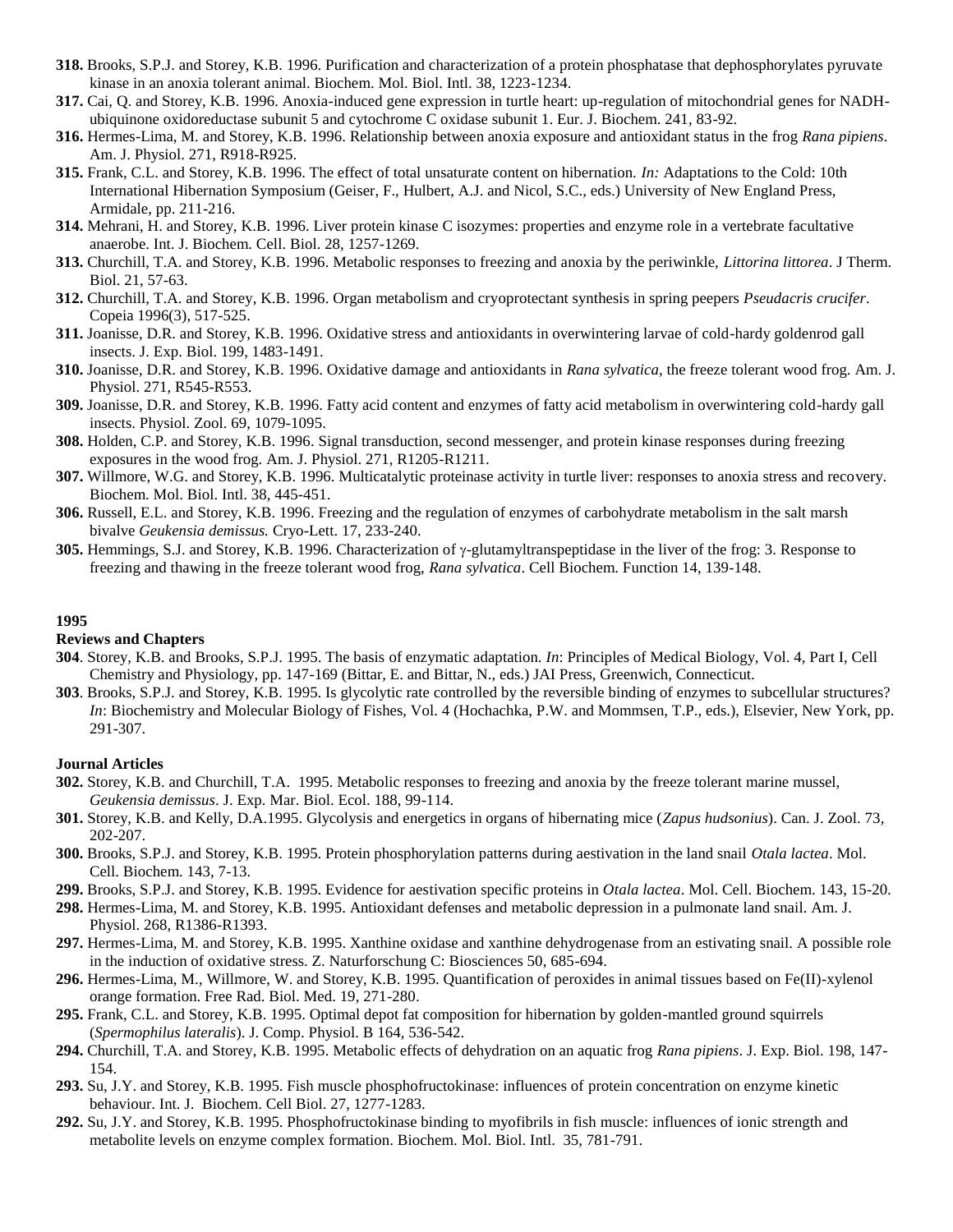- **291.** Mehrani, H. and Storey, K.B. 1995. Enzymatic control of glycogenolysis during anoxic submergence in the freshwater turtle *Trachemys scripta*. Int. J. Biochem. Cell. Biol. 27, 821-830.
- **290.** Mehrani, H. and Storey, K.B. 1995. cAMP-Dependent protein kinase and anoxia survival in turtles: purification and properties of liver PKA. Mol. Cell. Biochem. 145, 81-88.
- **289.** Mehrani, H. and Storey, K.B. 1995. Effects of anoxia on protein phosphatase in turtle organs: purification and properties of protein phosphatase type-1 from turtle liver. Arch. Biochem. Biophys. 316, 836-843.
- **288.** Joanisse, D.R. and Storey, K.B. 1995. Temperature acclimation and seasonal responses by enzymes in cold-hardy gall insects. Arch. Insect Biochem. Physiol. 28, 339-349.
- **287.** Holden, C.P. and Storey, K.B. 1995. Fructose-1,6-bisphosphatase from a cold-hardy insect: control of cryoprotectant glycerol catabolism. Arch. Insect Biochem. Physiol. 28, 225-235.
- **286.** Russell, E.L. and Storey, K.B. 1995. Anoxia and freezing exposures stimulate covalent modification of enzymes of carbohydrate metabolism in *Littorina littorea*. J. Comp. Physiol. B 165, 132-142.
- **285.** Russell, E.L. and Storey, K.B. 1995. Regulation of enzymes of carbohydrate metabolism during anoxia in the salt marsh bivalve *Geukensia demissus*. Physiol. Zool. 68, 567-582.
- **284.** Russell, E.L. and Storey, K.B. 1995. Glycogen synthetase and the control of cryoprotectant clearance after thawing in the freeze tolerant wood frog. Cryo-Lett. 16, 263-266.
- **283.** Pereira, C., Vijayan, M.M., Storey, K.B., Jones, R.A. and Moon, T.W. 1995. Role of glucose and insulin in regulating glycogen synthase and phosphorylase activities in rainbow trout hepatocytes. J. Comp. Physiol. B 165, 62-70.
- **282.** Lushchak, V.I. and Storey, K.B. 1995. Purification and characterization of AMP deaminase from trout white muscle. Biokhimiya 60, 270-277.
- **281.** King, P.A., Rosholt, M.N. and Storey, K.B. 1995. Seasonal changes in plasma membrane glucose transport in freeze tolerant wood frogs. Can. J. Zool. 73, 1-9.
- **280.** Dalo, N.L., Hackman, J.C., Storey, K.B. and Davidoff, R.A. 1995. Changes in motoneuron membrane potential and reflex activity induced by sudden cooling of isolated spinal cords: differences among cold-sensitive, cold-resistant, and freeze-tolerant amphibian species. J. Exp. Biol. 198, 1765-1774.

## **Reviews and Chapters**

- **279.** Storey, K.B. 1994. Analysis of enzyme regulation via reversible phosphorylation and enzyme binding interactions with macromolecules. *In*: Biochemistry and Molecular Biology of Fishes, Vol. 3 Analytical Techniques (Hochachka, P.W. and Mommsen, T.P., eds.), Elsevier, New York, pp. 603-614.
- **278.** Storey, K.B. and Schafhauser-Smith, D.Y. 1994. Immobilization of polysaccharide degrading enzymes. Biotechnology and Genetic Engineering Reviews (Tombs, M.P., ed.) Intercept Scientific Technical and Medical Publications, Andover UK, Vol. 12, pp. 409-465.

- **277.** Storey, K.B. and Mommsen, T.P. 1994. Effects of temperature and freezing on hepatocytes isolated from a freeze tolerant frog. Am. J. Physiol. 266, R1477-R1482.
- **276.** Brooks, S.P.J. and Storey, K.B. 1994. Effect of anoxia on isolated turtle tissues: Is the response to anoxia mediated by protein kinase second messengers? Biochem. Mol. Biol. Int. 34, 1253-1258.
- **275.** Brooks, S.P.J. and Storey, K.B. 1994. Patterns of protein synthesis and phosphorylation during anoxia in the land snail *Otala lactea*. Can. J. Zool. 72, 856-862.
- **274.** Brooks, S.P.J. and Storey, K.B. 1994. Metabolic depression in land snails: *in vitro* analysis of protein kinase involvement in pyruvate kinase control in isolated *Otala lactea* tissues. J. Exp. Zool. 269, 507-514.
- **273.** Hermes-Lima, M., Wang, E.M., Schulman, H.M., Storey, K.B. and Ponka, P. 1994. Deoxyribose degradation catalyzed by Fe(III)EDTA: kinetic aspects and potential usefulness for submicromolar iron measurements. Mol. Cell. Biochem. 137, 65-73.
- **272.** Churchill, T.A. and Storey, K.B. 1994. Effects of dehydration on organ metabolism in the frog *Pseudacris crucifer*: hyperglycemic responses to dehydration mimic freezing-induced cryoprotectant production. J. Comp. Physiol. B 164, 492-498.
- **271.** Churchill, T.A. and Storey, K.B. 1994. Metabolic responses to dehydration by liver of the wood frog *Rana sylvatica*. Can. J. Zool. 72, 1420-1425.
- **270.** Su, J.Y. and Storey, K.B. 1994. Regulation of rainbow trout white muscle phosphofructokinase during exercise. Int. J. Biochem. 26, 519-528.
- **269.** Su, J.Y. and Storey, K.B. 1994. Regulation of phosphofructokinase from liver and muscle of rainbow trout by protein phosphorylation. Biochem. Mol. Biol. Intl. 33, 1191-1200.
- **268.** Joanisse, D.R. and Storey, K.B. 1994. Mitochondrial enzymes during overwintering in two species of cold-hardy gall insects. Insect Biochem. Molec. Biol. 24, 145-150.
- **267.** Joanisse, D.R. and Storey, K.B. 1994. Enzyme activity profiles in an overwintering population of freeze-tolerant larvae of the gall fly *Eurosta solidaginis*. J. Comp. Physiol. B 164, 247-255.
- **266.** Joanisse, D.R. and Storey, K.B. 1994. Enzyme activity profiles in an overwintering population of freeze-avoiding gall moth larvae, *Epiblema scudderiana*. Can. J. Zool. 72, 1079-1086 .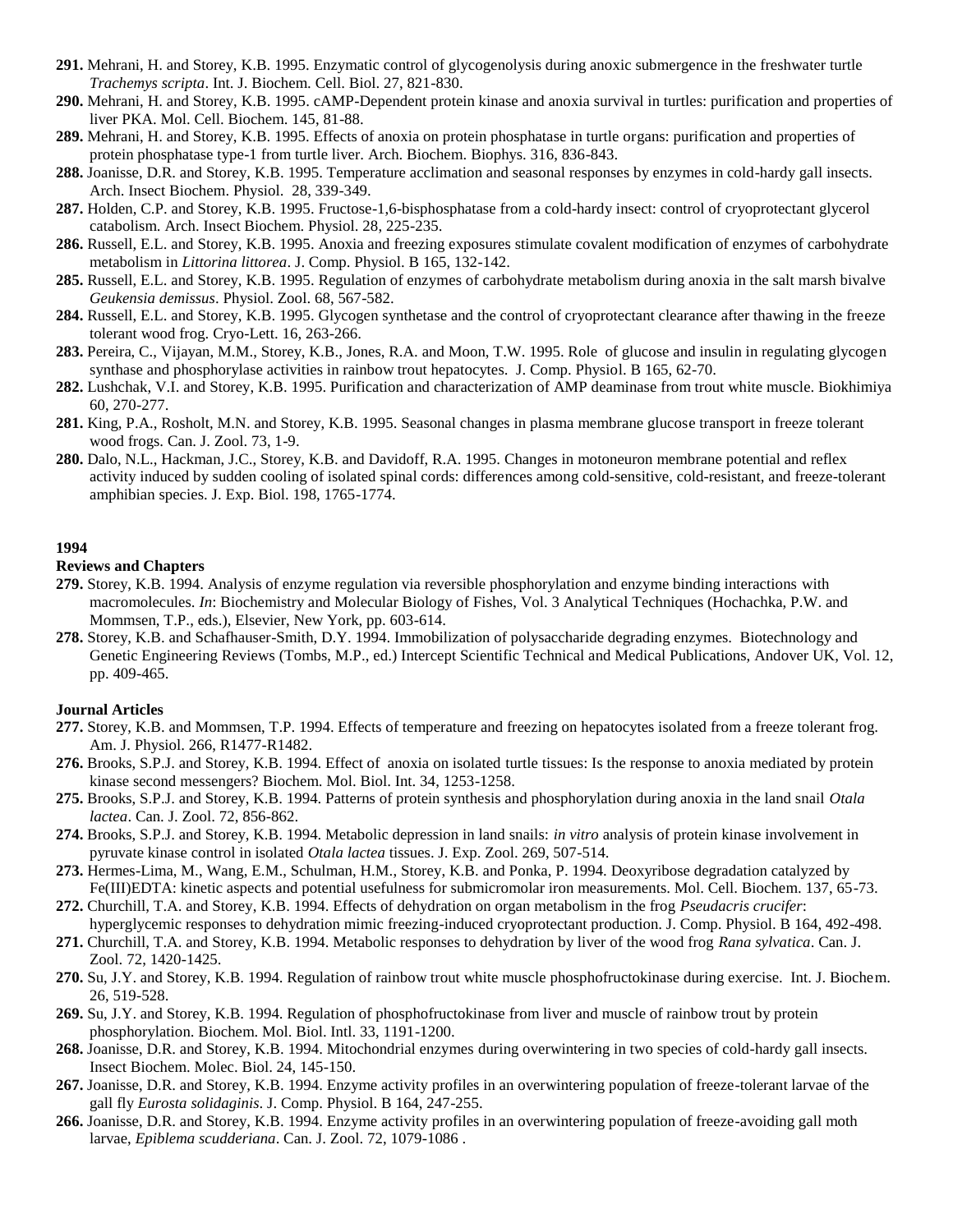- **265.** Holden, C.P. and Storey, K.B. 1994. 6-Phosphogluconate dehydrogenase from a freeze tolerant insect: control of the hexose monophosphate shunt and NADPH production during cryoprotectant synthesis. Insect Biochem. Molec. Biol. 24, 167-173.
- **264.** Holden, C.P. and Storey, K.B. 1994. Purification and characterization of aldolase from the cold hardy insect *Epiblema scudderiana*: enzyme role in glycerol biosynthesis. Insect Biochem. Molec. Biol. 24, 265-270.
- **263.** Grundy, J.E. and Storey, K.B. 1994. Urea and salt effects on enzymes from estivating and non-estivating amphibians. Mol. Cell. Biochem. 131, 9-17.
- **262.** Douglas, D.N., Giband, M., Altosaar, I. and Storey, K.B. 1994. Anoxia induces changes in translatable mRNA populations in turtle organs: a possible adaptive strategy for anaerobiosis. J. Comp. Physiol. B 164, 405-414.
- **261.** Hemmings, S.J. and Storey, K.B. 1994. Alterations in hepatic adrenergic receptor status in *Rana sylvatica* in response to freezing and thawing: implications to the freeze-induced glycemic response. Can. J. Physiol. Pharmacol. 72, 1552-1560.
- **260.** Lushchak, V.I. and Storey, K.B. 1994. Influence of exercise on the distribution of enzymes in trout white muscle and kinetic properties of AMP deaminase from free and bound fractions. Fish Physiol. Biochem. 13, 407-418.
- **259.** Lushchak, V.I. and Storey, K.B. 1994. Effect of exercise on the properties of AMP-deaminase from trout white muscle. Int. J. Biochem. 26, 1305-1312.
- **258.** Rubinsky, B., Hong, J.-S. and Storey, K.B. 1994. Freeze tolerance in turtles: visual analysis by microscopy and magnetic resonance imaging. Am. J. Physiol. 267, R1078-R1088.
- **257.** Rubinsky, B., Wong, S.T.S., Hong, J.-S., Gilbert, J., Roos, M. and Storey, K.B. 1994. 1H magnetic resonance imaging of freezing and thawing in freeze-tolerant frogs. Am. J. Physiol. 266, R1771-R1777.

# **Reviews and Chapters**

- **256.** Storey, K.B. 1993. Molecular mechanisms of metabolic arrest in mollusks. *In*: Surviving Hypoxia: Mechanisms of Control and Adaptation (Hochachka, P.W., Lutz, P.L., Sick, T.J., Rosenthal, M. and Thillart, G. van den, eds.) CRC Press, Boca Raton, pp. 253-269.
- **255.** Storey, K.B. and Storey, J.M. 1993. Cellular adaptations for freezing survival by amphibians and reptiles. *In*: Advances in Low Temperature Biology, Vol. 2 (Steponkus, P.L., ed.) JAI Press, London, pp. 101-129.
- **254.** Brooks, S.P.J. and Storey, K.B. 1993. Control of metabolic rate by multienzyme complexes: is glycolysis in hypoxia and anoxia regulated by complex formation?. *In:* Surviving Hypoxia: Mechanisms of Control and Adaptation (Hochachka, P.W., Lutz, P.L., Sick, T.J., Rosenthal, M. and Thillart, G. van den, eds.) CRC Press, Boca Raton, pp. 281-293.

- **253.** Storey, K.B., Layne, J.R., Cutwa, M.M., Churchill, T.A. and Storey, J.M. 1993. Freezing survival and metabolism of box turtles, *Terrapene carolina*. Copeia 1993(3), 628-634.
- **252.** Storey, K.B., Churchill, T.A. and Joanisse, D.R. 1993. Freeze tolerance in hermit flour beetle (*Osmoderma eremicola*) larvae. J. Insect Physiol. 39, 737-742.
- **251.** Brooks, S.P.J. and Storey, K.B. 1993. Protein kinase C in turtle brain: changes in enzyme activity during anoxia. J. Comp. Physiol. B 163, 84-88.
- **250.** Brooks, S.P.J. and Storey, K.B. 1993. Control of glycolytic enzyme binding: effect of changing enzyme substrate concentrations on *in vivo* enzyme distributions. Mol. Cell. Biochem. 122, 1-7.
- **249.** Brooks, S.P.J. and Storey, K.B. 1993. De novo protein synthesis and protein phosphorylation during anoxia and recovery in the red-eared turtle. Am. J. Physiol. 265, R1380-R1386.
- **248.** Brooks, S.P.J. and Storey, K.B. 1993. An improvement in the pyruvate dehydrogenase complex assay: a high yield method for purifying arylamine acetyltransferase. Anal. Biochem. 212, 452-456.
- **247.** Brooks, S.P.J., Mancebo, M.J., Holden, C.P. and Storey, K.B. 1993. A batch elution procedure for assaying adenylate cyclase. Anal. Biochem. 210, 419-421.
- **246.** Hermes-Lima, M. and Storey, K.B. 1993. Anti-oxidant defenses in the tolerance of freezing and anoxia by garter snakes. Am. J. Physiol. 265, R646-R652.
- **245.** Hermes-Lima, M. and Storey, K.B. 1993. In vitro oxidative inactivation of glutathione S-transferase from a freeze tolerant reptile. Mol. Cell. Biochem. 124, 149-158.
- **244.** Churchill, T.A. and Storey, K.B. 1993. Dehydration tolerance in wood frogs: a new perspective on the development of amphibian freeze tolerance. Am. J. Physiol. 265, R1324-R1332.
- **243.** Su, Y. and Storey, K.B. 1993. Phosphofructokinase from liver of the rainbow trout *Oncorhynchus mykiss*. Arch. Biochem. Biophys. 302, 49-55.
- **242.** Su, Y. and Storey, K.B. 1993. Substrate- and effector-induced conformational changes in phosphofructokinase from white muscle of rainbow trout (*Oncorhynchus mykiss*): a fluorescence study. Biochem. Cell Biol. 71, 255-259.
- **241.** Mehrani, H. and Storey, K.B. 1993. Purification and molecular properties of glycogen phosphorylase *b* from trout white muscle. Biochem. Cell Biol. 71, 308-312.
- **240.** Mehrani, H. and Storey, K.B. 1993. Characterization of  $\alpha$ -glucosidase enzymes from rainbow trout liver. Arch. Biochem. Biophys. 306, 188-194.
- **239.** Mehrani, H. and Storey, K.B. 1993. Control of glycogenolysis and effects of exercise on phosphorylase kinase and cAMPdependent protein kinase in rainbow trout organs. Biochem. Cell Biol. 71, 501-506.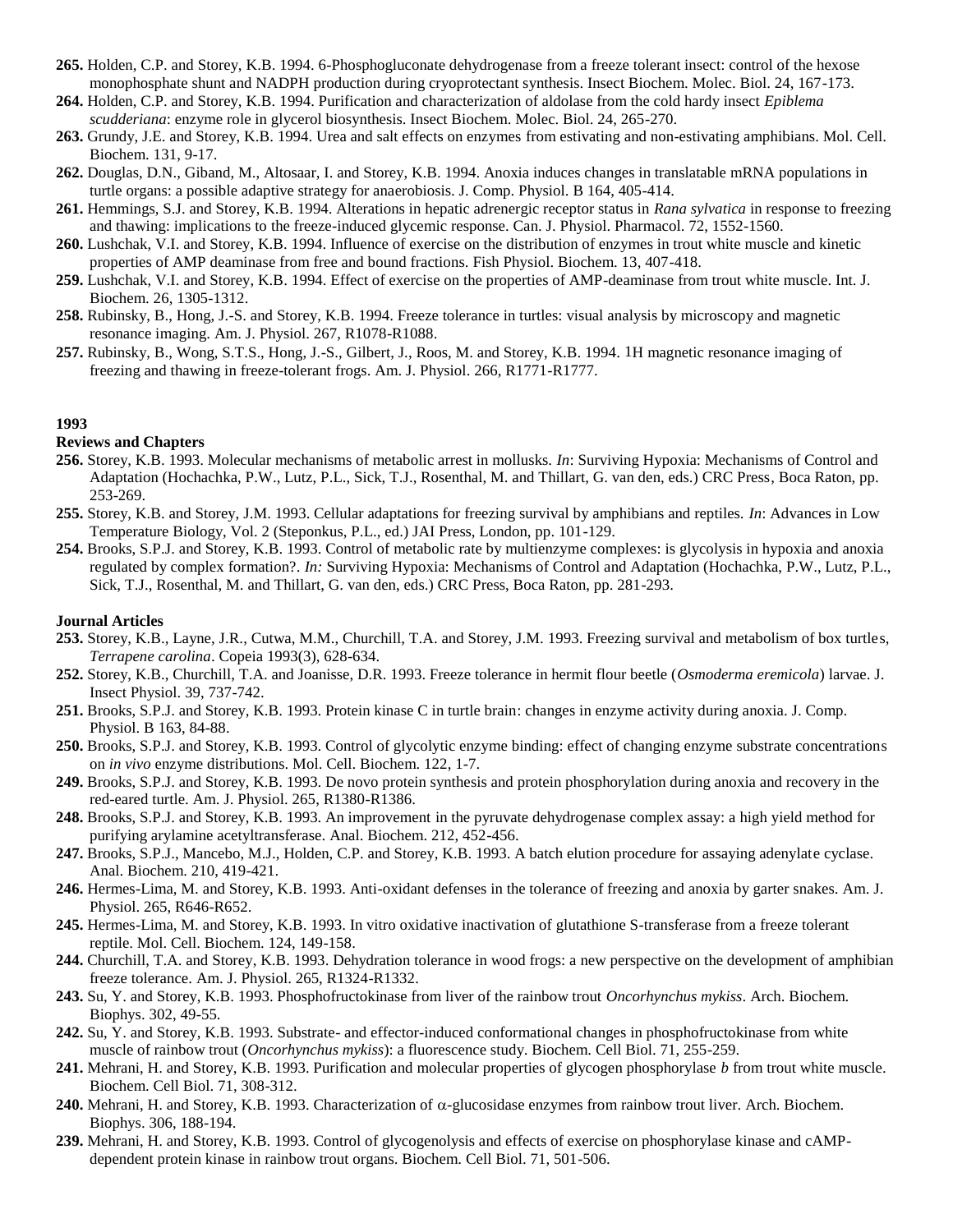- **238.** Holden, C.P. and Storey, K.B. 1993. Purification and characterization of glycogen phosphorylase a and b from the freeze avoiding gall moth larvae *Epiblema scudderiana*. J. Comp. Physiol. B. 163, 499-507.
- **237.** Holden, C.P. and Storey, K.B. 1993. Regulation of phosphofructokinase and the control of cryoprotectant synthesis in a freezeavoiding insect. Can J. Zool. 71, 1895-1899.
- **236.** Schafhauser, D.Y. and Storey, K.B. 1993. Coimmobilization of amyloglucosidase and pullulanase onto granular chicken bone for enhanced starch degradation. Biotech. Appl. Biochem. 17, 103-113.
- **235.** Vazquez-Illanes, D. and Storey, K.B. 1993. 6-Phosphofructo-2-kinase and control of cryoprotectant synthesis in freeze tolerant frogs. Biochim. Biophys. Acta 1158, 29-32.
- **234.** Oeschger, R. and Storey, K.B. 1993. Impact of anoxia and hydrogen sulphide on the metabolism of *Arctica islandica* L. (Bivalvia). J. Exp. Mar. Biol. Ecol. 170, 213-226.
- **233.** King, P.A., Rosholt, M.N., and Storey, K.B. 1993. Adaptations of plasma membrane glucose transport facilitate cryoprotectant distribution in freeze tolerant frogs. Am. J. Physiol. 265, R1036-R1042.

## **Reviews and Chapters**

- **232.** Storey, K.B. 1992. The basis of enzymatic adaptation. *In*: Fundamentals of Medical Cell Biology, Vol. 3A (Bittar, E., ed.) JAI Press, Greenwich, Connecticut, 137-156.
- **231.** Storey, K.B. and Storey, J.M. 1992. Natural freeze tolerance in ectothermic vertebrates. Ann. Rev. Physiol. 54, 619-637.
- **230.** Storey, K.B. and Storey, J.M. 1992. Biochemical adaptations for winter survival in insects. *In*: Advances in Low Temperature Biology, Vol. 1 (Steponkus, P.L., ed.) JAI Press, London, pp. 101-140.
- **229.** Storey, J.M. and Storey, K.B. 1992. Out cold. The winter life of painted turtles. Natural History 1/92, 23-25.
- **228.** Pinder, A.W., Storey, K.B. and Ultsch, G.R. 1992. Estivation and hibernation. *In*: Environmental Physiology of the Amphibia. (Feder, M.E. and Burggren, W., eds.). University of Chicago Press, Chicago, pp. 250-274.

- **227.** Storey, K.B., Bischof, J. and Rubinsky, B. 1992. Cryomicroscopic analysis of freezing in liver of the freeze tolerant wood frog. Am. J. Physiol. 263, R185-R194.
- **226.** Storey, K.B., Baust, J.G. and Wolanczyk, J.P 1992. Biochemical modification of the plasma ice nucleating activity in a freeze tolerant frog. Cryobiology 29, 374-384.
- **225.** Storey, K.B., McDonald, D.G., Perry, S.F., Harris, V.L., and Storey, J.M. 1992. Effect of freezing on the blood chemistry of the wood frog. Cryo Lett. 13, 363-370.
- **224.** Brooks, S.P.J. and Storey, K.B. 1992. A kinetic description of sequential, reversible, Michaelis-Menten reactions: practical application of theory to metabolic pathways. Mol. Cell. Biochem. 115, 43-48.
- **223.** Brooks, S.P.J. and Storey, K.B. 1992. Bound and determined: a computer program for making buffers of defined ion concentrations. Analyt. Biochem. 201, 119-126.
- **222.** Brooks, S.P.J. and Storey, K.B. 1992. Mechanisms of glycolytic control during hibernation in the ground squirrel *Spermophilus lateralis*. J. Comp. Physiol. B 162, 23-28.
- **221.** Brooks, S.P.J. and Storey, K.B. 1992. Properties of pyruvate dehydrogenase from *Otala lactea*: control of enzyme activity during estivation. Physiol. Zool. 65, 620-633.
- **220.** Ferguson, R.A. and Storey, K.B. 1992. Gluconeogenesis in trout (*Oncorhynchus mykiss*) white muscle: purification and characterization of fructose-1,6-bisphosphatase activity in vitro. Fish Physiol. Biochem. 10, 201-212.
- **219.** Churchill, T.A. and Storey, K.B. 1992. Natural freezing survival by painted turtles *Chrysemys picta marginata* and *C. p. bellii*. Am. J. Physiol. 262, R530-R537.
- **218.** Churchill, T.A. and Storey, K.B. 1992. Freezing survival of the garter snake *Thamnophis sirtalis*. Can. J. Zool. 70, 99-105.
- **217.** Churchill, T.A. and Storey, K.B. 1992. Responses to freezing exposure by hatchling turtles *Trachemys scripta elegans*: factors influencing the development of freeze tolerance by reptiles. J. Exp. Biol. 167, 221-233.
- **216.** Su, Y. and Storey, K.B. 1992. Phosphofructokinase from white muscle of the rainbow trout, *Oncorhynchus mykiss*: purification and properties. Biochim. Biophys. Acta 1160, 301-308.
- **215.** Duncan, J.A. and Storey, K.B. 1992. Subcellular enzyme binding and the regulation of glycolysis in anoxic turtle brain. Am. J. Physiol. 262, R517-R523.
- **214.** Schafhauser, D.Y. and Storey, K.B. 1992. Fructose production: coimmobilized amyloglucosidase, pullulanase and glucose isomerase on BioboneTM. Appl. Biochem. Biotech. 36, 63-74.
- **213.** Schafhauser, D.Y. and Storey, K.B. 1992. Immobilization of amyloglucosidase onto granular chicken bone. Appl. Biochem. Biotech. 32, 89-109.
- **212.** Schafhauser, D.Y. and Storey, K.B. 1992. Immobilization of glucose isomerase onto granular chicken bone. Appl. Biochem. Biotech. 32, 79-87.
- **211.** Mommsen, T.P. and Storey, K.B. 1992. Hormonal effects on glycogen metabolism in isolated hepatocytes of a freeze-tolerant frog. Gen. Comp. Endocrinol. 87, 44-53.
- **210.** Thillart, G. van den, van Lieshout, G., Storey, K., Cortesi, P., and De Zwaan, A. 1992. Influences of long-term hypoxia on the energy metabolism of the Hb-containing bivalve *Scapharca inaequivalvis*: critical O2 levels for metabolic depression. J. Comp. Physiol. B. 162, 297-304.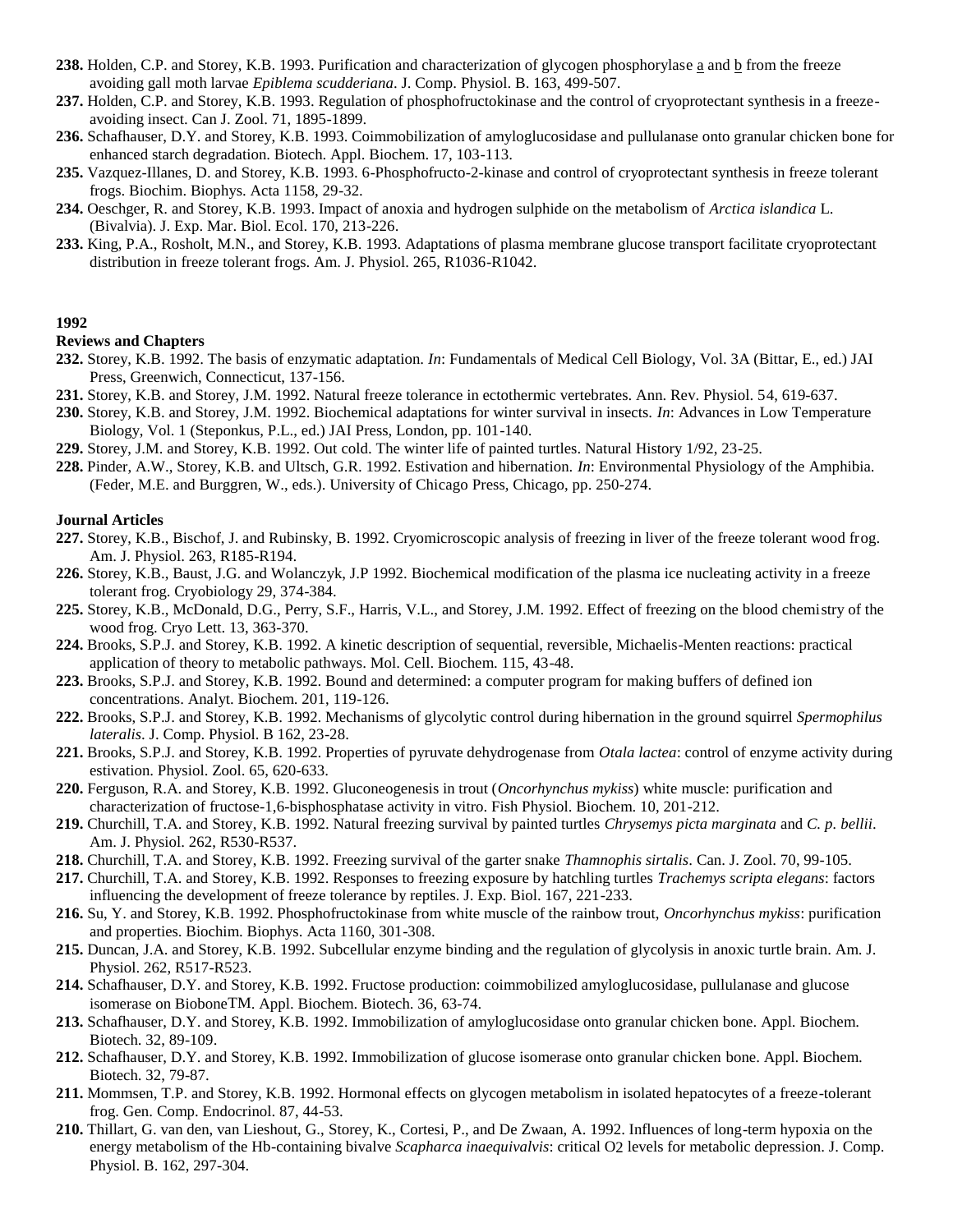**209.** De Zwaan, A., Cortesi, P., van den Thillart, G., Brooks, S., Storey, K.B., Roos, J., van Lieshout, G., Cattani, O., and Vitali, G. 1992. Energy metabolism of bivalves at reduced oxygen tensions. *In:* Marine Coastal Eutrophication (Vollenweider, R.A., Marchetti, R., and Viviani, R., eds.) Elsevier, Amsterdam, pp. 1029-1039.

#### **1991**

#### **Reviews and Chapters**

- **208.** Storey, K.B. 1991. Cryobiology. *In*: The McGraw-Hill Yearbook of Science and Technology, McGraw-Hill Publishing Co., New York, pp. 88-89.
- **207.** Storey, K.B. and Storey, J.M. 1991. Biochemistry of cryoprotectants. *In*: Insects at Low Temperature (Lee, R.E. and Denlinger, D., eds.), Chapman and Hall, New York, pp. 64-93.
- **206.** Brooks, S.P.J. and Storey, K.B. 1991. Where is the glycolytic complex? A critical evaluation of present data from muscle tissue. FEBS Lett. 278, 135-138.

#### **Journal Articles**

- **205.** Storey, K.B. 1991. Metabolic consequences of exercise in organs of rainbow trout. J. Exp. Zool. 260, 157-164.
- **204.** Storey, K.B., Keefe, D., Kourtz, L., and Storey, J.M. 1991. Glucose-6-phosphate dehydrogenase in cold hardy insects: kinetic properties, freezing stabilization, and control of hexose monophosphate shunt activity. Insect Biochem. 21, 157-164.
- **203.** Storey, K.B., McDonald, D.G., Duman, J.G., and Storey, J.M. 1991. Blood chemistry and ice nucleating activity in hatchling painted turtles. Cryo Lett. 12, 351-358.
- **202.** Brooks, S.P.J. and Storey, K.B. 1991. Re-evaluation of the  $\alpha$ -glycerophosphate dehydrogenase / L-lactate dehydrogenase enzyme system: evidence against the direct transfer of NADH between active sites. Biochem. J. 278, 875-881.
- **201.** Brooks, S.P.J. and Storey, K.B. 1991. The role of protein kinases in anoxia tolerance in facultative anaerobes: purification and characterization of a protein kinase that phosphorylates pyruvate kinase. Biochim. Biophys. Acta 1073, 253-259.
- **200.** Brooks, S.P.J. and Storey, K.B. 1991. The effect of enzyme-enzyme complexes on the overall glycolytic rate in vivo. Biochem. Int. 25, 477-489.
- **199.** Brooks, S.P.J. and Storey, K.B. 1991. A quantitative evaluation of the effect of enzyme complexes on the glycolytic rate in vivo: mathematical modeling of the glycolytic complex. J. Theor. Biol. 149, 361-375.
- **198.** Brooks, S.P.J. and Storey, K.B. 1991. Studies on the regulation of enzyme binding during anoxia in isolated tissues of *Busycon canaliculatum*. J. Exp. Biol. 156, 467-481.
- **197.** Brooks, S.P.J., de Zwaan, A., van den Thillart, G., Cattani, O., Cortesi, P. and Storey, K.B. 1991. Differential survival of *Venus gallina* and *Scapharca inaequivalvis* during anoxic stress: covalent modification of phosphofructokinase and glycogen phosphorylase during anoxia. J. Comp. Physiol. B 161, 207-212.
- **196.** Ferguson, R.A. and Storey, K.B. 1991. Glycolytic and associated enzymes of rainbow trout, *Oncorhynchus mykiss*, red cells: in vitro and in vivo studies. J. Exp. Biol. 155, 469-485.
- **195.** Ferguson, R.A. and Storey, K.B. 1991. Citrate synthase from rainbow trout heart: regulation by pH, temperature and metabolite levels. Can. J. Zool. 69, 3020-3027.
- **194.** Michaelidis, B. and Storey, K.B. 1991. Evidence for phosphorylation/ dephosphorylation control of phosphofructokinase from organs of the anoxia-tolerant sea mussel *Mytilus edulis*. J. Exp. Zool. 257, 1-9.
- **193.** Churchill, T.A. and Storey, K.B. 1991. Metabolic responses to freezing by organs of hatchling painted turtles, *Chrysemys picta marginata* and *C. p. bellii*. Can. J. Zool. 69, 2978-2984.
- **192.** Churchill, T.A. and Storey, K.B. 1991. Metabolic responses to freezing by garter snakes. Cryo Lett. 12, 359-366.
- **191.** Whitwam, R.E. and Storey, K.B. 1991. Regulation of phosphofructokinase during estivation and anoxia in the land snail *Otala lactea*. Physiol. Zool. 64, 595-610.
- **190.** Whitwam, R.E. and Storey, K.B. 1991. Organ-specific regulation of phosphofructokinase during facultative anaerobiosis in the marine whelk *Busycotypus canaliculatum*. Can. J. Zool. 69, 70-75.
- **189.** Duncan, J.A. and Storey, K.B. 1991. Role of enzyme binding in muscle metabolism of the goldfish. Can. J. Zool. 69, 1571-1576.
- **188.** Bosca, L. and Storey, K.B. 1991. Inactivation of 6-phosphofructo-2-kinase during anaerobiosis in the marine whelk *Busycon canaliculatum*. Am. J. Physiol. 260, R1168-R1175.
- **187.** Risman, C.A., David, E.S., Storey, K.B. and Crerar, M.M. 1991. Glucose and caffeine regulation of liver glycogen phosphorylase activity in the freeze-tolerant wood frog *Rana sylvatica*. Biochem. Cell Biol. 69, 251-255.
- **186.** Zwaan, A. de, Cortesi, P., Thillart, G. van den, Roos, J. and Storey, K.B. 1991. Differential sensitivities to hypoxia by two anoxia-tolerant marine molluscs: a biochemical analysis. Mar. Biol. 111, 343-351.

#### **1990**

#### **Reviews and Chapters**

- **185.** Storey, K.B. 1990. Life in a frozen state: adaptive strategies for natural freeze tolerance in amphibians and reptiles. (the Scholander Award Lecture) Am. J. Physiol. 258, R559-R568.
- **184.** Storey, K.B. 1990. Biochemistry of natural freeze tolerance in animals: molecular adaptations and applications to cryopreservation. (the Ayerst Award Lecture) Biochem. Cell Biol. 68, 687-698.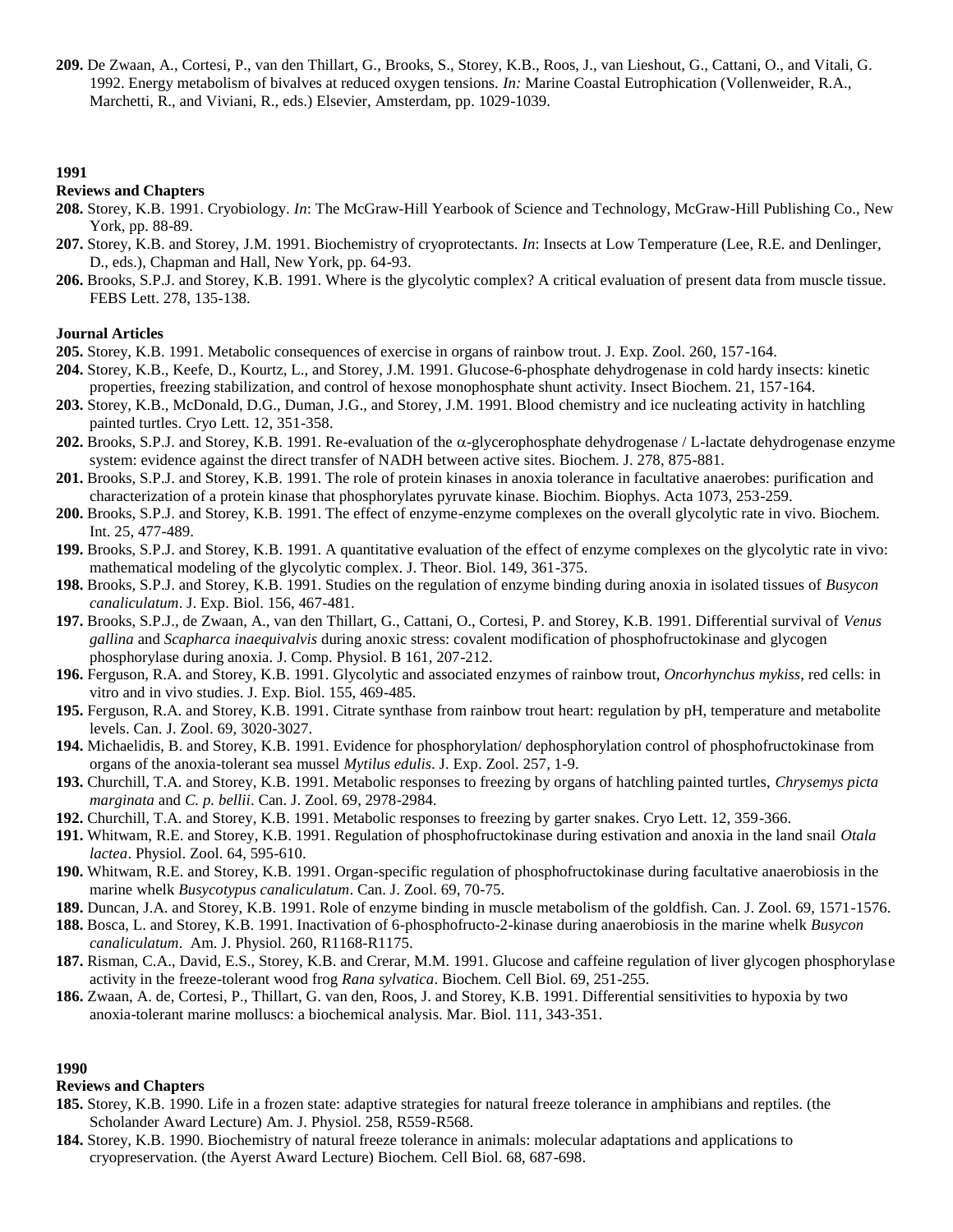- **183.** Storey, K.B. 1990. Biochemical adaptation for cold hardiness in insects. Phil. Trans. R. Soc. London B, 326, 635-654.
- **182.** Storey, K.B. 1990. Natural freezing tolerance in animals. *In*: Behavioral Strategies for Coping with Winter. (Whoriskey, F.G., Titman, R.D. and Brown, D.T., eds.), Proceedings of La Societe Quebecoise pour l'Etude Biologique du Comportement & the Northeast Division of the Animal Behaviour Society, SQEBC special publication, Vol.1, pp. 1-29.
- **181.** Storey, K.B. and Storey, J.M. 1990. Metabolic rate depression and biochemical adaptation in anaerobiosis, hibernation and estivation. Q. Rev. Biol. 65, 145-174.
- **180.** Storey, K.B. and Storey, J.M. 1990. Frozen and alive. Scientific American 263, 92-97.

#### **Journal Articles**

- **179**. Storey, K.B. 1990. Life in limbo: insights into the biochemical regulation of dormancy. Invited commentary. Biochem. Cell Biol. 68, 401-403.
- **178**. Storey, K.B. and Chakrabarti, A.C. 1990. One-step conversion of cellulose to fructose using co-immobilized cellulase, ßglucosidase, and glucose isomerase. Appl. Biochem. Biotech. 23, 139-154.
- **177**. Storey, K.B., Duncan, J.A. and Chakrabarti, A.C. 1990. Immobilization of amyloglucosidase using two forms of polyurethane polymer. Appl. Biochem. Biotech. 23. 221-236.
- **176**. Storey, K.B., Kelly, D.A., Duncan, J.A., and Storey, J.M. 1990. Anaerobiosis and organ-specific regulation of glycolysis in a marine whelk. Can. J. Zool. 68, 974-980.
- **175**. Storey, J.M. and Storey, K.B. 1990. Carbon balance and energetics of cryoprotectant synthesis in a freeze tolerant insect: responses to perturbation by anoxia. J. Comp. Physiol. B 160, 77-84.
- **174**. Brooks, S.P.J. and Storey, K.B. 1990. Glycolytic enzyme binding and metabolic control in aestivation and anoxia in the land snail *Otala lactea*. J. Exp. Biol. 151, 193-204.
- **173**. Brooks, S.P.J. and Storey, K.B. 1990. Phosphofructokinase from a vertebrate facultative anaerobe: effects of temperature and anoxia on the kinetic properties of the purified enzyme from turtle white muscle. Biochim. Biophys. Acta 1037, 161-164.
- **172**. Brooks, S.P.J. and Storey, K.B. 1990. A cGMP stimulated protein kinase phosphorylates pyruvate kinase in an anoxia tolerant marine mollusc. J. Comp. Physiol. B 160, 309-316.
- **171**. Michaelidis, B. and Storey, K.B. 1990. Influence of pH on the regulatory properties of aerobic and anoxic forms of pyruvate kinase in a marine whelk. J. Exp. Zool. 253, 245-251.
- **170**. Michaelidis, B. and Storey, K.B. 1990. Phosphofructokinase from the anterior byssus retractor muscle of *Mytilus edulis*: modification of the enzyme in anoxia and by endogenous protein kinases. Int. J. Biochem. 22, 759-765.
- **169**. Michaelidis, B. and Storey, K.B. 1990. Interactions of temperature and pH on the regulatory properties of pyruvate kinase from organs of a marine mollusc. J. Exp. Mar. Biol. Ecol. 140, 187-196.
- **168**. Michaelidis, B. and Storey, K.B. 1990. Anaerobiosis and the regulation of glycolytic enzymes in the sea anemone *Metridium senile*. J. Exp. Zool. 256, 154-161.
- **167.** Chakrabarti, A.C. and Storey, K.B. 1990. Co-immobilization of amyloglucosidase and pullulanase for enhanced starch hydrolysis. Appl. Microbiol. Biotechnol. 33, 48-50.
- **166.** Whitwam, R.E. and Storey, K.B. 1990. Organ-specific analysis of the time course of covalent modification of pyruvate kinase during anaerobiosis in a marine whelk. Physiol. Zool. 63, 222-234.
- **165.** Whitwam, R.E. and Storey, K.B. 1990. Pyruvate kinase from the land snail *Otala lactea*: regulation by reversible phosphorylation during estivation and anoxia. J. Exp. Biol. 154, 321-337.
- **164**. Skorkowski, E.F. and Storey, K.B. 1990. Regulation of coenzyme utilization by mitochondrial NAD(P)-dependent malic enzyme. Int. J. Biochem. 22, 471-475.
- **163**. Skorkowski, E.F. and Storey, K.B. 1990. Mitochondrial NAD(P)-dependent malic enzyme from herring testicular tissue: purification, kinetic behaviour, and regulatory properties. Fish Physiol. Biochem. 8, 475-484.
- **162**. Biegniewska, A., Skorkowski, E.F. and Storey, K.B. 1990. Tissue specificity of the mitochondrial forms of malic enzyme in herring tissues. Comp. Biochem. Physiol. 95B, 817-820.
- **161**. Wolanczyk, J.P., Storey, K.B. and Baust, J.G. 1990. Ice nucleating activity in the blood of the freeze tolerant frog, *Rana sylvatica*. Cryobiology 27, 328-335.
- **160**. Wolanczyk, J.P., Baust, J.G. and Storey, K.B. 1990. Seasonal ice nucleating activity in the freeze tolerant frog, *Rana sylvatica*. Cryo Lett. 11, 143-150.
- **159**. Oeschger, R. and Storey, K.B. 1990. Regulation of glycolytic enzymes in the marine invertebrate *Halicryptus spinulosus* (Priapulida) during environmental anoxia and exposure to hydrogen sulfide. Mar. Biol. 106, 261-266.
- **158.** Flanigan, J., Withers, P., Storey, K. and Guppy, M. 1990. Changes in enzyme binding during aestivation in the frog *Neobatrachus pelobatoides*. Comp. Biochem. Physiol. 96B, 67-71.

#### **1989**

#### **Reviews and Chapters**

**157.** Storey, K.B. 1989. Integrated control of metabolic rate depression via reversible phosphorylation of enzymes in hibernating mammals. in: Living in the Cold, 2nd International Symposium (Malan, A., Canguilhem, B., eds) John Libbey Eurotext Ltd, Montrouge, pp. 309-319.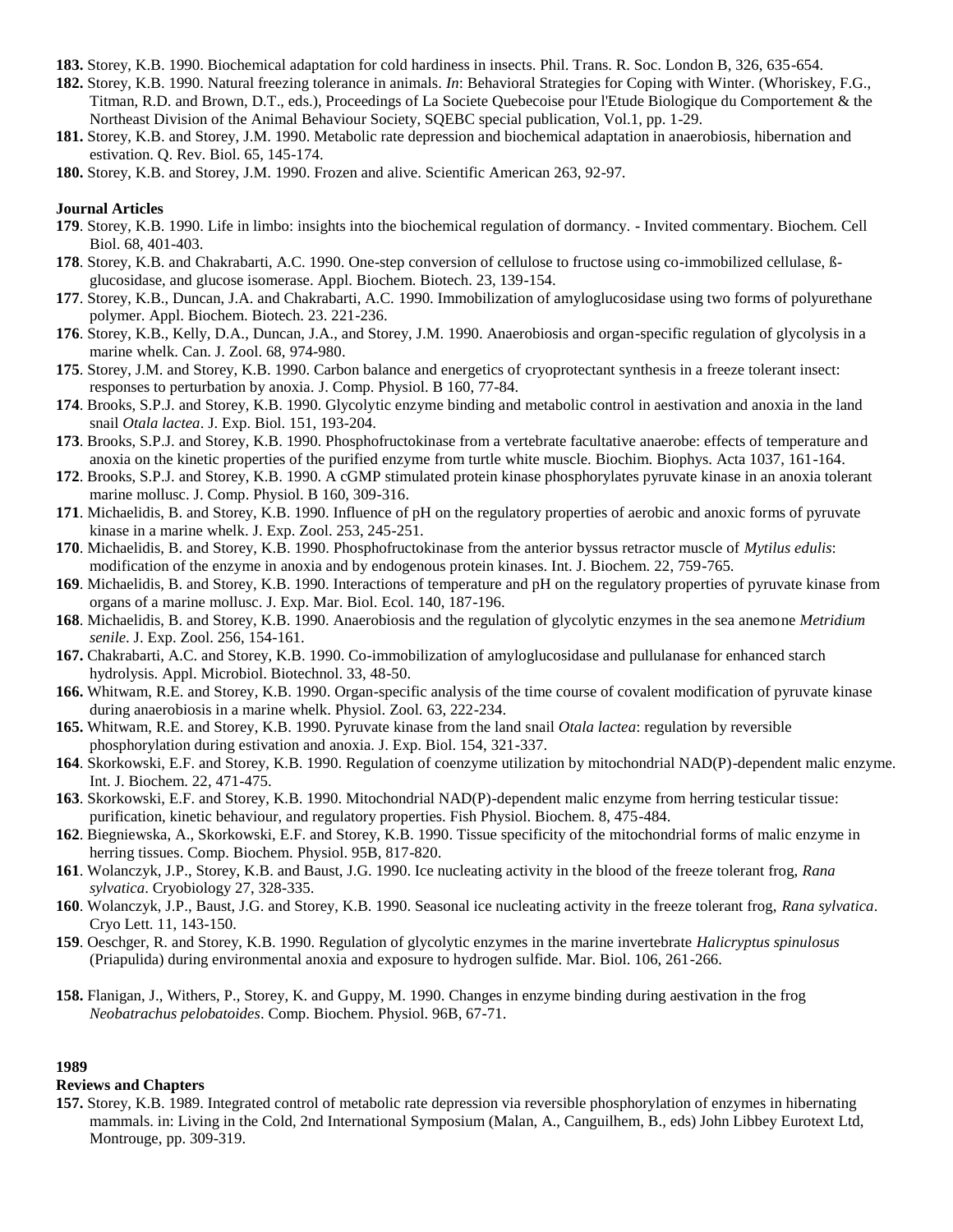- **156.** Storey, K.B. and Storey, J.M. 1989. Freeze tolerance and freeze avoidance in ectotherms. *In*: Animal Adaptation to Cold (Wang, L.C.H., ed.) Advances in Comparative and Environmental Physiology, Vol. 4 (Gilles, R., ed-in-chief), Springer-Verlag, Heidelberg, 51-82.
- **155.** Storey, K.B. and Storey, J.M. 1989. Comment les animaux survivent au gel. La Recherche 20, 332-341.

#### **Journal Articles**

- **154.** Brooks, S.P.J. and Storey, K.B. 1989. Influence of hormones, second messengers, and pH on the expression of metabolic responses to anoxia in a marine whelk. J. Exp. Biol. 145, 31-43.
- **153.** Brooks, S.P.J. and Storey, K.B. 1989. Regulation of glycolytic enzymes during anoxia in the turtle *Pseudemys scripta*. Am. J. Physiol. 257, R278-R283.
- **152.** Brooks, S.P.J. and Storey, K.B. 1989. A novel inhibitor of glycogen phosphorylase from crayfish hepatopancreas. Int. J. Biochem. 21, 1337-1342.
- **151.** Chakrabarti, A.C. and Storey, K.B. 1989. Enhanced glucose production from cellulase using coimmobilized cellulase and ßglucosidase. Appl. Biochem. Biotech. 22, 263-278.
- **150.** Churchill, T.A. and Storey, K.B. 1989. Seasonal variation in the temperature-stimulated interconversion of glycogen and glycerol pools in a freeze avoiding moth larva. Cryo Lett. 10, 127-136.
- **149.** Churchill, T.A. and Storey, K.B. 1989. Metabolic correlates to glycerol biosynthesis in a freeze avoiding insect, *Epiblema scudderiana*. J. Comp. Physiol. B 159, 461-472.
- **148.** Churchill, T.A. and Storey, K.B. 1989. Metabolic responses during long term exposure to subzero temperatures by a freeze avoiding insect. Cryo Lett. 10, 197-204.
- **147.** Churchill, T.A. and Storey, K.B. 1989. Metabolic consequences of rapid cycles of temperature change for freeze avoiding versus freeze tolerant insects. J. Insect Physiol. 35, 579-586.
- **146.** Churchill, T.A. and Storey K.B. 1989. Intermediary energy metabolism during dormancy and anoxia in the land snail *Otala lactea*. Physiol. Zool. 62, 1015-1030.
- **145.** Foster, G.D., Storey, K.B., and Moon, T.W. 1989. The regulation of 6-phosphofructo-1-kinase by insulin and glucagon in isolated hepatocytes of the American eel. Gen. Comp. Endocrinol. 73, 382-389.

#### **1988**

#### **Reviews and Chapters**

- **144.** Storey, K.B. 1988. Suspended animation: The molecular basis of metabolic depression. Can. J. Zool. 66, 124-132.
- **143.** Storey, K.B. and Storey, J.M. 1988. Freeze tolerance in animals. Physiol. Rev. 68, 27-84.
- **142.** Storey, K.B. and Storey, J.M. 1988. Freeze tolerance: constraining forces, adaptive mechanisms. Can. J. Zool. 66, 1122-1127.
- **141.** Brooks, S.P.J. and Storey, K.B. 1988. The glycolytic enzyme complex: preconception or experimental conclusion. Biochemistry (Life Sci. Adv.) 7, 439-453.

- **140.** Storey, K.B. 1988. Mechanisms of glycolytic control during facultative anaerobiosis in a marine mollusc: tissue specific analysis of glycogen phosphorylase and fructose-2,6-bisphosphate. Can. J. Zool. 66, 1767-1771.
- **139.** Storey, K.B., Storey, J.M., Brooks, S.P.J., Churchill, T.A. and Brooks, R.J. 1988. Hatchling turtles survive freezing during winter hibernation. Proc. Natl. Acad. USA 85, 8350-8354.
- **138.** Storey, K.B. and Fields, J.H.A. 1988. NAD+-dependent isocitrate dehydrogenase from fish tissues. Fish Physiol. Biochem. 5, 1- 8.
- **137.** Brooks, S.P.J. and Storey, K.B. 1988. Anoxic brain function: molecular mechanisms of metabolic depression. FEBS Lett. 232, 214-216.
- **136.** Brooks, S.P.J. and Storey, K.B. 1988. Subcellular enzyme binding in glycolytic control: in vivo studies with fish muscle. Am. J. Physiol. 255, R289-R294.
- **135.** Brooks, S.P.J. and Storey, K.B. 1988. Re-evaluation of the "glycolytic complex" in muscle: a multi-technique approach using trout white muscle. Arch. Biochem. Biophys. 267, 13-22.
- **134.** Brooks, S.P.J. and Storey, K.B. 1988. Purification of phosphofructokinase using transition-state analog affinity chromatography. J. Chromatog. 455, 291-296.
- **133.** Brooks, S.P.J., Storey, K.B. and Suelter, C.H. 1988. Theoretical analysis of compartmented coupling in linear enzyme systems. J. Mol. Recog. 1, 63-68.
- **132.** Rahman, M.S. and Storey, K.B. 1988. Role of covalent modification in the control of glycolytic enzymes in response to environmental anoxia in goldfish. J. Comp. Physiol. B 157, 813-820.
- **131.** Chakrabarti, A.C. and Storey, K.B. 1988. Immobilization of cellulase using polyurethane foam. Appl. Biochem. Biotech. 19, 189-207.
- **130.** Kelly, D.A. and Storey, K.B. 1988. Organ-specific control of glycolysis in the anoxic turtle. Am. J. Physiol. 255. R774-R779.
- **129.** Eberlee, J.C. and Storey, K.B. 1988. Tissue-specific biochemical responses during anoxia and recovery in the channeled whelk. J. Exp. Mar. Biol. Ecol. 121, 165-176.
- **128.** Skorkowski, E.F. and Storey, K.B. 1988. Mitochondrial NAD(P)-malic enzyme from herring skeletal muscle. Purification and some kinetic and regulatory properties. Fish Physiol. Biochem. 5, 241-248.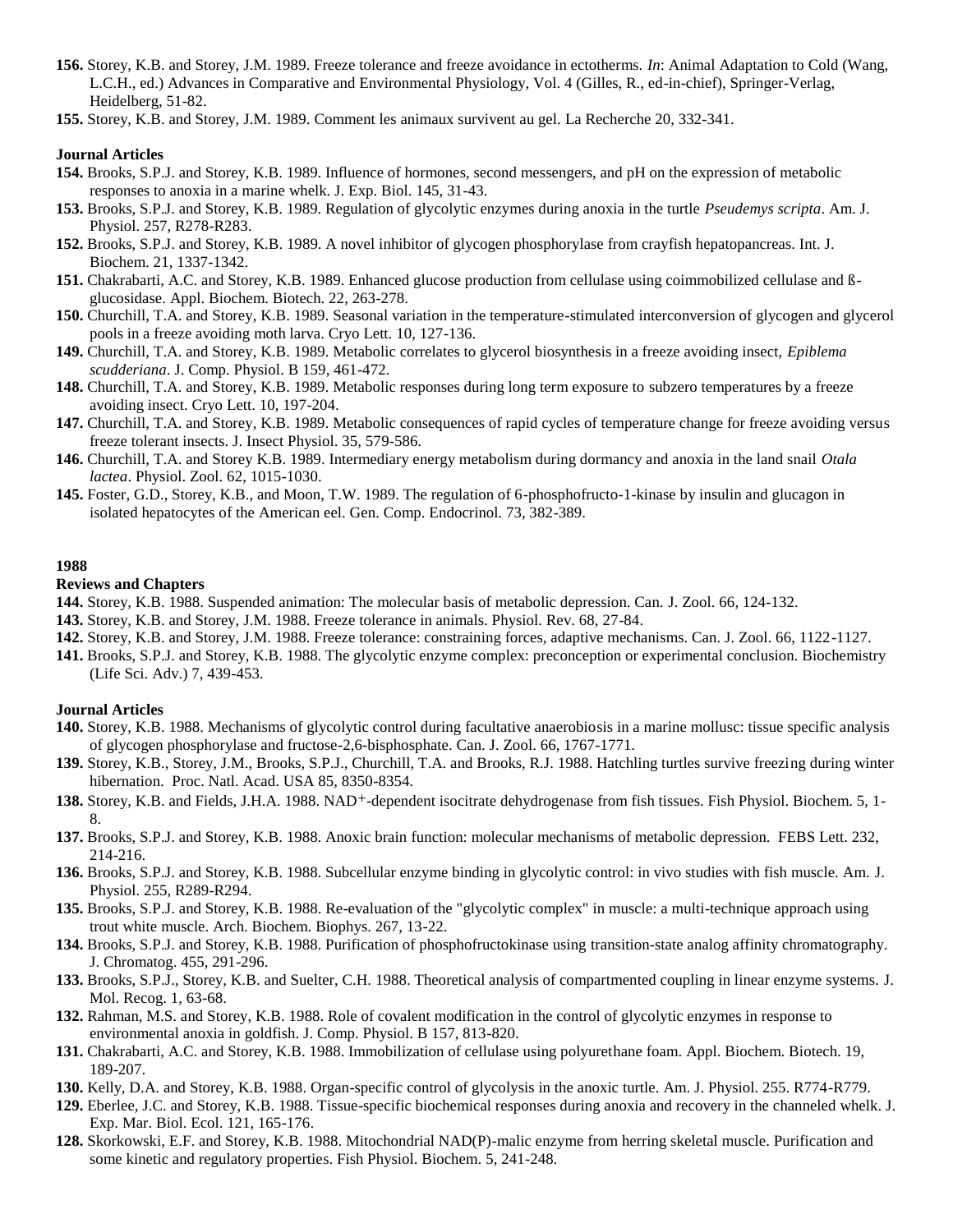- **127.** Yamamoto, S. and Storey, K.B. 1988. Dissociation-association of lactate dehydrogenase isozymes: influences on the formation of tetramers versus dimers of M4-LDH and H4-LDH. Int. J. Biochem. 20, 1261-1265.
- **126.** Yamamoto, S. and Storey, K.B. 1988. Influence of glycerol on the activity and tetramer-dimer state of lactate dehydrogenase isozymes. Int. J. Biochem. 20, 1267-1271.
- **125.** Crerar, M.M., David, E.S. and Storey, K.B. 1988. Electrophoretic analysis of liver glycogen phosphorylase activation in the freeze-tolerant wood frog. Biochim. Biophys. Acta 971, 72-84.

## **Reviews and Chapters**

**124.** Storey, K.B. 1987. What contributes to freeze tolerance? News Physiol. Sci. 2, 157-160.

**123.** Storey, K.B. 1987. Strategies of winter survival: Natural freeze tolerance in animals. Verh. Dtsch. Zool. Ges. 80, 77-91.

## **Journal Articles**

- **122.** Storey, K.B. 1987. Regulation of liver metabolism by enzyme phosphorylation during mammalian hibernation. J. Biol. Chem. 262, 1670-1673.
- **121.** Storey, K.B. 1987. Glycolysis and the regulation of cryoprotectant synthesis in liver of the freeze tolerant wood frog. J. Comp. Physiol. B 157, 373-380.
- **120.** Storey, K.B. 1987. Organ-specific metabolism during freezing and thawing in a freeze tolerant frog. Am. J. Physiol. 253, R292- R297.
- **119.** Storey, K.B. 1987. Investigations of the mechanisms of glycolytic control during hibernation. Can. J. Zool. 65, 3079-3083.
- **118.** Storey, K.B. 1987. Tissue specific controls on carbohydrate catabolism during anoxia in goldfish. Physiol. Zool. 60: 601-607.
- **117.** Storey, K.B. 1987. Organ preservation: can animal models show the way? Editorial. Cryo Lett. 8, 116-117.
- **116.** Storey, K.B. and Storey, J.M. 1987. Persistence of freeze tolerance in terrestrially hibernating frogs after spring emergence. Copeia 1987(3), 720-726.
- **115.** Rickards, J., Kelleher, M.J. and Storey, K.B. 1987. Strategies of freeze avoidance in larvae of the goldenrod gall moth, *Epiblema scudderiana*: Winter profiles of a natural population. J. Insect Physiol. 33, 443-450.
- **114.** Kelleher, M.J., Rickards, J. and Storey, K.B. 1987. Strategies of freeze avoidance in larvae of the goldenrod gall moth *Epiblema scudderiana*: Laboratory investigations of temperature cues in the regulation of cold hardiness. J. Insect Physiol. 33, 581-586.
- **113.** Fields, J.H.A. and Storey, K.B. 1987. Tissue specific alanopine dehydrogenase from the gill and strombine dehydrogenase from the foot muscle of the cherrystone clam, *Mercenaria mercenaria*. J. Exp. Mar. Biol. Ecol. 105, 175-185.
- **112.** Skorkowski, E.F. and Storey, K.B. 1987. Affinity chromatography on 2'5' ADP-Sepharose 4B for purification of malic enzyme from crustacean muscle. J. Chromatog. 389, 427-432.
- **111.** Tsumuki, H., Rojas, R., Storey, K.B. and Baust, J.G. 1987. The fate of [14C]glucose during cold-hardening in *Eurosta solidaginis* (Fitch). Insect Biochem. 17, 347-352.

# **1986**

#### **Reviews and Chapters**

**110.** Storey, K.B. 1986. Freeze tolerance in vertebrates: Biochemical adaptation of terrestrially hibernating frogs. in: Living in the Cold. Physiological and Biochemical Adaptations. (Heller, H.C., Musacchia, X.J. and Wang, L.C.H., eds) Elsevier Science Publishing Co., New York, pp. 131-138.

#### **Journal Articles**

- **109.** Storey, K.B. 1986. Aspartate activation of pyruvate kinase in anoxia tolerant molluscs. Comp. Biochem. Physiol. 83B, 807-812.
- **108.** Storey, K.B. and Storey J.M. 1986. Freeze tolerant frogs: Cryoprotectants and tissue metabolism during freeze/thaw cycles. Can. J. Zool. 64, 49-56.
- **107.** Storey, K.B. and Storey, J.M. 1986. Freeze tolerance and intolerance as strategies of winter survival in terrestrially-hibernating amphibians. Comp. Biochem. Physiol. 83A, 613-617.
- **106.** Storey, K.B., McDonald, D.G. and Booth, C.E. 1986. Effect of temperature acclimation on haemolymph composition in the freeze tolerant larvae of *Eurosta solidaginis*. J. Insect Physiol. 32, 897-902.
- **105.** Storey, J.M. and Storey, K.B. 1986. Winter survival of the gall fly larva, *Eurosta solidaginis*: profiles of fuel reserves and cryoprotectants in a natural population. J. Insect Physiol. 32, 549-556.
- **104.** Plaxton, W.C. and Storey, K.B. 1986. Glycolytic enzyme binding and metabolic control in anaerobiosis. J. Comp. Physiol. B 156, 635-640.
- **103.** Canty, A., Driedzic, W.R. and Storey, K.B. 1986. Freeze tolerance of isolated ventricle strips of the wood frog, *Rana sylvatica*. Cryo Lett. 7, 81-86.

**1985 Reviews and Chapters**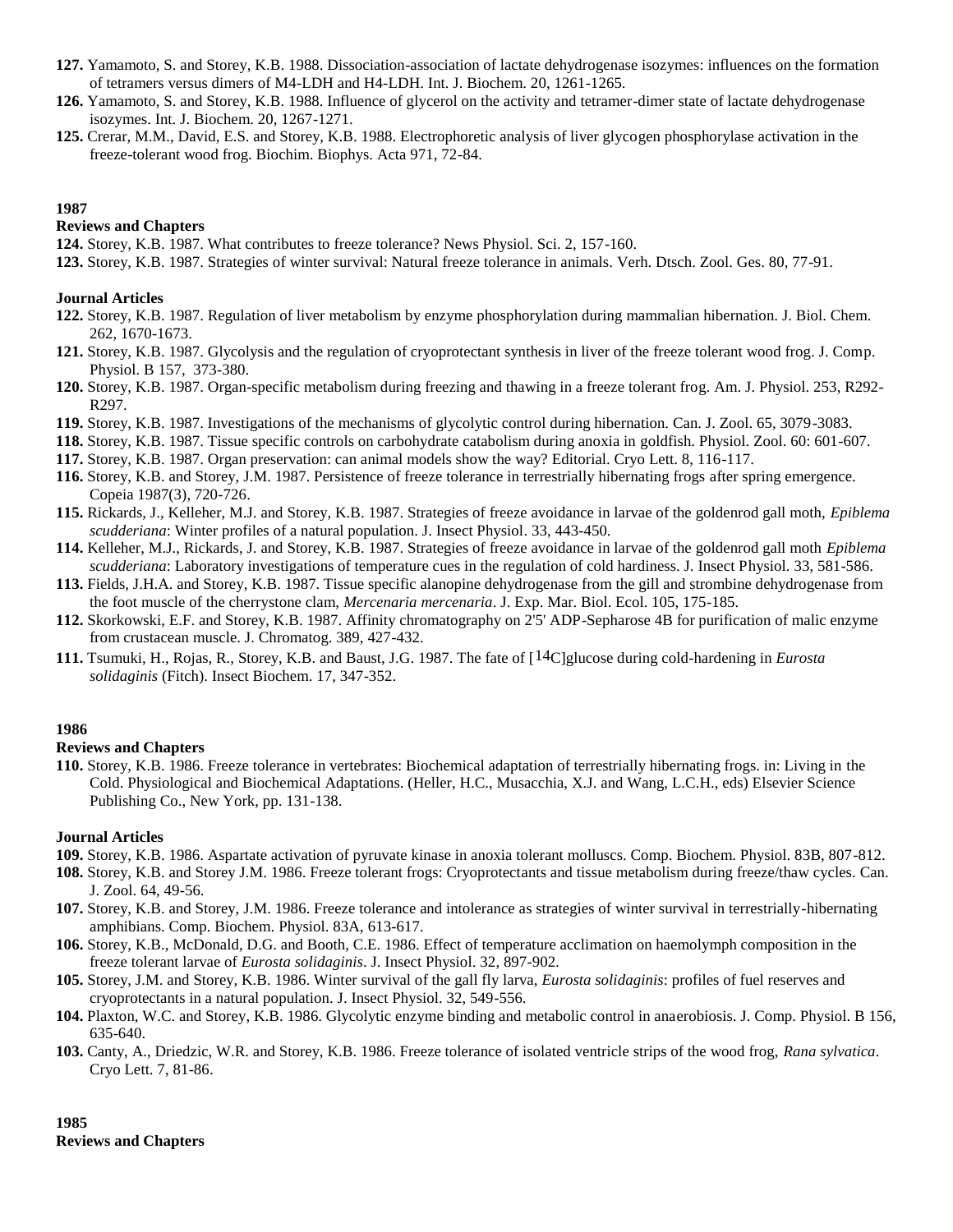- **102**. Storey, K.B. 1985. Metabolic biochemistry of insect flight. in: Circulation, Respiration, and Metabolism (Gilles, R., ed) Springer-Verlag, Heidelberg, pp. 193-207.
- **101**. Storey, K.B. 1985. A re-evaluation of the Pasteur effect: New mechanisms in anaerobic metabolism. Mol. Physiol. 8, 439-461.
- **100**. Storey, K.B. 1985. Freeze tolerance in terrestrial frogs. Cryo Lett. 6, 115-134.
- **99.** Storey, K.B. 1985. Biochemical principles of freeze tolerance in insects. Cryo Lett. 6, 410-413.
- **98.** Storey, K.B. and Storey, J.M. 1985. *meso*-Alanopine and D-strombine. in: Methods of Enzymatic Analysis. 3rd Edition, (Bergmeyer, H.U., ed) Vol. VIII, pp. 583-591, Verlag Chemie, Weinheim.
- **97.** Storey, K.B. and Storey, J.M. 1985. Biochemistry of freeze tolerance in terrestrial frogs. Cryo Lett. 6, 406-409.

## **Journal Articles**

- **96.** Storey, K.B. 1985. Fructose-2,6-bisphosphate and anaerobic metabolism in marine molluscs. FEBS Lett. 181, 245-248.
- **95.** Storey, K.B. 1985. Phosphofructokinase from flight muscle of the cockroach, *Periplaneta americana*: Control of enzyme activation during flight. Insect Biochem. 15, 663-666.
- **94.** Storey, K.B. 1985. Kinetic and regulatory properties of pyruvate kinase isozymes from flight muscle and fat body of the cockroach, *Periplaneta americana*. J. Comp. Physiol. B 155, 339-345.
- **93.** Storey, J.M. and Storey, K.B. 1985. Adaptations of metabolism for freeze tolerance in the gray tree frog, *Hyla versicolor*. Can. J. Zool. 63, 49-54.
- **92.** Storey, J.M. and Storey, K.B. 1985. Freezing and cellular metabolism in the gall fly larva, *Eurosta solidaginis*. J. Comp. Physiol. B 155, 333-337.
- **91.** Storey, J.M. and Storey, K.B. 1985. Triggering of cryoprotectant synthesis by the initiation of ice nucleation in the freeze tolerant frog, *Rana sylvatica*. J. Comp. Physiol. B 156, 191-195.
- **90.** Ballantyne, J.S. and Storey, K.B. 1985. Characterization of mitochondria from the freezing tolerant larvae of the goldenrod gall fly, *Eurosta solidaginis*: substrate preferences, salt and pH effects on warm and cold acclimated animals. Can. J. Zool. 63, 373- 379.
- **89.** Ballantyne, J.S. and Storey, K.B. 1985. Solute effects on mitochondrial respiration: the kinetics of proline oxidation by mitochondria from the ventricle of the marine clam, *Mercenaria mercenaria*. Comp. Biochem. Physiol. 81B, 777-780.
- **88.** Plaxton, W.C. and Storey, K.B. 1985. Tissue specific isozymes of pyruvate kinase in the channeled whelk, *Busycotypus canaliculatum*: enzyme modification in response to environmental anoxia. J. Comp. Physiol. B 155, 291-296.
- **87.** Plaxton, W.C. and Storey, K.B. 1985. Purification and properties of aerobic and anoxic forms of pyruvate kinase from the hepatopancreas of the channeled whelk, *Busycotypus canaliculatum*. Arch. Biochem. Biophys. 243, 195-205.
- **86.** Butler, K.W., Deslauriers, R., Geoffrion, Y., Storey, J.M., Storey, K.B., Smith, I.C.P., and Somorjai, R.L. 1985. 31P Nuclear magnetic resonance studies of crayfish (*Orconectes virilis*). The use of inversion spin transfer to monitor enzyme kinetics in vivo. Eur. J. Biochem. 149, 79-83.

# **1984**

# **Reviews and Chapters**

**85.** Storey, K.B. 1984. A metabolic approach to cold hardiness. Cryo Lett. 5, 147-161.

# **Journal Articles**

- **84.** Storey, K.B. 1984. Freeze tolerance in the frog, *Rana sylvatica*. Experientia 40, 1261-1262.
- **83.** Storey, K.B. 1984. Phosphofructokinase from foot muscle of the whelk, *Busycotypus canaliculatum*: evidence for covalent modification of the enzyme during anaerobiosis. Arch. Biochem. Biophys. 235, 665-672.
- **82.** Storey, K.B. and Storey, J.M. 1984. Biochemical adaptation for freezing tolerance in the wood frog, *Rana sylvatica*. J. Comp. Physiol. B 155, 29-36.
- **81.** Storey, K.B., Micelli, M., Butler, K.W., Smith, I.C.P. and Deslauriers, R. 1984. 31P NMR studies of metabolism in the freeze tolerant larvae of the gall fly, *Eurosta solidaginis*. Eur. J. Biochem. 142, 591-595.
- **80.** Ballantyne, J.S. and Storey, K.B. 1984. Mitochondria from the hepatopancreas of the marine clam, *Mercenaria mercenaria*: substrate preferences and salt and pH effects on the oxidation of palmitoyl-L-carnitine and succinate. J. Exp. Zool. 230, 165-174.
- **79.** Plaxton, W.C. and Storey, K.B. 1984. Purification and properties of aerobic and anoxic forms of pyruvate kinase from red muscle tissue of the channeled whelk, *Busycotypus canaliculatum*. Eur. J. Biochem. 143, 257-265.
- **78.** Plaxton, W.C. and Storey, K.B. 1984. Phosphorylation in vivo of red muscle pyruvate kinase from the channeled whelk, *Busycotypus canaliculatum*, in response to anoxic stress. Eur. J. Biochem. 143, 267-272.
- **77.** Eberlee, J.C. and Storey, K.B. 1984. Buffering capacities of tissues from marine molluscs. Physiol. Zool. 57, 567-572.

# **1983**

# **Reviews and Chapters**

- **76.** Storey, K.B. 1983. Metabolism and bound water in overwintering insects. Cryobiology 20, 365-379.
- **75.** Storey, K.B. and Storey, J.M. 1983. Carbohydrate metabolism in cephalopod molluscs. in: The Mollusca. Vol. I. Metabolic Biochemistry and Molecular Biomechanics. (Hochachka, P.W., ed)(Wilbur, K.M., ed-in-chief). Academic Press, New York, pp. 92-136.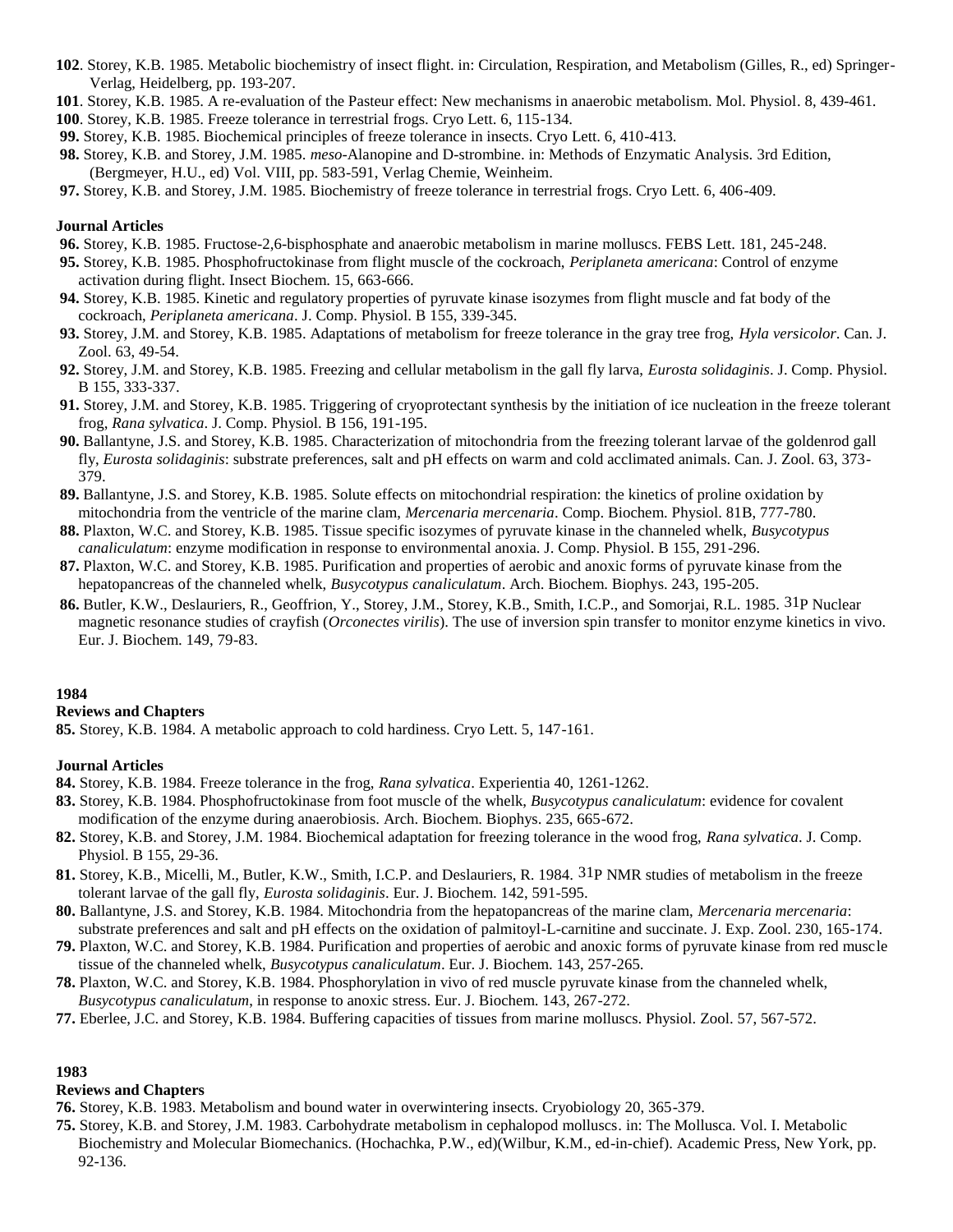**74.** Storey, K.B. and Storey, J.M. 1983. Biochemistry of freeze tolerance in terrestrial insects. Trends Biochem. Sci. 8, 242-245.

## **Journal Articles**

- **73.** Storey, K.B. 1983. Regulation of cockroach flight muscle phosphofructokinase by fructose-2,6-bisphosphate. Role in the activation of muscle metabolism during flight. FEBS Lett. 161, 265-268.
- **72.** Storey, K.B. 1983. Tissue specific alanopine dehydrogenase and strombine dehydrogenase from the sea mouse, *Aphrodite aculeata* (Polychaeta). J. Exp. Zool. 225, 369-378.
- **71.** Storey, J.M. and Storey, K.B. 1983. Regulation of cryoprotectant metabolism in the overwintering gall fly larvae, *Eurosta solidaginis*: temperature control of glycerol and sorbitol levels. J. Comp. Physiol. B 149, 495-502.
- **70.** Ballantyne, J.S. and Storey, K.B. 1983. Mitochondria from the ventricle of the marine clam, *Mercenaria mercenaria*: substrate preferences and effect of pH and salt concentration on proline oxidation. Comp. Biochem. Physiol. 76B, 133-138.
- **69.** Ballantyne, J.S. and Storey, K.B. 1983. Substrate preferences of mitochondria isolated from locust (*Locusta migratoria*) and blowfly (*Phormia regina*) fat bodies. Can. J. Zool. 61, 2351-2356.
- **68.** Plaxton, W.C. and Storey, K.B. 1983. Purification and properties of alanopine dehydrogenase isozymes from the channeled whelk, *Busycotypus canaliculatum*. Comp. Biochem. Physiol. 76B, 321-326.
- **67.** Male, K.B. and Storey, K.B. 1983. Tissue specific isozymes of glutamate dehydrogenase from the Japanese beetle, *Popillia japonica*: catabolic versus anabolic GDH's. J. Comp. Physiol. B 151, 199-205.
- **66.** Male, K.B. and Storey, K.B. 1983. Kinetic characterization of NADP specific glutamate dehydrogenase from the sea anemone, *Anthopleura xanthogrammica*. Control of amino acid biosynthesis during osmotic stress. Comp. Biochem. Physiol. 76B, 823-829.
- **65.** Korycan, S.A. and Storey, K.B. 1983. Organ specific metabolism during anoxia and recovery from anoxia in the cherrystone clam, *Mercenaria mercenaria*. Can. J. Zool. 61, 2674-2681.
- **64.** Eberlee, J.C., Storey, J.M. and Storey, K.B. 1983. Anaerobiosis, recovery from anoxia and the role of strombine and alanopine in the oyster, *Crassostrea virginica*. Can. J. Zool. 61, 2682-2687.
- **63.** Buchanan, G.W. and Storey, K.B. 1983. In vivo detection of cryoprotectants and lipids in overwintering larvae using carbon-13 nuclear magnetic resonance. Can. J. Biochem. Cell. Biol. 61, 1260-1264.
- **62.** Hochachka, P.W., Mommsen, T.P., Storey, J.M., Storey, K.B., Johansen, K. and French, C.J. 1983. The relationship between arginine and proline metabolism in cephalopods. Mar. Biol. Lett. 4, 1-21.

#### **1982**

# **Reviews and Chapters**

- **61.** Storey, K.B. 1982. Phosphofructokinase from oyster adductor muscle. in: Methods in Enzymology (Wood, W.A., ed)(Colowick, S.P. and Kaplan, N.O., ed-in-chief) Academic Press, New York, Vol. 90, Part E, pp. 39-44.
- **60.** Storey, K.B. 1982. Fructose-1,6-bisphosphatase from bumblebee flight muscle. in: Methods in Enzymology (Wood, W.A., ed)(Colowick, S.P. and Kaplan, N.O. ed-in-chief) Academic Press, New York, Vol. 90, Part E, pp. 366-371.

# **Journal Articles**

- **59.** Storey, K.B. 1982. Phosphofructokinase from the overwintering gall fly larva, *Eurosta solidaginis*: control of cryoprotectant polyol synthesis. Insect Biochem. 12, 501-505.
- **58.** Storey, K.B. and Dando, P.R. 1982. Substrate specificities of octopine dehydrogenase from marine invertebrates. Comp. Biochem. Physiol. 73B, 521-528.
- **57.** Storey, K.B., Miller, D.C., Plaxton, W.C. and Storey, J.M. 1982. Gas-liquid chromatography and enzymatic determination of alanopine and strombine in tissues of marine invertebrates. Analyt. Biochem. 125, 50-58.
- **56.** Storey, J.M. and Storey, K.B. 1982. Kinetic properties and regulation of glycerol-3-P dehydrogenase from the overwintering, freezing-tolerant gall fly larva, *Eurosta solidaginis*. Cryobiology 19, 185-194.
- **55.** Plaxton, W.C. and Storey, K.B. 1982. Alanopine dehydrogenase: purification and characterization of the enzyme from *Littorina littorea* foot muscle. J. Comp. Physiol. B 149, 57-65.
- **54.** Plaxton, W.C. and Storey, K.B. 1982. Tissue specific isozymes of alanopine dehydrogenase in the channeled whelk, *Busycotypus canaliculatum*. Can. J. Zool. 60, 1568-1572.
- **53.** Male, K.B. and Storey, K.B. 1982. Regulation of coenzyme utilization by bovine liver glutamate dehydrogenase: invest-igations using thionicotinamide analogues of NAD and NADP in a dual wavelength assay. Int. J. Biochem. 14, 1083-1089.
- **52.** Male, K.B. and Storey, K.B. 1982. Purification and properties of glutamate dehydrogenase from the cold hardy gall fly larva, *Eurosta solidaginis*. Insect Biochem. 12, 507-514.

#### **1981**

- **51.** Storey, K.B. 1981. Effects of arginine phosphate and octopine on glycolytic enzyme activities from *Sepia officinalis* mantle muscle. J. Comp. Physiol. B 142, 501-507.
- **50.** Storey, K.B. and Storey, J.M. 1981. Biochemical strategies of overwintering in the gall fly larva, *Eurosta solidaginis*: effect of low temperature acclimation on the activities of enzymes of intermediary metabolism. J. Comp. Physiol. B 144, 191-199.
- **49.** Storey, K.B., Baust, J.G. and Storey, J.M. 1981. Intermediary metabolism during low temperature acclimation in the overwintering gall fly larva, *Eurosta solidaginis*. J. Comp. Physiol. B 144, 183-190.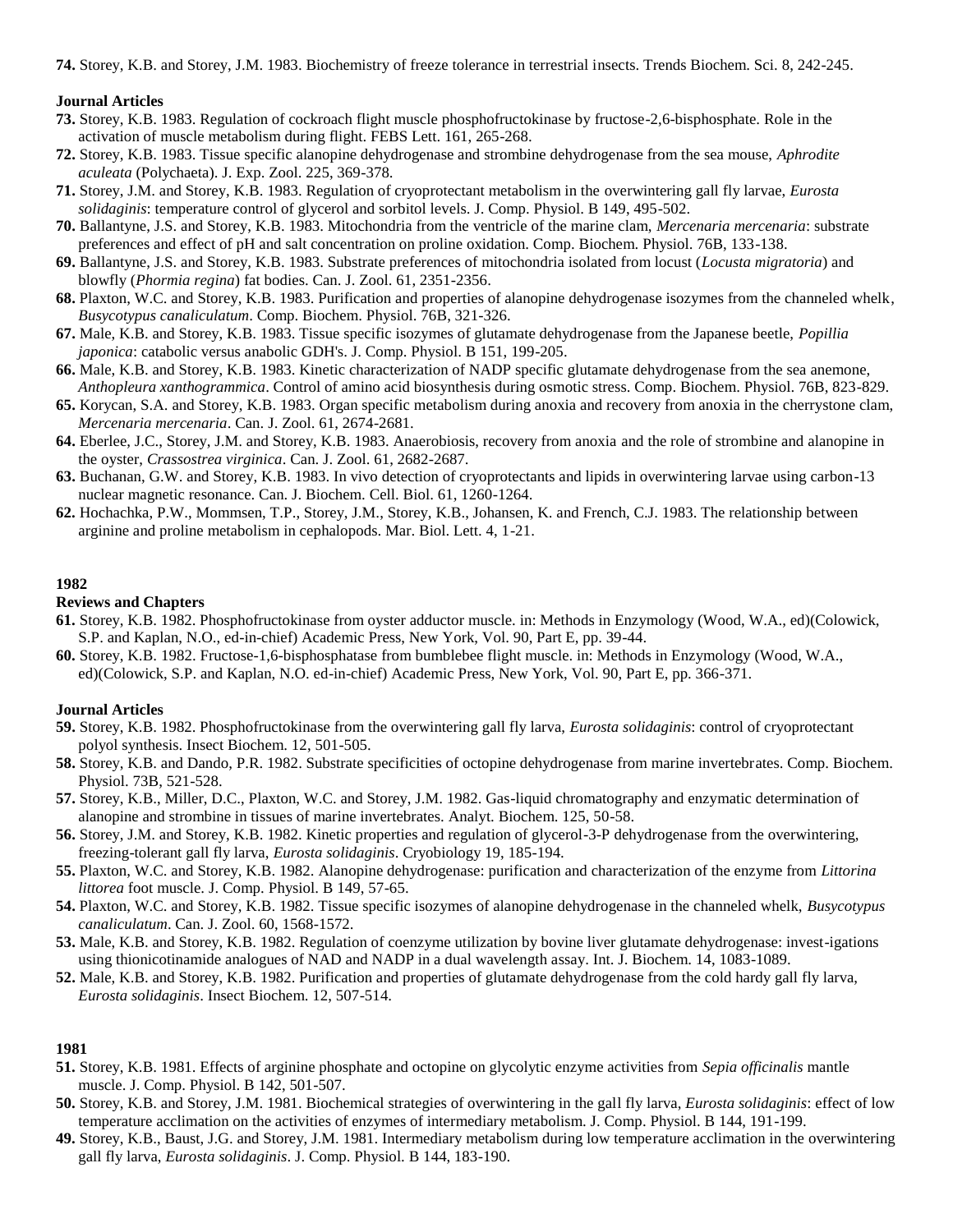- **48.** Storey, K.B., Park, I.R.A. and Storey, J.M. 1981. Isozyme composition and low temperature acclimation in the overwintering gall fly larva, *Eurosta solidaginis*. Cryo Lett. 2, 279-284.
- **47.** Storey, K.B., Baust, J.G. and Buescher, P. 1981. Determination of water "bound" by soluble subcellular components during low temperature acclimation in the gall fly larva, *Eurosta solidaginis*. Cryobiology 18, 315-321.
- **46.** Male, K.B. and Storey, K.B. 1981. Enzyme activities and isozyme composition of triglyceride, diglyceride and monoglyceride lipases in *Periplaneta americana*, *Locusta migratoria* and *Polia adjuncta*. Insect Biochem. 11, 423-427.
- **45.** Dando, P.R., Storey, K.B., Hochachka, P.W. and Storey, J.M. 1981. Multiple dehydrogenases in marine molluscs: electrophoretic analysis of alanopine dehydrogenase, strombine dehydrogenase, octopine dehydrogenase and lactate dehydrogenase. Mar. Biol. Lett. 2, 249-257.

- **44.** Storey, K.B. 1980. Regulatory properties of hexokinase from flight muscle of *Schistocerca americana gregaria*. Role of the enzyme in control of glycolysis during the rest-to-flight transition. Insect Biochem. 10, 637-645.
- **43.** Storey, K.B. 1980. Kinetic properties of purified aldolase from flight muscle of *Schistocerca americana gregaria*. Role of the enzyme in the transition from carbohydrate to lipid-fueled flight. Insect Biochem. 10, 647-655.

#### **1979**

- **42.** Storey, K.B. and Storey, J.M. 1979. Kinetic characterization of tissue-specific isozymes of octopine dehydrogenase from mantle muscle and brain of *Sepia officinalis*. Functional similarities to the M4 and H4 isozymes of lactate dehydrogenase. Eur. J. Biochem. 93, 545-552.
- **41.** Storey, K.B. and Storey, J.M. 1979. Octopine metabolism in the cuttlefish, *Sepia officinalis*. Octopine production by mantle muscle and role of the glycolytic end product as an aerobic substrate for non-muscular tissues. J. Comp. Physiol. B 131, 311-319.
- **40.** Storey, K.B., Storey, J.M., Johansen, K. and Hochachka, P.W. 1979. Octopine metabolism in *Sepia officinalis*: effect of hypoxia and metabolite loads on the blood levels of octopine and related compounds. Can. J. Zool. 57, 2331-2336.
- **39.** Hochachka, P.W., Storey, K.B., French, C.J. and Schneider, D.E. 1979. Hydrogen shuttles in air versus water breathing fishes. Comp. Biochem. Physiol. 63B, 45-56.
- **38.** Hochachka, P.W., Schneider, D.E. and Storey, K.B. 1979. Hydrogen shuttles in gills of water versus air breathing osteoglossids. Comp. Biochem. Physiol. 63B, 57-61.

#### **1978**

- **37.** Storey, K.B. 1978. Purification and properties of fructose diphosphatase from bumblebee flight muscle. Role of the enzyme in control of substrate cycling. Biochim. Biophys. Acta 523, 443-453.
- **36.** Storey, K.B. and Storey, J.M. 1978. Energy metabolism in the mantle muscle of the squid, *Loligo pealeii*. J. Comp. Physiol. B 123, 169-175.
- **35.** Storey, K.B. and Bailey, E. 1978. The intracellular distribution of enzymes of carbohydrate degradation in the fat body of the adult male cockroach. Insect Biochem. 8, 73-79.
- **34.** Storey, K.B. and Bailey, E. 1978. The intracellular distribution of enzymes associated with lipogenesis and gluconeogenesis in the fat body of the adult male cockroach, *Periplaneta*. Insect Biochem. 8, 125-131.
- **33.** Storey, K.B., Fields, J.H.A. and Hochachka, P.W. 1978. Purification and properties of glutamate dehydrogenase from the mantle muscle of the squid, *Loligo pealeii*. Role of the enzyme in energy production from amino acids. J. Exp. Zool. 205, 111-118.
- **32.** Storey, K.B., Guderley, H.E., Guppy, M. and Hochachka, P.W. 1978. Control of ammoniagenesis in the kidney of water- and airbreathing osteoglossids: control of glutamate dehydrogenase. Can. J. Zool. 56, 845-851.
- **31.** Hochachka, P.W., Guppy, M., Guderley, H.E., Storey, K.B. and Hulbert, W.C. 1978. Metabolic biochemistry of water versus air breathing fishes: muscle enzymes and ultrastructure. Can. J. Zool. 56, 736-750.
- **30.** Hochachka, P.W., Guppy, M., Guderley, H.E., Storey, K.B. and Hulbert, W.C. 1978. Metabolic biochemistry of water versus air breathing osteoglossids: heart enzymes and ultrastructure. Can. J. Zool. 56, 759-768.

#### **1977**

- **29.** Storey, K.B. 1977. Purification and characterization of arginine kinase from the mantle muscle of the squid, *Symplectoteuthis oualaniensis*. Arch. Biochem. Biophys. 179, 518-526.
- **28.** Storey, K.B. 1977. Tissue specific isozymes of octopine dehydrogenase in the cuttlefish, *Sepia officinalis*. The roles of octopine dehydrogenase and lactate dehydrogenase in *Sepia*. J. Comp. Physiol. B 115, 159-169.
- **27.** Storey, K.B. 1977. Lactate dehydrogenase in tissue extracts of the land snail, *Helix aspersa*: unique adaptation of LDH subunits in a facultative anaerobe. Comp. Biochem. Physiol. 56B, 181-187.
- **26.** Hochachka, P.W., Storey, K.B., Guderley, H.E. and Fields, J.H.A. 1977. Hydrogen bond versus hydrophobic bond contributions to binding by adenosine deaminase. Int. J. Biochem. 8, 183-186.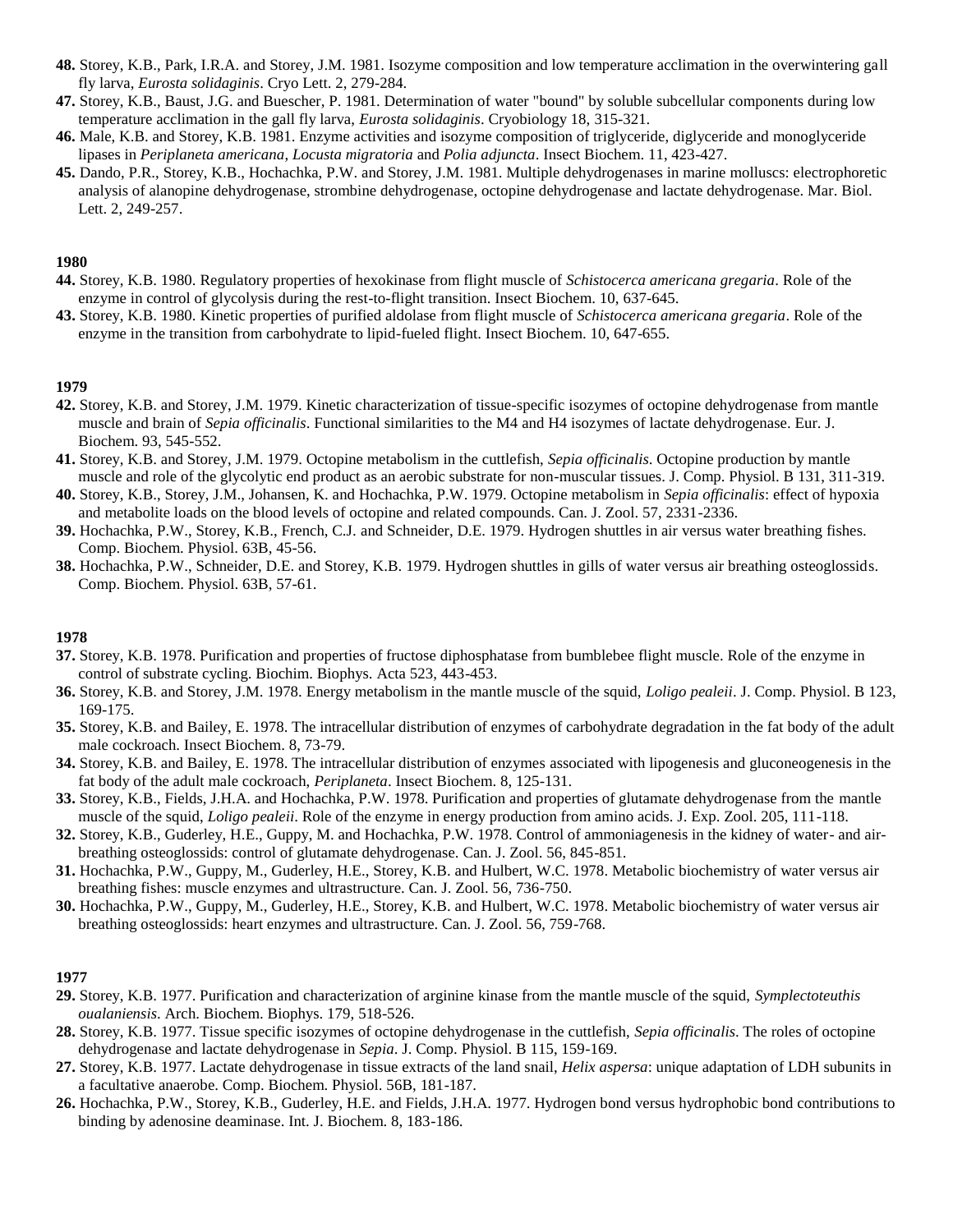- **25.** Storey, K.B. 1976. Purification and properties of squid mantle muscle adenylate kinase. Role of NADH in control of the enzyme. J. Biol. Chem. 251, 7810-7815.
- **24.** Storey, K.B. 1976. Purification and properties of adductor muscle phosphofructokinase from the oyster, *Crassostrea virginica*. The aerobic/anaerobic transition: role of arginine phosphate in enzyme control. Eur. J. Biochem. 70, 331-337.
- **23.** Fields, J.H.A., Guderley, H.E., Storey, K.B. and Hochachka, P.W. 1976. The pyruvate branchpoint in squid brain: competition between octopine dehydrogenase and lactate dehydrogenase. Can. J. Zool. 54, 879-885.
- **22.** Guderley, H.E., Storey, K.B., Fields, J.H.A. and Hochachka, P.W. 1976. Catalytic and regulatory properties of pyruvate kinase isozymes from octopus mantle muscle and liver. Can. J. Zool. 54, 863-870.
- **21.** Fields, J.H.A., Guderley, H.E., Storey, K.B. and Hochachka, P.W. 1976. Octopus mantle citrate synthase. Can. J. Zool. 54, 886- 891.
- **20.** Guderley, H.E., Storey, K.B., Fields, J.H.A. and Hochachka, P.W. 1976. Pyruvate kinase from *Oplophorus gracilirostris*. Comp. Biochem. Physiol. 55B, 475-478.

# **1975**

- **19.** Storey, K.B. 1975. Purification and properties of turtle heart creatine kinase: role of the enzyme in glycolytic control. Int. J. Biochem. 6, 53-59.
- **18.** Storey, K.B. and Hochachka, P.W. 1975. Redox regulation of muscle phosphofructokinase in a fast swimming squid. Comp. Biochem. Physiol. 52B, 159-164.
- **17.** Storey, K.B. and Hochachka, P.W. 1975. Squid mantle muscle fructose diphosphatase and its role in the control of F6P-FDP cycling. Comp. Biochem. Physiol. 52B, 165-168.
- **16.** Storey, K.B. and Hochachka, P.W. 1975. Alpha-glycerophosphate dehydrogenase: its role in the control of the cytoplasmic arm of the alpha-glycerophosphate cycle in squid mantle muscle. Comp. Biochem. Physiol. 52B, 169-174.
- **15.** Storey, K.B. and Hochachka, P.W. 1975. The kinetic requirements of cytoplasmic alpha-glycerophosphate dehydrogenase in muscles with active alpha-glycerophosphate cycles. Comp. Biochem. Physiol. 52B, 175-178.
- **14.** Storey, K.B. and Hochachka, P.W. 1975. Squid muscle glyceraldehyde-3-phosphate dehydrogenase: control of the enzyme in a tissue with an active alpha-glycerophosphate cycle. Comp. Biochem. Physiol. 52B, 179-182.
- **13.** Storey, K.B. and Hochachka, P.W. 1975. Squid muscle pyruvate kinase: control properties in a tissue with an active alphaglycerophosphate cycle. Comp. Biochem. Physiol. 52B, 187-192.
- **12.** Storey, K.B., Mustafa, T. and Hochachka, P.W. 1975. Squid muscle malic enzyme. Comp. Biochem. Physiol. 52B, 183-186.
- **11.** Hochachka, P.W. and Storey, K.B. 1975. Metabolic consequences of diving in animals and man. Science 187, 613-621.
- **10.** Hochachka, P.W., Moon, T.W., Mustafa, T. and Storey, K.B. 1975. Metabolic sources of power for mantle muscle of a fast swimming squid. Comp. Biochem. Physiol. 52B, 151-158.
- **9.** Hochachka, P.W., Storey, K.B. and Baldwin, J. 1975. Squid muscle citrate synthase: control of carbon entry into the Krebs cycle. Comp. Biochem. Physiol. 52B, 193-199.
- **8.** Hochachka, P.W., Storey, K.B. and Baldwin, J. 1975. Design of acetylcholinesterase for its physical environment. Comp. Biochem. Physiol. 52B, 13-18.
- **7.** Hochachka, P.W., Storey, K.B. and Baldwin, J. 1975. Gill citrate synthase from an abyssal fish. Comp. Biochem. Physiol. 52B, 43- 50.
- **6.** Baldwin, J., Storey, K.B. and Hochachka, P.W. 1975. Lactate dehydrogenase M4 of an abyssal fish: strategies for function at low temperatures and high pressures. Comp. Biochem. Physiol. 52B, 19-24.
- **5.** Moon, T.W. and Storey, K.B. 1975. The effects of temperature and hydrostatic pressure on enzymes of an abyssal fish, *Antimora rostrata*: liver NADP-linked isocitrate dehydrogenase. Comp. Biochem. Physiol. 52B, 51-57.

# **1974**

- **4**. Storey, K.B. and Hochachka, P.W. 1974. Enzymes of energy metabolism in a vertebrate facultative anaerobe, *Pseudemys scripta*: turtle heart phosphofructokinase. J. Biol. Chem. 249, 1417-1422.
- **3**. Storey, K.B. and Hochachka, P.W. 1974. Enzymes of energy metabolism in a vertebrate facultative anaerobe, *Pseudemys scripta*: turtle heart pyruvate kinase. J. Biol. Chem. 249, 1423-1427.
- **2**. Storey, K.B. and Hochachka, P.W. 1974. Activation of muscle glycolysis: a role for creatine phosphate in phosphofructokinase regulation. FEBS Lett. 46, 337-339.
- **1**. Storey, K.B. and Hochachka, P.W. 1974. Glycolytic enzymes in muscle of the pacific dolphin: role of pyruvate kinase in aerobicanaerobic transition during diving. Comp. Biochem. Physiol. 49B, 119-128.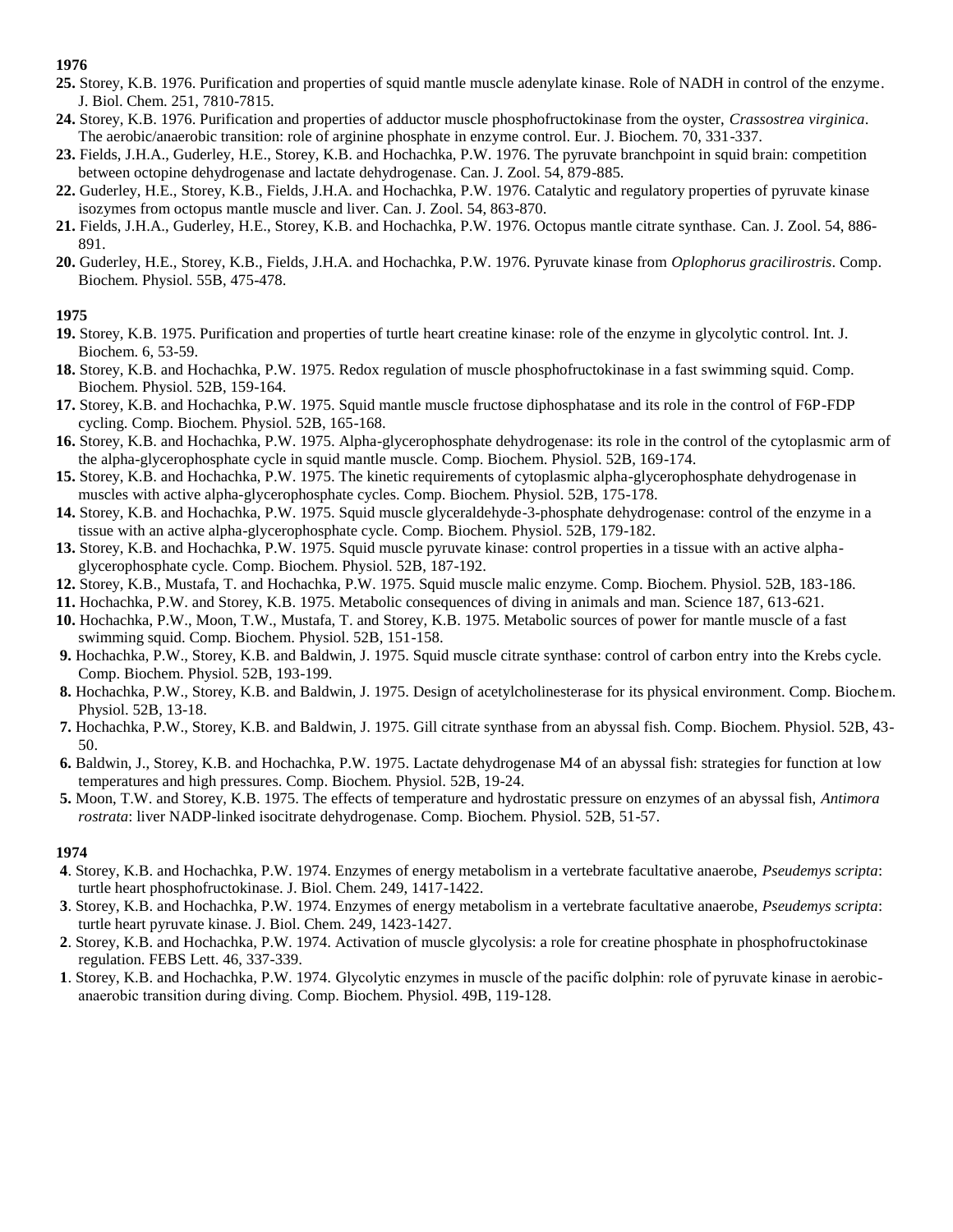# **KENNETH B. STOREY LECTURES AND CONFERENCE PRESENTATIONS**

| <b>CAREER SUMMARY</b>                                                  |     |
|------------------------------------------------------------------------|-----|
| <b>Invited Plenary, Keynote or Named Lectures:</b>                     | 65  |
| <b>Member of Conference Scientific Committees</b>                      | 6   |
| <b>Conference Symposia Organized</b>                                   | 32  |
| <b>Invited Lectures in Symposia at Scientific Meetings</b>             | 119 |
| Invited Seminars (at universities, research stations, public lectures) | 407 |
| <b>Contributed Communications with Students at Scientific Meetings</b> | 618 |

# **PLENARY LECTURES, KEYNOTE ADDRESSES & NAMED LECTURES 2009 - Present (46 others 2008 and earlier):**

Evolutionary adaptions to stress: lessons from animals in extreme environments. Keynote address. Lung health and disease across age, environment and species, Gordon Research Conference, Colby-Sawyer College, New London, NH, Aug. 20-24, 2017.

Peter Hochachka: roots and branches. Satellite Symposium: 50 years of comparative biochemistry: the legacy of Peter Hochachka. Canadian Society of Zoologists, Winnipeg, Manitoba, May 13-14, 2017.

Life on pause: Epigenetic mechanisms underlie global metabolic rate depression. Ottawa-Carleton Institute of Biology Conference, Graduate Research Day, University of Ottawa, Ottawa, May 5-6, 2016.

The edges of life. Ontario Biology Day conference, Carleton University, Ottawa. March 21-22, 2015.

Lessons in organ preservation from nature. Keynote address, Organ Banking Summit, Palo Alto, CA, February 26-28, 2015.

The living dead. Plenary lecture, Colloque ExoMod, Centre National de la Recherche Scientifique- Campus Gérard Mégie, Paris, France, February 9-10, 2015.

Metabolic rate depression: biochemical and molecular mechanisms. Keynote address, Society for Experimental Biology, Manchester, UK. July 1-4, 2014.

The living dead: metabolic arrest and the control of biological time. Hilgendorf Lecture, Evolution and Ecology Forum, University of Tübingen, Tübingen, Germany, October 24-25, 2013.

Mammalian hibernation – clinical applications. American College of Cryosurgery (ACCryo 2013), Miami, Florida, USA. January 2-7, 2013.

Stress response and adaptation: a new molecular toolkit for the 21<sup>st</sup> century. 1<sup>st</sup> International Conference on Oxidative Stress in Aquatic Ecosystems. Los Cabos, Mexico, November 20-24, 2012.

Metabolic mechanisms of mammalian hibernation. Keynote speaker, 14<sup>th</sup> Chemistry & Biochemistry Graduate Research Conference, Concordia University, November 18, 2011.

Mammals on ice: Biochemical regulation of winter hibernation. Plenary series. Department of Biomedical and Molecular Sciences, Queen's University, Kingston, September 16, 2011.

Exploring biochemical adaptations: synthetic intuition on a family farm. Fry lecture, 50<sup>th</sup> annual Canadian Society of Zoologists, University of Ottawa, May 16-20, 2011.

Frozen alive: Molecular mechanisms of vertebrate freeze tolerance. Keynote lecture, 11<sup>th</sup> Extreme Cryo meeting, Edmonton, Alberta, January 29-30, 2010.

Life in the cold: a biochemist's perspective on animals in winter. Keynote lecture, 39<sup>th</sup> Annual meeting, German Ecological Society, Bayreuth, Germany, September 14-18, 2009.

Life in the cold: molecular mechanisms of mammalian hibernation. Keynote lecture, 34<sup>th</sup> annual APICS/CIC Student Chemistry Conference, St. Francis Xavier University, Antigonish, Nova Scotia, May 14 -16, 2009.

Life in an ice cube. Keynote lecture, Biology Graduate Research Conference, University of North Texas, Denton, TX, April 25, 2009. Metabolic arrest: it isn't just for turtles anymore! How the concepts of Peter Lutz have spread across phylogeny. Peter L. Lutz

Memorial lecture, Florida Atlantic University, Boca Raton, FL, March 24, 2009.

Frozen and alive: ectothermic vertebrates in winter. Keynote lecture, Richard E. Peter Biology Conference (Graduate Research day), University of Alberta, Edmonton, AB, March 5-6, 2009.

# **CONFERENCE SCIENTIFIC COMMITTEES:**

International Congress of Comparative Physiology and Biochemistry, 10<sup>th</sup> meeting, Ottawa, Ontario, August 5-9, 2019. Society for Cryobiology, 56<sup>th</sup> Annual Meeting, San Diego, CA, July 22-25, 2019 Society for Cryobiology, 53<sup>rd</sup> Annual meeting, Ottawa, Ontario, July 23-27, 2016. Sleeping beauties: Dormancy and resistance in harsh environments. Berlin, Germany, May 18-20, 2008. Biological motility, Moscow, Russia, May 11-15, 2008.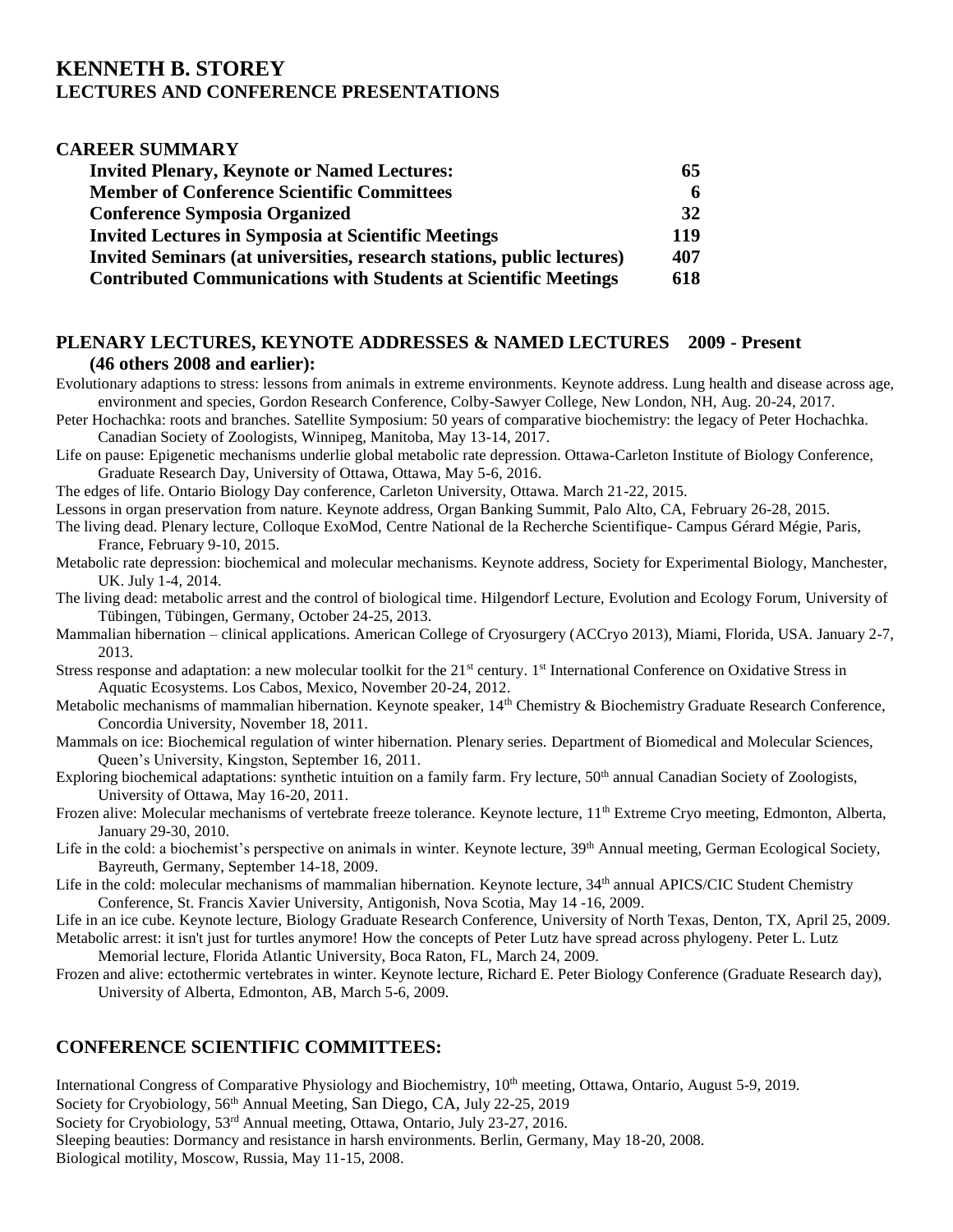# **SYMPOSIA ORGANIZED: 2014 - Present (27 others 2008 and earlier)**

Living at low pace: From the whole organism to the molecule. (co-organizer S. Giroud) International Congress of Comparative Physiology and Biochemistry,  $10^{th}$  meeting, Ottawa, Ontario, August 5-9, 2019.

Nature's way. Society for Cryobiology, San Diego, July 22-25, 2019. (full-day symposium)

Nature's way. Society for Cryobiology, Ottawa, July 23-27, 2016.

Life in the slow lane - depressed metabolism. Society for Experimental Biology, Manchester, UK. July 1-4, 2014. (co-organizer: R. James, Coventry University)

Translational hibernation. American College of Cryosurgery (ACCryo 2014), Key Largo, Florida, January 15-19, 2014.

# **INVITED LECTURES AT SCIENTIFIC MEETINGS: 2010 - Present (84 others 2009 & earlier)**

Living dead: metabolic arrest and the control of biological time [virtual presentation]. August Krogh lecture. August Krogh Symposium, celebrating the  $100<sup>th</sup>$  anniversary of Professor August Krogh Nobel prize in Physiology & Medicine 1920. Novo Nordisk Foundation, Copenhagen, Denmark, April 21-22, 2022. (invited virtual presentation)

The brain in winter. Keynote Presentation. Neurology 2022: 5<sup>th</sup> International Conference on Neurology and Neurological Disorders. Rome, Italy, June 16-18, 2022. (invited virtual presentation)

Suspended in time: Molecular responses to hibernation also promote longevity. 3<sup>rd</sup> World Aging and Rejuvenation Conference, Barcelona, Spain. September 21-22, 2021.

Hibernation and metabolic rate regulation. The Science of Suspended Animation in Deep Space, video conference organized by Translational Research Institute for Space Health (TRISH), Baylor College of Medicine, Aug. 7, 2020.

Oxidative stress: mitochondria and strategies of biochemical adaptation. International Congress of Comparative Physiology and Biochemistry, 10<sup>th</sup> meeting, Ottawa, Ontario, August 5-9, 2019.

Epigenetics: mechanisms and the control of metabolism. International Congress of Comparative Physiology and Biochemistry, 10<sup>th</sup> meeting, Ottawa, Ontario, August 5-9, 2019.

Bringing Nature back – can human organs learn from animal adaptations? Society for Cryobiology, San Diego, July 22-25, 2019.

Hypoxia/anoxia adaptation: extremeophiles point to new high altitude experiments. 13<sup>th</sup> International Conference on Genomics, Shenzhen, China. October 25-28, 2018.

The living dead: mitochondria and metabolic arrest. 4th International Congress of the Serbian Society for Mitochondrial and Free Radical Physiology, Belgrade, Serbia, September 28-29, 2018.

The living dead: Metabolic arrest for survival during winter hibernation. Conference: Bats – A New Model for Healthy Aging. Banbury Conference Center, Cold Spring Harbor Laboratory, March 11-14, 2018.

Turning the switch to OFF: hypometabolism of organs at any temperature. Organ Banking Summit, Boston, August 3-6, 2017.

What do hibernating mammals tell us about the elastic limits of tissue function. American Society for Nutrition, Experimental Biology 2017, Chicago, IL. April 22-26, 2017.

The living dead: mitochondria and metabolic arrest. 115<sup>th</sup> International Titisee Conference "Evolutionary mitochondrial biology: molecular, biochemical, and metabolic diversity" Titisee, Germany, March 29 - April 2, 2017.

Cold case files: molecular mechanisms of insect winter hardiness. XXV International Congress of Entomology, Orlando, FL. September 25-30, 2016.

Life on pause: epigenetic mechanisms underlie metabolic stasis in cold-adapted animals.  $53<sup>rd</sup>$  annual meeting, Society for Cryobiology, Ottawa, July 23-27, 2016. Cryobiology 73, 429 (2016)

Mammals on ice: molecular secrets of winter hibernation. Wenner-Gren Symposium -Brown Adipose Tissue and Euthermia. Wenner-Gren Center, Stockholm, May 25-28, 2016.

Frontiers in cold hardiness: an "omics" world. 9th International Congress of Comparative Physiology and Biochemistry, Kraków, Poland, August 23-28, 2015.

Decoding the molecular machinery controlling metabolic rate depression. 9th International Congress of Comparative Physiology and Biochemistry, Kraków, Poland August 23-28, 2015.

Controlling biological time: nature has the blueprint. Controlling Biological Time for Organs on Demand - A Vision-setting Workshop. West Point Military Academy, West Point, NY, August 5-6, 2015.

Metabolic arrest and the control of biological time. Controlling Biological Time for Organs on Demand - A Vision-setting Workshop. West Point Military Academy, West Point, NY, August 5-6, 2015.

Nature inspired cryopreservation of human organs. Controlling Biological Time for Organs on Demand - A Vision-setting Workshop. West Point Military Academy, West Point, NY, August 5-6, 2015.

Controlling biological time: Nature has the blueprint. Organ Bioengineering and Banking Roadmap Workshop, Organ Preservation Alliance and White House Office of Science and Technology Policy, Eisenhower Executive Office Building, Washington, DC, May 27-28, 2015.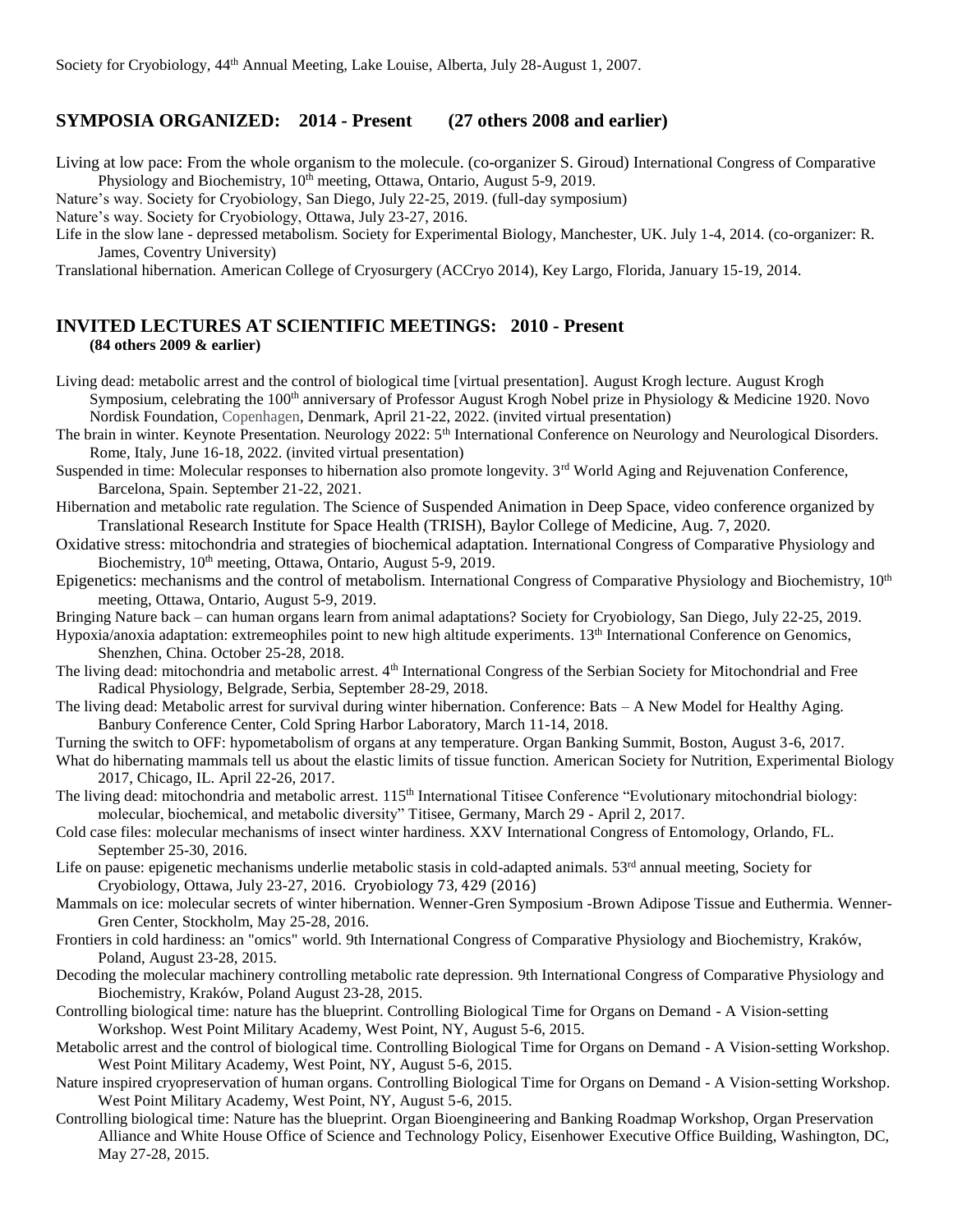Protecting cells and proteins in multiple organ systems. Organ Banking Summit, Palo Alto, CA, February 26-28, 2015.

Heat shock proteins in dormancy: life in the cold. 7<sup>th</sup> International Symposium on Heat Shock Proteins in Biology and Medicine, Washington, DC. November 1-5, 2014.

- Metabolic rate depression: the heart in winter.  $2<sup>nd</sup>$  Cardiovascular Forum for Promoting Centers of Excellence and Young Investigators. Winnipeg, MB, September 4-6, 2014.
- Oxidative stress and the marine environment "radical" management. 8th meeting, Canadian Oxidative Stress Consortium, Carleton University, June 11-13, 2014.
- Forever young: what turtles can tell us about aging. American Aging Association, San Antonio, Texas, May 30-June 2, 2014.
- Mammalian hibernators insight into disuse atrophy and insulin signaling. American College of Sports Medicine, Orlando, Florida. May 27-31, 2014.
- Suspended animation and space travel. 3<sup>rd</sup> International Space Health Forum on Human Energy Conservation on Earth and in Space. Sponsored by Taksha Institute for Space Health and Aging, Old Dominion University, Hampton, Virginia, April 3-4, 2014.
- Epigenetics and the regulation of hypometabolism. Epigenetics in Comparative Physiology, JEB Symposium, Buffalo Mountain Lodge, Banff, Alberta, March 29 – April 2, 2014.
- A new molecular toolkit for the 21st century: hibernation and beyond. American College of Cryosurgery (ACCryo 2014), Key Largo, Florida, January 15-19, 2014.
- Living in the cold: a new molecular toolkit for cryobiology in the 21st century. CRYO2013, 50<sup>th</sup> Annual Meeting, Society for Cryobiology, Bethesda, Maryland, July 28-31, 2013.
- Metabolic depression: from the intertide to the open ocean. 1<sup>st</sup> International Conference on Oxidative Stress in Aquatic Ecosystems. Los Cabos, Mexico. November 20-24, 2012.
- Biochemical adaptation to freezing environments. 26<sup>th</sup> Annual meeting, Federação de Sociedades de Biologia Experimental (FeSBE), Rio de Janeiro, Brazil, August 24-27, 2011.
- How nature solves the problem of ischemia and reperfusion. Resuscitation Science Symposium, American Heart Association meeting, Chicago, Illinois, November 13-14, 2010.
- Hot and not bothered: Molecular rules for desert life. American Physiological Society Intersociety Meeting, Global Change & Global Science: Comparative Physiology in a Changing World, Westminster, Colorado, August 4-7, 2010.
- Animals, molecular adaptations and climate change: how will organisms cope? Memorial symposium for foundation of the Insect Biomedical Research Center, Kyoto Institute of Technology, Kyoto, Japan. March 26, 2010.
- Insect cold hardiness the secret is in the genes. International Symposium on Drosophila Bio-Resources, Kyoto Institute of Technology and Enryakuji Temple, Kyoto, Japan. March 17-18, 2010.

# **INVITED SEMINARS: UNIVERSITIES, RESEARCH STATIONS & PUBLIC LECTURES: 2015 - Present (378 others 2014 & earlier)**

Life in limbo (video lecture). Department of Biology, University of Ottawa, November 4, 2021.

Life in limbo (video lecture). Queen's College, City University of New York, NY, September 1, 2021.

- Life in limbo: Mechanisms of mammalian hibernation. Shaanxi Key Laboratory for Animal Conservation, College of Life Sciences, Northwest University, Xi'an, China, April 16, 2021. (video lecture)
- The living dead: metabolic arrest and the biochemistry of hibernation. University of the Sunshine Coast, Queensland, Australia, December 11, 2020. (video lecture)
- The living dead: the biochemistry of stress-induced torpor across the animal kingdom. Carleton Chemistry & Biochemistry Society October 22, 2020. (video lecture)
- The living dead: metabolic arrest in marine animals. Department of Biology, Carleton University, Ottawa, October 2, 2020. (online presentation)
- Metabolic arrest a key adaptation for animal survival in changing marine environments. Center for Coastal Oceans Research and Dept. Biological Sciences, Florida International University, Biscayne Bay Campus, North Miami, March 4, 2020.
- The living dead: metabolic arrest and the control of biological time. Department of Biological Sciences, Florida Atlantic University, Boca Raton, March 2, 2020.
- The living dead: metabolic arrest and animal adaptation for survival in changing environments Department of Biological and Marine Sciences, University of Hull, Hull, UK, October 22, 2019.
- Survival in extreme environments: mammalian torpor and hibernation. Honours Research day, Department of Biology, Queen's University, Kingston, Ontario, March 8, 2019.
- Living dead: metabolic arrest and survival in marine environments. School of Biological Sciences, The University of Hong Kong, October 22, 2018.
- Metabolic arrest in mammals. Department of Zoology, University of Pretoria, South Africa, February 9, 2018.
- Strategies for expanding international partnerships from NSERC funding. Invited panel speaker. Science and Research Sector, Innovation, Science and Economic Development Canada. Ottawa, January 18, 2018.
- Living dead: metabolic arrest and the control of biological time. Department of Medicine, University of Illinois at Chicago, Chicago, IL, April 26, 2017.
- The living dead: metabolic arrest and the control of biological time. School of Biological Sciences, Royal Holloway University of London, Egham, UK, March 22 2017.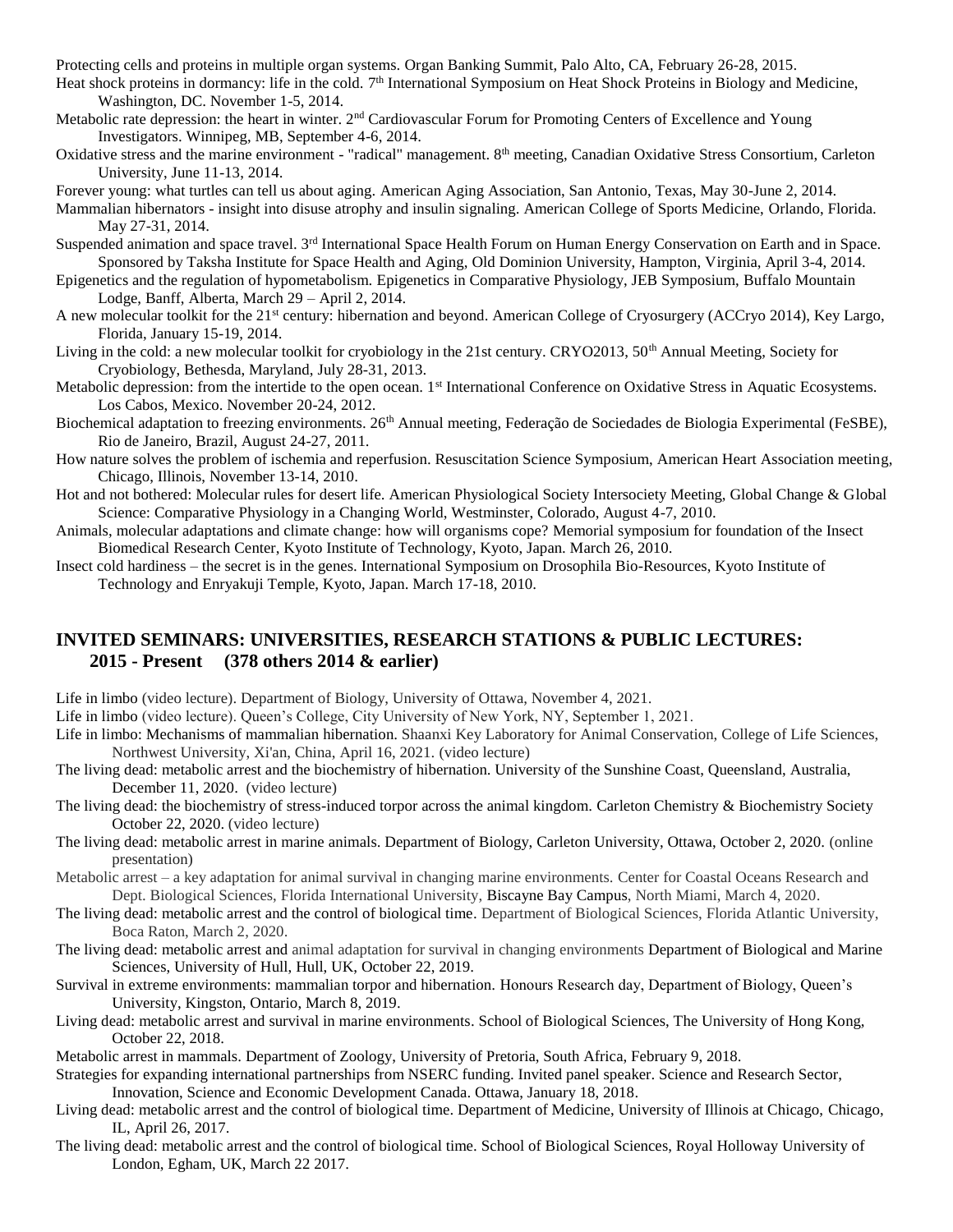- Metabolic arrest, estivation and survival strategies in the marine environment. Evenings at Whitney, Whitney Laboratory for Marine Bioscience, St. Augustine, FL. February 9, 2017.
- Hypometabolism and survival of environmental extremes. Department of Biology, University of Florida, Gainsville, FL. February 7, 2017.
- The living dead: metabolic arrest and the control of biological time. Department of Biology, University of Ottawa, Ottawa, ON. November 28, 2016.

Survival strategies for life in extreme environments. Department of Biology, Queen's University, Kingston, ON. November 22, 2016.

- The living dead: metabolic arrest and the control of biological time. Department of Biology, University of Waterloo, Waterloo, ON. October 21, 2016.
- The living dead: metabolic arrest and the control of biological time. College of Marine Science, University of South Florida, St. Petersburg, FL. September 23, 2016.
- Insects: enzyme phosphorylation drives winter metabolism of cryoprotectants. Department of Zoology, Stockholm University, Stockholm, Sweden, May 25, 2016.
- The living dead: estivation and survival strategies in a marine environment. Trent University, Department of Biology, Peterborough, ON, March 16, 2016.
- Metabolic stasis: hypometabolism and animal survival in extreme environments. Department of Biological Sciences, SUNY Binghamton, Binghamton, NY, November 13, 2015.
- The living dead: natural metabolic arrest and implications for organ preservation. Department of Mechanical Engineering and Engineering Sciences, University of North Carolina at Charlotte, Charlotte, NC, October 29, 2015.
- The living dead: torpor and hibernation as mammalian strategies of winter survival. Department of Biological Sciences, Fordham University, New York, October 14, 2015.

Survival strategies for life in extreme environments: biochemical mechanisms of metabolic rate depression. Department of Biochemistry and Biotechnology, Precarpathian National University, Ivano-Frankivsk, Ukraine, August 18, 2015.

- Epigenetics, gene regulation and hypometabolism. Department of Pathology, University of Washington, Seattle, WA. June 3, 2015.
- Epigenetics: gene regulation and hypometabolism. College of Science, Engineering and Mathematics, Bethune-Cookman University, Daytona Beach, Florida, February 2, 2015.
- The living dead: Metabolic arrest and the control of biological time. College of Science, Engineering and Mathematics, Bethune-Cookman University, Daytona Beach, Florida, February 2, 2015.

# **CONTRIBUTED COMMUNICATIONS AT SCIENTIFIC MEETINGS BY THE STOREY LAB: 2018 - Present (558 others 2016 & earlier)**

Following are recent presentations 2018-2022; most are by trainees from my lab but some (\*) report research with collaborators from other institutions.

**2022**. Canadian Society for Chemistry Conference and Exhibition, Calgary, June 13-17 2022. Berezovski, M. and Storey, K.B. Proteomic analysis of hibernating wood frog.

# **2022**

# **Society for Cryobiology, Dublin, Ireland, July 19-22, 2022 (online)**

Gupta, A. and Storey, K.B. Activation of the Hippo pathway in Rana sylvatica: yapping stops in response to anoxia.

# **2021**

# **Chemistry and Biochemistry Graduate Research Conference (24th annual), Concordia University, Montreal, Nov. 19, 2021.**

Gupta, A. and Storey, K.B. Activation of the Hippo pathway in Rana sylvatica: yapping stops in response to anoxia.

- Varma, A. and Storey, K.B. One step purification and regulation of fructose 1,6-bisphosphatase in the liver of freeze tolerant wood frog, Rana sylvatica.
- Erman, A. and Storey, K.B. Investigating the effects of microRNA expression on the kidney of the thirteen-lined ground squirrel, Ictidomys tridecemlineatus, during torpor.
- Rehman, S., Gupta, A., Varma, A. and Storey, K.B. Regulation of m6A related proteins during whole-body freezing of the wood frog, Rana sylvatica.

# **Society for Cryobiology, annual meeting (virtual), July 20-23, 2021.**

- Ingelson-Filpula, W.A. and Storey, K.B. The grey tree frog, *Hyla versicolor*, exhibits differential microRNA biogenesis and transcriptomics in response to freezing. (oral)
- Singh, G., Al-attar, R. and Storey, K.B. Multi-faceted role of autophagy in the freeze tolerant wood frog. (oral)

# **Canadian Society of Zoology, annual meeting (virtual), May 17-21, 2021**

Logan, S.M. and Storey, K.B. Hibernator white and brown fat differ in how they use microRNAs to survive extreme winter conditions. (oral)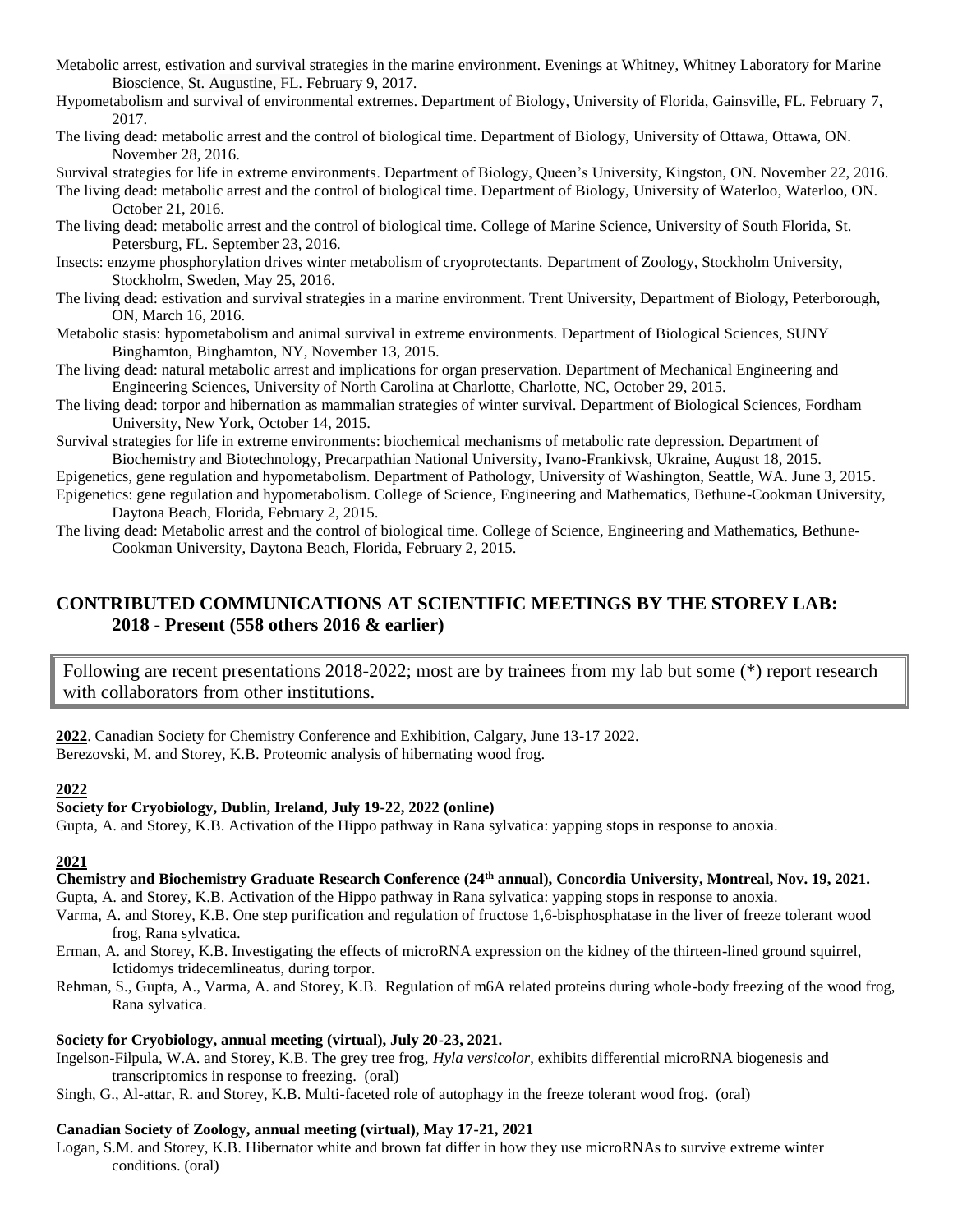Ingelson-Filpula, W.A. and Storey, K.B. The biogenesis and bioinformatic analysis of microRNA during freezing in the grey tree frog, *Hyla versicolor.* (oral)

## **Institute of Engineering and Medicine BioSciTech Symposium, University of Minnesota. Apr 12, 2021.**

Hadj-Moussa, H. and Storey, K.B. The answer to all of your questions is: MicroRNA. (online oral presentation).

# **2020**

No conference presentations in 2020 due to covid-19

# **2019**

# **Chemistry and Biochemistry Graduate Research Conference, Concordia University, Montreal, Nov. 15, 2019**

- Logan, S. and Storey, K.B. Brown and white adipose from hibernators sense and respond to inflammatory triggers differently. (oral)
- Logan, S. and Storey, K.B. Fat but fit: how hibernating ground squirrel adipose tissue regulates pro-inflammatory signaling pathways. (poster)
- Gupta, A. and Storey, K.B. NRF2 transcriptional network in anoxia-tolerant vertebrates. (oral)
- Gupta, A. and Storey, K.B. Holding back Jumonji: OCT-1 induced epigenetic changes combat oxidative stress. (poster)
- Singh, G. and Storey, K.B. MondoA is a master regulator of sugar-induced gene expression and link to circadian rhythms in frozen wood frog. (poster)

# **International Congress of Comparative Biochemistry and Physiology, Ottawa, ON, August 5-9, 2019.**

Szereszewski, K. and Storey, K.B. Hibernating squirrels regulate inflammation in a tissue-specific manner. (oral)

- Al-Attar, R. and Storey, K.B. Multifaceted regulation of autophagy and lysosomal biogenesis supports environmental stress-tolerance in wood frogs. (oral)
- Al-Attar, R. and Storey, K.B. RAGE management: cyto-nuclear cross talk under oxidative stress. (oral)
- Hawkins, L. and Storey, K.B. Phosphorylation of glycolysis and urea cycle enzymes in response to multiple stresses in a freeze tolerant vertebrate. (oral)
- Watts, A. and Storey, K.B. Investigation of the molecular circadian clock during hibernation in the thirteen-lined ground squirrel. (oral)
- Watts, A. and Storey, K.B. m6A RNA methylation modulates translational activity during hibernation in the 13-lined ground squirrel, *Ictidomys tridecemlineatus*. (poster)
- Hadj-Moussa, H. and Storey, K.B. Genes of the undead: hibernation and death display different gene profiles. (oral)
- Hadj-Moussa, H. and Storey, K.B. MicroRNAs facilitate metabolic rate depression in torpid primates: That's cool, now what? (oral)
- Logan, S. and Storey, K.B. Hibernator state of mind: the molecular adaptations of torpid brains. (oral)
- Green, S. and Storey, K.B. Regulation of the TCA cycle through modification of the α-ketoglutarate dehydrogenase complex in a mammalian hibernator, the Richardson's ground squirrel (*Urocitellus richardsonii*). (oral)
- Gupta, A. and Storey, K.B. NRF2 transcriptional network in anoxia-tolerant vertebrates. (oral)
- Gupta, A. and Storey, K.B. Holding back Jumonji: OCT-1 induced epigenetic changes combat oxidative stress. (poster)
- Singh, G. and Storey, K.B. MondoA is a key regulator of sugar-induced gene expression and link to circadian rhythms in frozen wood frogs. (poster)
- Saleem, R. and Storey, K.B. Insight into the regulation of glutamate dehydrogenase in the wood frog liver. (poster)
- \*Nespolo, R., \*Gaitan-Espitia, J.D., \*Quintero-Galvis, J., \*Fernandez, F., \*Silva, A., \*Molina, C., Storey, K., \*Bozinovic, F. Endothermy, marsupials and hibernation: a tale from three continents. (oral)

# **RNA Enthusiast Day - TREnD 2019. Gilgan Centre for Research and Learning, University of Toronto, July 30, 2019**

- Hadj-Moussa, H. and Storey, K.B. Micromanaging freeze tolerance: The biogenesis and regulation of cytoprotective microRNAs in frozen brains and livers. (oral)
- Watts, A., Storey, K.B. Methylation of RNA modulates translational activity during hibernation in the 13-lined ground squirrel (poster)

# **Society for Cryobiology, 56th annual meeting, San Diego, CA, July 22-25, 2019.**

\*Taylor, D., Germano, J., Marek-Iannucci, S., Hadj-Moussa, H., Storey, K, Gottlieb, R. Hypothermic regulation of cardiac mitochondrial dynamics.

# **Brain Health Research Day, Royal Institute of Mental Health Research, Ottawa, ON, May 9, 2019.**

Watts, A.J., Hadj-Moussa, H. and Storey, K.B. Genes of the undead: hibernation and death display different gene profiles.

# **Ottawa-Carleton Biology Institute conference, Ottawa, ON, May4, 2019.**

Hadj-Moussa, H. and Storey, K.B. Genes of the undead: Hibernators and zombies display different gene expression profiles. Gupta, A. and Storey, K.B. OCT4 triggers a NRF2-mediated antioxidant response in anoxia-tolerant frogs. Singh, G. and Storey, K.B. Mondo A: A key regulator of sugar-induced gene expression in frozen wood frogs *Rana sylvatica.*

Erman, A. and Storey, K.B. Biochemical adaptations to dehydration in the African clawed frog, *Xenopus laevis*, skeletal muscle.